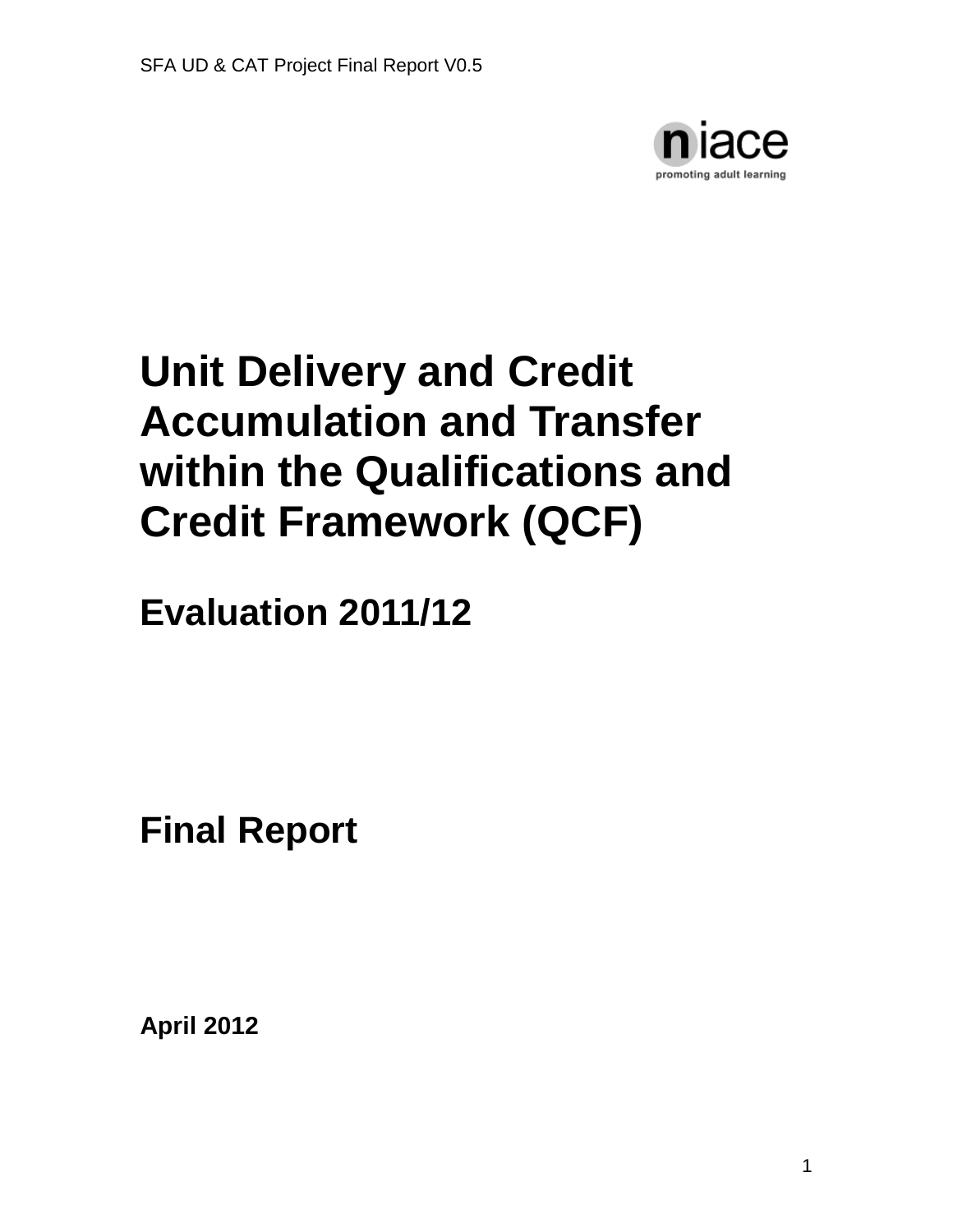# **Contents**

| <b>Executive summary</b>                                                                                            | 3   |
|---------------------------------------------------------------------------------------------------------------------|-----|
| Recommendations                                                                                                     | 15  |
| Introduction                                                                                                        | 19  |
| Support for the QCF                                                                                                 | 27  |
| Unit delivery                                                                                                       | 30  |
| The impact on provision                                                                                             | 39  |
| The impact on learners                                                                                              | 44  |
| <b>Employers</b>                                                                                                    | 53  |
| Assessment and certification                                                                                        | 58  |
| Flexibility within the QCF                                                                                          | 66  |
| Performance measures and funding                                                                                    | 81  |
| Annex A: Invitation to contribute                                                                                   | 87  |
| Annex B: Questions for providers                                                                                    | 89  |
| Annex C: Sector-Based Work Academies                                                                                | 93  |
| Annex D: Position Paper 1: Improving the flexibility of provision                                                   |     |
| in the QCF through unit delivery and credit accumulation and<br>transfer                                            | 97  |
| Annex E: Position Paper 2: Awarding Organisation support for<br>unit delivery and credit accumulation and transfer. | 106 |
| Annex F: Acknowledgements                                                                                           | 116 |
| Annex G: Analysis of provider returns on unit delivery 2011-12                                                      | 118 |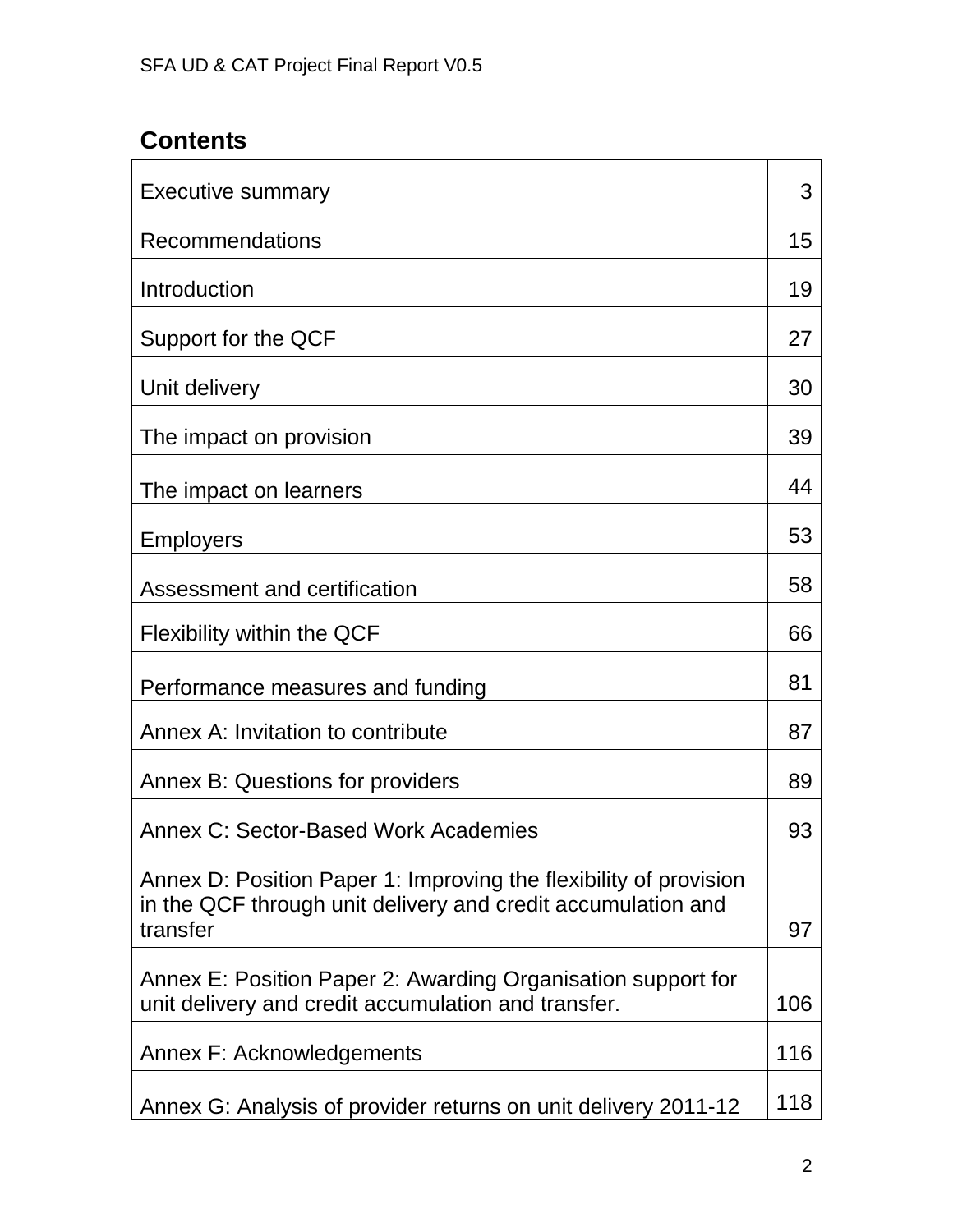# **Executive summary**

# **Introduction**

This report records the outcomes of work undertaken by NIACE for the Skills Funding Agency in 2011-12. The NIACE project built on previous work commissioned by the Agency evaluating Unit Delivery Trials in 2010-11. In addition to surveying the activities of a sample of Unit Delivery Trial sites, NIACE also looked at a number of providers offering unit-based programmes as part of the Agency's Offer for the Unemployed.

The focus of the evaluation was the experience of providers in organising and delivering a curriculum based on individual units from the QCF. In order to understand some of the drivers and constraints on a unit-based offer the NIACE project team also interviewed representatives of QCF awarding organisations (AOs) and other organisations (e.g. Job Centre Plus, Sector Skills Councils, Ofqual) with an interest in supporting providers and AOs in realising some of the potential flexibilities of the QCF.

The scope of 'unit delivery' within this evaluation was an offer to learners made up of a single unit or coherent package of units where achievement of the units, rather than a qualification, was the learning aim. Providers were advised that, with the exception of the Offer for the Unemployed, single units should not be offered, but learners should be encouraged to achieve credits that could be accumulated towards a target qualification. In a number of instances, providers were involved in both Unit Delivery Trials and the Offer for the Unemployed and made few distinctions between the two initiatives in their practical arrangements for unit delivery. The report reflects this approach.

In addition to the organisation and delivery of a unit-based offer the NIACE project team also looked at the operation of credit accumulation and transfer (CAT) within the QCF. Here the focus sometimes moved beyond the scope of the current unit-based offer and considered the development of the QCF credit system in a wider and longer-term context. In a number of cases the potential barriers and impediments to the development of CAT were considered by both providers and AOs, as well as the potential benefits to users of the QCF in promoting the wider development of CAT in the future.

# **Key issues**

The Executive Summary records the key issues identified through the report and groups them under a series of sub-headings. These sub-headings are then used to structure different sections of the report. The main body of the report also includes selected extracts from project interviews, plus short case studies of individual learners, to illustrate the key points raised. It also makes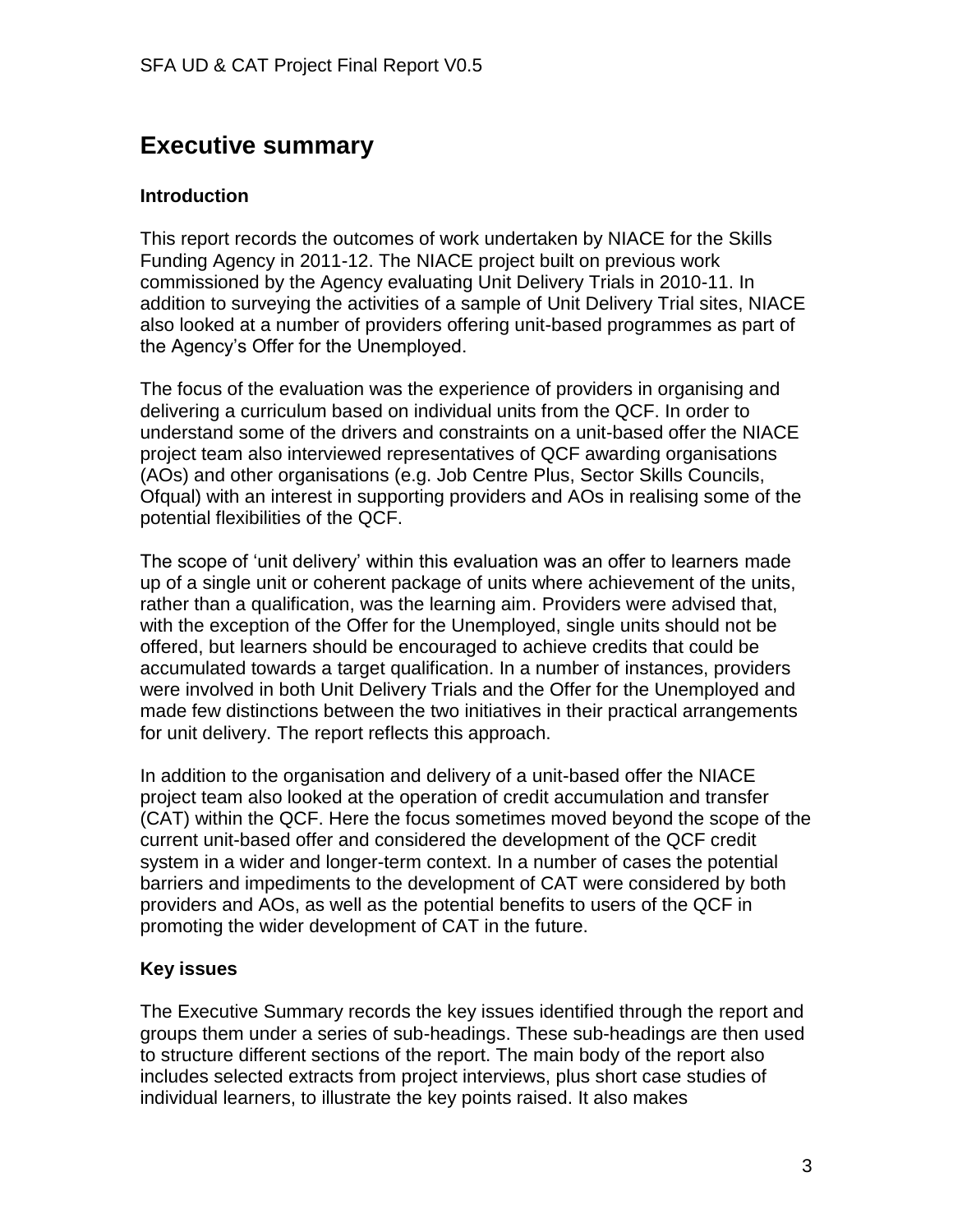recommendations on many of the key issues. These recommendations are grouped together at the beginning of the report and are intended to be read in conjunction with this Executive Summary.

The report also identifies the potential benefits to learners, providers and employers in making a unit-based offer. Some of these benefits are currently being realised through the Unit Delivery Trials and the Unit Offer for the Unemployed. Others are potential rather than current benefits and the report suggests to the Agency and to other organisations how these potential benefits can best be realised in the future. The following sections summarise these key issues and these current and future benefits.

# **Support for the QCF**

**1. There is widespread support for the aims and potential benefits of the QCF**

There was enthusiasm for the principles behind the QCF from many of the providers interviewed through the project, and a good appreciation of its potential benefits, coupled with frustration at the apparently slow rate at which they were being realised. Support for the QCF from AOs was more ambivalent. Some were unequivocally positive, while others saw it as challenging some of their existing practices and systems.

# **2. The ability to deliver individual units is seen as critical to achieving the benefits of the QCF to learners, providers and employers**

All those interviewed agreed that the ability to deliver individual units was critical to the success of the QCF in supporting more flexible and responsive provision. Some providers saw this as the prime benefit of the Framework, while AOs and other organisations accepted that the delivery, assessment and certification of individual units was critical if the QCF was to realise its potential benefits to learners and to employers. Learners themselves were conscious of these benefits in relation to their abilities to access provision, confirm success and plan progression to more substantial programmes.

# **Unit Delivery**

# **3. There is considerable frustration about the Agency's practical arrangements for supporting unit delivery to date**

This frustration focused primarily on the list of units published by the Agency to support unit-based provision in 2011-12. Although there are some 19000 units on the list, many providers were concerned because particular units were apparently 'missing' from the list. Some original plans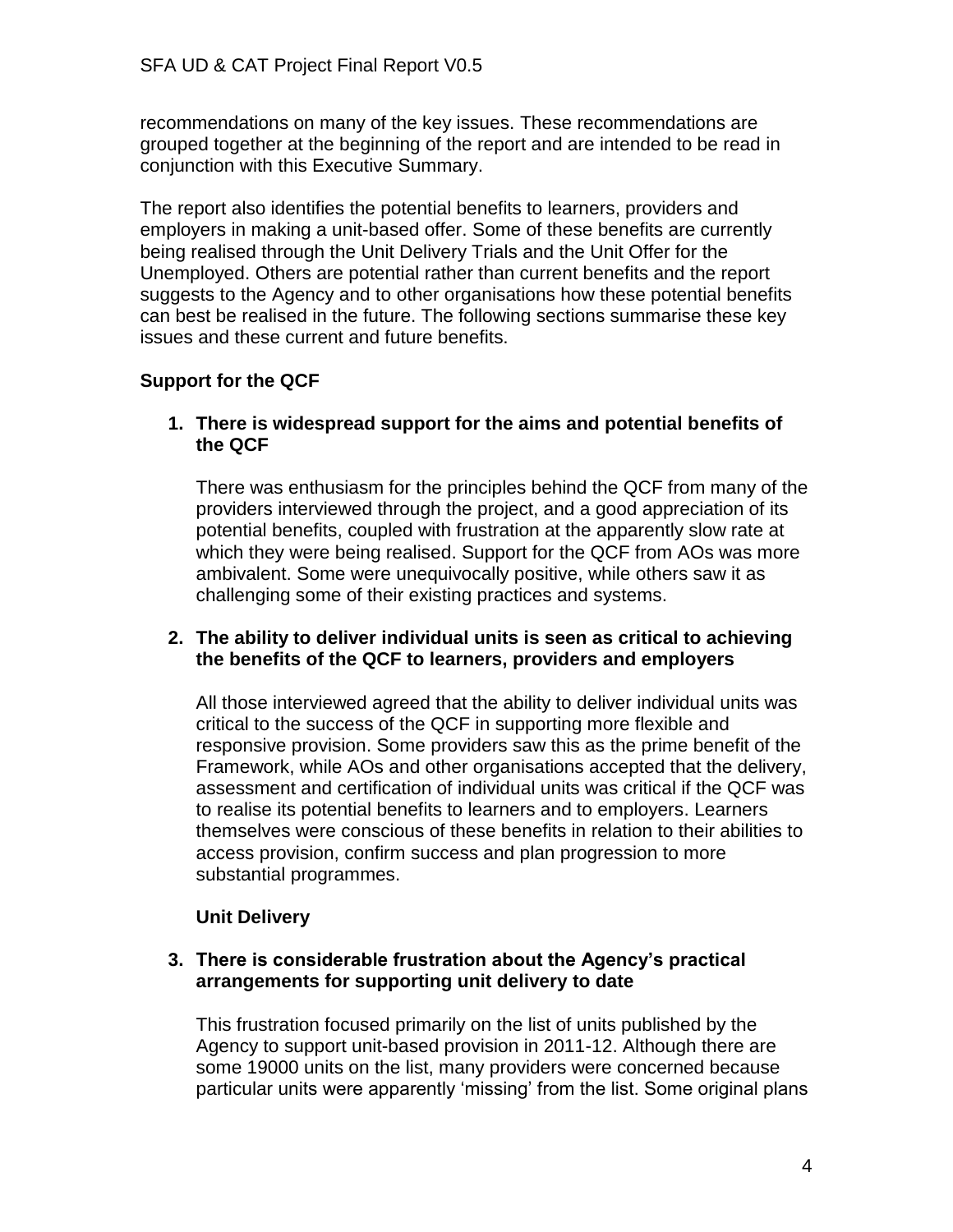to offer units had to be changed because they simply weren't available. When asked, the Agency acknowledged that in some cases certain units should have been included and that the process of compiling the list had led to inconsistencies. Evidence to date suggests (as in 2010-11) a very small proportion of the 19000 units will actually be offered to learners. Annex G to the report gives more details of this.

# **4. Most learners involved in the Unit Delivery trials share similar characteristics to learners accessing the Offer for the Unemployed**

Although a small number of providers in the project sample are offering some units through employer-based training, most have found this a difficult market to break into. However, providers involved in the unit delivery trials are making use of the funding criteria for this initiative to support learners who are unemployed but who are do not meet the eligibility criteria for the Offer for the Unemployed because they are not registered on JSA or actively seeking work. There is little difference at this juncture in cohort profiles between unit delivery trial sites and other providers making a unit-based offer within the project. Of course this might well change if a significant offer could be made outside the Offer for the Unemployed as part of 'standard' (as opposed to 'trial') Agency funding.

# **5. There is a considerable expansion in the number of learners undertaking unit-based provision in 2011-12 from the previous year**

The scale of the Offer for the Unemployed needs to be noted. As the facility to make a unit-based offer is open to any provider, not only are far more providers involved in this initiative than unit delivery trial sites, but the scale of the offer to unemployed adults through these providers is considerably greater than through trial sites. However, the nature of the target group for this Offer, and the referral mechanisms through JCP tend to mean that provision for the unemployed is very similar in content and structure in different parts of England.

# **6. There are significant similarities across different types of provision in the range of units offered to learners**

There were noticeable similarities in unit-based provision offered through many providers. Although some small providers specialised in a particular curriculum area (e.g. ICT) and other larger providers targeted two or three curriculum areas (e.g. health and social care, catering, customer service) many providers based their offer around employability or 'work readiness units of different kinds. Again these combinations of units were similar for both unit delivery trial sites and other providers.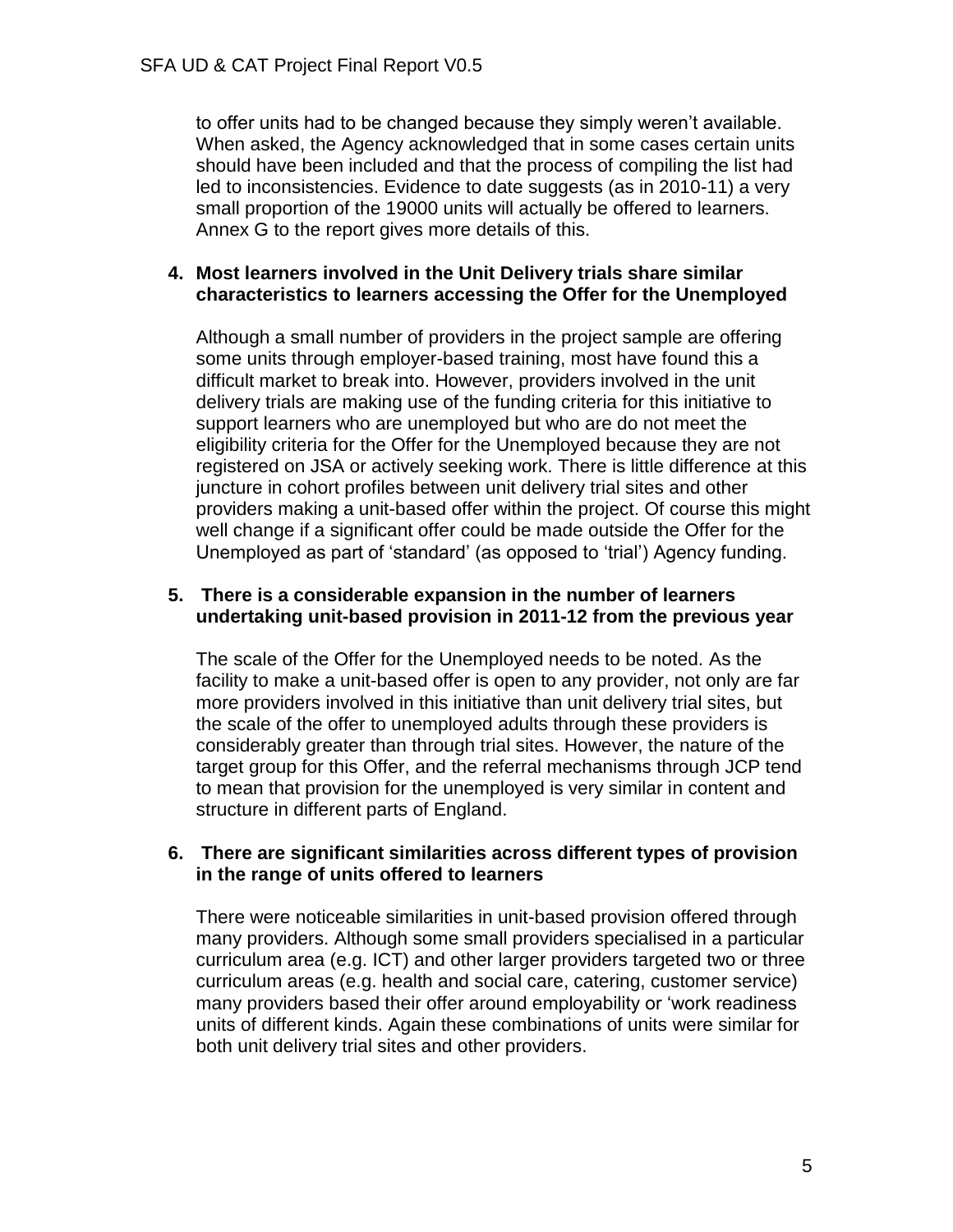#### **7. Relations between providers and Job Centre Plus are generally positive and there is some evidence of local responsiveness to needs**

Both providers and JCP representatives reported positively about local arrangements for both referral and curriculum planning. Several providers had been involved in delivering sector-based work academies for local employers in collaboration with JCP advisers and this model was working well. Although JCP staff needed to be kept up-to-date about the curriculum offer, details of an individual learner's unit-based programme were usually left to providers to determine. This division of responsibilities apparently works well in most cases.

# **The impact on provision**

#### **8. There is some evidence that a unit-based offer is having an impact on curriculum design and delivery methods for some providers**

Most providers interviewed were offering a unit-based curriculum separately from their 'mainstream' qualification-based offer. In most cases this decision was pragmatic – there had been no time to organise and timetable such provision as an integral part of the mainstream curriculum. Others saw benefits in this separation, enabling them to address particular learner needs directly and timetable provision and start dates flexibly without adversely impacting commitments to qualification delivery, especially in the context of entitlement to a first full Level 2 or Level 3 qualification. A few providers however (all of them with previous experience of unit-based provision) made no distinctions in curriculum design and delivery between learners taking an individual unit and those planning to go on to complete a whole qualification.

# **9. Both providers and AOs have confidence in their in-house resources and expertise to support a unit-based offer**

In general people were comfortable about the QCF, familiar with its terms and processes, and confident that they needed no external support or help to implement unit delivery. It was also clear that most providers and AOs understood the difference between 'unit-based' and 'unitised' qualifications. Although previously training and support from QCA/QCDA, LSIS and NIACE were all referred to, any continuing training needs were met in-house, with experienced staff leading training and briefing sessions for new staff. Both providers and AOs had similar approaches to staff development and training.

# **10.There are some additional costs to some providers in delivering individual units, but the benefits outweigh these costs**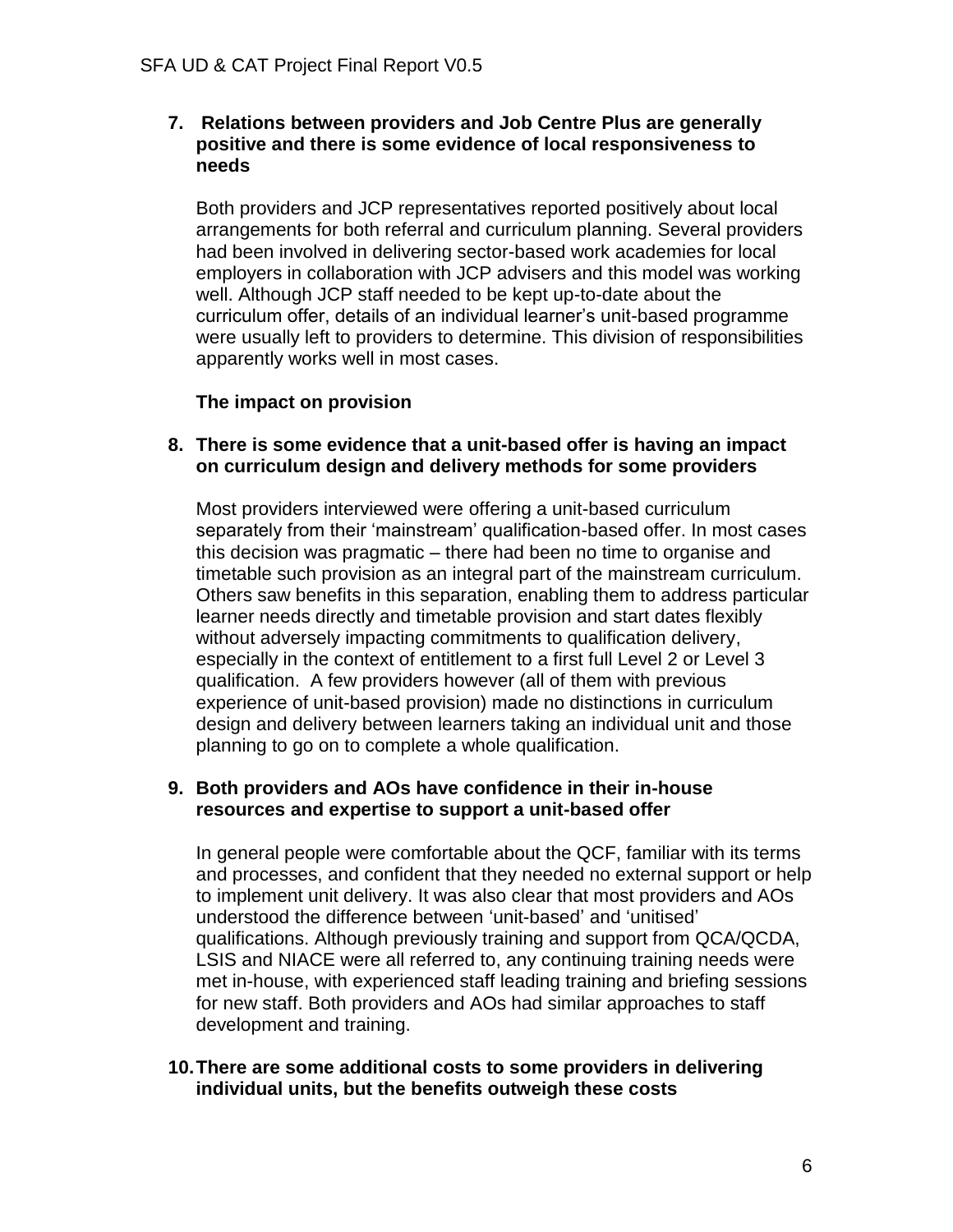In general, providers were confident that the organisation and delivery of a unit-based curriculum was not significantly more costly or time-consuming than a qualification-based curriculum offer. There were some additional costs, for example in enrolment and tracking arrangements, but these were offset by better achievement and retention rates on unit-based provision. Providers did express some concerns though about AO costs in relation to unit-based provision. These are considered below.

# **The impact on learners**

# **11.The ability to offer individual units enables providers to reach new groups of learners, particularly those most disadvantaged**

There is clear evidence from a number of different providers of all kinds and in different parts of England that the ability to offer individual units to learners enables them to attract and to retain groups of learners that previously had not been able to access appropriate provision. The ability to combine units at different levels and to link vocational units with employability and work-readiness units was seen as a significant advantage in being able to deliver a curriculum offer suitable for a wide range of individual needs. Unit-based offers were more easily accessible to learners.

# **12.There are other groups of learners who are currently not able to access unit-based provision, but who could benefit from it**

Having said this there are some groups of learners who providers think could benefit from unit-based provision but who are not able to access it through the Offer for the Unemployed. These include learners with learning difficulties and/or disabilities for whom Entry2 or Entry1 units might be appropriate (these are not on the approved list, though the Agency did add Entry3 units to the list during the course of the evaluation). Similarly some providers would have like to link their pre-employment provision to ESOL units for some learners but recognised that these are simply not available in the QCF and so were not on the approved list. Other providers reported significant demand from people who were out of work but were not eligible to access the Offer for the Unemployed.

# **13. Many providers would like to make a unit-based offer to younger learners as well as adults**

Some providers were extending their unit-based offer to learners under the age of 19 (though of course these learners were not eligible for Agency funding). Others would have liked to do so but had less flexibility in their arrangements for delivery. A number of providers pointed out that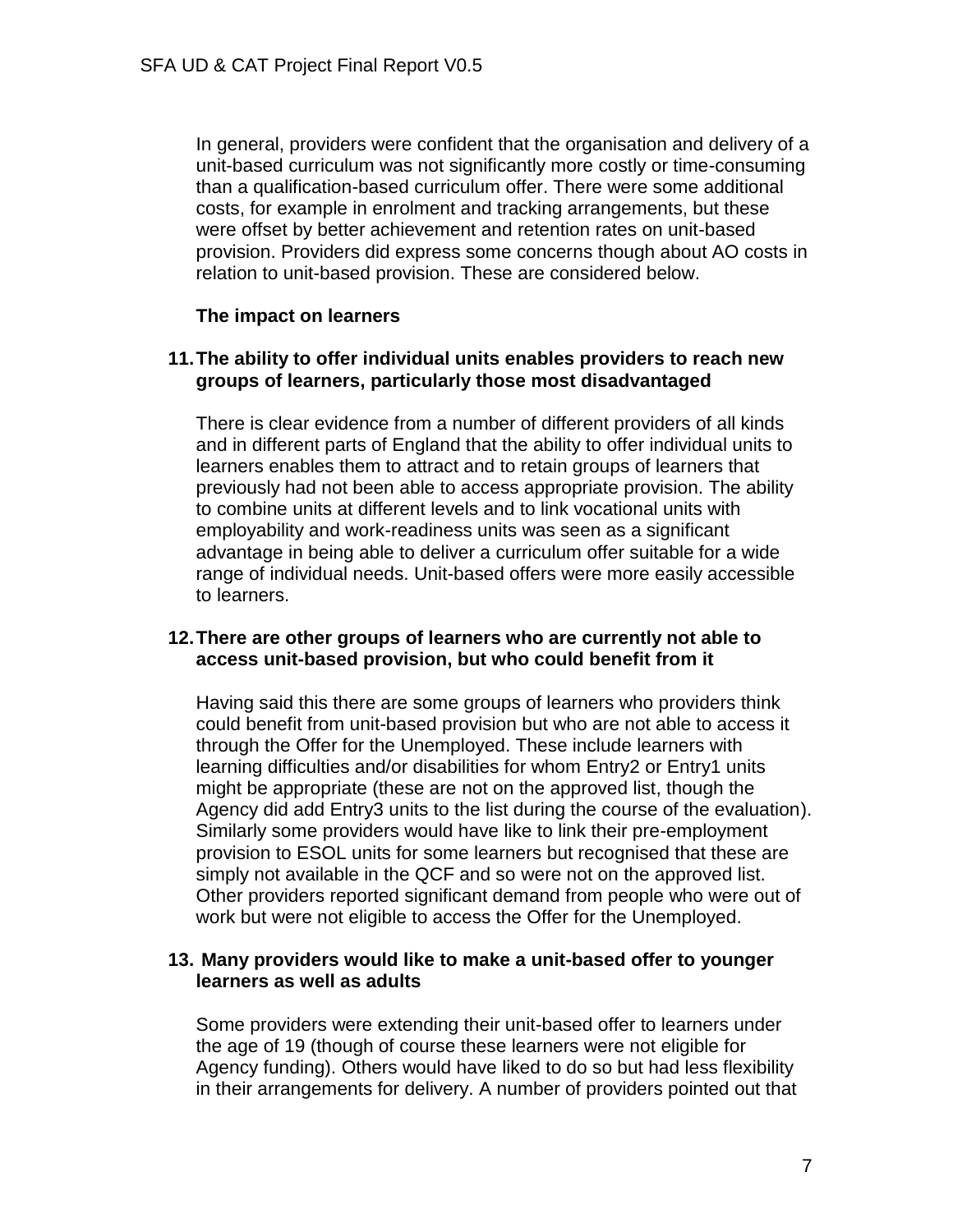the target group for the Offer for the Unemployed shared many of the characteristics of the NEETs group, and suggested that EFA and the Agency should collaborate to extend the unit offer to these younger learners.

# **14.As the QCF develops patterns of achievement for individual learners will become more diverse**

It is possible to detect within the responses from both providers and AOs a more diverse range of patterns of achievement among learners on QCF provision. Although most of the learners in scope of the evaluation are on their first programme leading to achievement in the QCF, some are not. Providers also report progression routes for learners with previous achievements in the QCF where more individualised patterns of credit and qualification achievement are becoming noticed. Learners enrol on provision with some credits towards a qualification, or perhaps a complete qualification at a lower level, or sometimes with both a qualification and additional credits. In order to ensure all relevant achievements are able to count towards an identified qualification, providers need to be able to recognise an increasing variety of both credit and qualification achievement from a learner's previous achievements in the QCF so that personalisation of the curriculum can be supported. There are some instances where this more innovative approach to curriculum design and delivery is becoming evident.

# **Employers**

# **15.The ability to offer individual units enhances providers' ability to meet employer needs**

Where providers had been successful in developing provision for employers, the ability to combine individual units in a programme to meet employer needs was seen as a major advantage of unit-based provision. In fact the kind of programme that most employers wanted, based around communication skills, customer service and work readiness, was similar to that provided to many unemployed people. The facility to use units to summarise the content of the curriculum to employers was also seen as a useful benefit of the QCF. Sector Skills Councils (SSCs) were particularly supportive of a unit-based approach, seeing it as an important way of meeting employer needs.

# **16.Some providers are successful in progressing people to employment from unit-based provision**

There are some good success stories from providers that have developed unit-based programmes in conjunction with employers that have been able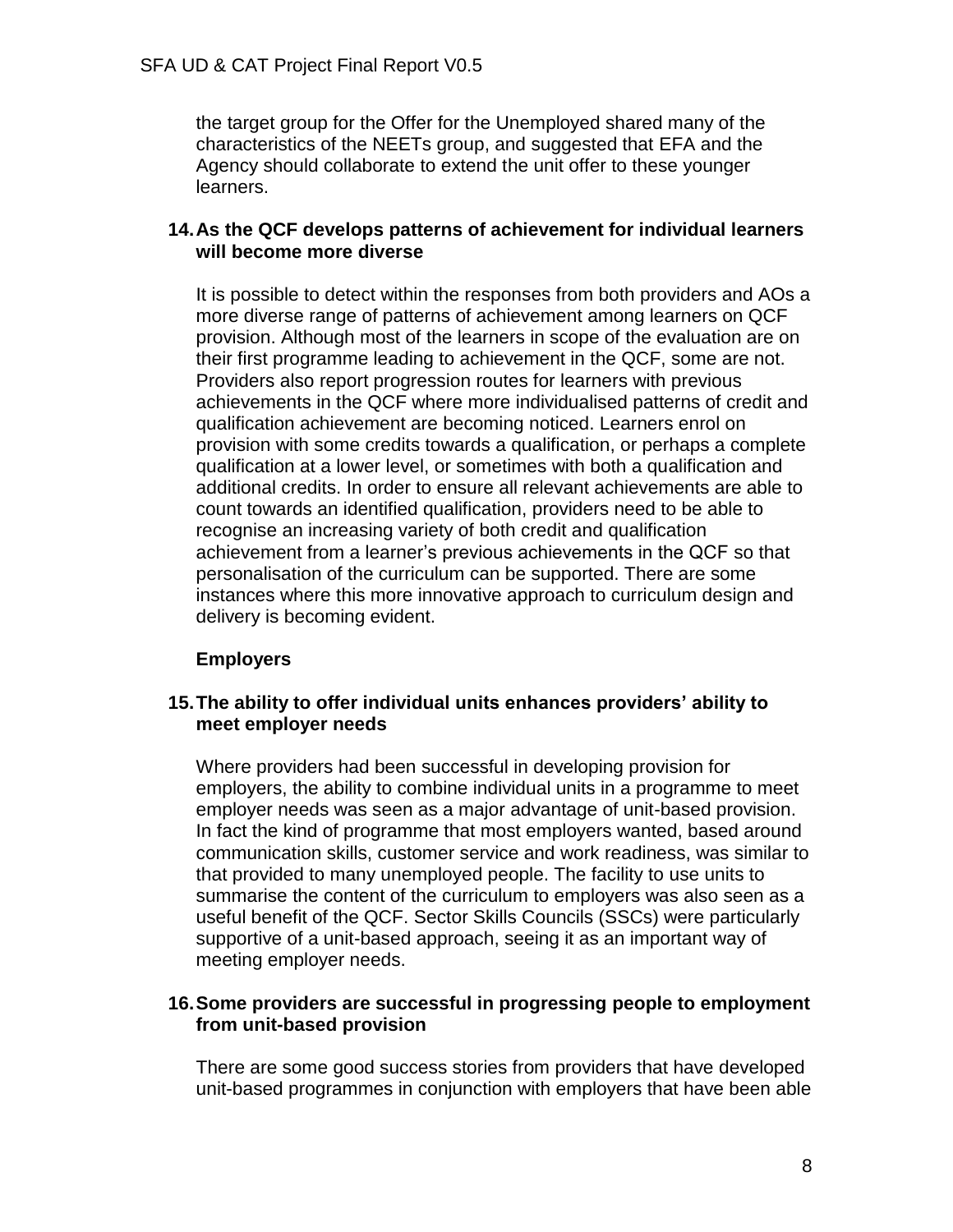to support progression into local employment opportunities. The ability of employers to select units that meet their particular needs has been an important factor in engaging them in the delivery of the programme and in ensuring its success. Unit-based provision has proved particularly suitable in supporting a number of sector-based work academies.

# **17.Other providers have found it difficult to develop a unit-based offer for employers**

Despite these successes, some providers have found it difficult to engage employers in unit-based provision. For some employers, even relatively small units from the QCF are seen as too big to deliver through traditional day-long training programmes (i.e. the kind of provision that employers would pay for themselves). For others, investment in employee training is seen as a major item of expenditure and whole qualifications, rather than units, are seen as appropriate in these cases. These very different cases arise from different employment sectors.

#### **18.The Sector Skills Councils in the survey were enthusiastic about the positive impact of unit-based provision for employers**

Both the SSCs interviewed through the project were positive about the potential impact of unit delivery and CAT on the workforces in their sectors. They saw the ability of employers to structure training around individual units as appropriate to the structure of training provision in their sectors. Equally importantly they saw the ability of employees to access unit-based training provision as important in supporting workforce flexibility and labour mobility in their workforces, while at the same time protecting individual career development paths. Although SSCs are becoming less closely involved in the process of developing QCF units and qualifications, they remain key representative bodies through which employer demands can be articulated in relation to qualification design.

#### **Assessment and certification**

#### **19.There is continuing frustration among some providers about the lack of responsiveness of some AOs to a unit-based offer**

In general, most providers were content with the level of support they received from AOs in making a unit-based offer to learners. However, some AO systems were clearly not sufficiently responsive to provider needs. Some AOs had difficulty in accommodating learner registrations on individual units. Others were not able to award credits quickly or separately from a qualification. There were several instances where providers felt that AO charging arrangements were not appropriate to a unit-based curriculum.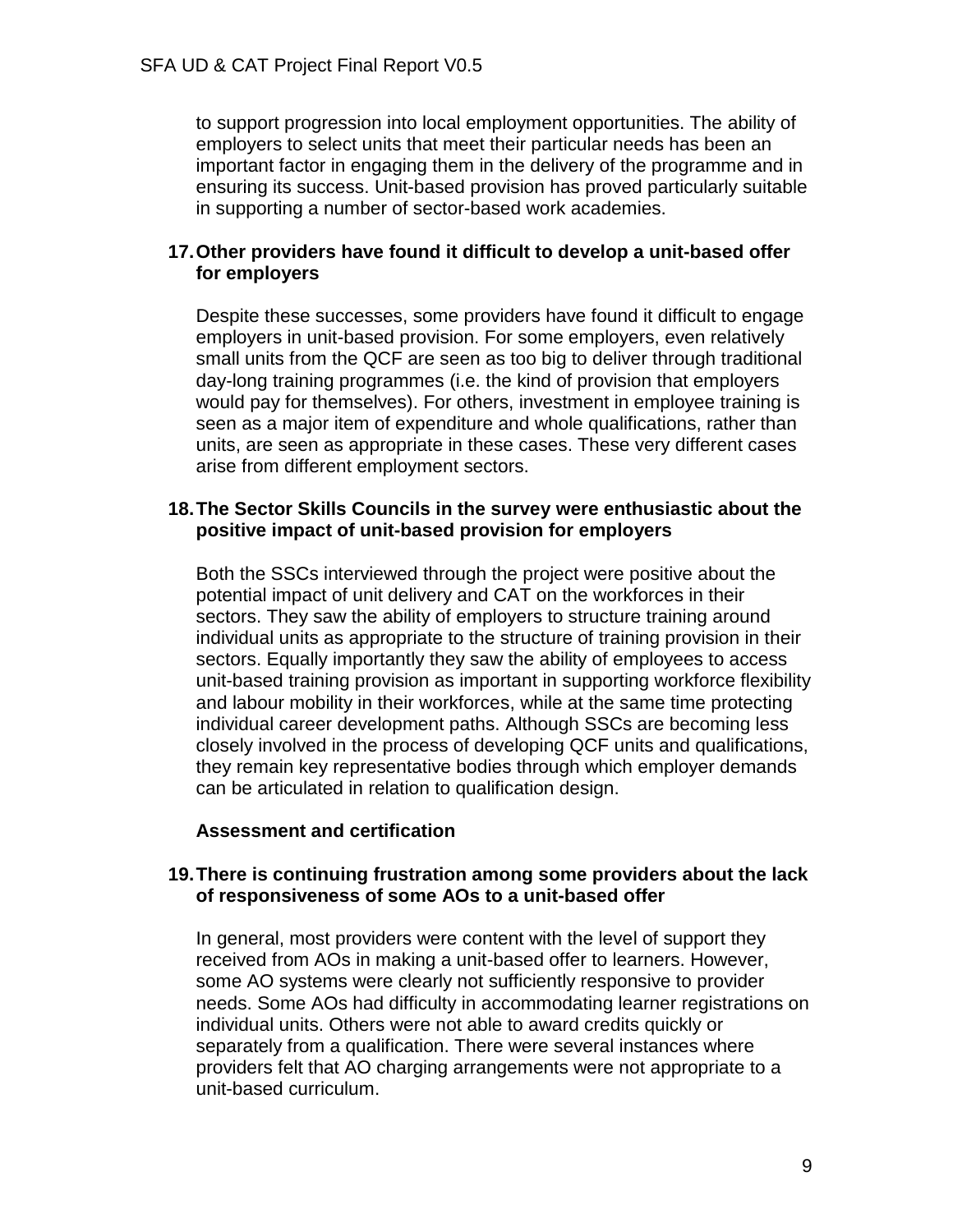# **20.There are clear signs of change in both strategies and operational systems from some AOs in response to unit delivery**

Having noted these instances there are clear signs that some AOs are changing practices and systems in response to provider demand for more flexibility. Some AOs have standardised unit registration arrangements. Others are able to award credits to learners rapidly on completion of units. There are several examples of charging policies being revised to support unit delivery, and to link charges more closely to the credit values of units and qualifications. Where this has been done, providers are more positive about AO responsiveness to their needs.

#### **21.Assessment and verification/moderation systems place some constraints on the ability of AOs to support unit delivery**

Although providers have been rightly critical about what they see as some outmoded and unhelpful AO business models and IT systems, there is more understanding about some of the constraints placed on provider unit offers by the demands of AO quality systems relating to assessment and verification or moderation. So, for example, most AOs in the project sample required a provider to offer the whole qualification if they also wanted to offer any of the units within it. In this way verification and assessment sampling requirements could be met cost-effectively. However, not all AOs insisted on this constraint and some had clearly progressed further than others in linking verifier or moderator contracts to units rather than to whole qualifications.

# **22.There are continuing additional costs to AOs in supporting a unitbased offer but for most AOs development costs are not significant**

With one exception, AOs did not identify any significant additional costs in supporting unit-based provision within the QCF. Of course some AOs saw this as a marginal activity anyway, with little impact on their mainstream 'qualification-based' provision. However, although several AOs had identified significant additional costs in making the transition from the NQF to the QCF there was a general acceptance that the QCF was now 'business as usual' and that AO systems would evolve gradually to become more flexible as demand from providers for these flexible approaches grew over time.

# **Flexibility within the QCF**

**23. The continuing availability of shared units is critical to the further development of unit delivery and CAT within the QCF**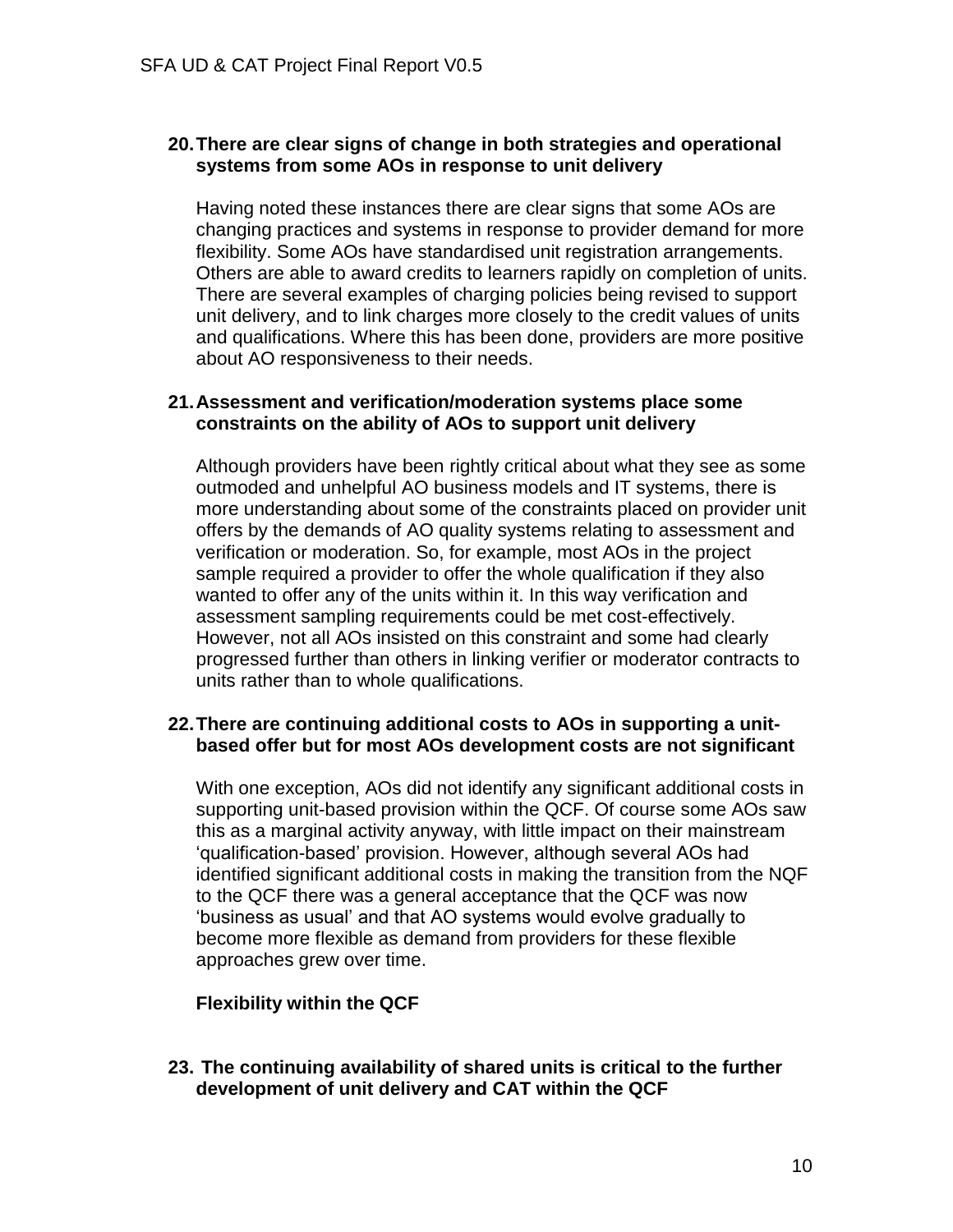Although some AOs have been reluctant to embrace the sharing of units between AOs in the QCF, most of the AOs in the project sample were supportive of the principle behind shared units and some were making active use of shared units in the development of qualifications. However, some units that were designated as 'shared' were actually not being used outside the AO that submitted them to the QCF databank. Several AOs that accepted the principle of transferring credits between shared units did not accept credit transfer for 'equivalent' units within their qualifications. More needs to be done to extend the use of shared units through QCF rules of combination, but shared units will continue to be the main vehicle through which credit transfer operates in the near future and the Agency needs to ensure that it continues to promote the sharing of units between AOs through its funding arrangements.

#### **24.Credit accumulation is well understood as a concept and systems are in place in most cases to support the process of accumulation**

The principle that credits can be built up towards a qualification over time and perhaps through different courses and different providers is well understood and seen as a positive benefit of the QCF. Although most AOs and providers in the sample continue to promote qualifications rather than credits, the language of credit accumulation is used by tutors and by learners themselves in talking about learning and progression. In general AOs have no problem in tracking the process of credit accumulation towards achievement of a qualification through their IT systems.

#### **25.Credit transfer is less well understood and the impediments to development of credit transfer arrangements remain significant**

Although credit accumulation is becoming a normal part of the qualifications system, the same cannot be said for credit transfer. Some AOs still appear to believe that credit transfer is a concession that may be offered to some learners, rather than an entitlement for learners within the QCF. Some AO IT systems are not geared up to support credit transfer and some AOs see the ability to transfer credits between AOs as a threat to their competitive position. However, the unit delivery initiatives themselves are creating some demand from providers to support credit transfer, and some AOs are aware of this and are responding to it. Ofqual needs to ensure that AOs are not placing unnecessary barriers to the operation of credit transfer between AOs as the QCF develops.

#### **26.Some SSCs have supported the development of credit transfer opportunities within approved qualifications, but others have not**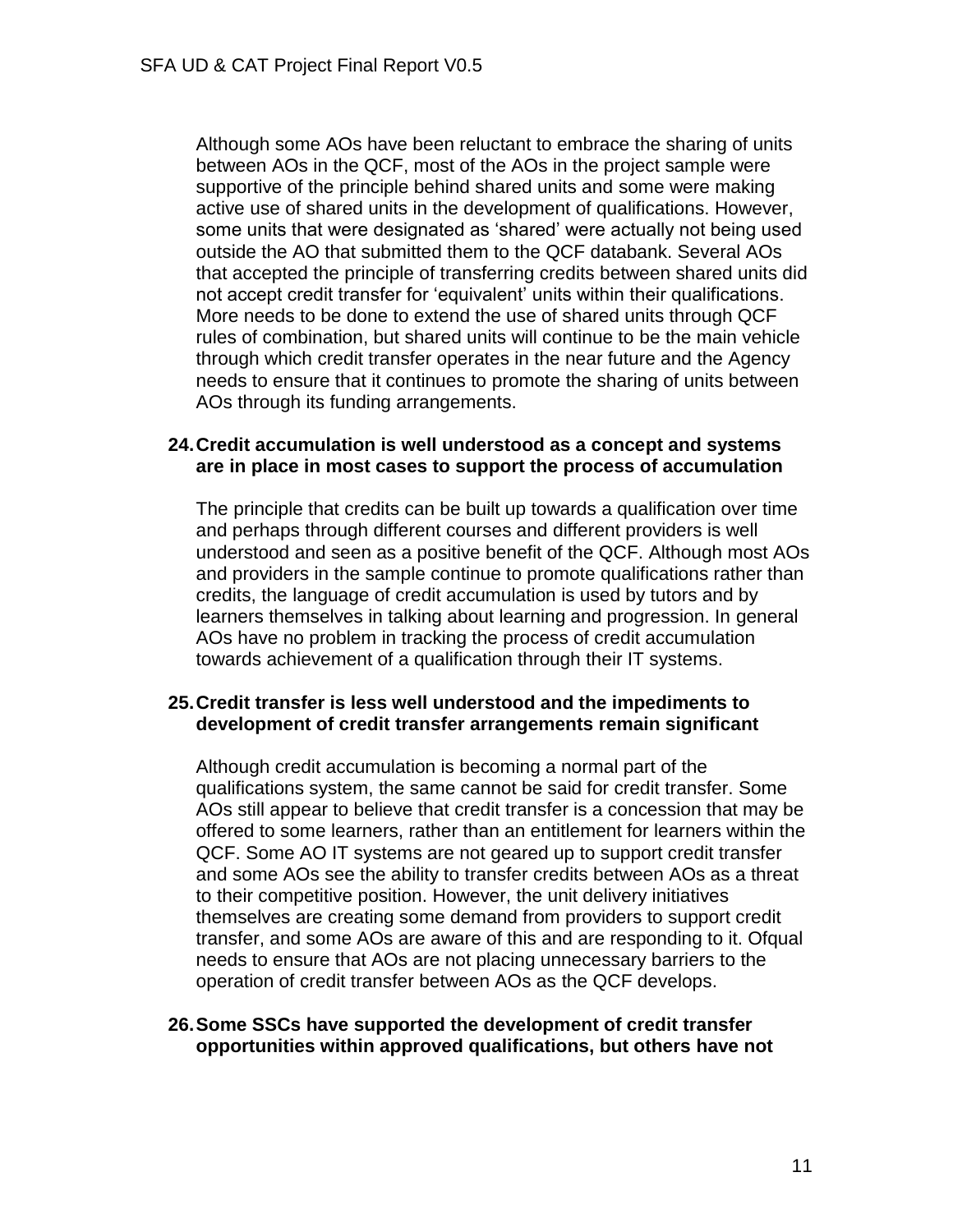The previous influence of SSCs over qualification design has resulted in a range of different approaches to the operation of credit transfer arrangements within qualifications. Indeed it may well be the case that some sectors are more concerned to promote workforce flexibility and movement between occupations than others. The SSCs interviewed through the project were very supportive of the principle of credit transfer. However, several AOs reported concerns about SSC policies or approaches that had (perhaps unintentionally) erected barriers to credit transfer between qualifications and AOs. Where such barriers have been created, the withdrawal of SSCs from the detailed process of qualification design in the future should enable AOs to remove such impediments as qualifications are reviewed and updated.

#### **27.The concepts of RPL and exemption are not clearly understood and remain underused in most provision**

Although the term RPL (or similar) was used several times in the interviews with providers and AOs, examination of the case in point revealed that in most instances people used the term 'RPL' to refer to what is technically credit transfer within the QCF. (Indeed it is possible that this incorrect use of the term RPL obscures examples of credit transfer.) These mechanisms have only a marginal impact on the focus of the project itself and are not necessarily appropriate to the target group for much unit-based provision. However there is little evidence that either facility is being used systematically within unit-based provision.

#### **28.The lack of a fully-populated Personal Learning Record (PLR) is an impediment to developing a fully operational CAT system**

A number of providers referred positively to the Personal Learner Record and to its potential importance in supporting the operation of credit accumulation and transfer within the QCF. Indeed several providers thought that CAT could not work effectively without it. Providers were also enthusiastic about the PLR as a tool for guidance and induction, helping staff to plan the most appropriate routes to achievement for learners. There was frustration among providers about the continuing lack of takeup of the PLR by some larger AOs. At the time of writing this report over 50 AOs had signed up to trialling and/or using the PLR so usage has increased significantly during the life of the project and it is possible that some of the frustrations voiced by providers will be addressed in the near future. The LRS and the Agency need to continue to work AOs, particularly with the larger AOs, to resolve their concerns if the PLR is to be used to support a future CAT system within the QCF.

#### **29.Regulatory systems to support a unit-based offer need further improvement and development**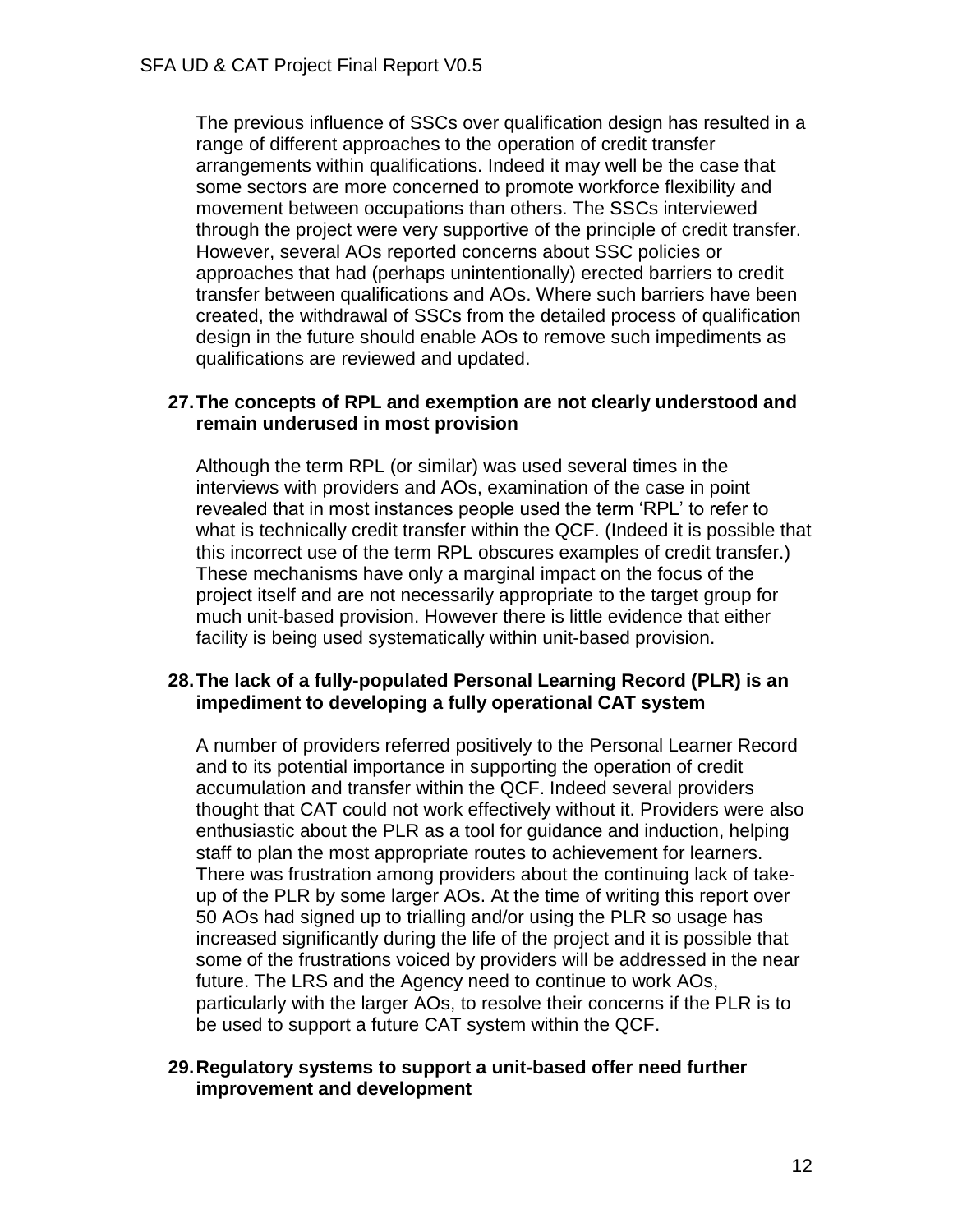Ofqual will conduct a review of the QCF during 2012 and then implement any outcomes arising from this review as part f its 'Healthy Markets Programme. The relationship between the new General Conditions and the Regulatory Arrangements of the QCF will for part of this review. However Ofqual is clear that if government continues to support the development of qualifications in the QCF, these will be regulated according to the QCF requirements. There is a concern among some AOs that, despite Ofqual's previous reviews, units of poor quality still exist within the QCF. Some AOs also suggest that Ofqual should be more proactive in promoting CAT by insisting on greater flexibility in rules of combination. There was disquiet about some of the requirements of the new General Conditions for AOs which some AOs saw as being contradictory to some of the design features of the QCF. Some AOs also pointed out problems in using the Regulatory IT system to support the design features of QCF qualifications. It is to be hoped that the forthcoming review of the QCF will enable these continuing concerns to be addressed.

# **Performance measures and funding**

# **30.Both credits and qualifications are seen as equally valuable measures of achievement by most providers (but not by some AOs)**

Where providers integrate unit-based provision within a broader offer of qualifications the distinctions between credits and qualifications as formal recognition of achievement start to become unimportant to both tutors and learners. Indeed, even where unit-based provision is offered separately from qualifications a similar dissolving of these distinctions can be observed. It is formal recognition by an AO that is important – learners themselves see both credits and qualifications in most cases simply as testament to their achievements. Some AOs share this view, but others are very clear that it is qualifications that are the 'real' representation of learner achievement, and that credits are a form of compensatory award for those people who fail to achieve a 'whole' qualification. It would appear that different AOs are at different stages on their journey from a qualification-based to a credit-based qualifications system.

# **31.The lack of success measures linked to unit delivery is an impediment to wider-scale development of unit-based provision**

Although providers appreciated the fact that units could be offered to learners through the Agency's unit delivery initiatives without having an impact on provider performance measures, several providers noted that this would only continue to work if unit-based provision remained a marginal activity. Very few people were familiar with the Agency's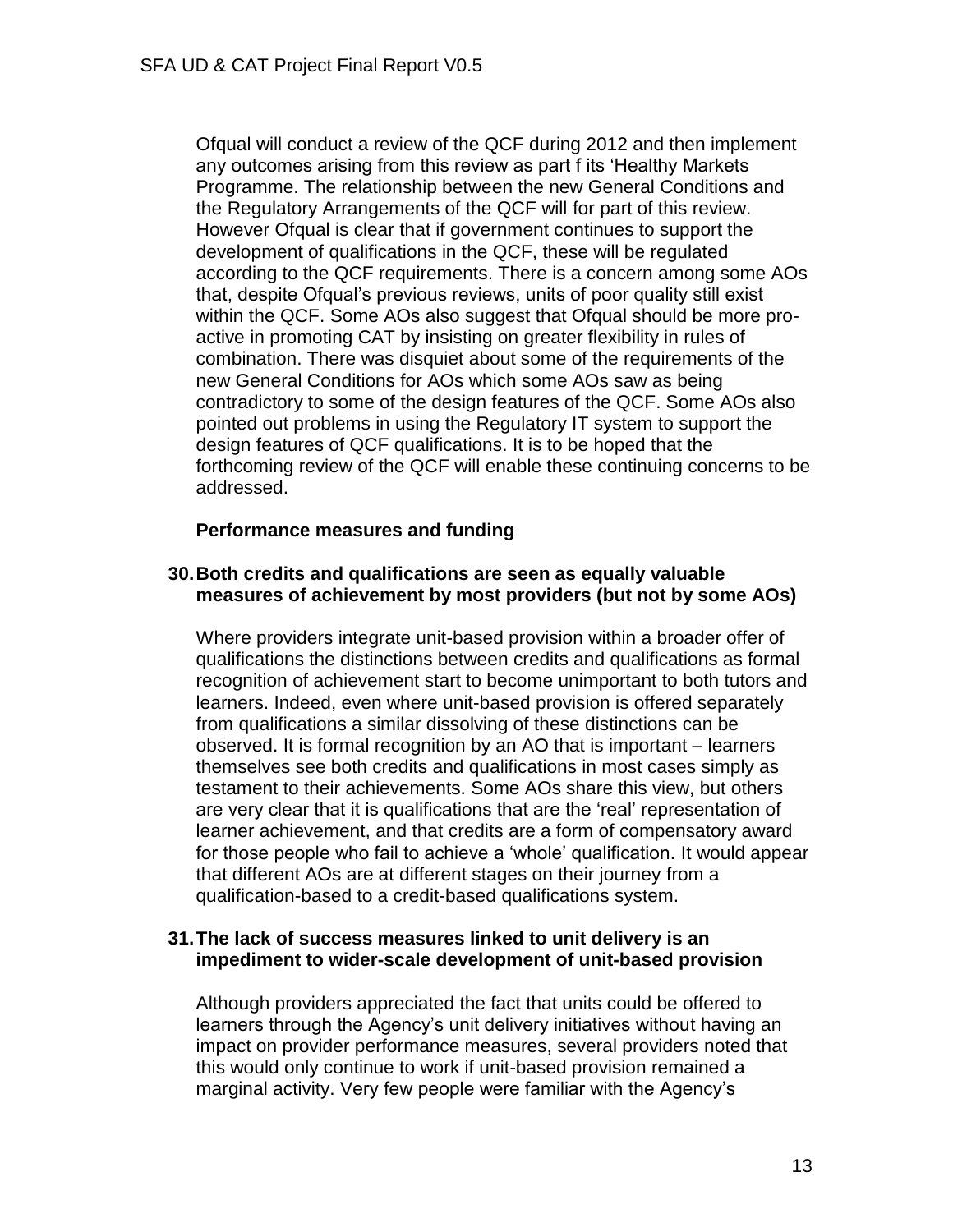exploratory work on a credit success rate to support unit delivery and also discussions underway around how a qualification success rate could take better account of qualifications with the attributes of unit and credit. For some providers the ability to demonstrate learner success on unit-based programmes would be essential if such provision was to develop beyond the margins of their current offer.

#### **32.Agency proposals for streamlining the funding of Adult Skills may have positive and negative impacts on unit delivery and CAT**

The updated Agency plans for a streamlined funding system for adult skills were published in February 2012 after most of the interviews for the project had been completed. Provider and AO opinions of Agency funding proposals are based primarily on the October 2011 document which is in some respects considerably different from the later version. The proposals to base funding allocations on credit values rather than on glh was welcomed enthusiastically by those providers and AOs interviewed later in the project. However this positive view of the Agency's plans was offset by concerns about the 'cliff-edges' in the proposed funding bands for QCF qualifications. Although the number of cliff-edges had been increased from three to seven from October to February, many of those interviewed drew parallels with the problems of FEFC funding bands and were concerned about the potential distorting consequences of funding bands on qualification design. The Agency needs to model the potential impact of its proposals on the design of QCF qualifications during 2012-13.

# **33.Providers need certainty and consistency in future funding arrangements to embed unit delivery and CAT into provision**

One theme that returns in several instances during the report is that if only providers and AOs could be confident that unit-based delivery would be supported as a continuing and standard feature of Agency funding arrangements, much more could be done to ensure this type of provision was planned and delivered effectively to meet both learner and employer needs. Neither the unit delivery trials, nor the first few months of the Offer for the Unemployed have given providers and AOs the continuity over time they need to develop a genuinely flexible and responsive curriculum offer, combining units and qualifications to meet individual needs. We suggest that the Agency needs to commit to the funding of units within its streamlined funding system from 2013-14, and should use 2012-13 to support providers and others to make best use of this approach in the future.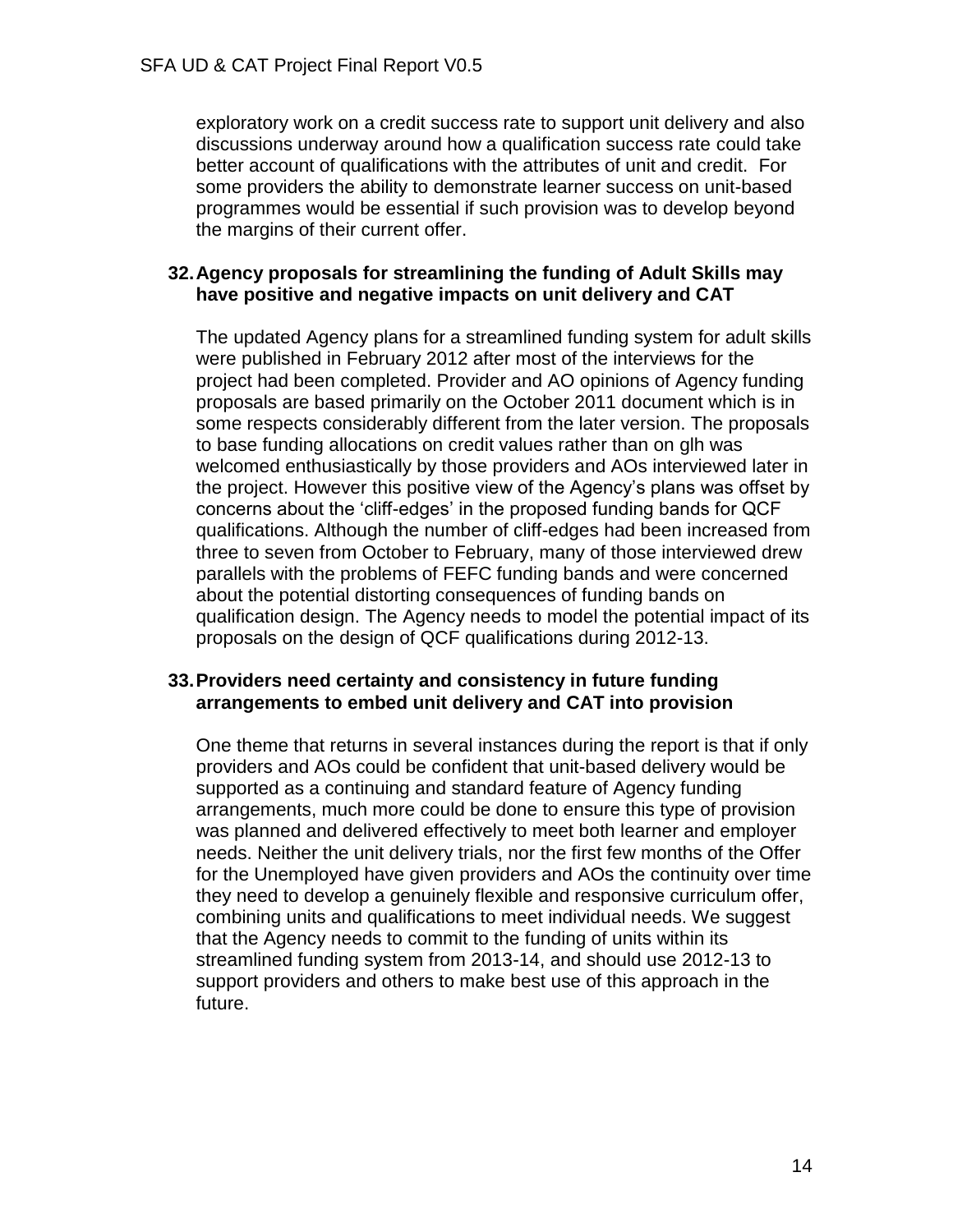# **Recommendations**

# **1. Recommendation One**

The ability to deliver individual units rather than qualifications to learners should become open to all providers within the Agency's streamlined funding system for adult skills from 2013-14. BIS, the Agency and Ofqual all need to work together to support providers in delivering the benefits of the QCF to learners and employers.

# **2. Recommendation Two**

The scope of unit delivery in 2012-13 should be extended. One aspect of this extended scope should be that providers would be free to choose any unit they wished from the QCF, providing it was active within a qualification approved for funding. The Agency's separate list of approved units for the Offer for the Unemployed should be discontinued as soon as is practically possible, recognising that it may take time to establish an alternative approach to listing units before 2013-14.

# **3. Recommendation Three**

In 2012-13 the expansion of unit delivery should be based on an extension to the eligibility criteria for learners within the Offer for the Unemployed, to include self-declared unemployed adults as well as those actively seeking work, an end to the Unit Delivery trials, and a move of previous trial sites to become 'pathfinders' for the 2013-14 streamlined funding system.

# **4. Recommendation Four**

The Agency should signal as early as possible in 2012 its intention to implement Recommendation One in this report, and should plan a series of provider readiness activities during 2012-13 in order to ensure that learners are able to take full advantage of unit delivery within the streamlined funding system from 2013-14.

# **5. Recommendation Five**

As part of the preparations for the streamlined funding system in 2013-14, the Agency should identify a number of 'pathfinder' providers based on 2011-12 unit delivery trial sites. These pathfinders could then be used to begin using elements of the proposed streamlined funding system in 2012-13 and to evaluate their impact on provision.

# **6. Recommendation Six**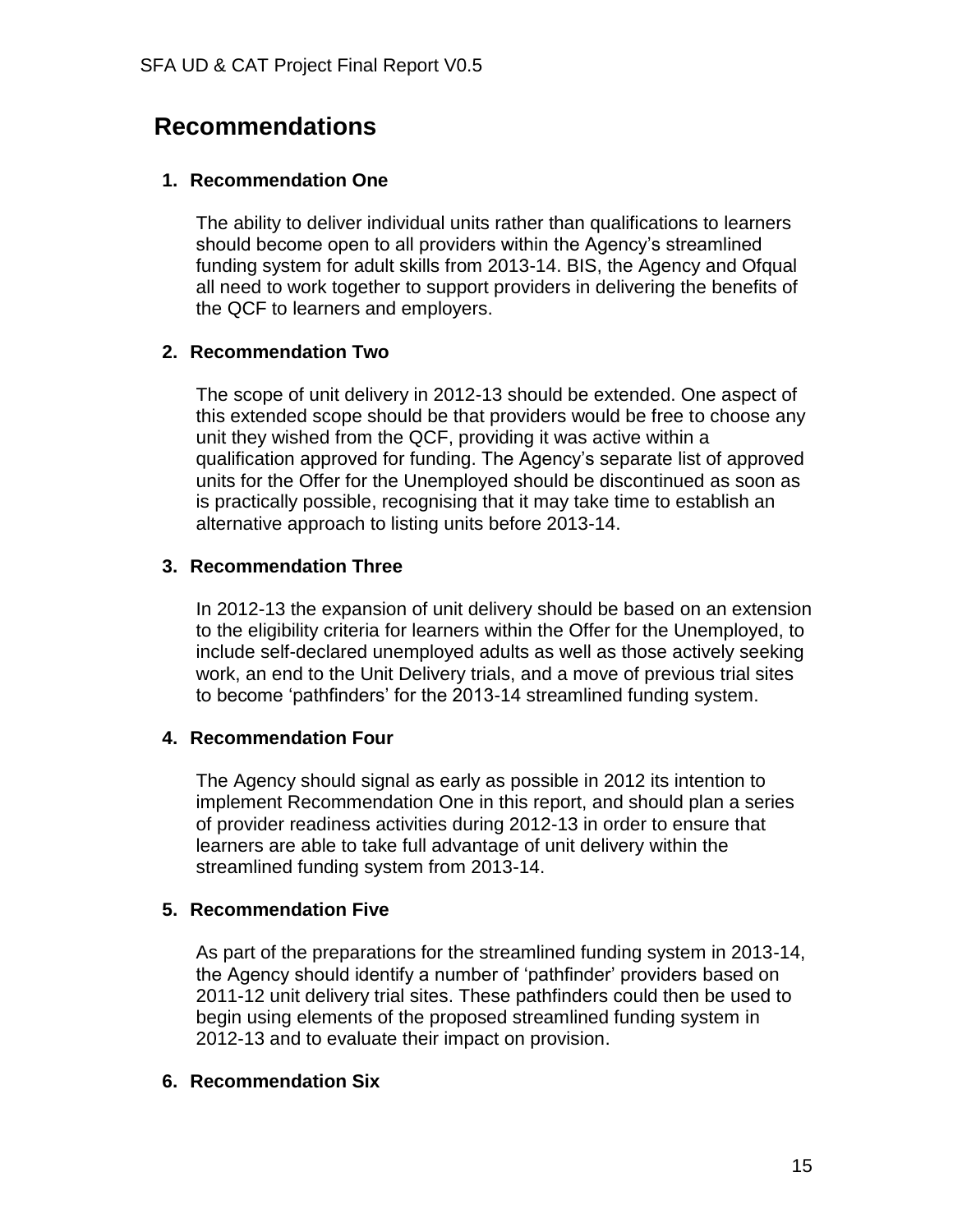The ability of providers to meet the needs of new and different learners through a unit-based curriculum needs to be recognised as a positive benefit of the new streamlined funding system, and a legitimate objective of unit delivery in its own right. BIS needs to confirm its support for such provision prior to 2012-13 in order to give providers the confidence to respond positively to this change from the outset.

# **7. Recommendation seven**

While recognising that funding arrangements for 16-18 year-olds in fulltime education or training will be based on a different model from older learners, the Agency and EFA should consider an approach to funding for the full 16-25 NEETs group that supports the ability of providers to offer a unit-based curriculum to this group.

# **8. Recommendation Eight**

Ofqual should consider reviewing the use of both shared units and equivalent units within QCF qualifications and should ensure that the future application of the regulatory arrangements for the QCF within the General Conditions for AOs prevent the unnecessary proliferation of similar units and support the operation of credit transfer between qualifications

# **9. Recommendation Nine**

Within the streamlined funding system for Adult Skills the Agency should continue to be active in promoting provision based solely on shared units at all levels of the QCF

# **10.Recommendation Ten**

The Agency should ensure that its funding arrangements and performance measures continue to support, or at the very least do not unnecessarily inhibit, the gradual development of credit transfer opportunities across the QCF.

# **11.Recommendation 11**

AOs should continue to develop credit transfer arrangements within QCF qualifications as they are reviewed and updated over time

# **12.Recommendation 12**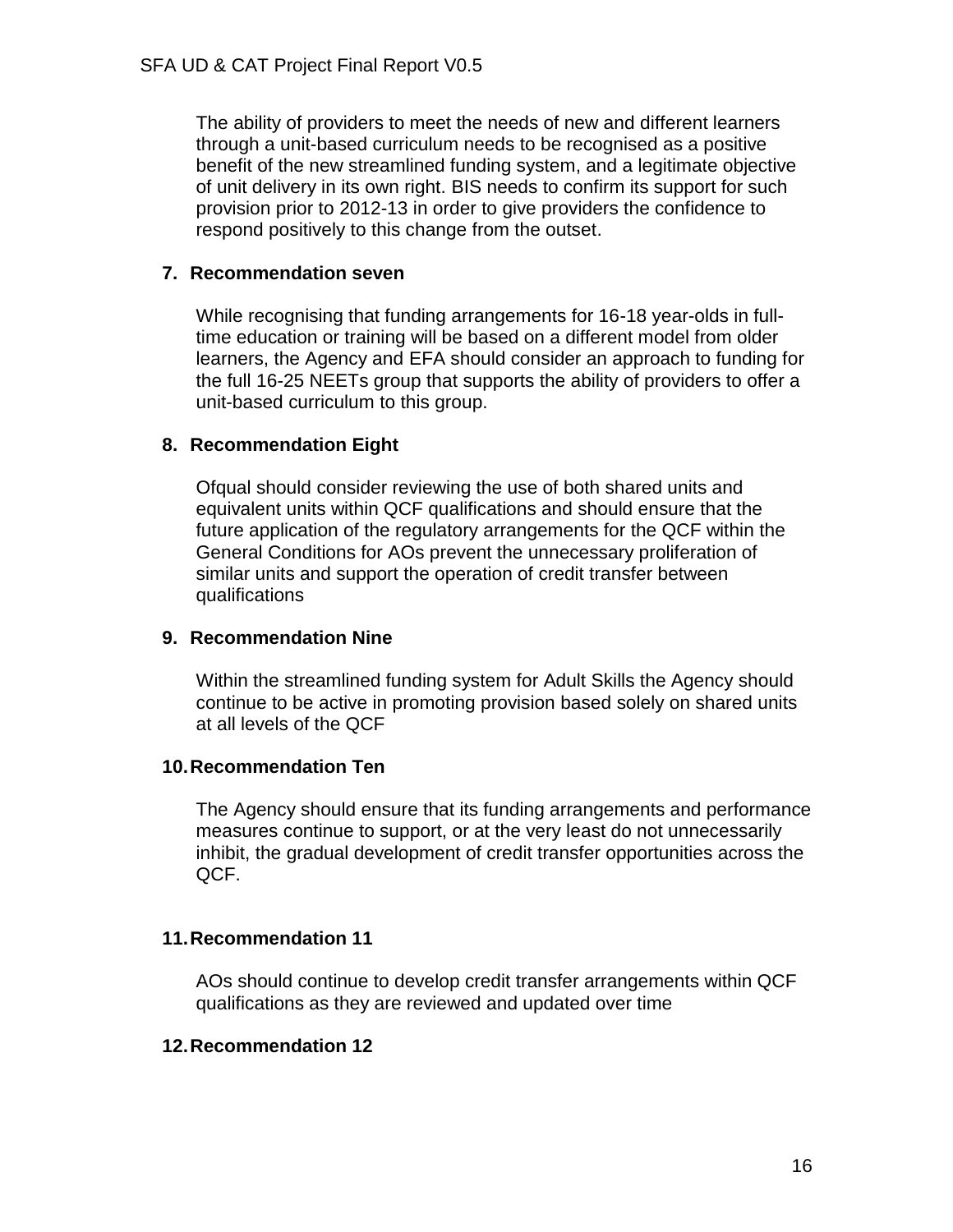The Learning Records Service and AOs should make continuing efforts to ensure that the PLR is used in future by all AOs in the QCF.

# **13.Recommendation 13**

Ofqual should keep under review the developing relationship between the General Conditions for AOs and the Regulatory Arrangements of the QCF to ensure that there are no unintended constraints on flexibility within the operation of the QCF resulting from the application of the General Conditions.

# 14.**Recommendation 14**

Ofqual should continue to monitor and sample units from the QCF to ensure a continuing improvement in unit quality over time

# **15.Recommendation 15**

Ofqual should review the functioning of RITS to ensure that it is capable of supporting rules of combination for QCF qualifications without undue bureaucracy or costs to AOs

# **16.Recommendation 16**

The Agency should continue to work on the development and modelling of a unit/credit success measure with a view to introducing this from 2013/14. The Agency should also work with key partners in reviewing how the current QSR can take better account of qualifications and their attributes in the QCF within an updated Performance Measures system.

# **17.Recommendation 17**

In its modelling of the potential impact of the streamlined funding system during 2012-13 the Agency should aim to model the potential impact of the proposed system on provider arrangements for unit delivery. In addition the Agency should also aim to assess how AO behaviour in relation to qualification design and assessment has an impact on unit delivery.

# **18.Recommendation 18**

As part of its preparations for implementation of the streamlined funding system during 2012-13 the Agency should invite the proposed 'pathfinder' providers to monitor and report on the potential impact of the proposed funding arrangements on unit delivery and CAT from 2013-14

# **19.Recommendation 19**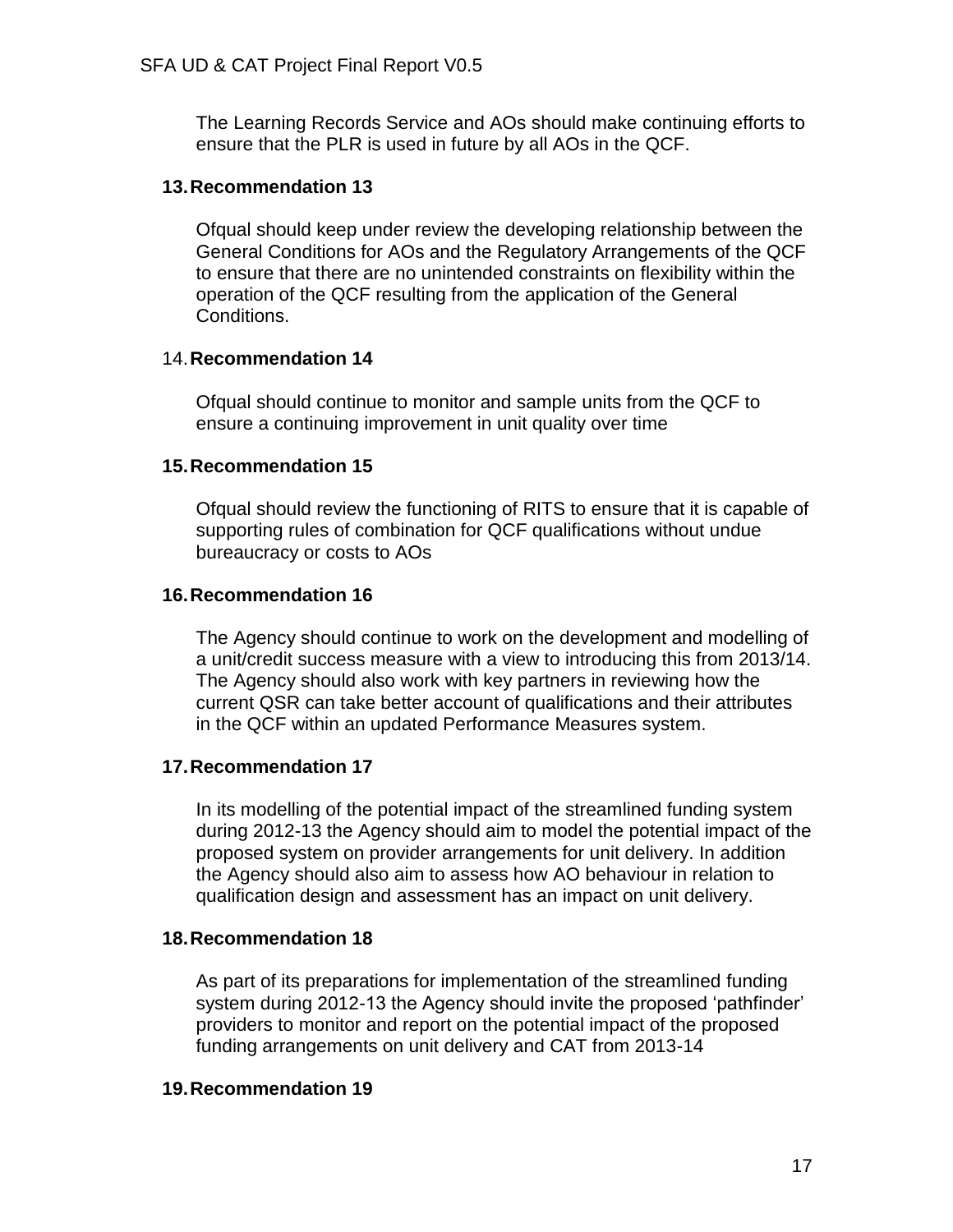BIS should announce in the spring of 2012 its intention to classify both qualifications and units as 'QCF learning aims' within its streamlined funding system for Adult Skills, and to confirm that, from 2013-14, providers will be free to select any QCF learning aim that is appropriate to any particular group of eligible learners.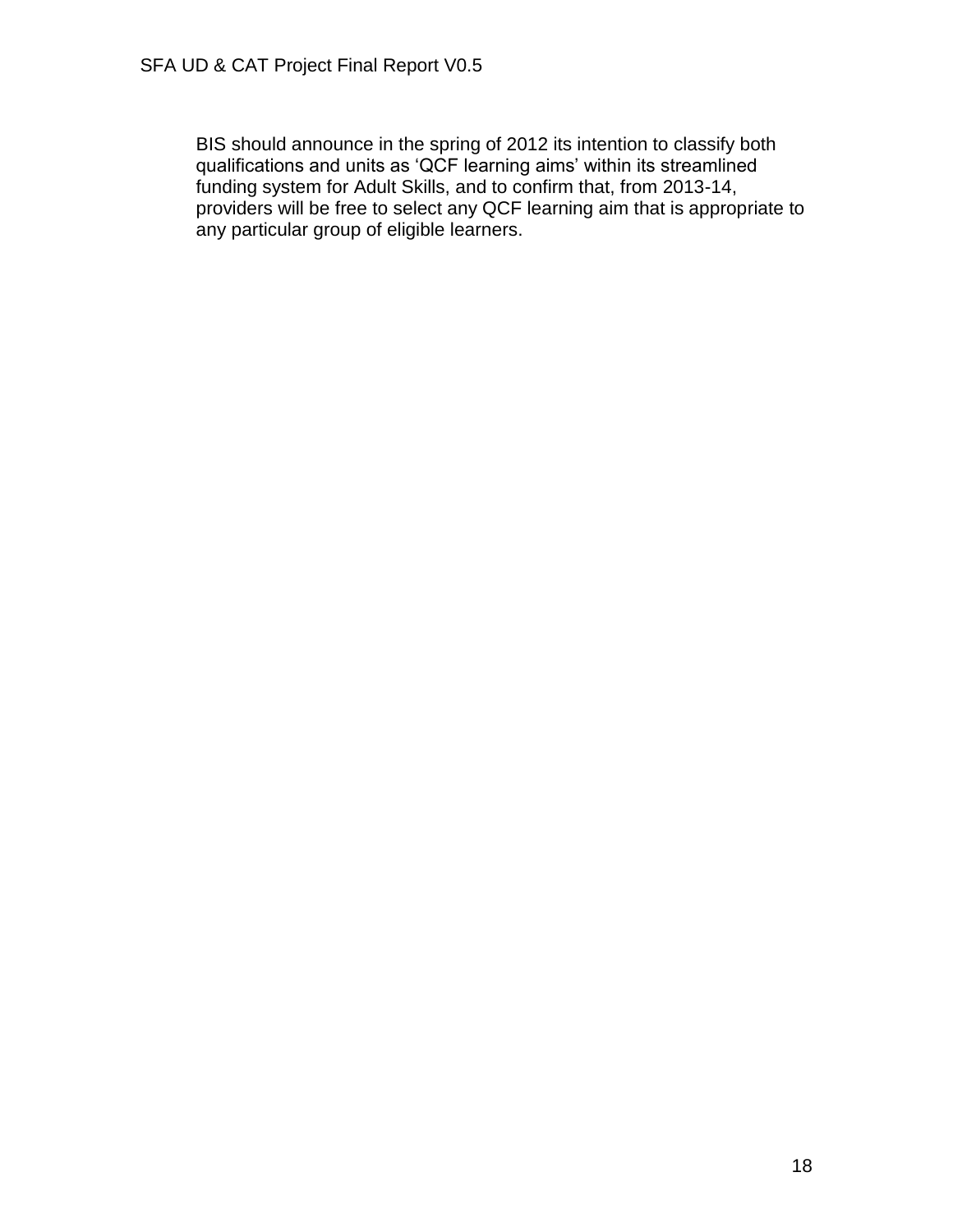# **Unit Delivery and Credit Accumulation and Transfer within the Qualifications and Credit Framework (QCF)**

# **Evaluation 2011/12**

# **Final Report March 2012**

# **Introduction**

# **Purpose**

1. The purpose of this report is to inform the Skills Funding Agency of the key outcomes of the 2011/12 evaluation of unit delivery and credit accumulation and transfer (CAT) within the QCF, and to make recommendations to the Agency and other organisations on the future development of unit delivery and CAT within the QCF.

# **Background**

- 2. The Agency has contracted NIACE to undertake this evaluation in 2011/12. The project builds on previous evaluation of unit delivery undertaken by Ekosgen in 2010/11. However the 2011/12 evaluation work is broader in scope, encompassing not only unit delivery but the demand for and operation of CAT within the QCF.
- 3. The 2011/12 evaluation project also includes two strands of activity in relation to unit delivery. In addition to work with Unit Delivery Trial sites this report also covers unit delivery funded through the Offer for the Unemployed arrangements within the single Adult Skills budget. This second strand of funded activity has led to a considerable expansion of unit delivery in comparison to 2010/11.
- 4. As part of its preparatory work for the project, NIACE produced a briefing paper for providers outlining the aims and methodology of the evaluation work. (A similar briefing note was produced for awarding organisations). This briefing note is attached as Annex A, as an *aide memoire* to readers of this report. NIACE also produced an Interim Report in February 2012. This Interim Report identified many of the key issues now addressed in this Final report.
- 5. Five people were involved in the work of the project. Joyce Black directed the project on behalf of NIACE. Rob Gray at NIACE provided administrative support, helped with the conduct of interviews and was closely involved in identifying and contacting potential participants. Peter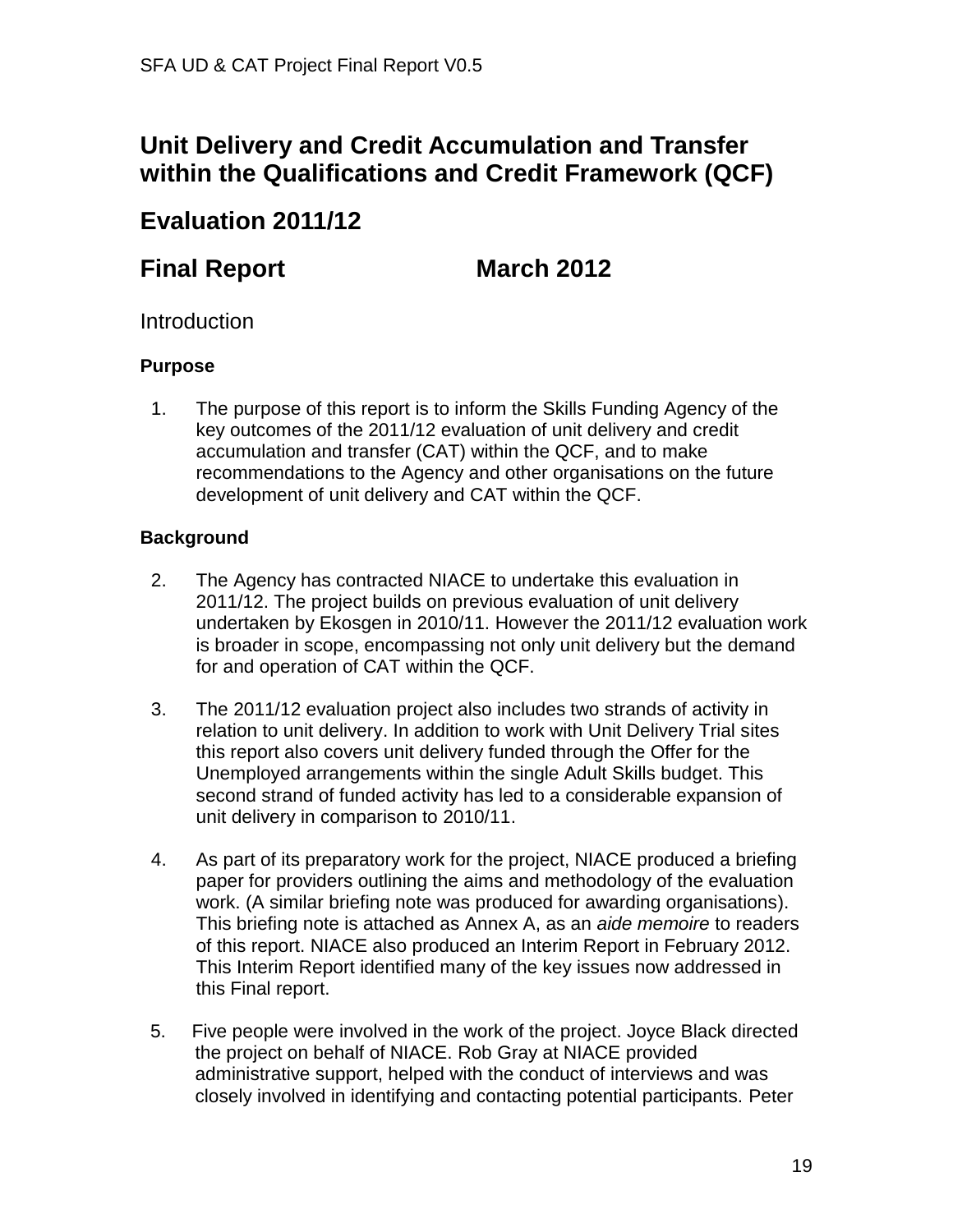Wilson led the work in the field and was supported in the interviews by Beverly Sand and Ruth Perry.

- 6. The project team developed a detailed questionnaire for providers, and a similar set of questions for AOs. The provider questions are included for information as Annex B to this report. The questions formed a basic agenda for semi-structured interviews, as well as an organisational framework for recording and reporting on interview outcomes. For interviews with other organisations different questions were developed on similar themes to the example shown.
- 7. In addition to the evidence collected through interviews, team members kept in touch with interviewees by phone and e-mail to follow-up particular issues or to request further information not available at the interview itself.
- 8. The project team also followed up a small number of initial provider visits with a further visit to talk with learners on unit-based provision. A sample provider case study is included in Annex C to this report, and extracts from these interviews with learners are included in the body of the report, together with extracts from interviews with providers and AOs.
- 9. The February 2012 Interim Report was shared with the people interviewed through the project and with the Agency's Strategic Advisory Panel. Feedback from these sources on the issues raised in the Interim Report also informs this Final Report. NIACE wishes to place on record its thanks to all those people who contributed to the work of the project.

# **Project implementation**

- 10. An initial Position Paper for the project was produced in September 2011 that aimed to summarise previous progress on unit delivery and to set out the aims of the 2011/12 evaluation work. In effect, this was the first output of the project and is attached as Annex D to this report.
- 11. A further Position Paper was produced in March 2012, based on some of the issues recorded in the Interim Report. This second Position Paper, on *Awarding Organisation support for unit delivery and credit accumulation and transfer* is attached as Annex E to this report.
- 12. As the project aimed to encompass work undertaken through the Offer to the Unemployed as well as the Unit Delivery Trials, it was agreed that the project team would interview a sample of providers covering both these areas of activity. In October 2011 an initial list of nine providers was identified that were involved in unit delivery through the Offer to the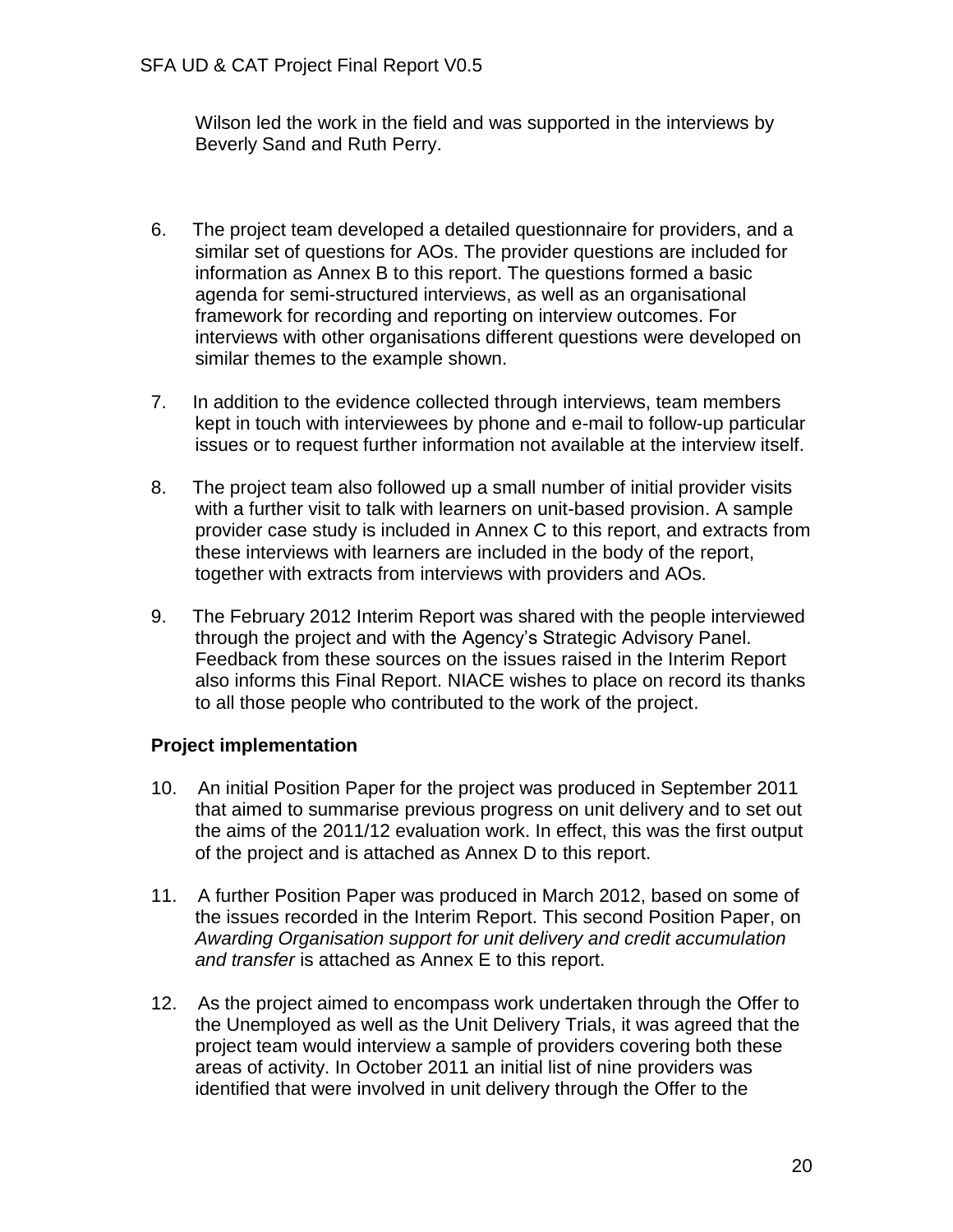Unemployed. In November 2011 a further nine providers were added to the list from those approved to participate in the 2011/12 unit delivery trials. One further provider was added subsequently, making a total of 19 in scope of the project.

- 13. Of these 19 providers, nine were FE Colleges (including one land-based college) and the remainder were Local Authorities, Independent Training Providers, Voluntary Organisations and an Offender Learning Institution. A list of the providers involved is attached as Annex F. Interviews were eventually conducted with 17 of these providers. Eight of these providers were involved in the Unit Delivery Trials, a little over 10% of the total number of providers in the Trials.
- 14. The NIACE project team has also identified nine awarding organisations (AOs) to be part of the evaluation. These included three large AOs, several medium-sized AOs and one small, specialist AO. Annex F lists these AOs. Together, these AOs offer around 75% of all the qualifications in the QCF. Interviews were conducted with all nine of these AOs.
- 15. In addition to providers and AOs, interviews were also conducted with eight other organisations with an interest in the development of the QCF. These organisations are also listed in Annex F.

# **Timescales, case studies and learners**

- 16. Where providers were approved to participate in the 2011-12 Unit Delivery Trials, interviews with the project team were undertaken early in the time frame since approval in mid-November. Where possible, providers were selected that also took part in the 2010-11 trials, and that therefore had an established track record in this area. However, some providers were new to the trials and in some cases it took time for their plans for unit delivery to be implemented. Even by March 2012 some providers had enrolled very few learners on unit-based provision within the scope of the trials.
- 17. Providers delivering units through the Offer for the Unemployed have had more time to prepare provision for 2011-12. However, even within this group some original plans have been disrupted or amended because the scope of units available through the Offer to the Unemployed did not include all those units that providers had expected.
- 18. This final report draws on opinions and information from people involved in 34 different organisations. However, some of these organisations have much greater experience of unit delivery over a longer period of time than others. Although the project is not able to provide comprehensive statistical data on the full range of unit delivery and CAT within the QCF in 2011-12, it is clear from the sample organisations that the scale of the unit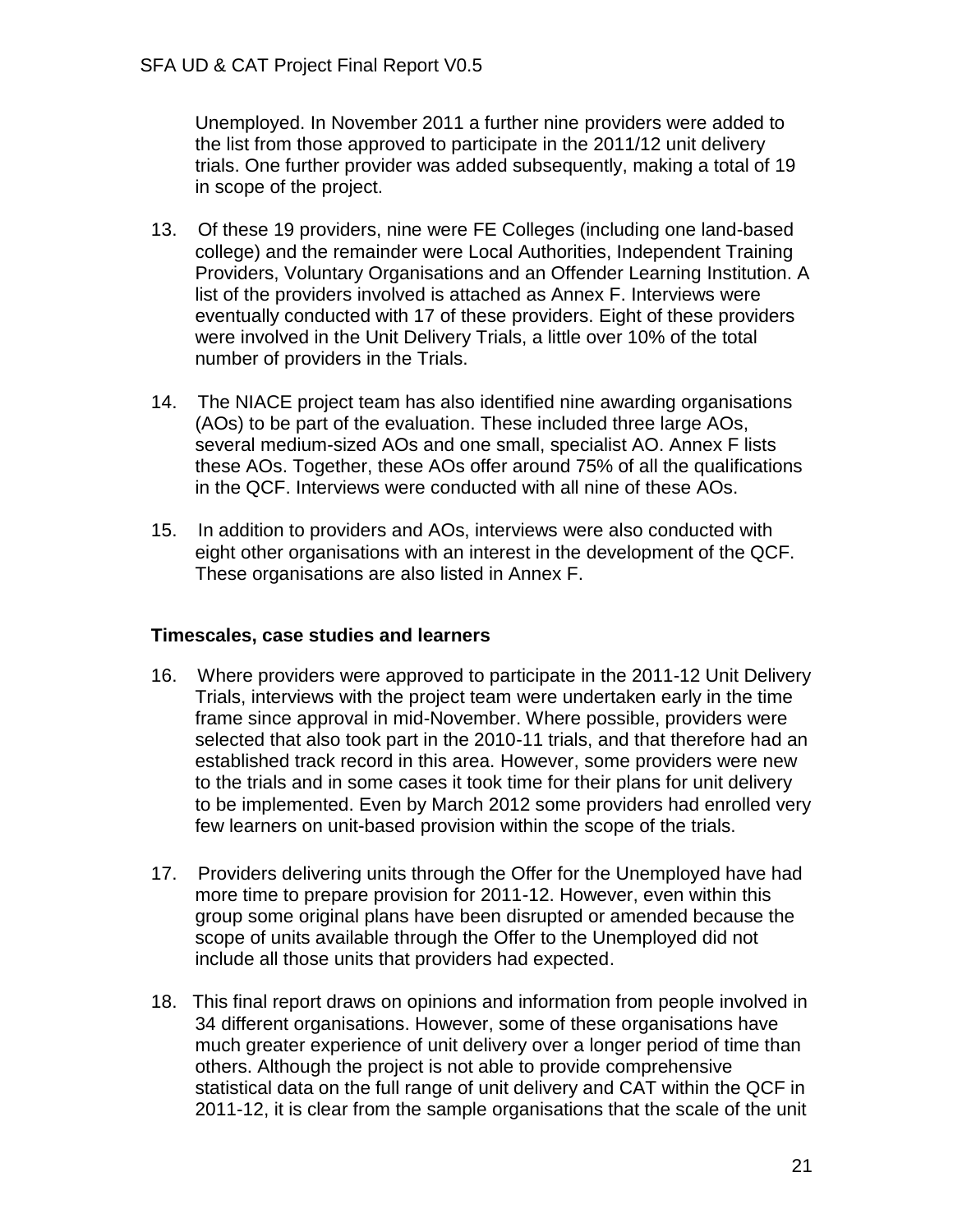delivery offer (i.e. the number of learners involved in a unit-based offer) will be far greater than in 2010-11.

# **Statistical returns**

- 19. Some providers have made statistical records of enrolments and achievements on their unit-based provision available to the project team. Others have found it more difficult to provide these returns. However, the Agency itself has been tracking and monitoring the scope and scale of unit delivery since August 2011 and a summary of the main patterns of provision revealed by these returns to the Agency is included as Annex G to this report.
- 20. These statistical returns should be treated with an element of caution. They were collected part-way through the 2011-12 year and many of the providers interviewed anticipated a continuing or perhaps expanded offer of unit-based provision from April to July 2012. The final take up of units may look quite different from the patterns revealed in these interim figures.
- 21. One thing can be confirmed from these figures however, and that is that the number of units actually offered to learners in 2011-12 will be a small fraction of the 19,000 units on the Agency's approved list. At present a little over 3% of all units have been offered. Even an unlikely doubling of this figure through the remaining months of 2011-12 would leave around 94% of listed units outside the scope of the current offer. The case for continuing to base unit delivery on a list of approved units cannot be sustained by these figures in Annex G.

# **Unit delivery, unit-based qualifications and unitisation**

- 22. Within the report a particular concept of 'unit delivery' is used that is consistent with the aims of the project but is more precise than the term when applied generally to the delivery of a curriculum leading to achievement within the QCF. The term 'unit-based curriculum' is also used and again this has a more precise meaning within this report than in the wider context of the QCF. A note of explanation follows.
- 23. The QCF is a unit-based Framework. In other words all the qualifications in the QCF are built from units and all units are developed to a standard set of design features. In this respect qualifications in the QCF are the diametric opposite of their predecessors in the NQF. These were 'unitised' rather than 'unit-based'. In other words qualifications in the NQF were 'broken down into' units rather than being 'built up from' units. This is a distinction that appears in the very first iterations of the QCF proposals in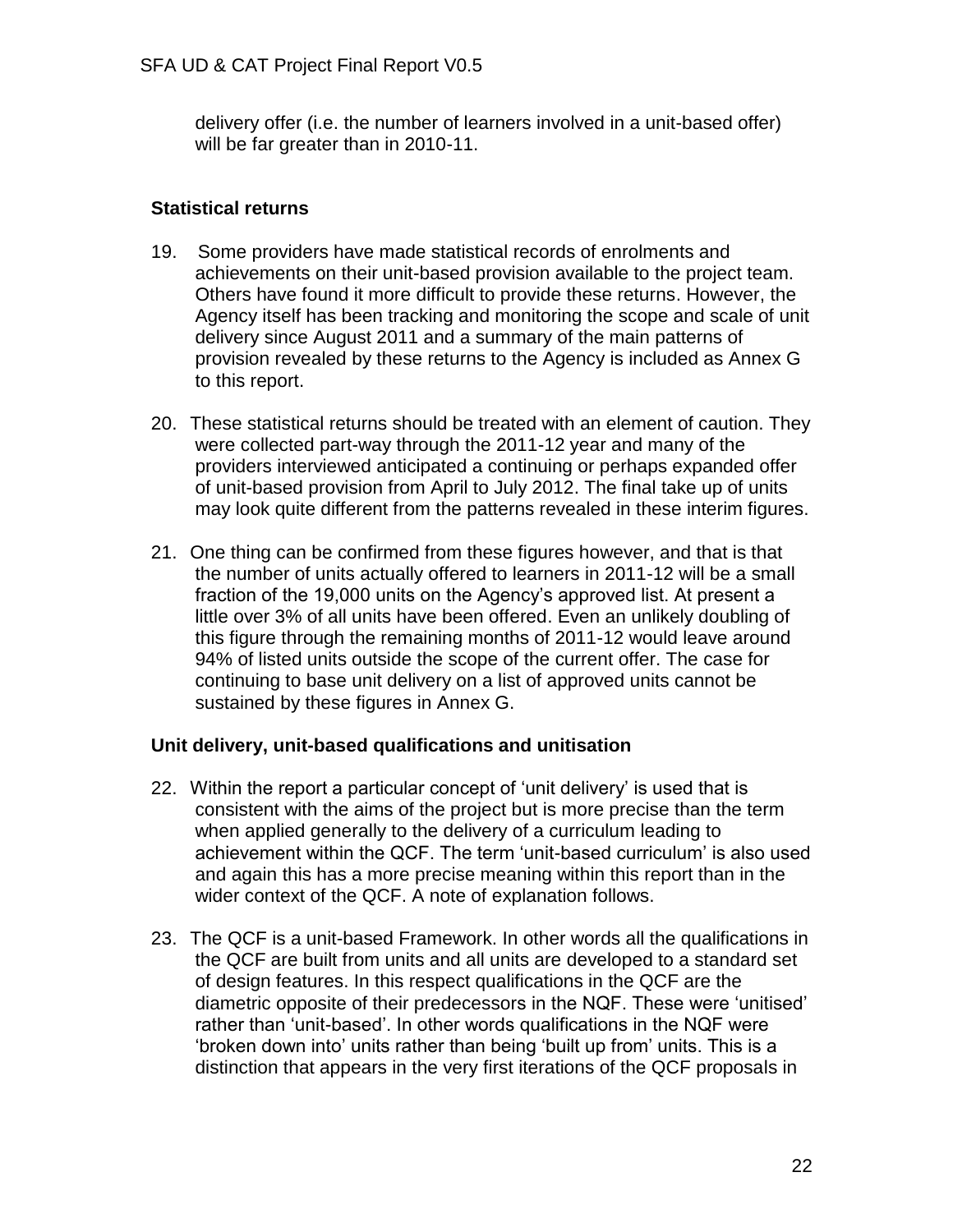2004 and is now well understood by most users of the Framework (though it is still possible to come across the term 'unitisation' from time to time).

- 24. In a literal sense, any curriculum designed to lead to achievement in the QCF must be unit-based (as all qualifications are unit-based). Similarly the concept of 'unit delivery' must apply to any programme of learning leading to achievement in the QCF – no other form of delivery is possible. These broader uses of the terms 'unit-based' and 'unit delivery' are not necessarily useful in the context of this report. The report therefore uses more precise definitions of these terms.
- 25. Thus 'unit delivery' in the context of this report refers to the delivery of a unit-based curriculum leading to achievement in the QCF in which the identified learning aim is represented through credit or credits rather than through a qualification. All learners on a unit-based curriculum are aiming to achieve credit or credits as recognition of their achievements. Some of these learners may accumulate these credits towards a qualification.
- 26. This definition is consistent with the broader usage of the terms 'unit delivery' and 'unit-based curriculum' in the wider context of the QCF, but is linked more explicitly to the remit of the evaluation project. The term 'unitisation' is used here for the last time in this report.

# **Key issues**

- 27. The key issues raised through the project are identified below and expanded in the following sections of this report. Although some issues are particular to providers and others to AOs, many are common to both types of participant and so no attempt is made here to separate them by type of organisation.
- 28. Similarly, no distinction is made within this report between the two different sets of eligibility criteria that support unit delivery in 2011/12. Not only are most key issues common to both sets of criteria, but nearly every participant in the project that is a Unit Delivery trial site is also making a unit-based Offer to the Unemployed.
- 29. The following key issues are identified and expanded further through the following sections of this paper:

# **Support for the QCF**

29.01. There is widespread support for the **aims and potential benefits** of the QCF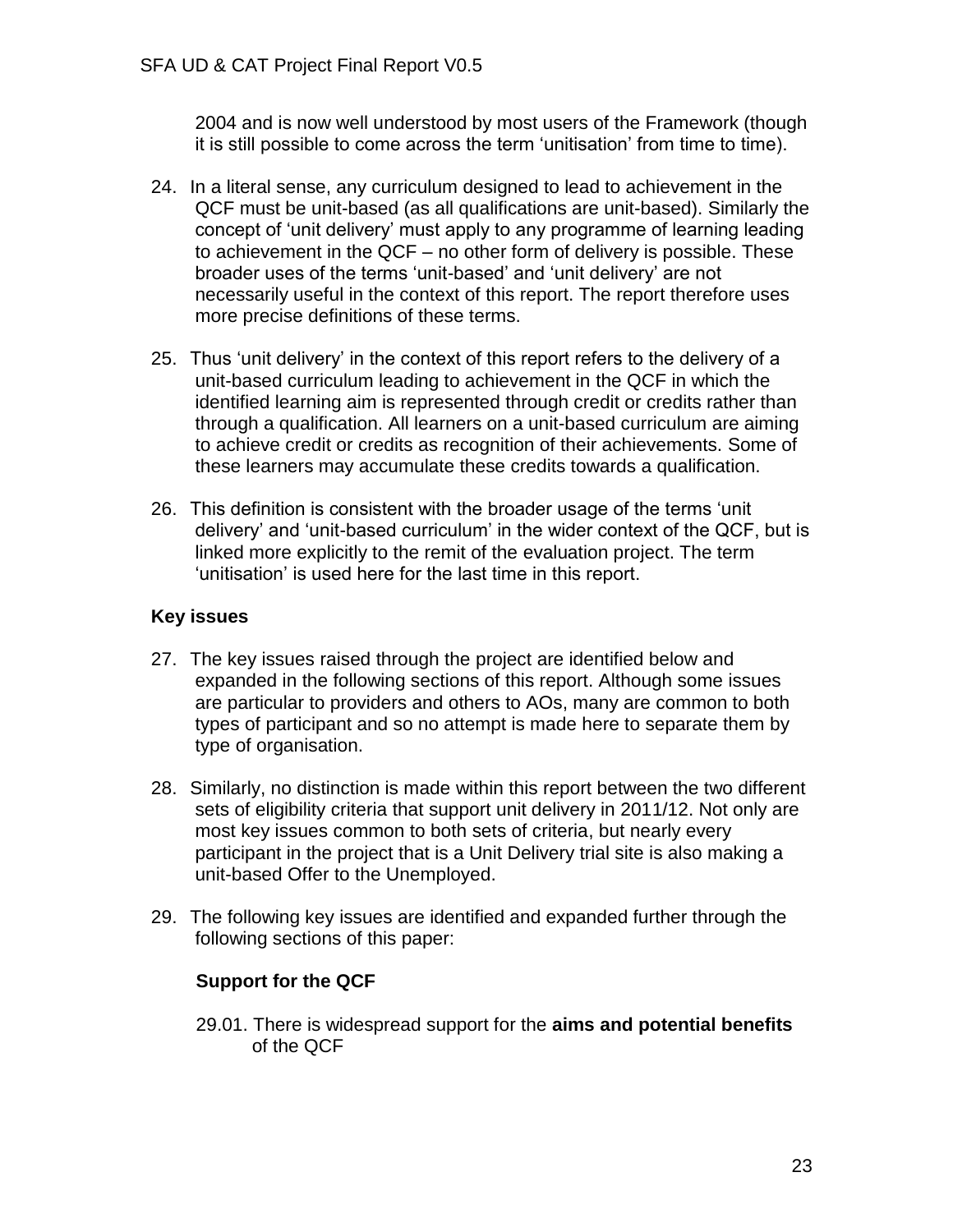29.02. **The ability to deliver individual units** is seen as critical to achieving the benefits of the QCF

#### **Unit Delivery**

- 29.03. There is considerable frustration about the Agency's practical **arrangements for supporting unit delivery** to date
- 29.04. Most providers involved in the **Unit Delivery trials** are targeting similar groups of learners to those in the **Offer for the Unemployed**
- 29.05. There is a considerable **expansion in the number of learners** undertaking unit-based provision in 2011-12 from the previous year
- 29.06. There are **significant similarities** across different types of provision **in the range of units offered** to learners
- 29.07. Relations between providers and **Job Centre Plus** are generally positive and there is some evidence of local responsiveness to needs

#### **The impact on provision**

- 29.08. There is some evidence that a unit-based offer is having an impact on **curriculum design and delivery methods** for some providers
- 29.09. Both providers and AOs have confidence in their in-house resources **and expertise** to support a unit-based offer
- 29.10. There are some additional **costs to some providers** in delivering individual units, but the benefits outweigh these costs

#### **The impact on learners**

- 29.11. The ability to offer individual units enables providers to reach **new groups of learners**, particularly those most disadvantaged
- 29.12. There are other groups of **learners who are currently not able to access unit-based provision**, but who could benefit from it
- 29.13. Many providers would like to make a unit-based offer to **younger learners** as well as adults
- 29.14. Many learners accessing unit-based provision aim to progress to a qualification in due course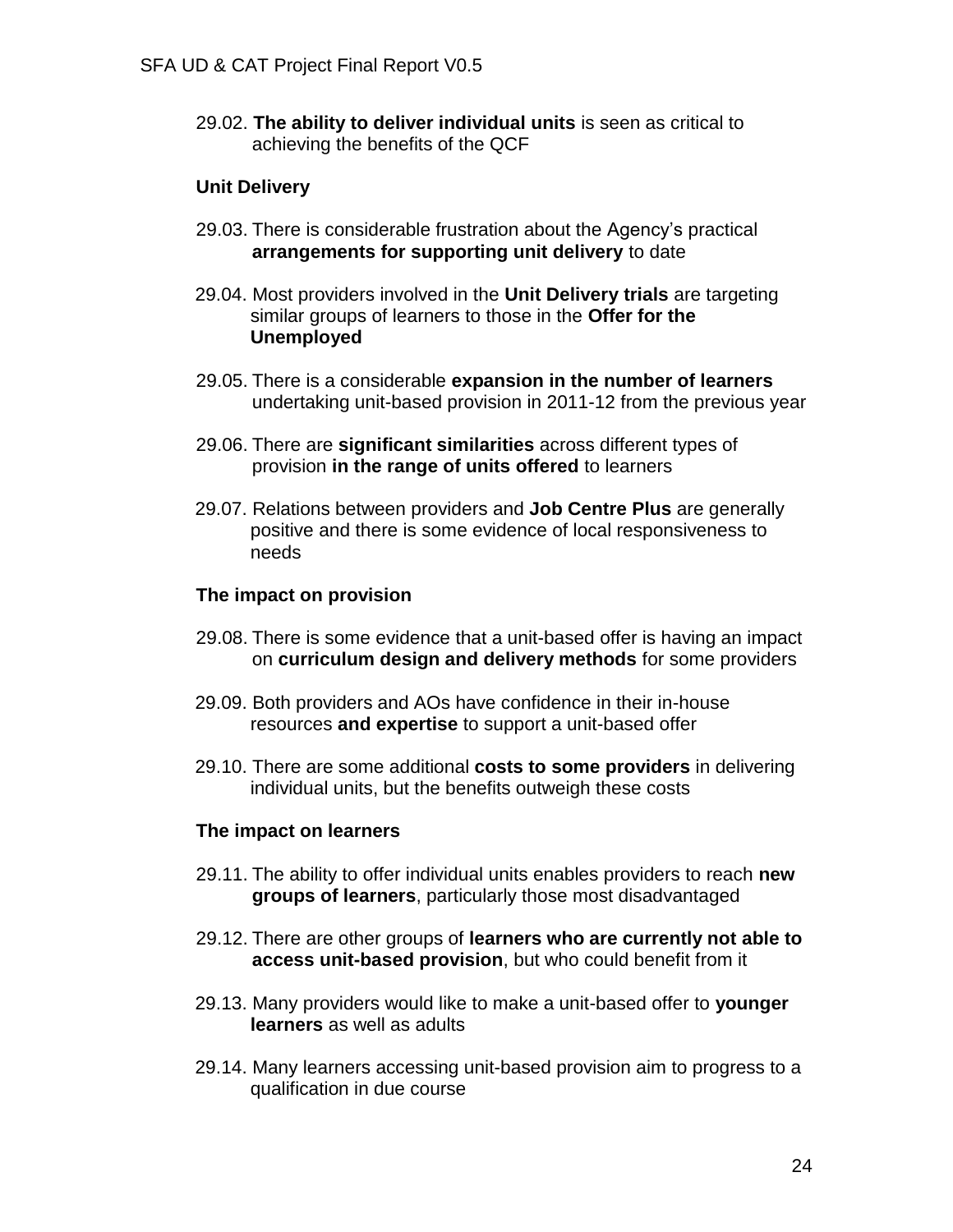29.15. As the QCF develops patterns of achievement for individual learners will become more diverse

#### **Employers**

- 29.16. The ability to offer individual units enhances providers' ability to **meet employer needs**
- 29.17. Some providers are successful in **progressing people to employment** from unit-based provision
- 29.18. Other providers have found it difficult to develop **a unit-based** offer for employers
- 29.19. The Sector Skills Councils in the survey were enthusiastic about the positive impact of unit-based provision for employers

#### **Assessment and certification**

- 29.20. There is continuing frustration among some providers about the **lack of responsiveness of some AOs** to a unit-based offer
- 29.21. There are clear signs of **change in both strategies and operational systems** from some AOs in response to unit delivery
- 29.22. **Assessment and verification/moderation systems** place some constraints on the ability of AOs to support unit delivery
- 29.23. There are continuing additional **costs to AOs** in supporting a unitbased offer but for most AOs development costs are not significant

#### **Flexibility within the QCF**

- 29.24. The continuing availability of **shared units** is critical to the further development of unit delivery and CAT within the QCF
- 29.25. **Credit accumulation is well understood** as a concept and systems are in place in most cases to support the process of accumulation
- 29.26. **Credit transfer is less well understood** and the impediments to development of credit transfer arrangements are considerable
- 29.27. Some **SSCs** have supported the development of credit transfer opportunities within approved qualifications, but others have not.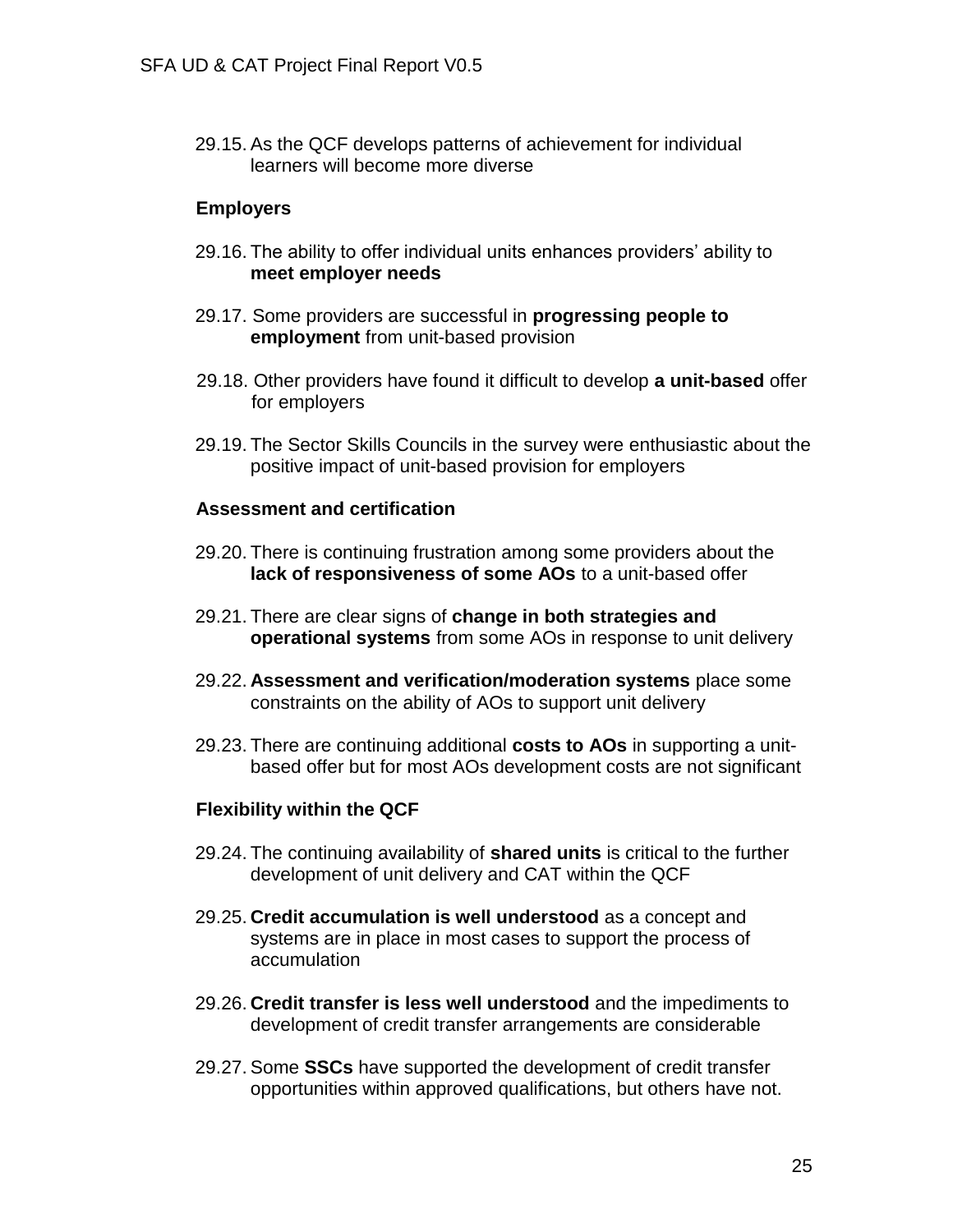- 29.28. The concepts of **RPL and exemption** are not clearly understood and remain underused in most provision
- 29.29. The lack of a fully-populated **Personal Learning Record** (PLR) continues to be a major impediment to developing CAT
- 29.30. **Regulatory systems** to support a unit-based offer need further improvement and development

#### **Performance measures and funding**

- 29.31. Both credits and qualifications are seen as equally valuable **measures of achievement** by most providers (but not by some AOs)
- 29.32. The lack of an established **success measures linked to unit delivery** is an impediment to wider-scale development of unitbased provision
- 29.33. Agency proposals for **streamlining the funding of Adult Skills** may have positive and negative impacts on unit delivery and CAT
- 29.34. **Providers need certainty and consistency** in future funding arrangements to embed unit delivery and CAT into provision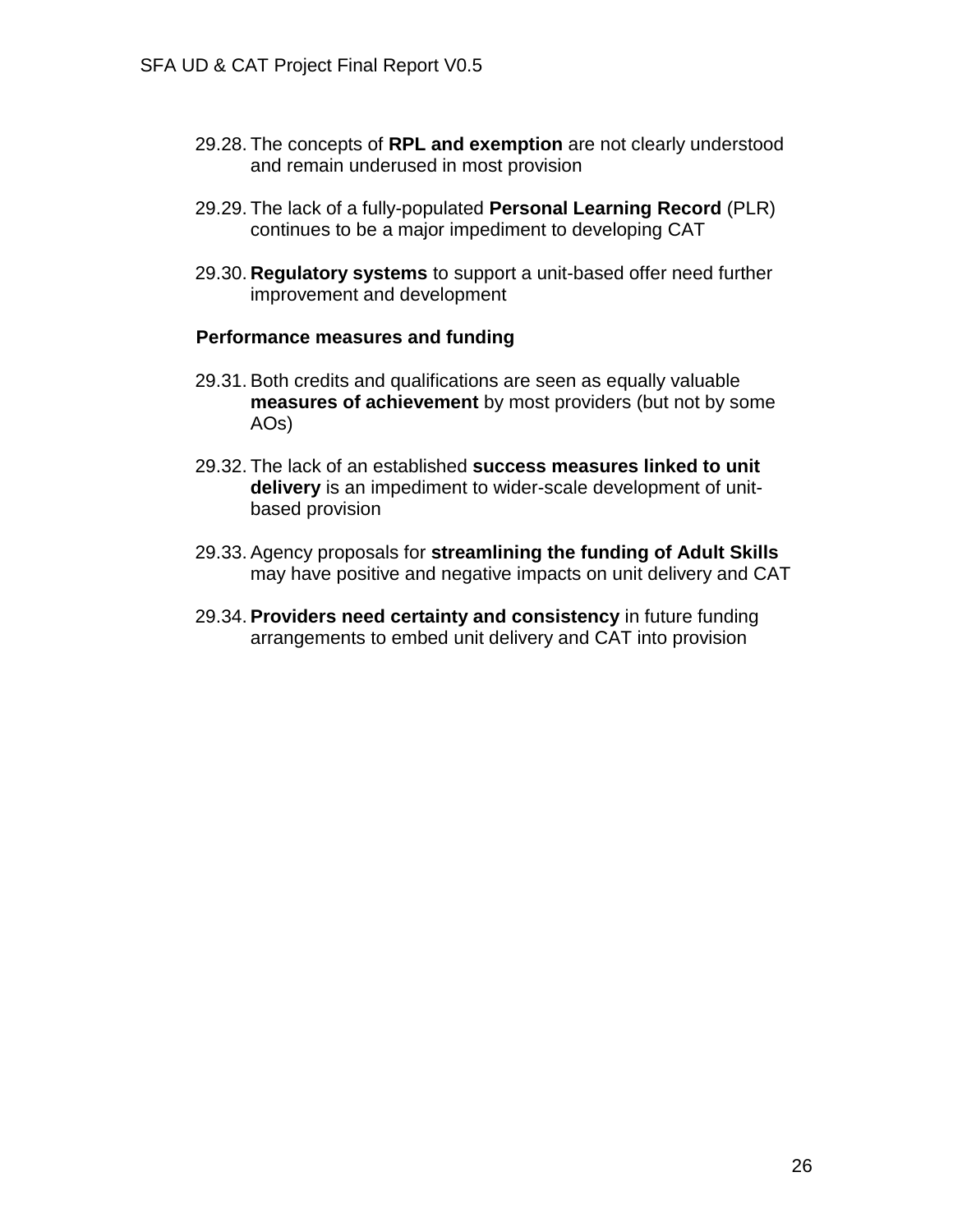# Support for the QCF

#### **There is widespread support for the aims and potential benefits of the QCF**

30. Providers are almost universally positive about the potential benefits of the QCF. Although some referred to the benefits to employers, most benefits were described in terms of advantages to learners. A number of providers expressed frustration at the slow rate of progress in realising the benefits of the QCF. Some accepted this as a necessary feature of a long-term change.

*The QCF is a great idea but its taking a long time to get it working as we'd like to see it*

College curriculum manager

31. This view is shared by most of the AOs interviewed. The majority were positive about the benefits of the QCF, again the advantages to learners being the most often-mentioned reason. Representatives of one AO expressed scepticism about the benefits of the QCF. Several AOs expressed the view that, having gone through considerable cost in the developmental period of the QCF, they were now in a position to see the potential benefits more clearly.

*We've been through a lot of pain with the QCF but now we're beginning to see some of the benefits*

Senior manager, AO

32. There was widespread concern about a perceived lack of 'leadership' or 'championing' of the QCF. Both providers and AOs were concerned that there was a lack of clear policy direction in taking forward the QCF. It was too early (in some views far too early) to assume that the QCF was fully operational and no longer needed support and development.

*Who's responsible for the QCF now? It doesn't seem to have anybody leading it or being an advocate for it.*

Deputy CEO, AO

33. There was consensus that, whatever the problems in introducing the QCF might have been, the Framework needed clear commitment from government to its continuing development, and now required driving into its next stage of development in order to begin delivering benefits to all its users. Although it was recognised that the QCF continued to be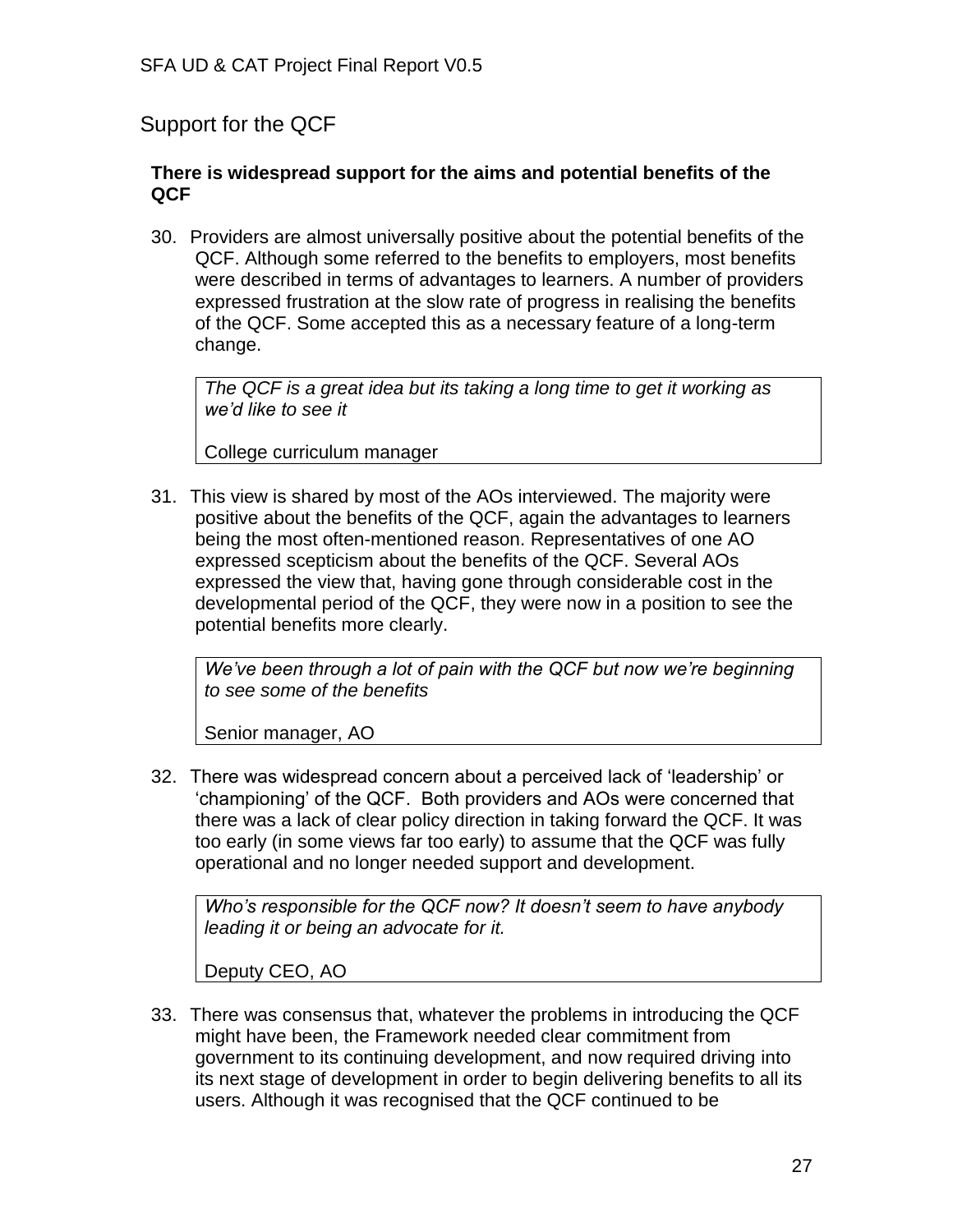referenced in key policy documents (e.g. *New Challenges, New Choices)* there was little active promotion of the Framework in practice.

*If we knew some of these changes [i.e. unit funding] were going to be permanent we could commit resources to making them work much more widely across the college. But while it's still a trial we just can't afford to risk major changes*

Vice principal, FE college

# **The ability to deliver individual units is seen as critical to achieving the benefits of the QCF**

34. For a number of providers the ability to deliver individual units to learners rather than qualifications was seen as the single most important benefit of the QCF. Both providers and AOs supported the further development of unit-based provision, and funding arrangements to support it, as a necessary feature of a fully functioning qualifications system.

*If we can't offer individual units and award people credits for them, what's the point of the QCF?*

Manager, Adult Learning Service

- 35. For some providers, particularly those Independent Learning Providers utilising the Offer for the Unemployed, the ability to offer individual units, and to award credits for those units, was seen as an important objective in its own right. Other providers had a different perspective. Although for some learners the ability to achieve credits on individual units was indeed important as a learning goal, for other learners the ability to accumulate credits towards a qualification was seen as equally important.
- 36. None of the providers or AOs participating in the project made operational decisions based on the distinctions between awarding credits and accumulating credits towards a qualification. Unit-based provision was planned and delivered to both unemployed and employed learners in the same groups. Whether a learner intended to achieve credits only on the units offered, or to take these credits forward to a qualification was of no significance in provider or AO arrangements for unit delivery or assessment.

*Some of these people will achieve credits and then go into work, if they can. Others want to go on to a qualification in the college. There's no difference between them as far as we're concerned.*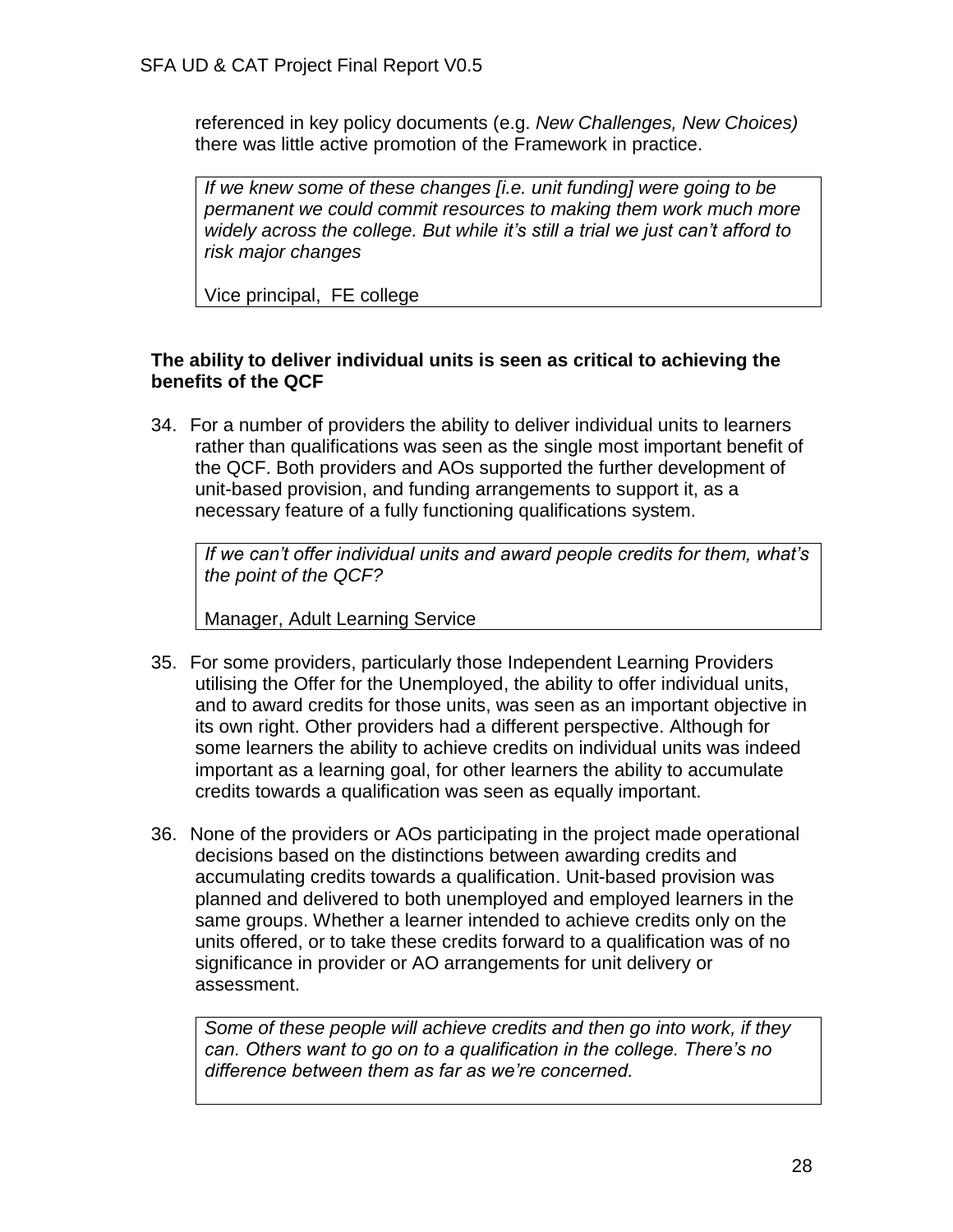# Course leader, FE college

37. Similarly, few distinctions were made between an offer of units drawn from a single qualification and units drawn from more than one qualification. The ability to construct a programme relevant to an individual learner, or group of learners, was the starting point for most providers in making use of a unit-based offer. The qualification or qualifications from which the units were drawn was of secondary or little consideration in most cases. As all units formed part of at least one qualification, credits achieved through these units could count towards a qualification if the learner chose to pursue one.

*We don't even start talking about credits until people are well into their course. Putting together a group of units to suit the individual is the most important thing. Thinking about what to do next and what they can do with their credits comes later.*

Curriculum manager, FE college

38. Providers were concerned however to ensure that learners were offered a coherent programme of study that met their particular needs. Many unitbased offers combined units from a single vocational area with units in personal skills development and/or work readiness. The planning of individual programmes was informed by both local labour market needs and individual circumstances.

*People sign up for the programme [in Health and Social Care], then we spend the whole of the first day with them, sometimes in a group, sometimes individually, going through what's available, doing some initial assessment, and then agreeing with them what's best for each person*

Course tutor, FE College

39. In planning such programmes, providers were concerned to ensure that assessment and certification on a unit-based offer was able to be supported by a single AO. Although a provider might use different AOs in different subject or sector areas, the project team came across only one example where more than one AO was involved in supporting assessment for a single group of learners. (This point is picked up later in relation to the development of CAT arrangements).

# **40. Recommendation One**

*The ability to deliver individual units rather than qualifications to learners should become open to all providers within the Agency's streamlined funding system for adult skills from 2013-14. BIS, the*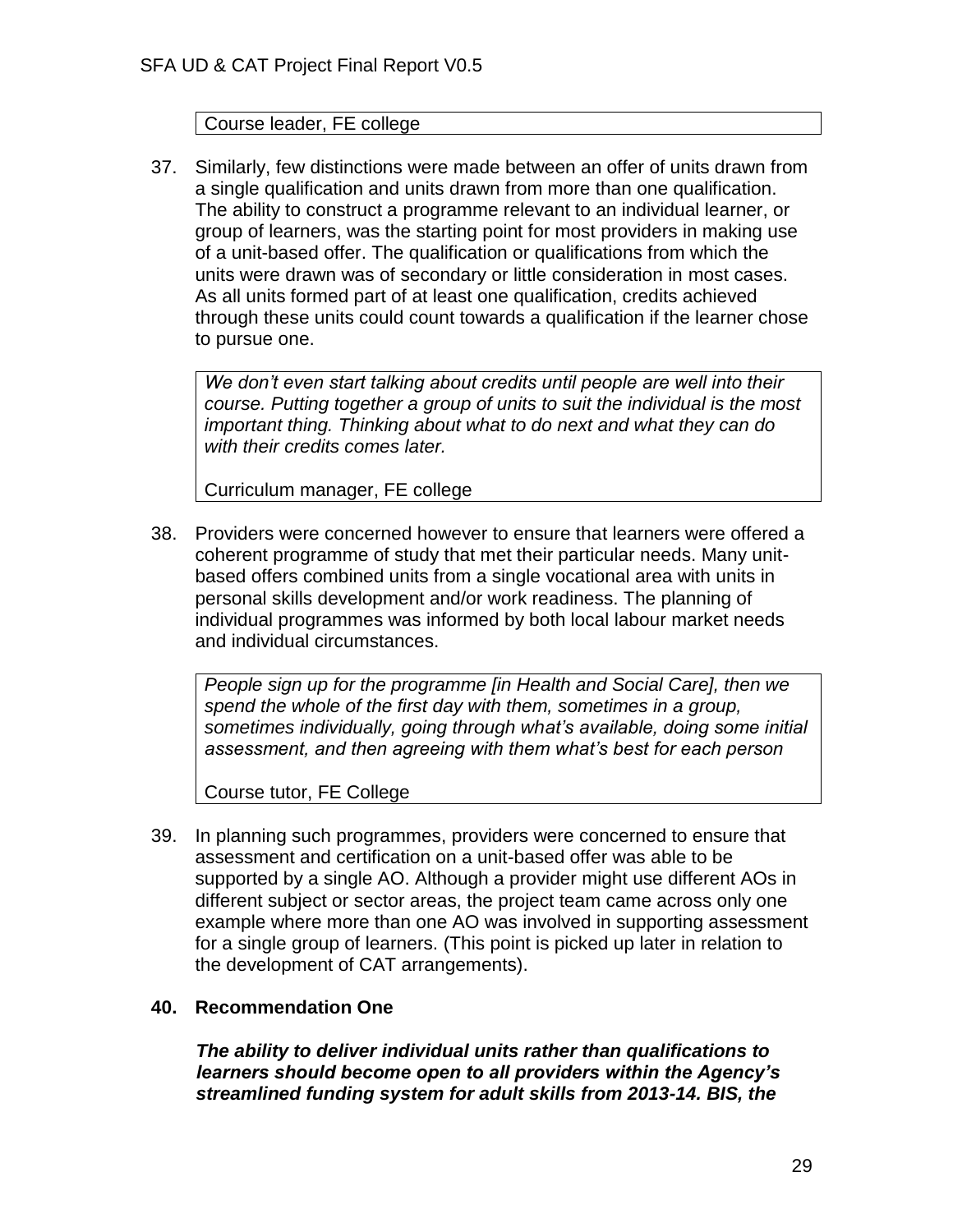*Agency and Ofqual all need to work together to support providers in delivering the benefits of the QCF to learners and employers.*

# Unit delivery

# **There is considerable frustration about the Agency's practical arrangements for supporting unit delivery to date**

41. Both providers and AOs were critical of the practical arrangements for supporting unit delivery in 2011/12. Those providers accepted into the Unit Delivery trials had particular concerns about the delays in agreeing their participation as a trial site. Where providers had previously been involved in Unit Delivery trials the requirement to repeat the process of expressing interest and acceptance was seen as unnecessary, time consuming and an impediment to continuing development of a unit-based offer.

*I took one look at the paperwork [for the 2011-12 Expression of Interest in the Unit Delivery Trials] and I thought 'I can't be bothered'. Why they couldn't have just carried over the trial sites from 2010-11 I don't know.*

Vice principal, FE College (involved in the 2010-11 trials)

42. All providers expressed concerns about the lists of units available to support the two strands of unit delivery in 2011/12. Those providers involved in the 2010/11 trials were surprised to find that some units available then were excluded from the current list. Several providers questioned the logic for the exclusion of units from the list. Many also had lists (some of them lengthy) of units that they wanted to see added to the Agency's current lists.

*I don't see why they had to have a list anyway. We're supposed to be taking on more responsibility for decision-making within our budget but the list takes responsibility away from us*

Vice principal, FE college

43. Some providers were frustrated that their initial plans for unit-based provision had to be amended because some units were missing from the Agency's lists. Nearly all mentioned units that they would have liked to offer if they had been available on the lists. Areas such as Entry Level units were often quoted as examples of 'missing' units in the Offer for the Unemployed. (Although Entry3 units have recently been added to the list, this has come too late in provider planning cycles for many and there is still demand for Entry2 and Entry1 units). Providers were also bemused by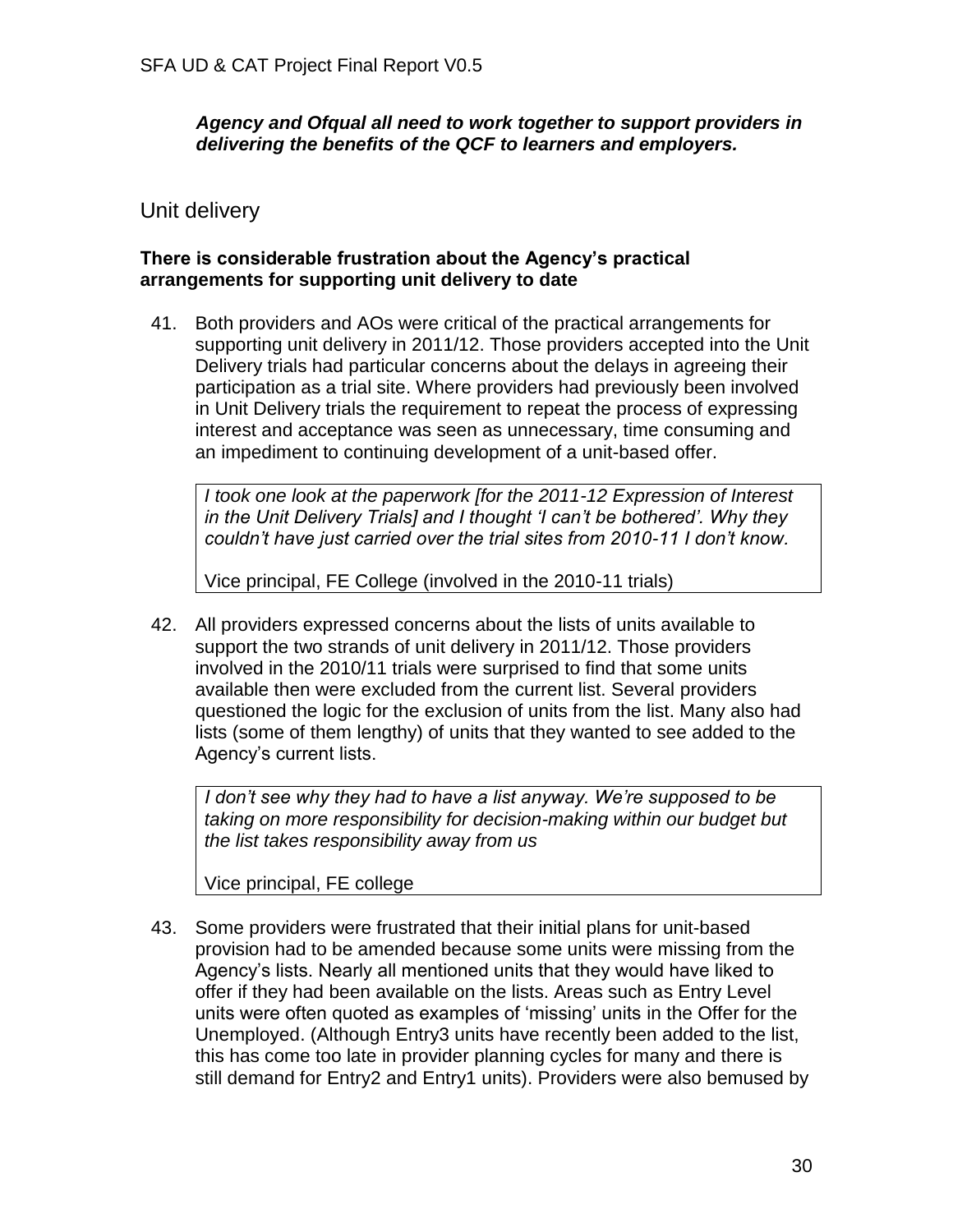the fact that a unit from their preferred AO was not on the list, but a similar unit from another AO was included.

*We were all set to offer a course built around [xxxx] units and then when the list was published they weren't on it and nobody seemed to know why*

Curriculum manager, FE college

- 44. There is also concern among AOs that they were given inadequate information about the units to be included on the lists, and that there was no proper strategy from the Agency to inform AOs that units were included on the lists (though it is understood that the Federation of Awarding Bodies was notified of the publication of the initial list).
- 45. From both AOs and providers there were complaints that the format in which the unit lists were constructed and published did not give them sufficient information to identify the units concerned. One provider had produced a 'user guide' to search the lists. Several AOs said they had had to devote considerable time and effort to identify those units on the list that were part of their qualifications offer. Those AOs that were dependent on drawing information from the Regulatory IT System (RITS) to support their unit offer had difficulty matching units to qualifications as RITS does not identify all AO users of a unit, only the organisation that has placed the unit in the QCF databank.

*It took us days to identify all the units on the list that we offered*

Manager, AO

46. This last complaint actually reveals an interesting feature of the information systems of some AOs. The reason why the units could not easily be found is because the Agency's list (quite rightly) did not tie the units to a particular qualification. In other words, although the Agency's list was unit-based, some AO information systems remain unequivocally qualifications-based. Those AOs that had no difficulty in identifying units separately from qualifications appear to be the ones most easily able to support providers wishing to make a unit-based offer.

*On the day the list was published we produced a list of all the units that we offered and put a link to the list on the home page of our web site, encouraging people to contact us if they wanted to offer any of the units*

Senior manager, AO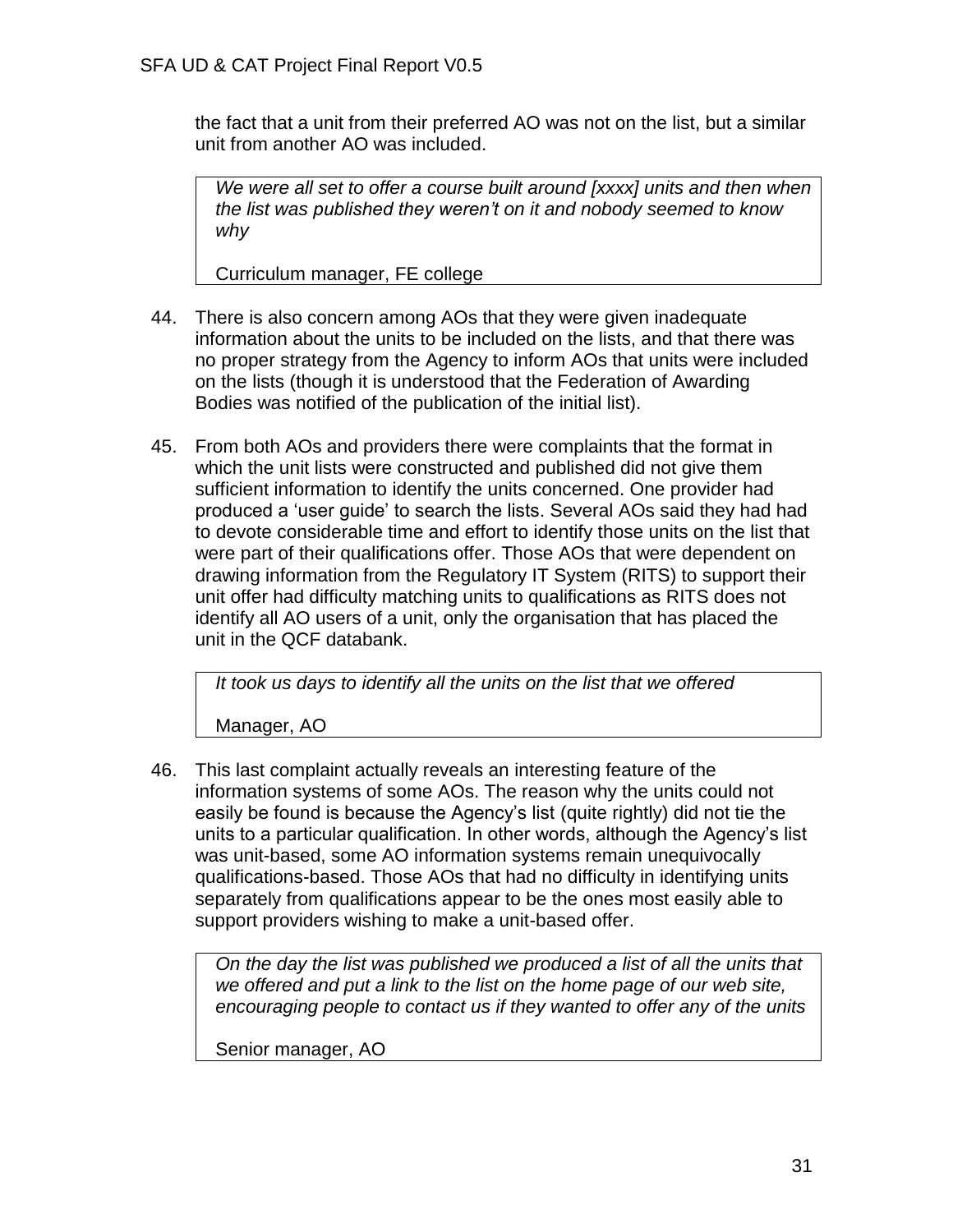- 47. Both providers and AOs voiced concerns that, having published the list, the Agency did not have the capacity to respond to queries about the units on the list and was not able to fully resolve queries about why some units did not appear on the list. (Since some of these complaints were recorded by the project team the list of units has been updated, which will no doubt address some of the concerns expressed by providers.)
- 48. This lack of response to queries has apparently aggravated the concerns of many participants that the concept of an approved list is an outdated and overly bureaucratic method of supporting unit-based delivery. This concern needs to be set alongside the yet-to-become-available data on the proportion of usage of units from the 16,000 listed. However, information from providers involved in the project suggests that a small proportion of the total have actually been offered to learners.
- 49. It should be emphasised at this juncture that many providers did recognise the work involved by the Agency in maintaining an active list of units within the QCF with funding allocations. Indeed it was appreciation of the time and cost of doing this that was behind much of the criticism about the creation of a separate list for the Unit Delivery Trials and the Offer for the Unemployed.
- 50. If Recommendation One above is accepted, then each unit needs to be separately identified as a potential Learning Aim. It is appreciated that this creates logistical problems for the Agency, but these should be capable of resolution prior to the implementation of the streamlined funding system for Adult Skills in 2013-14. In 2012-13 some interim arrangements may be necessary that extend the scope of unit delivery without necessarily making every unit available to all providers.

# **51. Recommendation Two**

 *The scope of unit delivery in 2012-13 should be extended. One aspect of this extended scope should be that providers would be free to choose any unit they wished from the QCF, providing it was active within a qualification approved for funding. The Agency's separate list of approved units for the Offer for the Unemployed should be discontinued as soon as is practically possible*, *recognising that it may take time to establish an alternative approach to listing units before 2013-14.*

 **Most learners involved in the Unit Delivery trials share similar characteristics to learners accessing the Offer for the Unemployed**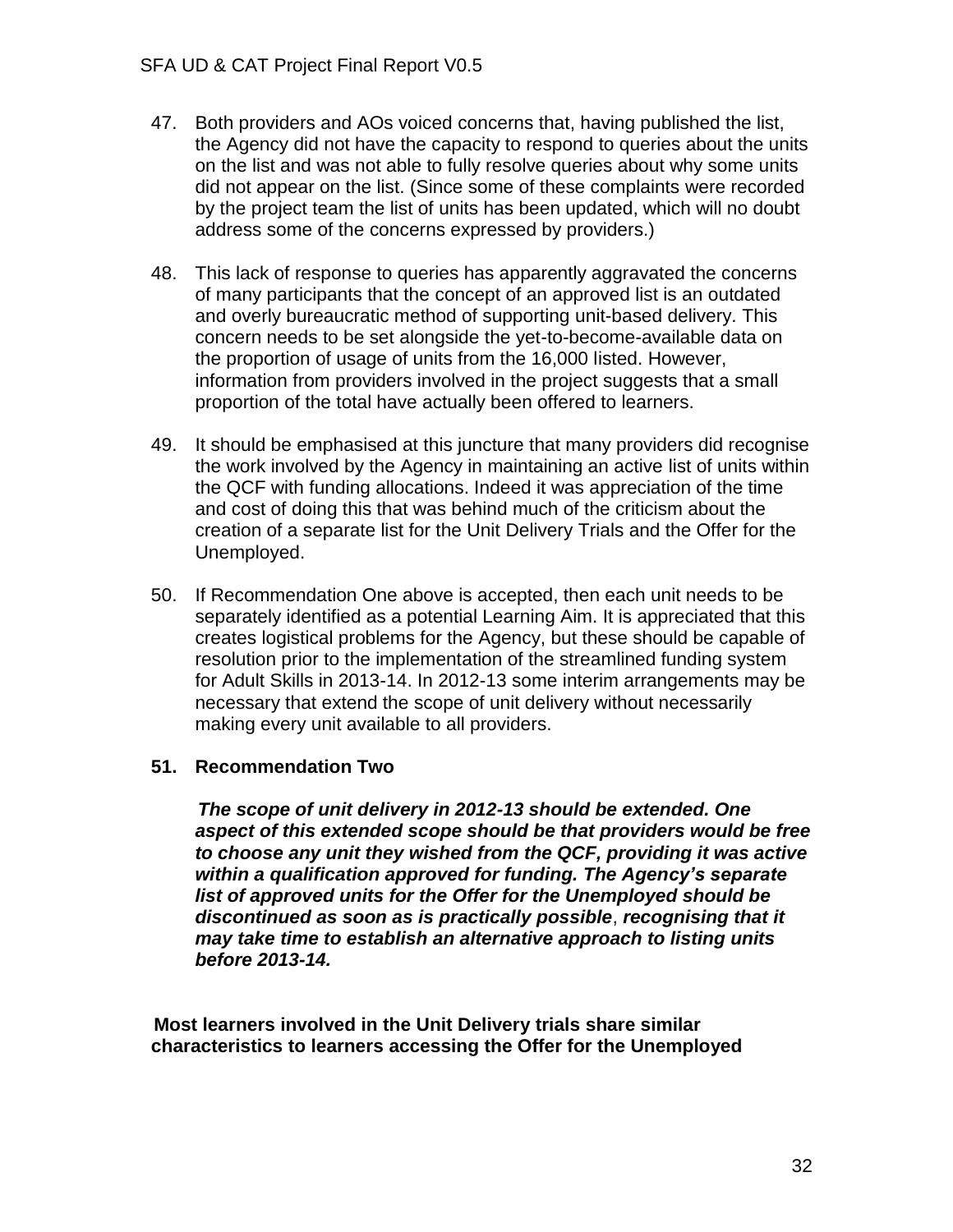- 52. The target groups and eligibility criteria for the Unit Delivery trials and the Offer for the Unemployed are different from each other. Although the main driver for the Trials was the use of unit-based provision to support progression to an entitlement qualification, one of the expectations of Trial sites was that providers would also target unit-based provision at local employers. Indeed some providers have attempted to do this, with varying degrees of success (see below).
- 53. Most of the trial sites involved in the project sample are organising and delivering a unit-based curriculum offer that is promoted and offered to similar groups of learners. Some of these learners are funded through the Unit Delivery trial arrangements and some of them are supported through the Offer for the Unemployed.

# **Gaynor and Nicola**

Gaynor and Nicola are both learners on a short programme at St Helens College designed to prepare people for progression either to employment or to further learning at the college. The programme is based on units in Health and Social Care and is offered over three days a week for four weeks. The college is a Unit Delivery Trial site and also makes a substantial unit-base Offer for the Unemployed.

Gaynor has been made redundant twice in recent years, firstly from her long-term job in the clothing industry and more recently from a local elderly care centre that had been forced to close. Her motivation for attending the course was clear and unequivocal – she wanted to get back into work, preferably in care for the elderly. She was prepared to consider any kind of work, including voluntary work if necessary as a stepping stone to paid employment.

Nicola had not worked for many years. She was making the first tentative steps back into work after many years at home raising her family. Although she also was interested in working in care for the elderly, she first wanted to get a qualification that would better prepare her for work.

Gaynor and Nicola came to the college with very different motivations. For one, a rapid return to work was the key priority. For the other a slower and more carefully planned process of preparation for work was essential. Their eligibility for benefits was also different – Nicola received job-seeker's allowance, but Gaynor did not (an issue of some concern to Gaynor). Although neither of them was aware of the fact, one of them was funded through the Unit Offer for the Unemployed, the other through the college's participation in the Unit delivery trials.

Despite their very different previous experience, motivations and personal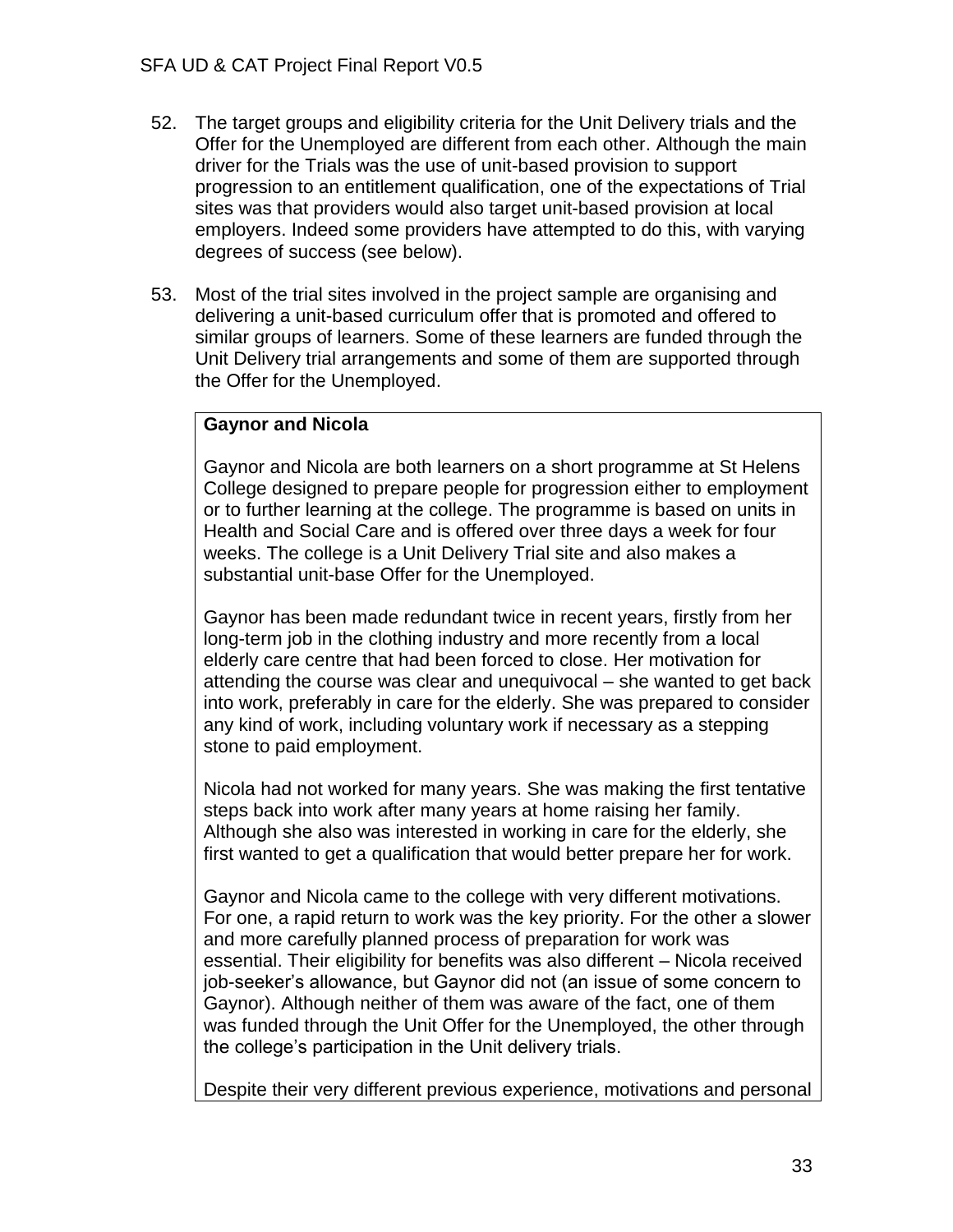circumstances, both were actually targeting very similar progression opportunities. Gaynor, reluctantly, accepted that she would need to get a qualification of some sort if she was to get back into employment. If she could find voluntary work in caring for the elderly then she could go back to the college to get a qualification at the same time. Nicola, for very different reasons, also wanted to combine voluntary work with a qualification. The reason for her choice was that the qualification she wanted to do required an element of work-based assessment, and it was essential that she had a workplace (albeit voluntary) in which she would be able to produce evidence of her practical skills.

Given different circumstances, Gaynor would be looking for work based on her previous experience and wouldn't bother with any further learning. Nicola would choose a college-based programme that gave her lots of support and enabled her to build up both her skills and her confidence in preparation for future work. In the current economic climate however, both women accept that a combination of work (which may have to be voluntary) and further learning will be necessary if they are to progress with their immediate aims in life.

The college was able to support both women on the same programme. It was able to offer them both a place on the programme despite their different eligibility for funding. It was able to support Gaynor's immediate and self-confident aim to get back into work by combining college-based learning in social care with work readiness and interview preparation skills. For the less-confident Nicola, support to improve reading and writing skills alongside a unit-based programme designed to prepare for progression to a QCF qualification was offered.

Good curriculum planning based around individual needs and supported by committed and well qualified staff form the key to the success of this programme. Despite their different backgrounds, access to benefits and aspirations, Gaynor and Nicola were learning side-by-side on the same unit-based programme that aimed to progress them to the next steps in their very different lives.

54. The critical distinction between the two groups is not that their needs are different but that some of them are eligible for the Offer for the Unemployed and some are not. Nearly all of them are out of work, but some qualify for Job Seekers Allowance and others do not. All are seeking a route into (or back into) employment, either directly or through a qualification. It is eligibility criteria rather than need or aspiration that divides one group from another.

*All our courses are targeted mainly at people who are trying to get back*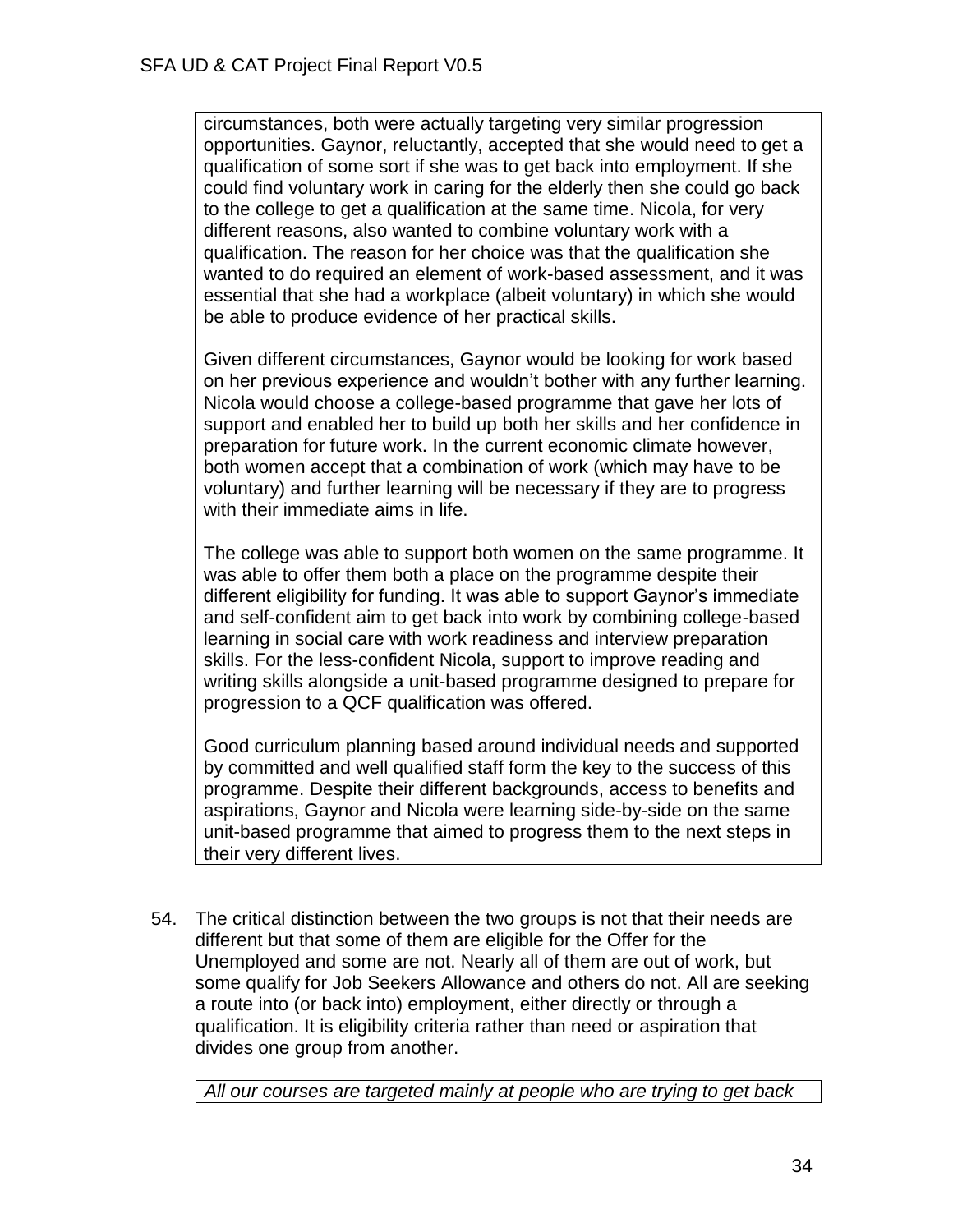*into work. The trials are useful because it allows us to fund people who aren't on the right benefits to qualify for the Offer for the Unemployed. We offer the same courses, but we can offer them to more people.*

Senior manager, Adult Learning Service

55. This blurring of the distinction between the two sets of eligibility criteria for the Unit Delivery trials and the Offer for the Unemployed was further emphasised by a trial site that was working with a local employer. Although the college concerned had designed a customised, unit-based programme for new employees in collaboration with the employer, the curriculum offer was almost identical to that provided through the Offer for the Unemployed. It seems that the needs of employers and the unemployed may not be so different from each other.

*What [employer x] wanted was some basic communication skills and customer service training. They didn't want us to do anything specific to the company – their own training would do that. Although the course was designed with them it looked almost identical to our other [Offer for the Unemployed] courses.*

Vice principal, FE college

- 56. Several of the positive examples noted by the project team involved Sector-based Work Academies (sbwas). These are short courses, targeted at a particular local employment opportunity (e.g. the opening of a new store), organised through a local provider with the support of JCP. It would appear that some of the most innovative and successful provision that is designed to meet the needs of local employers is actually funded through the Offer for the Unemployed. A case study of a successful sbwa is included as Annex C to this report.
- 57. It would seem that, despite the different objectives and eligibility criteria for the Unit Delivery trials and the Offer for the Unemployed, most providers involved in both initiatives have planned a delivered a single curriculum offer supported by both of them. Whatever the rationale for separating these two different sets of funding arrangements within the Agency, providers have viewed them as very similar in practice.

# **58. Recommendation Three**

 *In 2012-13 the expansion of unit delivery should be based on an extension to the eligibility criteria for learners within the Offer for the Unemployed, to include self-declared unemployed adults as well as those actively seeking work, an end to the Unit Delivery trials and a*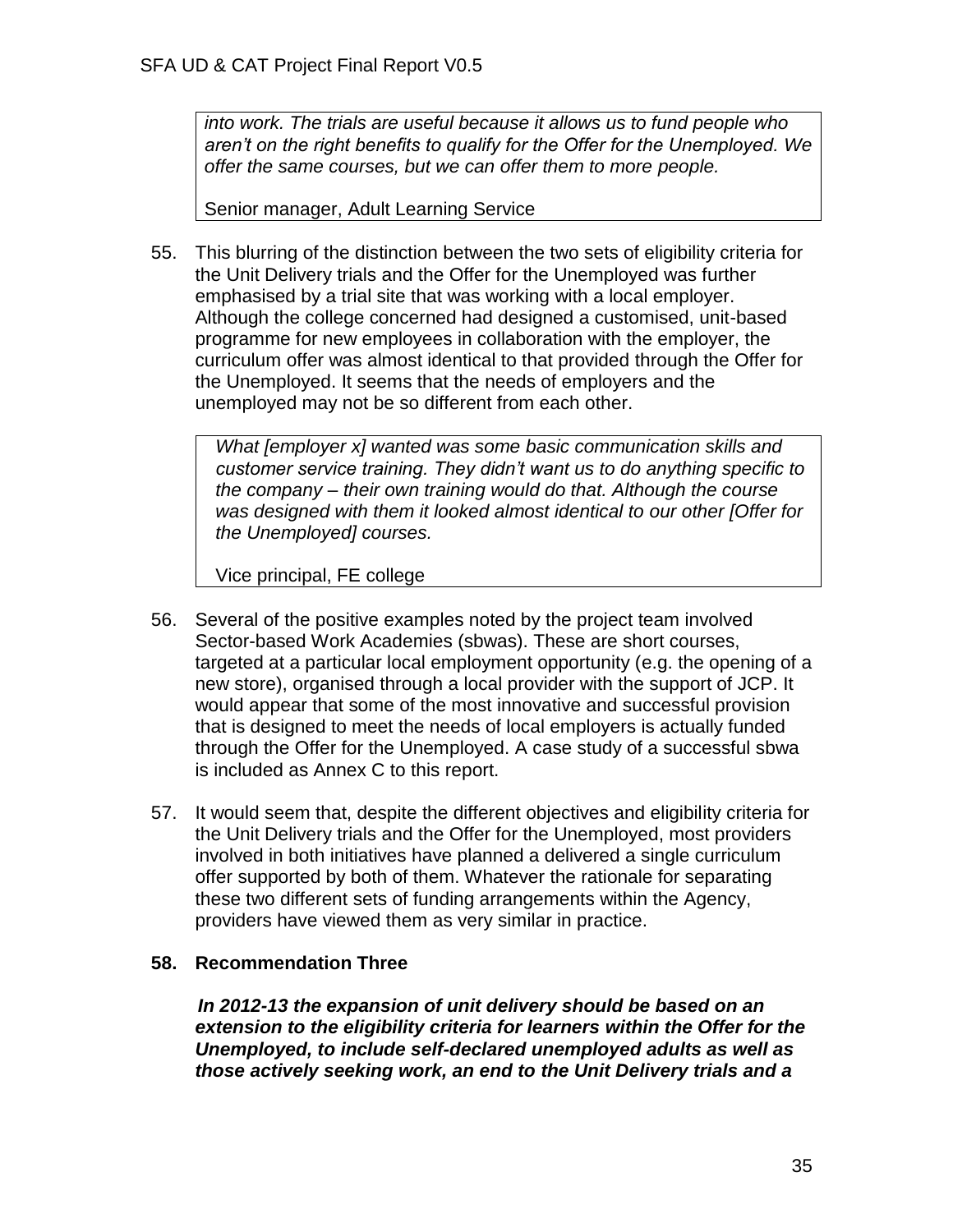*move of previous trial sites to become 'pathfinders' for the 2013-14 streamlined funding system.* 

# **There is a considerable expansion in the number of learners undertaking unit-based provision in 2011-12 from the previous year**

- 59. Despite the relatively early stage in the 2011/12 year in which the initial interviews with project participants were conducted, it is already clear that the numbers of learners involved in a unit-based offer in 2011/12 will increase considerably from the previous year. The final report includes sample data from some providers to support this contention.
- 60. Of course the single most important factor in this increase has been the extension of the scope of funding support for unit delivery through the Unit Offer for the Unemployed. As a significant proportion of provision in the 2010/11 Unit Delivery Trials was targeted at this group of learners, it comes as no surprise that a number of providers involved in the 2010/11 trials chose not to apply to continue as a trial site in 2011/12, but are making significant unit provision through the Offer for the Unemployed.
- 61. The most useful data in this area comes from those providers involved in unit delivery trials in 2010/11 that have expanded their offer in 2011/12. Several providers report a two- or three-fold increase in enrolments across these two years. Most anticipate continuing increases throughout 2012.

*Last year we had just over 700 enrolments [on unit-based provision]. This year we're already [in January 2012] past 1000 and we expect to at least double that by the end of the year*

Vice principal, FE college

- 62. This increase should be set in the context of the practical problems in dealing with the Agency's unit lists. Although the Agency's Offer for the Unemployed was announced in March and the list of available units was published in May 2011, several providers noted that this was still too late in relation to their planning cycle for 2011-12. If the same arrangements could be guaranteed for 2012-13 more resources could be deployed in relation to this Offer.
- 63. The delay in agreeing arrangements for the 2011/12 Unit Delivery trials has also meant that some approved trial sites have been able to offer very limited unit-based provision to date. We should note here that considerable expansion has occurred in far-from-ideal circumstances. If providers were confident that the ability to offer individual units to learners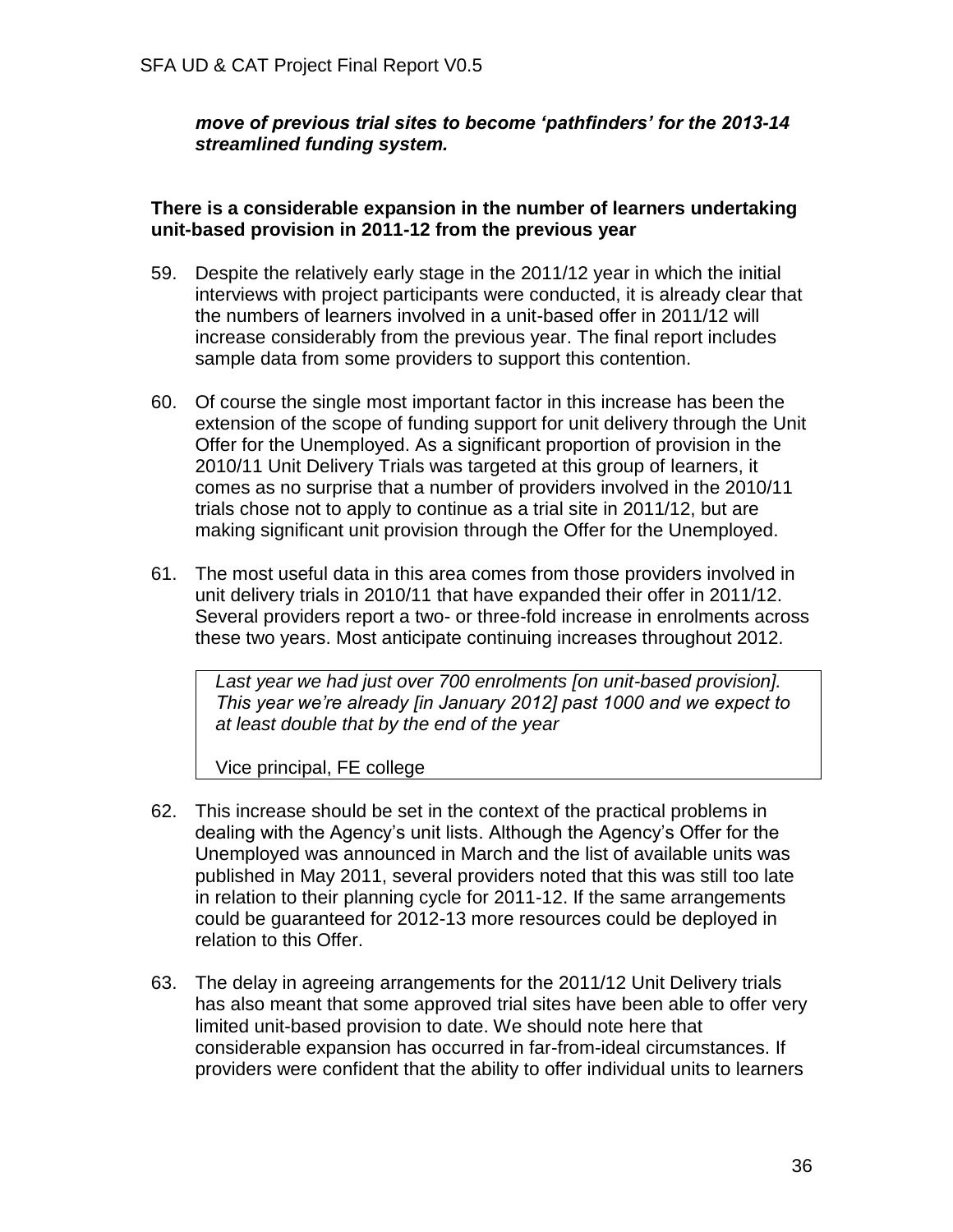was part of the Agency's ongoing funding arrangements, it would seem that unit-based provision would expand considerably

- 64. It is clear from talking to providers through the project that there is still considerable latent demand for unit-based provision that is not being met through the current arrangements. Even those providers that are making a considerable unit-based offer in 2011-12 are planning for a further expansion in 2012-13. There are still many providers where unit-based programmes are focused on one or two curriculum areas rather than being an institution-wide offer.
- 65. If we add to this the number of organisations involved in the project (including several large FE colleges) where, despite the best of intentions, a unit-based curriculum offer has yet to be delivered, then it seems that the scope for expansion of unit delivery is considerable. We consider in the following sections of the report some of the reasons for this slow growth in the development of a unit-based offer in some providers.

## **66. Recommendation Four**

 *The Agency should signal as early as possible in 2012 its intention to implement Recommendation One in this report, and should plan a series of provider readiness activities during 2012-13 in order to ensure that learners are able to take full advantage of unit delivery within the streamlined funding system from 2013-14.*

## **There are significant similarities across different types of provision in the range of units offered to learners**

- 67. It should be noted that, although the evaluation project deliberately chose provider participants from both the Offer for the Unemployed and Unit Delivery Trial strands of support for unit delivery, the number of learners involved in the first of these two strands is far greater than those in the second. Extrapolated nationally outside the scope of the project, this balance is weighted even more heavily towards the Offer for the Unemployed, as one would expect.
- 68. As provision through this Offer is constrained by the particular needs of unemployed adults, by the specific requirements of the Job Centre Plus referral system, and by the time-constrained limits of programme structure, it is hardly surprising that there is a significant element of shared characteristics across provision based on this strand. These shared characteristics are reflected in the relatively small number of units being utilised by most providers from the list available to them.

*We've agreed with JCP what our basic offer should look like and it's*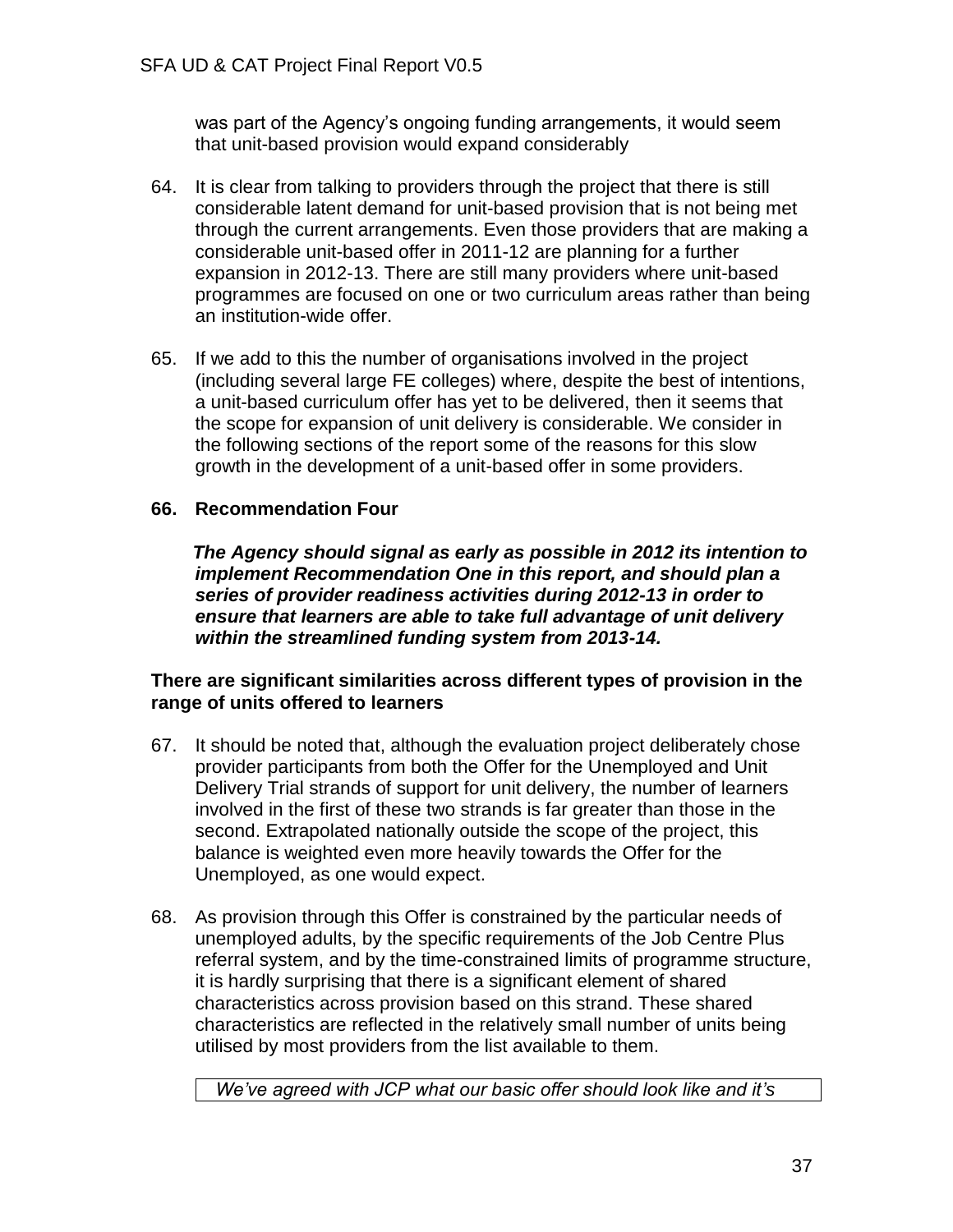*based on a small package of work readiness and employability units plus one or two units from the three vocational areas that we're concentrating on this year.*

Vice principal, FE college

- 69. As noted above, most unit-based provision is planned and delivered without explicit reference to the separate funding criteria that apply to the Unit Delivery trials and the Offer for the Unemployed. Although some types of provision (e.g. work-based academies) are organised particularly to meet the needs of people in employment, there is actually considerable overlap between the curriculum offer made through the Unit Delivery trials and the Offer to the Unemployed. In this context marking some units (e.g. at Entry1 or Entry2) as 'only available through the unit delivery trials' simply exacerbates providers' frustrations.
- 70. A further constraint on the variety of units available to learners is located in the legitimate concerns of AOs about the quality of assessment and verification arrangements for unit-based provision, especially on shortcourses or roll-on, roll-off programmes. Although most AOs had particular arrangements in place to support unit-based provision (of which more below) only two had separate arrangements for recognising centres to offer units rather than whole qualifications.
- 71. In effect this means that, in many instances, individual units of qualifications can only be offered where the provider also offers the whole qualification to other learners in that centre. The practical restraints on providers in organising and delivering individual units to individual learners are exacerbated further by the similar constraints on AOs in supporting assessment and verification of these units through their quality systems.

*The only way we can organise verification cost-effectively is to ask our verifier to include a sample from unit-based provision alongside his or her normal qualification sample from that centre*

Senior manager, AO

72. At this juncture it is too early to predict what proportion of the total number of over 19,000 units will actually be offered to learners in 2011-12. However, data returns to the Agency from providers indicate that, to the end of March 2012 a little over 3% of the total number of units available had actually been offered to learners. This figure may increase by the end of 2012, but not significantly. We suggest this simply reinforces our recommendation to discontinue such a list in the future.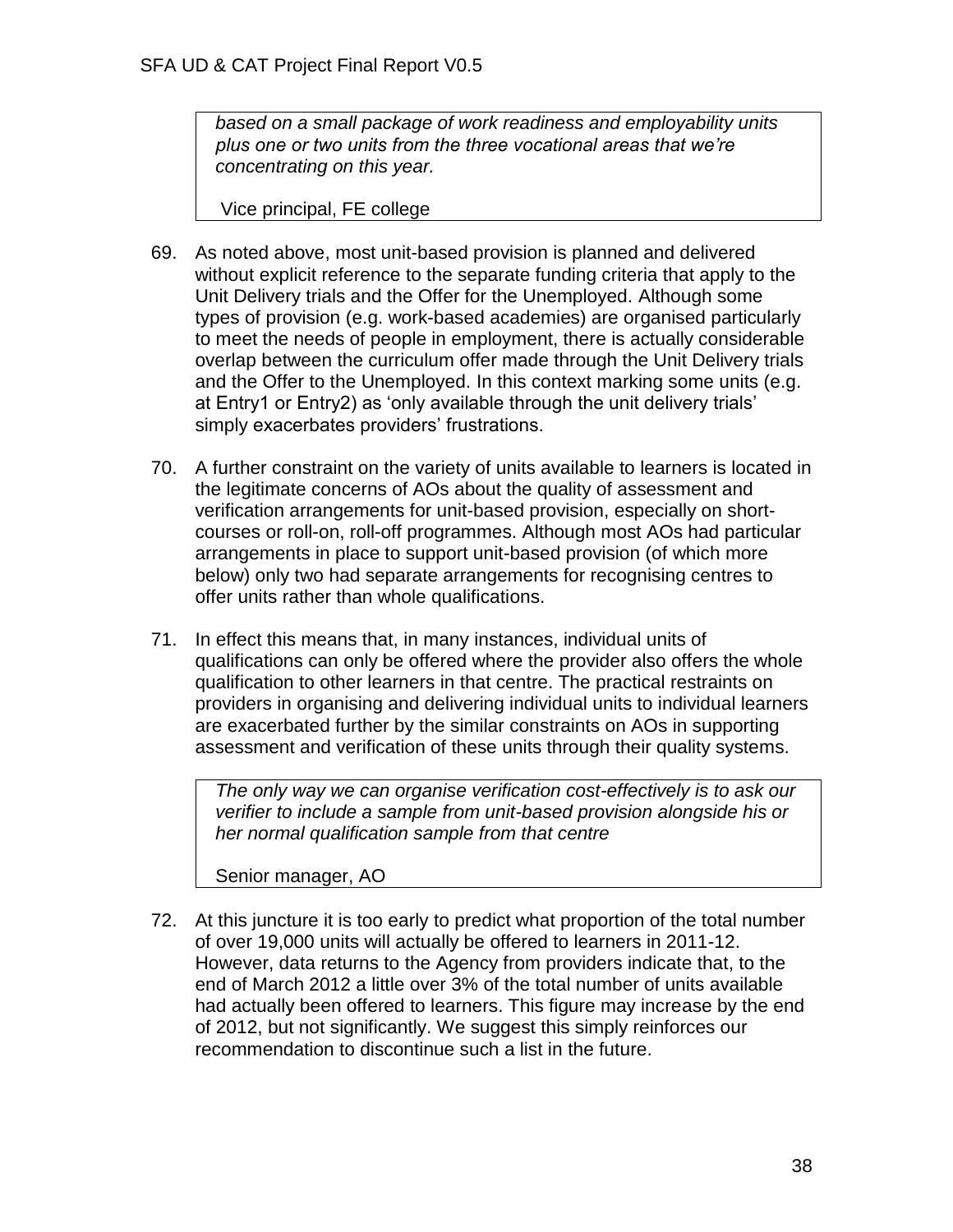# The impact on provision

### **Relations between providers and Job Centre Plus are generally positive and there is some evidence of local responsiveness to needs**

- 73. In general, providers reported good relationships with their local JCP. JCP officers had familiarised themselves with providers' unit-based curriculum offer and were positive about short-course provision based on QCF units as an appropriate vehicle to prepare people for work. Some JCP advisers were located in provider's premises. Some college staff spent part of their time in the JCP offices. Both sides reported positive working relationships.
- 74. In some cases JCP staff had been actively involved with a provider in planning their Offer for the Unemployed. In other instances JCP officers did not see it as their responsibility to do this. Although JCP officers were aware of course titles and levels of provision, the details of the curriculum offer were seen as the responsibility of the provider and not JCP itself.

*We don't get involved in that 'under-the-bonnet stuff. We trust the college to put together the right course to meet the needs of the people we refer. So far that's worked well.*

JCP District Manager

75. Having said this, JCP staff were aware of the Offer for the Unemployed and supportive of unit delivery as enabling providers to design flexible learning opportunities to meet individual client needs. However, they weren't concerned to know which units were available through the approved lists, only that short courses could be offered in a range of different vocational areas.

*It's making the local colleges work in different ways, for example offering roll-on roll-off courses with lots of start dates. Some colleges have been really pro-active and are really embracing this change.*

JCP Partnership Manager

76. It seems that in some districts these working relationships between JCP and college staff are starting to have a positive impact on the nature of the local offer, and that the ability to structure short interventions based on units is addressing local employment needs.

*It's a much better use of our resources than forcing people to do whole qualifications*

Local manager, JCP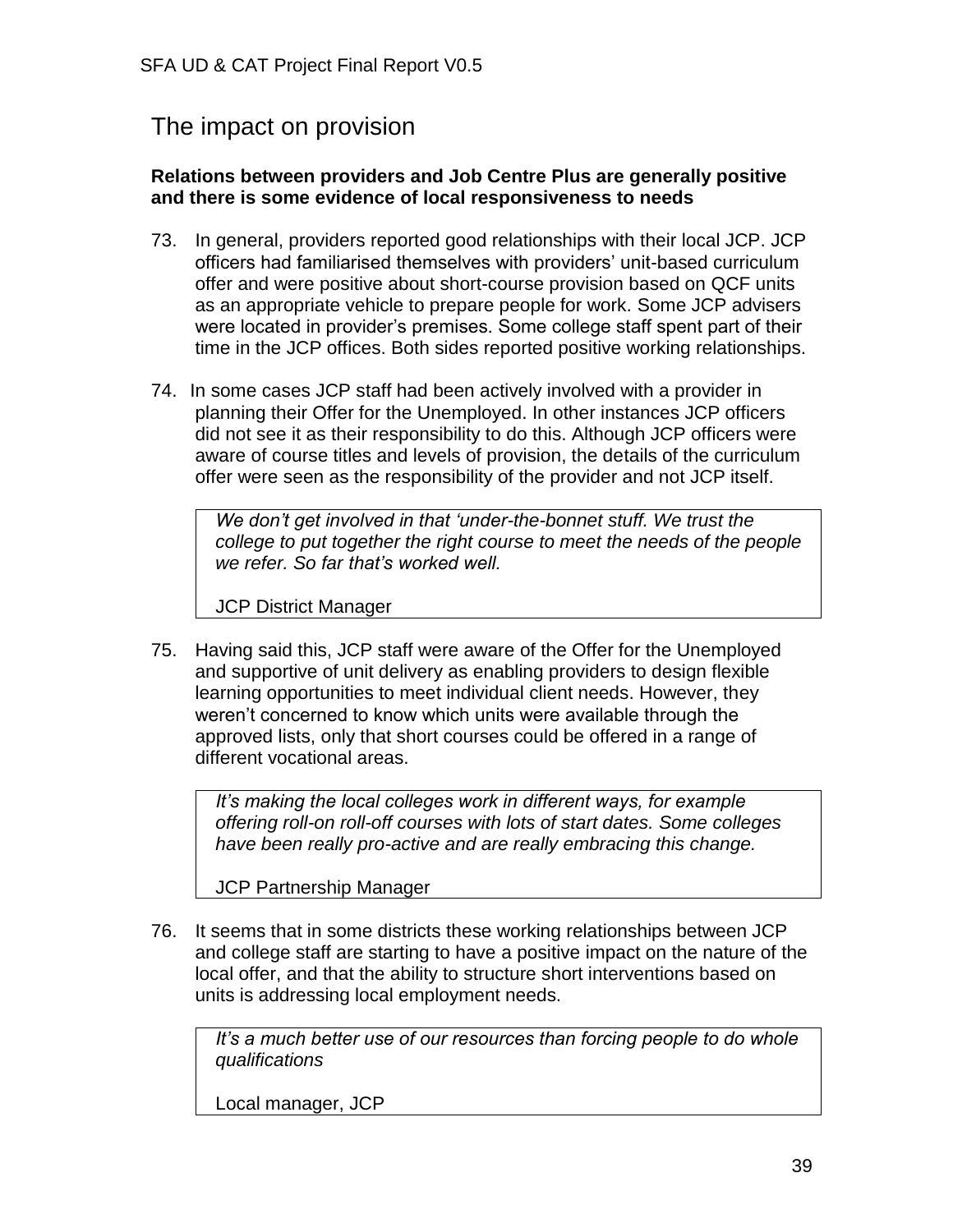## **There is some evidence that a unit-based offer is having an impact on curriculum design and delivery methods for some providers**

77. Some providers are offering unit-based provision (funded through both strands of Agency funding) alongside their qualification-based provision. A cohort of learners is recruited, primarily through JCP referrals, and offered a short course structured around a small number of units. Although some choices of units are offered in many cases, the cohort of learners moves through the unit offer as a distinct group, and the units themselves are offered separately to this group, even though the same units may also form part of a 'mainstream' qualification offer to other groups of learners. This model is common in larger FE Colleges.

*We run all this [unit-based] provision separately from the rest of the college programme. It's partly practical – it means we can organise start dates and timetables to meet the needs of these groups, and partly because we haven't had time to organise it any other way.*

Vice principal, FE College

- 78. In the case above the introduction of a unit-based curriculum, though effective in meeting the needs of some learners, has yet to have a significant impact on other areas of the curriculum offered by the provider. However in other instances (including at least one large FE College) the effect on the overall curriculum offer has been more significant.
- 79. The project team came across several instances where, in one or two subject or sector areas, the introduction of the QCF and the ability to offer individual units to learners had led to distinct changes in curriculum design and delivery. So, rather than organise a course to deliver a single qualification, the curriculum offer was organised around a cluster of individual units that formed part of a number of different qualifications.
- 80. Some curriculum areas appear to lend themselves better than others to this type of change. Providers referred to their work in ICT, in Health and Social Care and in Hospitality and Catering in this respect. One provider was also applying this approach to some of its programmes on Construction. Another was planning a similar approach in the Financial Services sector.
- 81. Large groups of learners were registered on these 'core' units and were taught together, irrespective of their target qualification. In a number of instances learners were able to join these groups through the Offer for the Unemployed or the Unit Delivery trials. All learners were working towards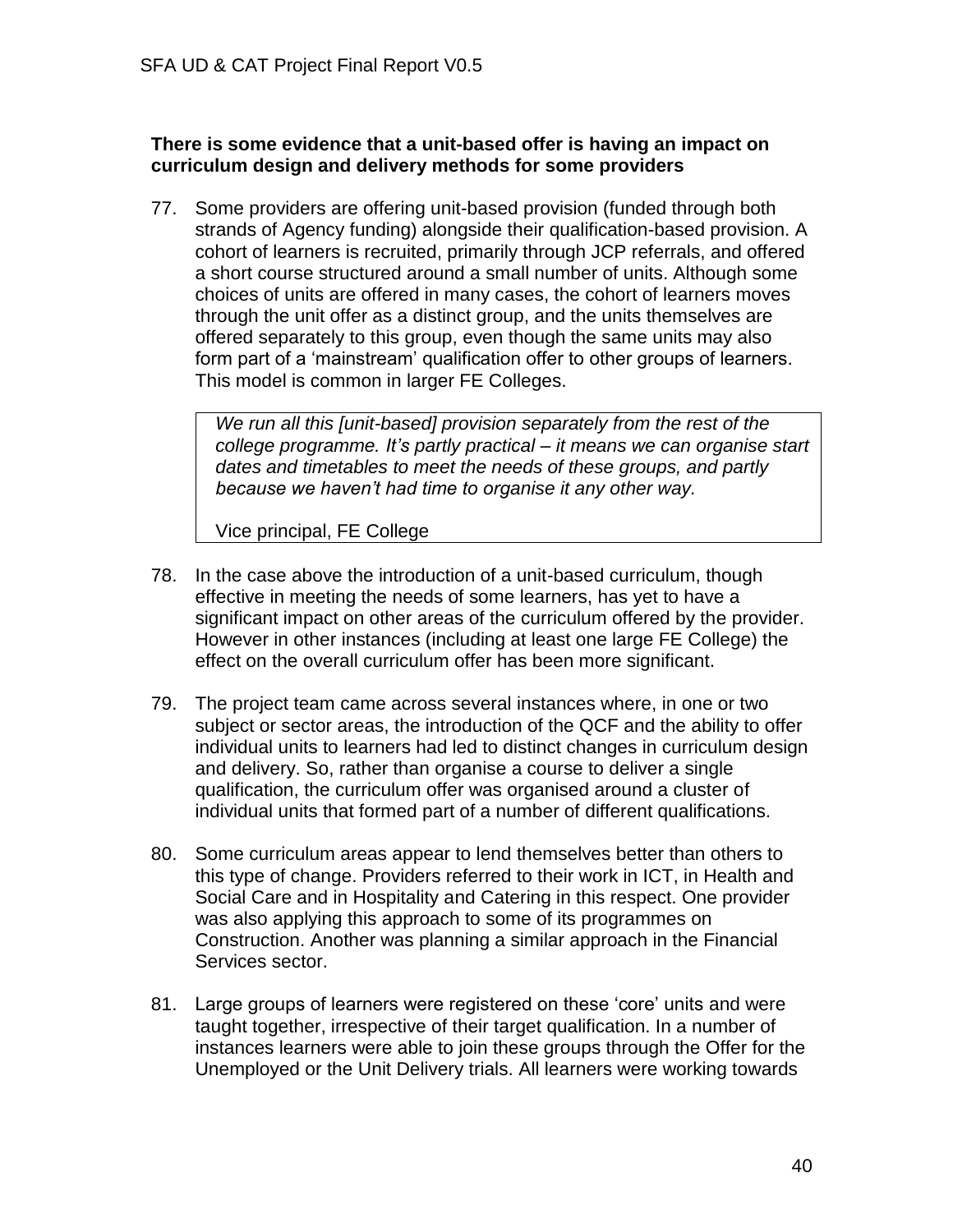credits through these units; some learners were accumulating these credits towards a qualification.

*I think M…. will probably go on and finish the whole qualification, but J… and H…. only want to do this particular unit. It makes no difference to how we run the class or how it's assessed.*

Tutor, Community Education Centre

- 82. As noted above, this model can be supported more easily by AOs, as assessment and verification for unit delivery is effectively integrated with a wider qualification-based offer. It seems that child care, health care and IT programmes supported this model more than other curriculum areas. A combination of high demand and easily accessible assessment opportunities appear to be the key factors in supporting this approach.
- 83. Providers pointed out that the ability to support a large group of learners on these 'core' units also enabled them to support more specialist options available within some qualifications where only small numbers of learners registered on some individual units within the qualification. So unit delivery in some instances can also enhance the flexibility of a qualifications-based offer to other learners

*For some of these units we can pull in good numbers. That gives us some flexibility to offer less popular units to smaller groups.*

Manager, Adult Learning Service

- 84. There is evidence of considerable experience in some providers of designing and delivering a unit-based offer. A number of these providers are in their second year as Unit Delivery Trial sites. Others were Trial sites in 2010-11 and now make a significant unit-based Offer for the Unemployed. Many of these providers plan further expansion (often into new sectors or curriculum areas) in the future. Others are more cautious, linking plans for expansion of unit-based provision to future Agency funding intentions.
- 85. We recommend above that 'Unit Delivery Trials' are discontinued from 2011-12. We also make recommendations later in this report on preparation for future funding of units from 2013-14. In the intervening 2012-13 year the Agency has an opportunity to build on the experience of some of these experienced providers in preparing for unit delivery within the streamlined funding system for adult skills from 2013-14.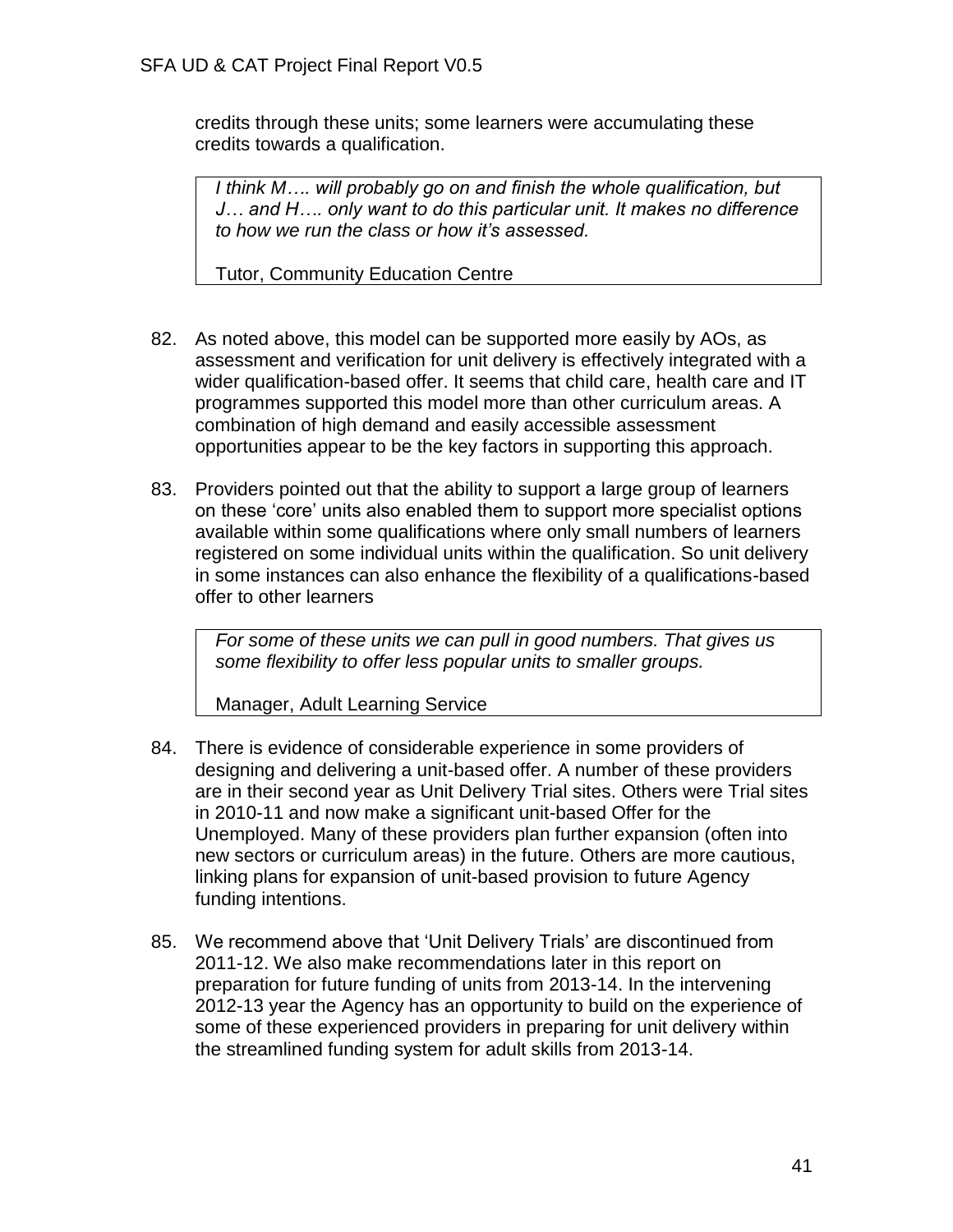86. These 'pathfinder' sites would operate as far as possible within the proposed streamlined funding arrangements for 2013-14. They would be free to offer units or qualifications to learners, based on an assessment of their needs. To qualify as a pathfinder site they would need to have demonstrated a certain scale and scope of experience to date in unit delivery. These pathfinder sites would run for 2012-13 alongside the proposed expansion in the Offer for the Unemployed, which would itself anticipate the streamlined funding system for adult skills from 2013-14.

## **87. Recommendation Five**

*As part of the preparations for the streamlined funding system in 2013-14, the Agency should identify a number of 'pathfinder' providers based on 2011-12 unit delivery trial sites. These pathfinders could then be used to begin using elements of the proposed streamlined funding system in 2012-13 and to evaluate their impact on provision.*

#### **Both providers and AOs have confidence in their in-house resources and expertise to support a unit-based offer**

88. Although both providers and AOs had brought in external expertise during the implementation of the QCF, or had made use of external training courses organised through FAB, LSIS, NIACE, LSN or other organisations, there was very little evidence of continuing use of external support or training in relation to unit delivery. All those interviewed were confident that there was sufficient expertise and experience in the organisation itself to support unit delivery and CAT in the future.

*We run half-day training sessions for all new staff on the QCF and we give them all copies of the LSIS training pack. We go through selected units with them and encourage them to claim credits whenever they feel is best for the learner.*

Manager, Adult Learning Service

- 89. There were mixed views from providers about the value of AO training courses or briefing sessions. Some were seen as useful, especially where new initiatives or changes in assessment requirements were covered. In other instances providers were critical of AO training courses that had to be paid for and attended as a condition of ongoing centre or qualification recognition but which added little value for experienced staff.
- 90. Despite the confidence of many people in their in-house expertise, discussions about credit transfer, exemptions and RPL revealed a great deal of confusion and misunderstanding about the distinctions between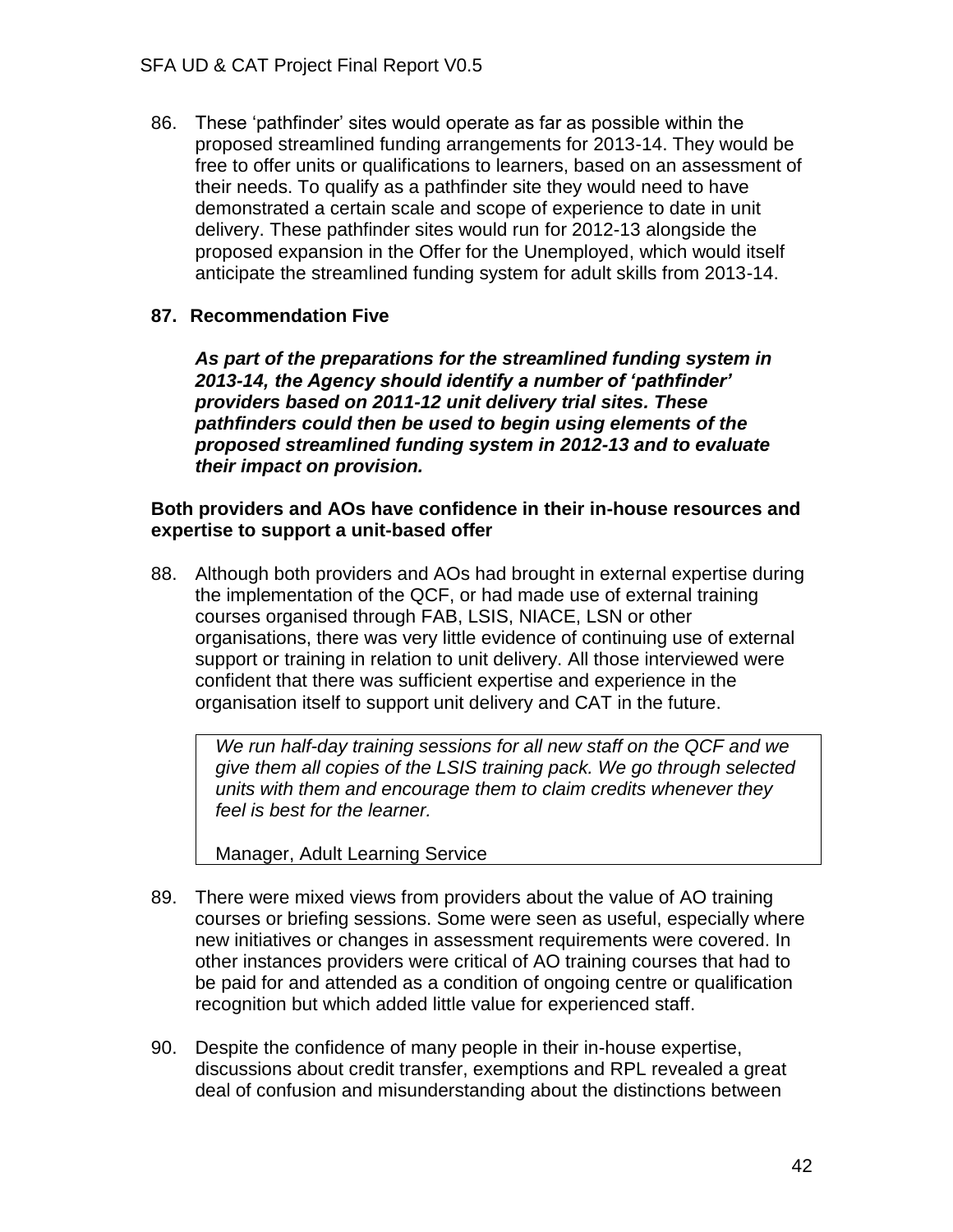these terms and the arrangements that needed to be in place to support them. Both providers and AOs are probably over-confident about supporting these processes effectively in practice.

### **There are some additional costs to some providers in delivering individual units, but the benefits outweigh these costs.**

- 91. For some providers, particularly those that had been involved for some time in community-based learning, or in making provision for the unemployed, the ability to offer a unit-based curriculum leading to the award of credit was seen as an enhancement of existing approaches to curriculum design and delivery. For these providers, the additional costs of making a unit-based offer were often reported as zero.
- 92. For others, the availability of units has enabled them to add the offer of achieving credits to a curriculum that was already designed in bite-sized chunks. The additional costs of registration and certification leading to the award of credit were seen as acceptable in relation to the benefits to learners. Several providers also noted that the offer of credits had improved retention and completion rates, which more than offset the charges made by an AO for verification and certification.

*It's definitely improved our success rates and once people get credits for a small chunk of learning they're more likely to come back for more.*

Curriculum manager, FE college

- 93. For other providers there had been additional costs in developing a unitbased offer. In most cases these were not seen as significant – timetabling complexities, managing staff time and liaising with AOs were all mentioned as additional, but acceptable costs. Again, the benefits in retention and completion rates were seen to outweigh these additional costs.
- 94. One note of caution needs to be sounded in relation to provider costs, and this relates to the relatively small number of units being offered in some places. In some cases a cost-effective cohort of learners can be registered on a single unit. In effect some providers are 'adding' a unit-based offer to run alongside their 'standard' qualifications offer. Clearly such an approach could be seen to marginalise a unit-based offer and will have little impact on the overall flexibility of the provider's curriculum.
- 95. Again we should note here the importance of forward planning for providers in relation to unit-based provision. If the ability to deliver units were to become a standard feature of the Agency's funding arrangements then it would be possible for a provider to restructure planning and delivery in a curriculum area to 'integrate' unit-based and qualification-based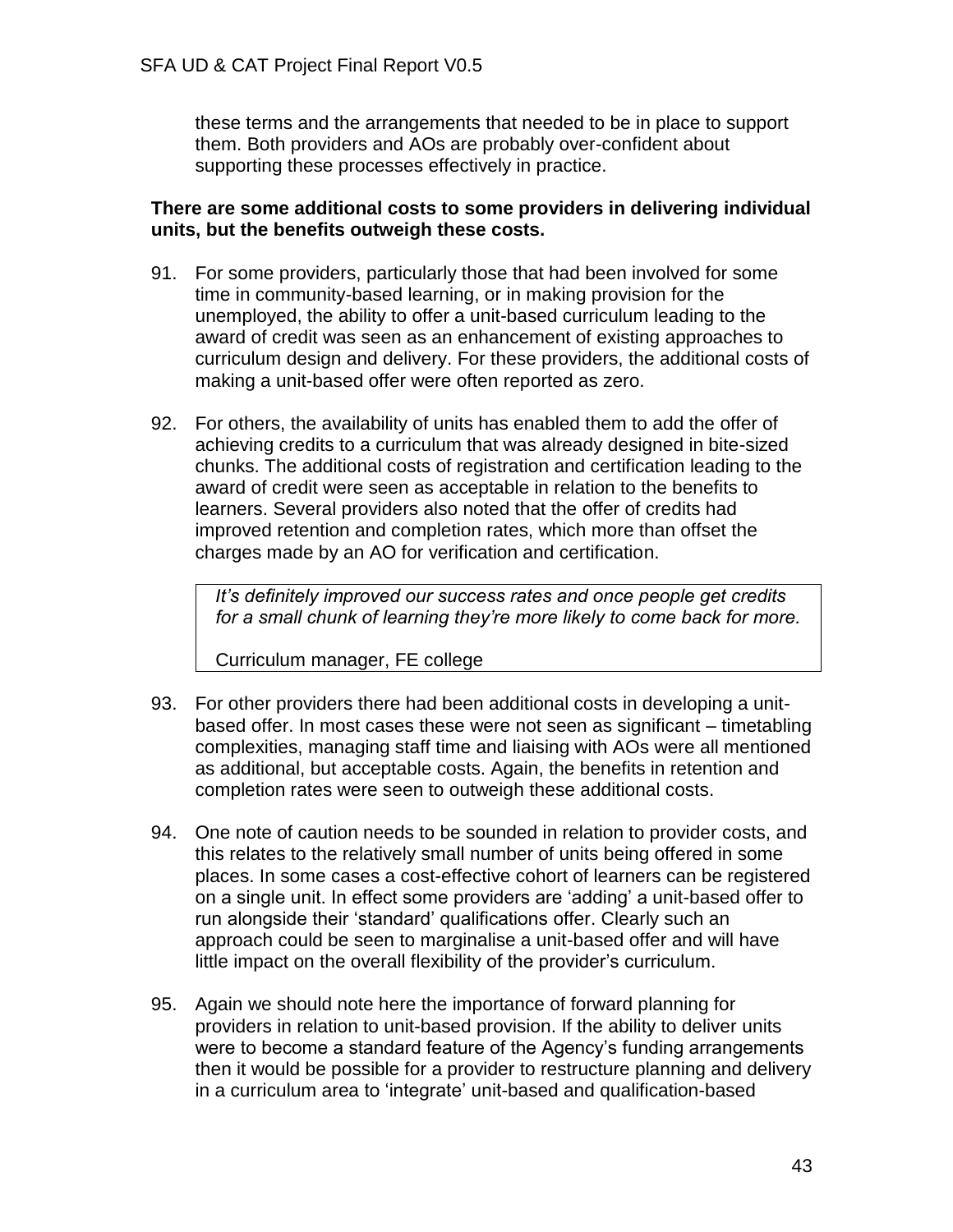provision. Without a stable context for forward planning, unit-based provision may well remain 'parallel to' rather than 'integrated with' a qualifications-based offer for many providers.

# The impact on learners

## **The ability to offer individual units enables providers to reach new groups of learners, particularly those most disadvantaged**

96. A number of providers made very explicit connections between the ability to offer individual units for credit and their engagement with new and different groups of learners. The concept of a qualification as simply 'too big' to be accessible and 'digestible' to many learners was mentioned on a number of occasions.

### **Vic**

Vic ("don't you dare call me Vicky") is a young woman taking part in a construction skills programme offered by Wakefield Adult and Community Education Service. The programme is offered as a number of short courses and each course is organised round a single unit from a Level One qualification in Construction Skills.

Vic has a young family, and being able to organise the course around her child care arrangements is a big plus for her. She knows this from a clearly painful experience. Vic attended a Parenting Programme and went on to join the Parents group, a SureStart Management Board, and volunteered as a Breast Feeding Peer Supporter. The pressures of these roles plus her child care responsibilities simply overwhelmed her. In Vic's own words it 'did her head in'. Now she's recovering from the experience and learning at her own pace. The construction skills unit is one of a number of short courses she's done at the local community centre. In Vic's words, she's 'building up her credits' in these related skills, though she has yet to achieve a qualification.

What she wants to do, Vic says, is to get back into some practical work where she can manage her time and her family responsibilities. The construction skills short courses suit her and she's coping with them well. She's not sure if she'll carry on to do the whole qualification or not. What she'd like to do is voluntary work for Wakefield District Housing where she thinks her construction skills would be useful. She realises she would need a more substantial qualification at a higher level if she wanted recognition for a more specialist skill.

The other important thing about the course to Vic is that it's very close to her home. In fact the course based on the construction skills units moves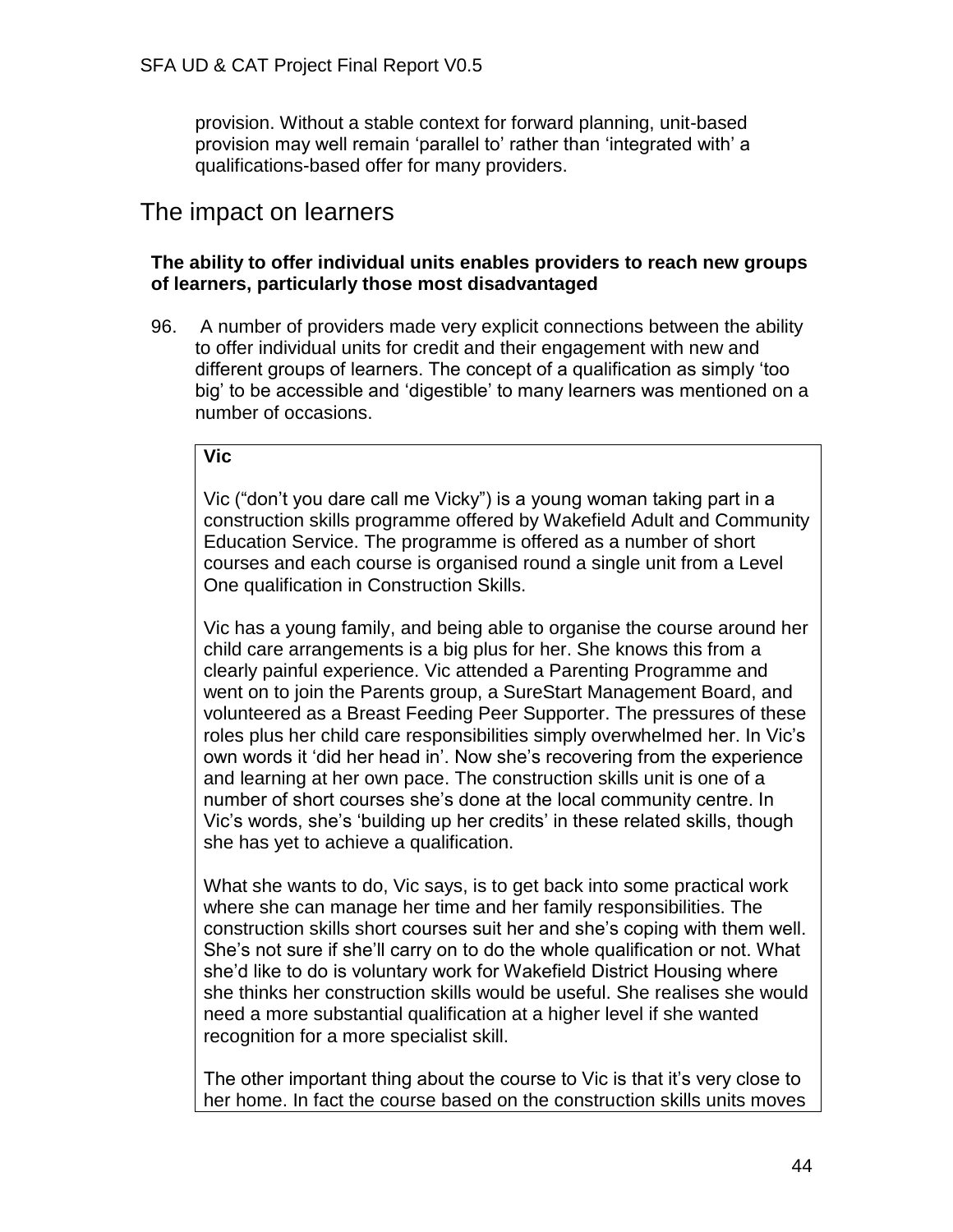around Wakefield district. The workstations and equipment are portable, and at the end of each session they are folded up and stored away to leave space for a different class. At the end of the course they'll be loaded onto a truck and taken to another centre in the district. For Vic, local access is essential so she can finish the class and get back to the family that clearly means so much to her. She's fortunate to have a creative and committed local education service to support her as well as a tutor who's happy to a bit of heavy lifting.

- 97. Also referred to by several providers was the idea that a unit enabled a learner to 'have a go' at something without entering into a longer term commitment. Of course one of the benefits of a credit system is that the credits achieved through 'having a go' can be counted towards a future qualification if the learner chooses to use them to progress. This ambivalence about short-term and long-term learning goals was evident in a number of the learners on unit-based provision.
- 98. The presence of introductory units as part of a wider programme of workrelated skills or work-readiness was a common feature in several different areas of provision. 'The right to change one's mind' (i.e. to start out with the intention of achieving a whole qualification but deciding that it wasn't appropriate and shifting to an alternative learning aim) without significant penalties was mentioned by several learners (an interesting concept in relation to the development of unit-based success measures) as a positive feature of a unit-based curriculum. In all cases a strong connection was made between units, choice and individual programmes of learning.

## **Julie**

Although Julie had previously worked in a care home she'd been on long term sickness benefits for a number of years and had, as she put it, 'lost touch' with work. Her sickness benefit has recently been withdrawn and she was now on job seeker's allowance and had been referred to a short course at St Helens College by JCP.

Returning to work was clearly a challenge for Julie, but she was actually enjoying the course (her first experience of learning for many years). She had chosen units in residential care because it was something she was familiar with, but also because 'if I don't like it I can change to something else and I haven't really lost much time'. Behind this negative construct lies an important opportunity for Julie to test herself on one or two units in a particular area before deciding what would suit her best as a progression opportunity.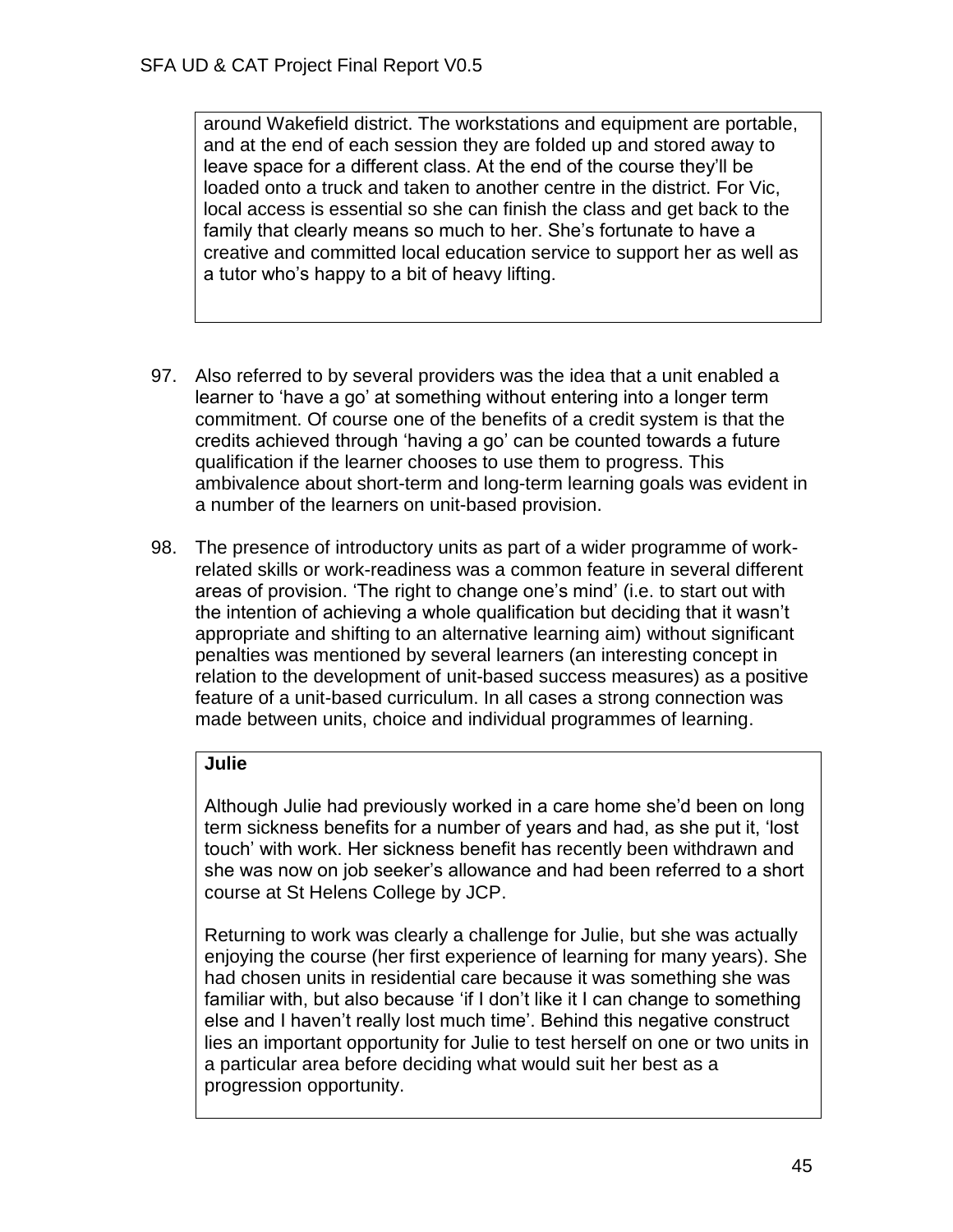Julie needs some support from the college if she's going to get back into work. She herself is already looking at a Level Two qualification as the next 'stage' in her journey back to work, but both she and her tutor recognise that she also needs to improve her communication skills and her job readiness before she can really think about getting back into work. As Julie says, 'getting me out of the house' is half the battle for her. Being able to take her time to choose a route back to employment that she feels in control of and doesn't put her back 'on the sick' is the other half. The college's unit-based short course programme seems to be working on both counts for her.

99. Some providers were clearly using units as an intensive initial assessment vehicle. This was especially the case where progression to a whole qualification was a learning goal. Using initial assessment and learnercentred evaluation focused on an individual unit leading to the award of credit was seen as an important tool by some providers in ensuring learners progressed to an appropriate qualification (or an appropriate pathway) at an appropriate level. Providers reported that using units in this way has positive results in relation to future qualification success rates.

*We put a lot of time and effort into that one unit. It's worth it so we can make sure that people are put on the right qualification at the right level. It's like an induction unit really, but of course people can take their credits with them into lots of other things.*

Manager, Training provider

100. One provider offered a completely unit-based curriculum. Those learners that registered for a whole qualification were still offered it through a 'chunked down' curriculum. So learners supported through both the Unit Delivery trials and the Offer for the Unemployed were learning alongside learners progressing to whole qualifications, without any distinctions in their learning experiences. The structure of the curriculum had changed little, but now different groups of hard-to-reach learners were accessing this provision.

*It's partly psychology. It's just easier for some people to sign up for a short course leading to credits and then decide if they want to continue instead of signing up for a whole qualification. The course is exactly the same, and we get the same proportion of people completing the qualification, but we get more people signing up in the first place if we just offer a unit.*

Manager, Adult Education Service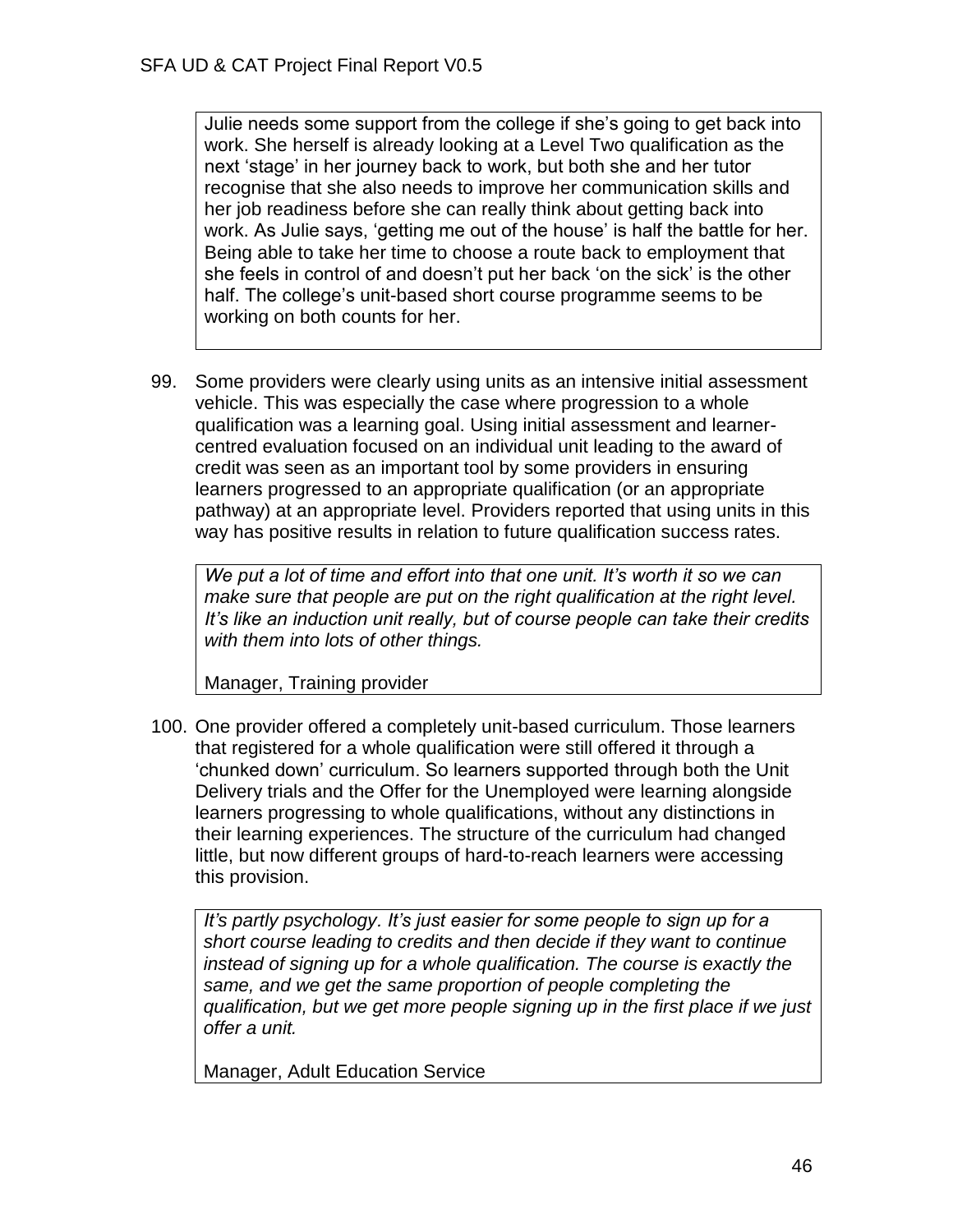101. Other providers linked the ability to offer units to the development of 'outreach' or community-based provision. In some cases a meaningful programme could be offered leading to the award of credits in a particular locality. In other cases selected units were offered in community-based provision and learners were encouraged to complete the process of accumulation towards a qualification on the main college site. In both cases unit-based provision was made accessible to new and different learners.

*We've just started to offer this [unit-based] course in [a nearby neighbourhood]. It's only about a mile away but no-one there would have dreamt of coming to a course here [the main college site]. Now half the students want to go on to something else at the college.*

Curriculum manager, FE college

### **102. Recommendation Six**

 *The ability of providers to meet the needs of new and different learners through a unit-based curriculum needs to be recognised as a positive benefit of the new streamlined funding system for adult skills, and a legitimate objective of unit delivery in its own right. BIS needs to confirm its support for such provision prior to 2012-13 in order to give providers the confidence to respond positively to this change from the outset.*

### **There are other groups of learners who are currently not able to access unit-based provision, but who could benefit from it**

- 103. In a number of instances providers were being creative in making a unitbased offer to an individual learner or to a group of learners who did not meet the eligibility requirements for Agency funding. In effect one or more learners are added to a 'fundable' group and the available resources are effectively spread around a wider group of beneficiaries. This might be called a time-honoured practice, but it can only work on a 'marginal cost basis' and in cases where, for example, learners pay or contribute to the cost of their own AO fees
- 104. A number of providers expressed concerns about the limitations of the current list of available units in relation to their own list of preferred unit choices. Although a small number of these were specialist units in a particular subject or sector, other complaints about excluded learners were more widespread. There was frustration among a number of providers that the eligibility criteria for funding their unit offer forced them to make distinctions between individual learners who were seen by the provider as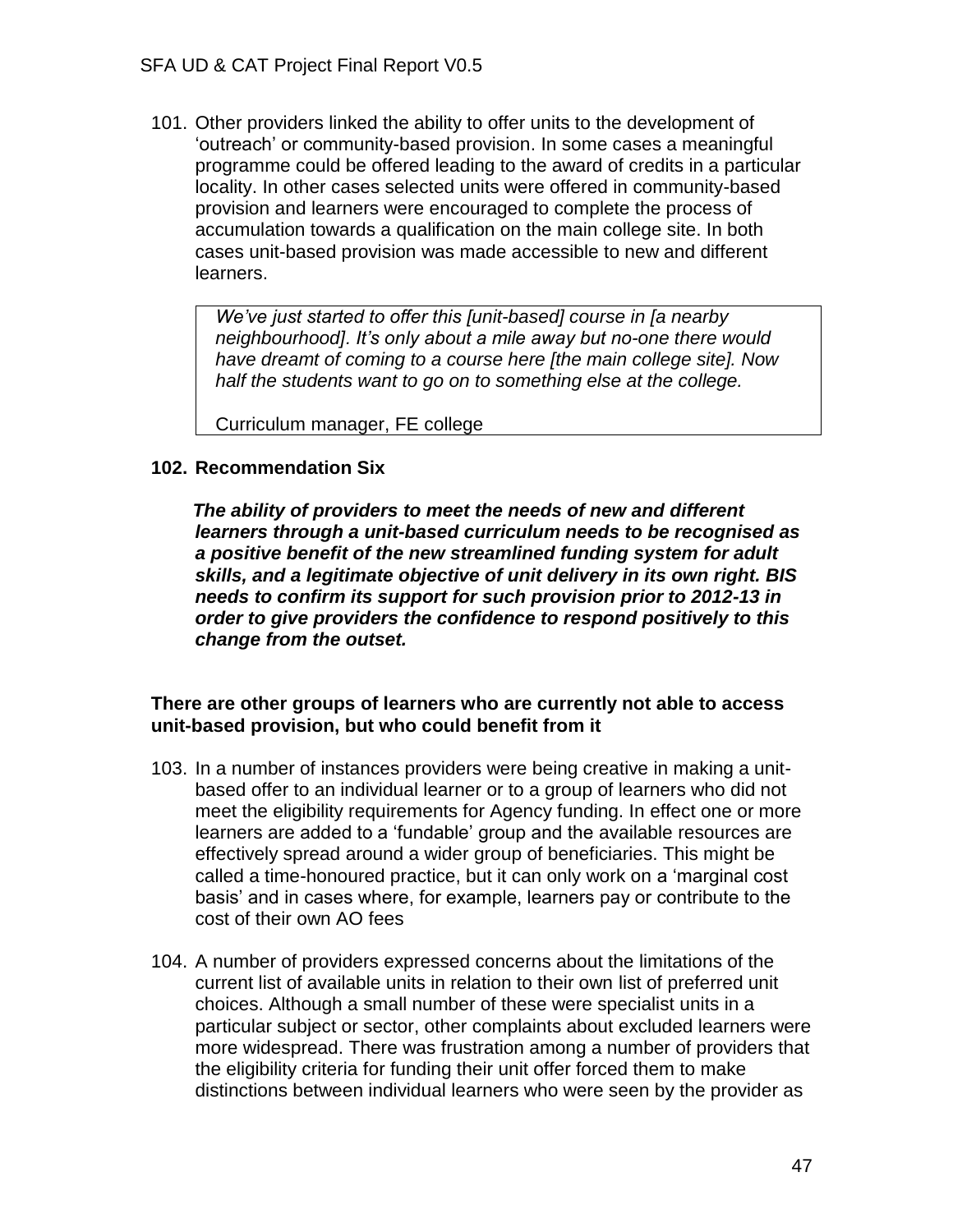a homogenous group with similar needs. So, for example, one person actively seeking work could be supported whereas a dependent family member could not.

*The group works well because basically everybody's in a similar position. None of them are in paid work and all of them want to get a decent job. But some of them qualify for fee remission and others don't. I have to make sure that those that do make up at least 75% of the course.*

Course leader, FE college

105. Several providers referred explicitly to the absence of units appropriate to ESOL learners on the approved list. Of course the absence of ESOL qualifications within the QCF itself lies at the root of this problem. However these concerns were apparently shared by local JCP staff, who viewed language development as an essential component of a meaningful workreadiness programme for some unemployed people. This is clearly a wider issue for the QCF and lies outside the scope of this report to make recommendations about.

*If there were some ESOL units on the list we could double our numbers. And JCP would be very pleased too.*

Vice principal, FE college

106. A slightly different set of concerns was expressed in relation to Entry level units, which at the time of interviewing were absent from the list of units available to the unemployed. One provider noted that some unemployed people had Entry level needs (and not just at Entry 3, where units have now been added) and they were effectively excluded from the unit offer. Another noted that job-seekers with learning disabilities, some of whom may be aiming for supported employment, were not able to access unit provision because of the lack of Entry level units at all Entry sub-levels.

*It's true that there are some small Awards at Entry level, but it's not the size that's important, it's the ability to put together two or three units that meet a particular individual need.*

Principal, FE college

107. Providers also called for the availability of funded unit delivery for learners with learning difficulties and/or disabilities more generally (where accredited provision was an appropriate route) on the grounds that small chunks of learning were more accessible than qualifications for these learners and better matched their needs to accumulate credits over a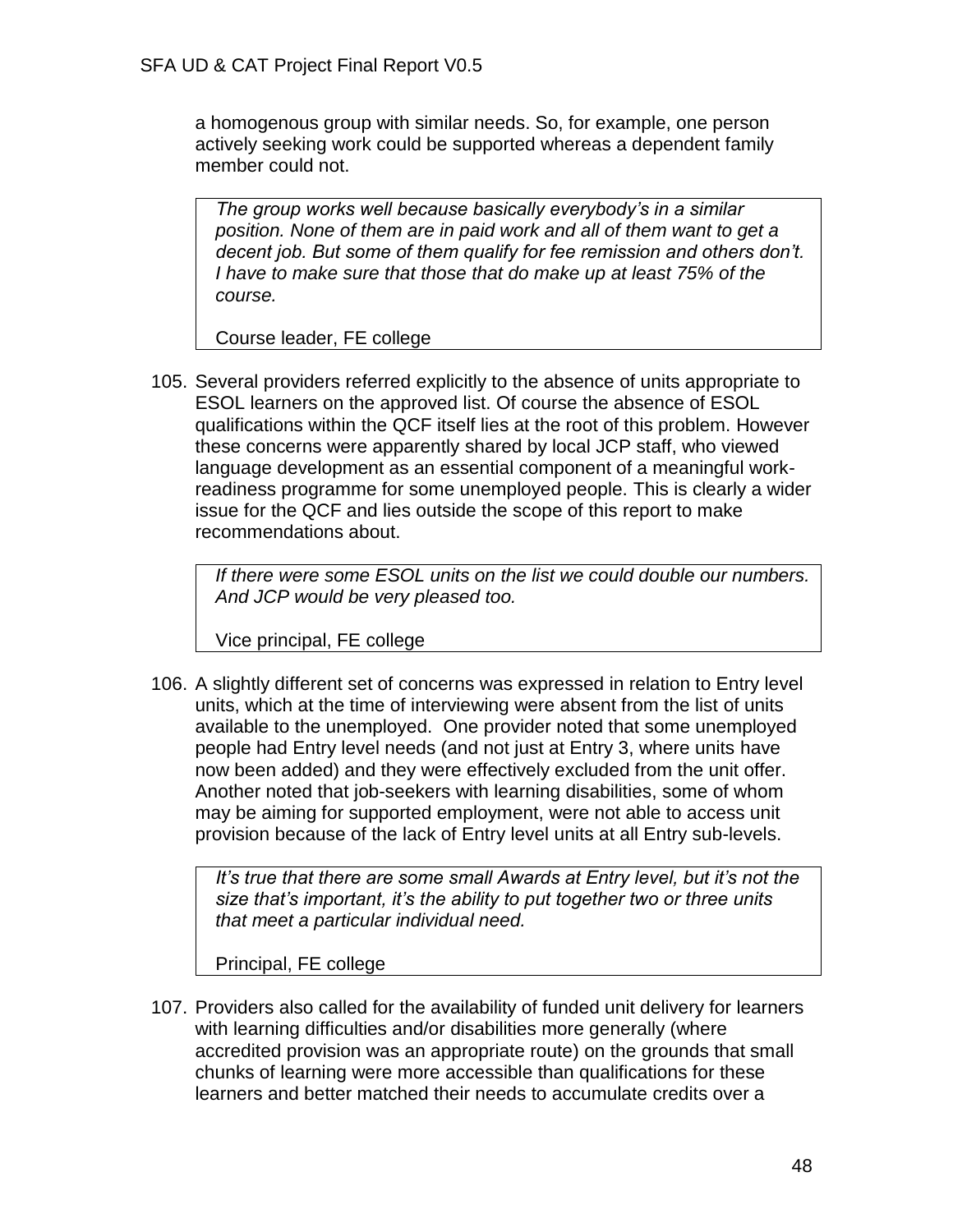longer period of time than might be the case for a typical learner. Such provision may be made in some circumstances, but some providers clearly saw their options restricted in relation to the needs of this group of learners.

108. Our previous recommendation that providers should be free to select active units from the QCF to offer to eligible learners from 2012-13, rather than from an approved list, should ensure that maximum flexibility is accorded to all providers to make appropriate provision for any kind of learner within the QCF. It is recognised that this may take some time to implement through the Agency's current systems.

### **Many providers would like to make a unit-based offer to younger learners as well as adults**

109. Several providers shared the view that the kind of unit-based short programmes offered to adults through Agency funding would be equally valuable to many younger learners. Indeed, in one or two cases 18-yearolds were part of a unit-based offer (though of course they weren't eligible for Agency funding) through 'infilling' into a group of older learners.

*It's daft isn't it? B… and D… are good mates and they're both out of work and desperate to find a job. B qualifies for fee remission because he's 19 but D is 6 months younger and we don't get any funding for him at all.*

Course leader, FE college

110. A number of those interviewed made explicit reference to the problem of young people not in education, employment or training (NEET) and were frustrated that the current unit-based Offer for the Unemployed could not be extended to this group of learners. The similarities in background, profile and needs between all ages in the 16-25 NEET group and unemployed adults were referred to on many occasions.

## **111. Recommendation seven**

 *While recognising that funding arrangements for 16-18 year-olds in full-time education or training will be based on a different model from older learners, the Agency and EFA might consider an approach to funding for the full 16-25 NEET group that supports the ability of providers to offer a unit-based curriculum to this group.*

**Many learners accessing unit-based provision aim to progress to a qualification in due course**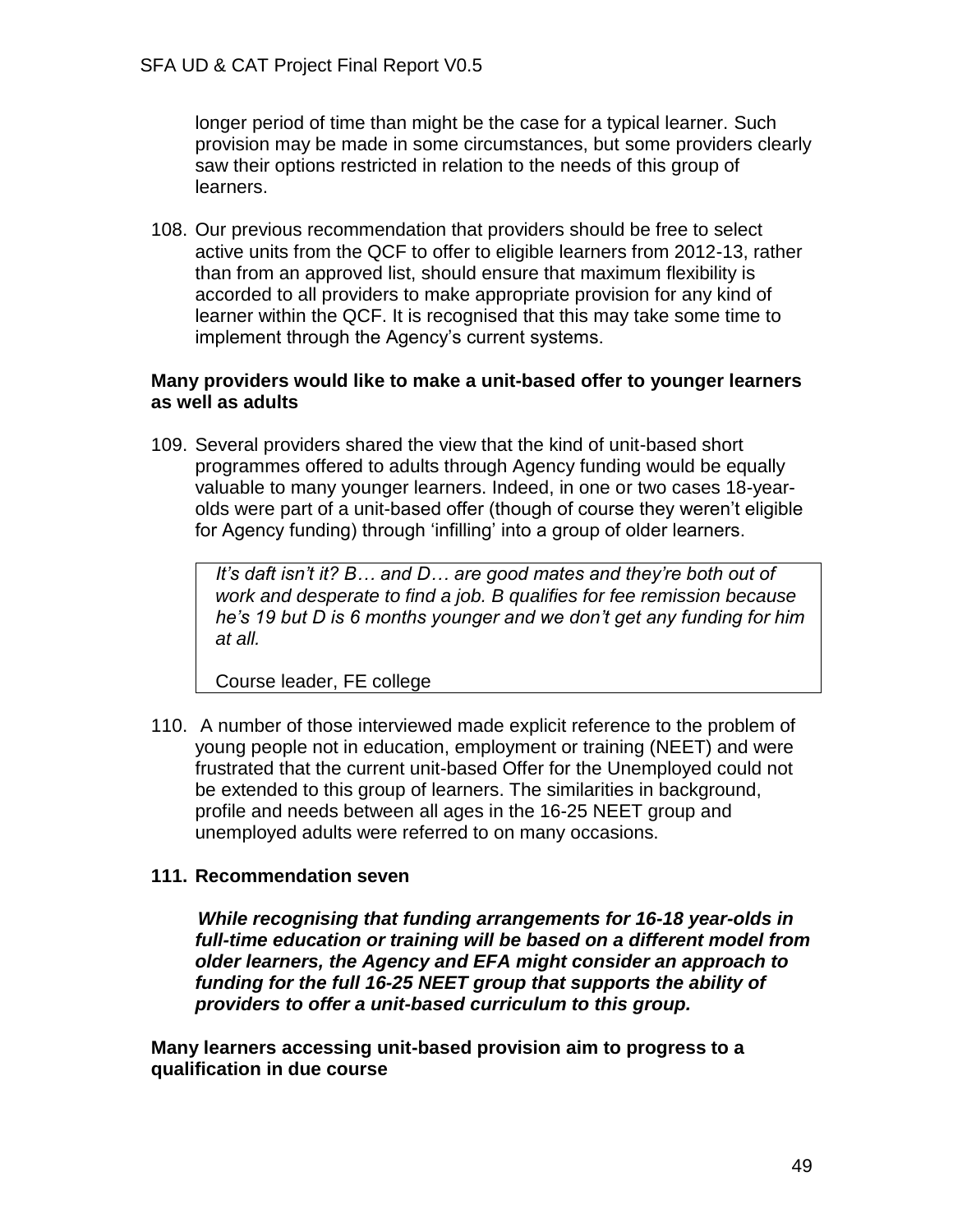112. Although much emphasis has been placed above on the ability of providers to offer individual units to learners, and the benefits to learners of being able to achieve credits for individual units, it should be emphasised at this juncture that many learners are accessing unit-based provision with the clear intention of moving on to achieve a whole qualification in the future. Often it is current personal or family circumstances that make a unit-based offer appropriate, rather than any negative views about the value of a qualification.

### **Owen**

Owen has a full plumbing qualification and worked for six months as a plumber. He's also worked in the past as a fitness instructor. Last year he experienced a traumatic personal event that made him want to change both his job and his life. He quit his work as a plumber and (after a few months at home with his girlfriend) decided that he wanted to work with children. As Owen himself was in care as a child he has a very particular personal commitment to bring to his intended new career.

Owen's passion and commitment to his new employment goals were clear from the first minute of the conversation with him. Although he recognised that the short course he was on was a useful first step towards the qualifications he would eventually need, his overwhelming desire at present was to actually work with children. Like many of his contemporaries he was happy to work voluntarily. Indeed, for Owen getting paid for work was simply not a priority – being able to 'do something' for children – particularly 'kids with problems' – was what motivated him.

The unit-based short course offered him the chance to 'pick up a few credits' in areas that he knew would be important to any employer. Once in work he would then be able to carry on building up credits towards 'all the qualifications I could possibly need' in whatever work presented itself to him. He had no wish to stay on at the college to take a full-time qualification, he wanted to get out into work and start doing things.

Owen is far from a typical learner. His tutor thinks the course was as much as he could possibly have managed at the time – any greater commitment would simply have been seen as an impediment to achieving his goals, rather than a stepping stone towards them. He recognises that in the future he'll need qualifications to be able to fulfil his desire to help kids in any way he can. But at the moment, the credits on his short course are as much as he can manage without losing sight of his burning ambition.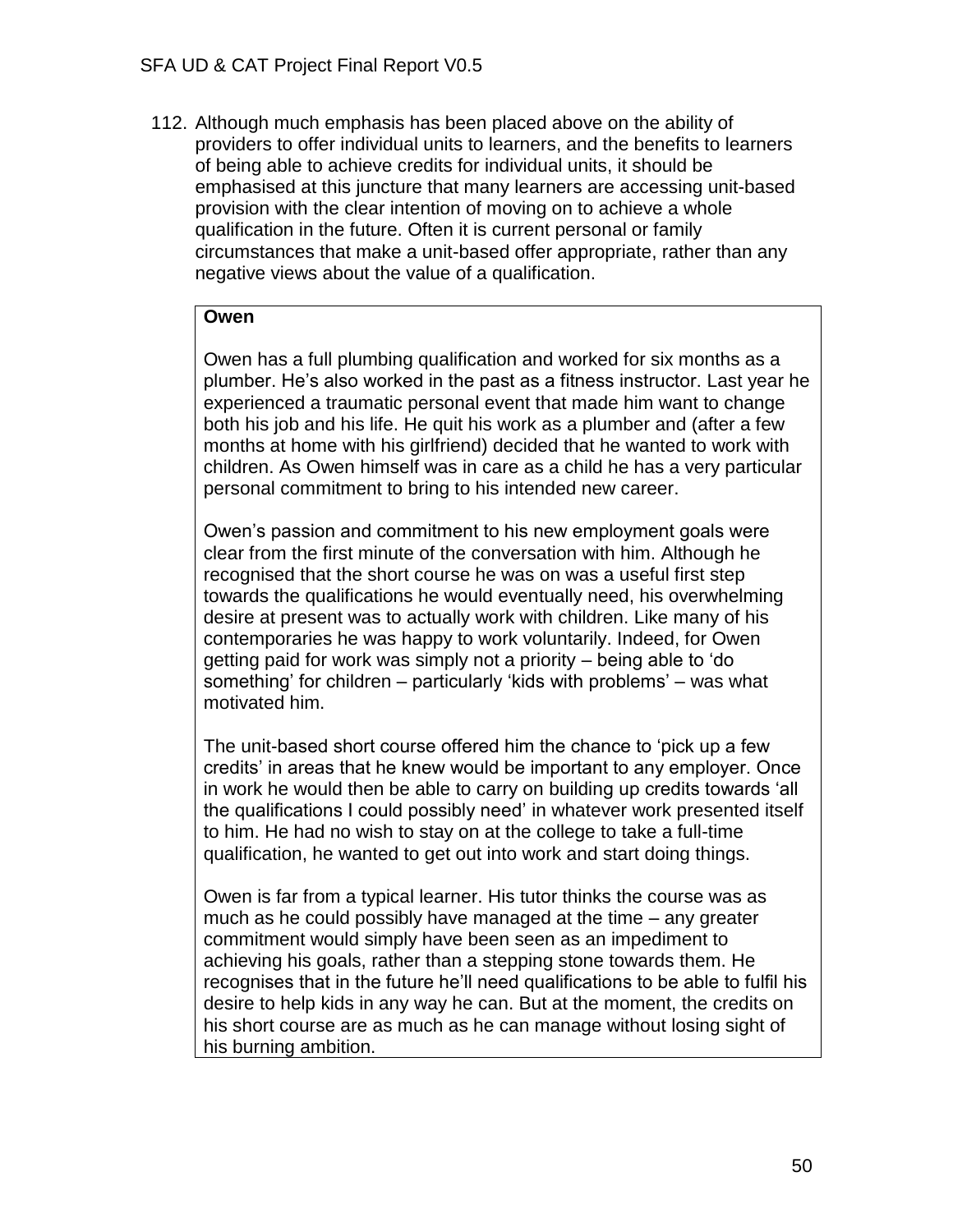- 113. In one instance unit-based provision was being used by a provider as a way of managing a recent increase in demand in a particular curriculum area where it was simply not feasible to offer a qualification to all those wishing to register. In part this was to do with the availability of teaching staff in a particular specialist area, as well as to the need to ensure the availability of work-based assessment for some units of the qualification. So learners were accepted onto units from the qualification that could be delivered and assessed on the provider premises, with an option to register at a later date for the remaining units of the qualification when the provider was able to deliver and assess these.
- 114. Clearly the facility to make this kind of offer is a primary intention of the Unit Delivery trials and indeed some of the learners in the above example were being funded through a Trial site. However, many of the learners who had taken up this offer were unemployed and some of them were actively seeking work. Once again there is no simple connection between the eligibility status of individual learners and their progression goals.

#### **As the QCF develops patterns of achievement for individual learners will become more diverse**

115. Most of the learners that form the focus of this project are learning on provision leading to their initial credit achievements in the QCF. However, some learners are entering unit-based provision with some credits already achieved from previous learning.

*We had initially planned to offer everyone an Entry3 unit in Employability but we found that some people had already got credits for that so we ended up offering both Entry3 and Level 1 units*

Curriculum Manager, Adult Learning Service

- 116. In addition to these examples of individual learners on current unit-based programmes that had previously achieved credits within the QCF, providers were also asked at interview about progression opportunities from unit-based provision. It was clear that some providers were beginning to notice increasing numbers of learners enrolling on provision leading to achievement in the QCF who already had some credits for previous achievements. Indeed, where a provider had previously been involved in Unit Delivery trials, this was becoming a familiar feature of provision.
- 117. Of course a learner may enter a programme leading to a qualification in the QCF and have credits from previous achievements, but none of these credits may count towards their target qualification because they fall outside the rules of combination for that qualification. Such cases were reported, and of course the provider still needs to check the learner's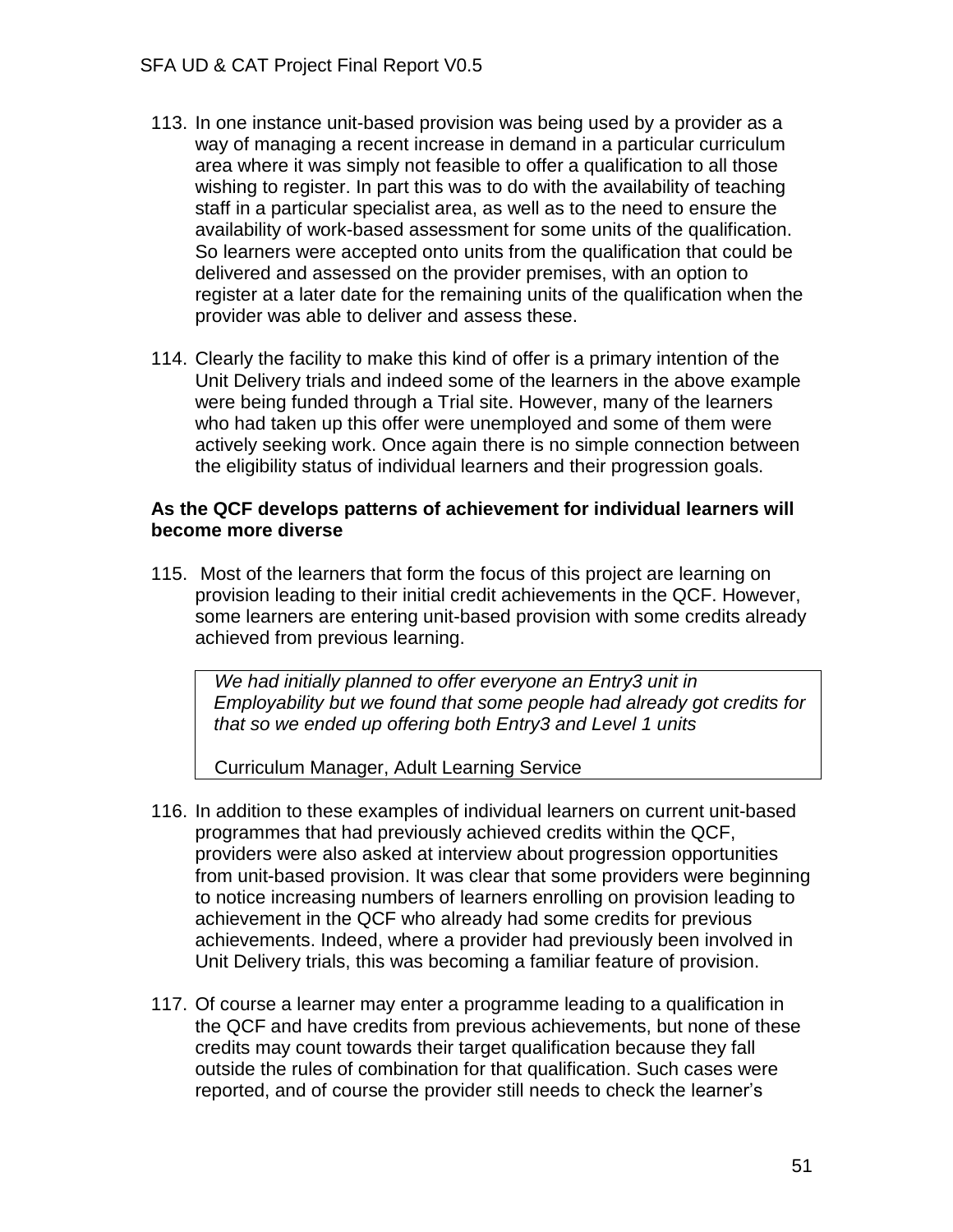previous credit achievements to ensure that this is the case. In the future, as some credits fall 'out-of-date' in relation to particular rules of combination, this initial checking will become more important.

- 118. Another case involved a learner with an Award that counted in full towards a Certificate in the same suite (a relatively common progression route in the QCF). However the learner had achieved some credits through two additional optional units in the Award and credits from one of these units (but not the other) also counted towards the Certificate. Again the learner's pattern of previous achievement was slightly more complex than was originally anticipated on enrolment.
- 119. A further case involved a learner who had achieved an Award in one pathway of a qualification and now wished to proceed to a Certificate in a different pathway. Although some credits from the Award did count towards the Certificate, some of them fell outside the rules of combination for the new pathway. The process of checking which credits could and could not be used for the new progression route again required time and expertise from the provider to ensure that all the learner's relevant achievements were recognised.
- 120. None of these examples is surprising and indeed each one represents an important feature of flexibility within the QCF. As AOs review qualifications and develop more flexible qualifications and pathways within the QCF, and as more and more learners achieve credits within the Framework, we may anticipate that patterns of individual achievement will become more varied. Providers will need to ensure that all previous achievements are evaluated in relation to proposed progression opportunities. Indeed their status as a recognised AO centre will require them to do this. It is in this context that the potential value of the PLR becomes apparent. This issue is addressed in a later section of this report.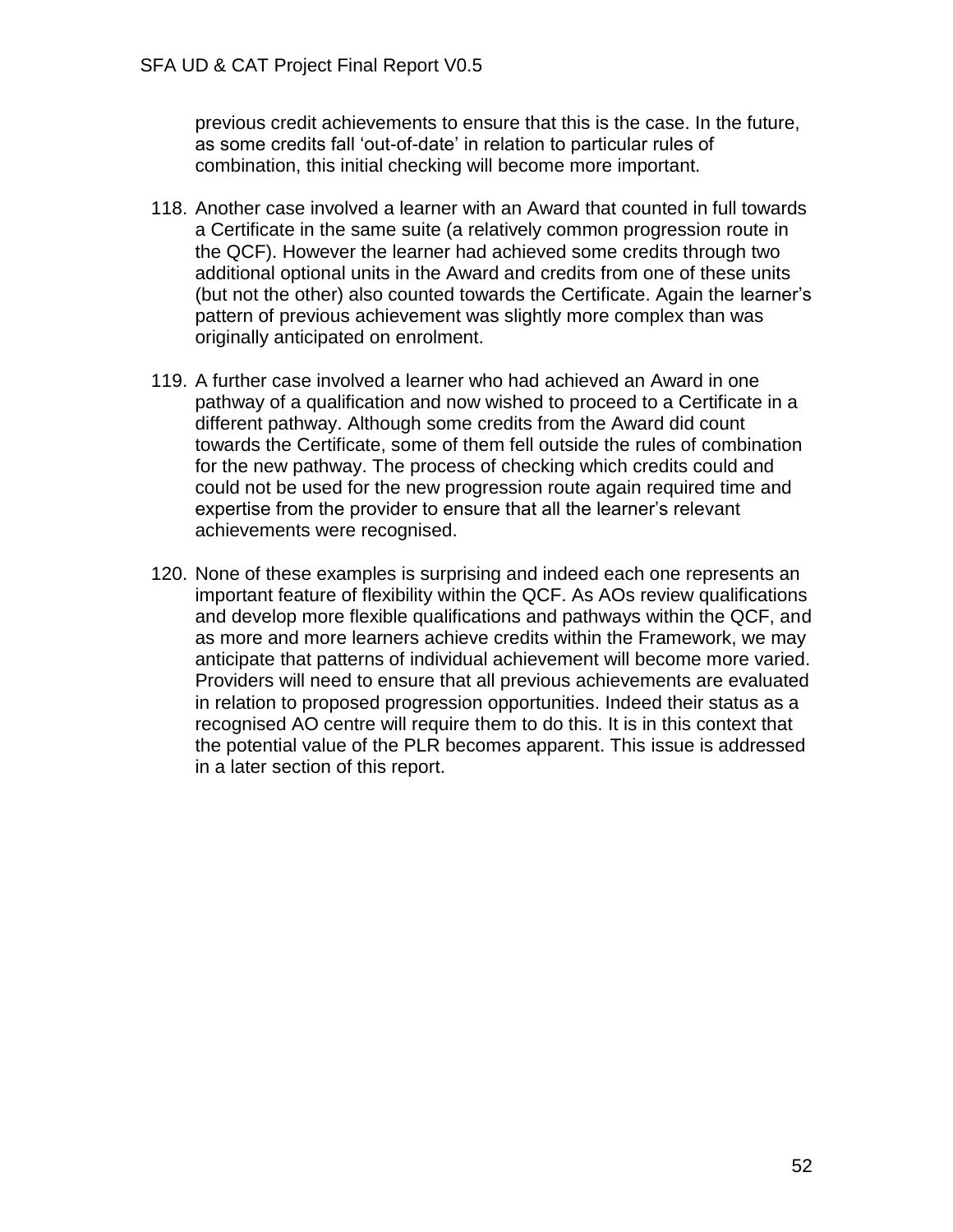# Employers

## **The ability to offer individual units enhances providers' ability to meet employer needs**

- 121. Providers and AOs noted that the ability to offer individual units to employers, rather than whole qualifications, was a major benefit of unitbased provision within the QCF. Where providers constructed individual programmes to meet employer needs, the ability for learners to achieve credits through their programme was seen as important, but the relationship to qualifications was less significant.
- 122. In addition to the ability to design a programme that meets their particular, it seems that many employers also value the ability of credits to attest to learner achievement through a reputable assessment and certification process. So the ability of a provider to operate as an AO centre seems to be important in engaging employers through unit-based provision.

*Employers like the idea that people get an [AO] certificate at the end of the course. It enhances its value and it also reassures them that people have actually learned something, rather than just attending a course.*

Vice principal, FE college

123. In some instances individual units leading to the award of credits are combined with in-house training specific to the employer. Some parts of the learner's training programme are externally recognised, others are not. In other instances employers select units from a 'bank' offered by the provider. In these cases no reference is made to any 'host' qualification, and indeed units are often selected by the employer from different qualifications. This combination of employer-specific training that is paid for 100% by the employer, and more generic training that is of benefit to the employee as well as the employer seems to strike an appropriate balance between the use of public funds and the employer's own training responsibilities.

*We're getting pretty good at anticipating what an employer will want. I'll go into an initial meeting with a selection of units from the QCF database and they choose the ones they want, which a pretty close to the ones we thought they'd want.*

Vice principal, FE college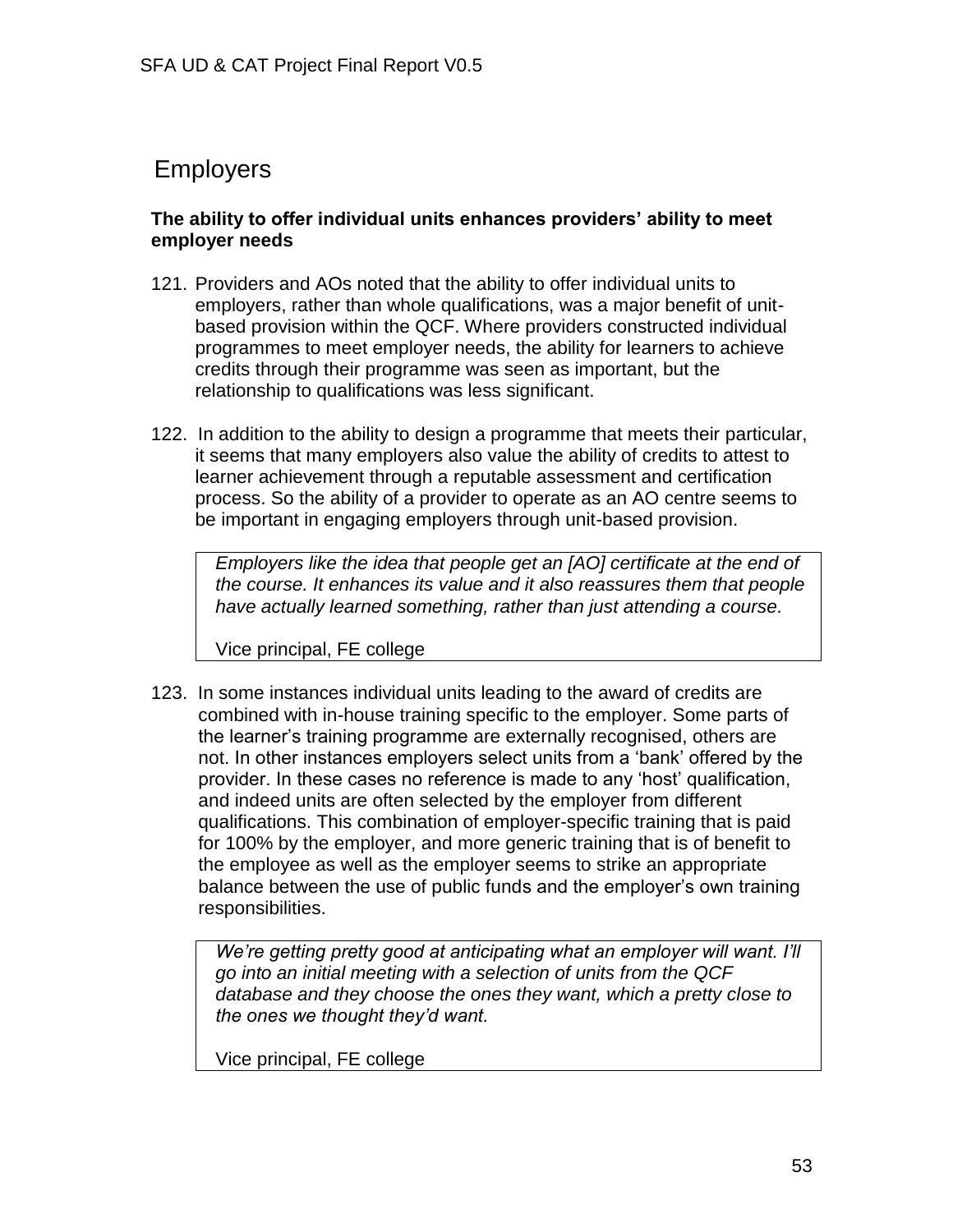124. In one instance learners achieved credits through a 'work-based academy' based on two units from the same qualification. They were then offered the opportunity by their employer (through co-funding) to return to the provider on a part-time basis to complete the remaining credits leading to a full qualification. Though an excellent model of practice in employer engagement, it should be noted that this planned progression to a qualification is exceptional. For most employers, the award of credits is sufficient to satisfy them that someone has learnt a particular skill.

### **Some providers are successful in progressing people to employment from unit-based provision**

125. As noted above, the project team has come across several examples of short courses based on QCF units that have been successful in progressing people into employment. In particular the sector-based work academy approach seems to have been successful in a number of places, especially in the retail and hospitality sectors. The case study in Annex C focuses on a sector based work academy in the retail sector.

*I would never have got the job without doing the course*

Sector based work academy learner, Newcastle

126. This approach has worked well when there is close cooperation between local JCP staff and a provider. Most providers in the project sample have been very keen to work closely with JCP to develop provision to meet particular local employment opportunities. Annex C lists some of the employers who have been involved in this approach.

*If these short interventions can be seen as making clients employment ready then they will be seen as valuable by employers*

JCP District Manager

127. Not all successful courses are based on the work academy approach. Sometimes a local employer will be very specific about the particular skills they require before taking on new staff, and in some cases a single unit appears to be enough to begin the process of getting into work and beginning the process of accumulating credits to a full qualification.

*[Local employer] said if I did this unit they could give me a start. I need to know the basics before they'll let me on the job. Then when I've started I can build up to a Level 2 over time – that's what I need to get fully qualified.*

James, Unemployed learner, Wakefield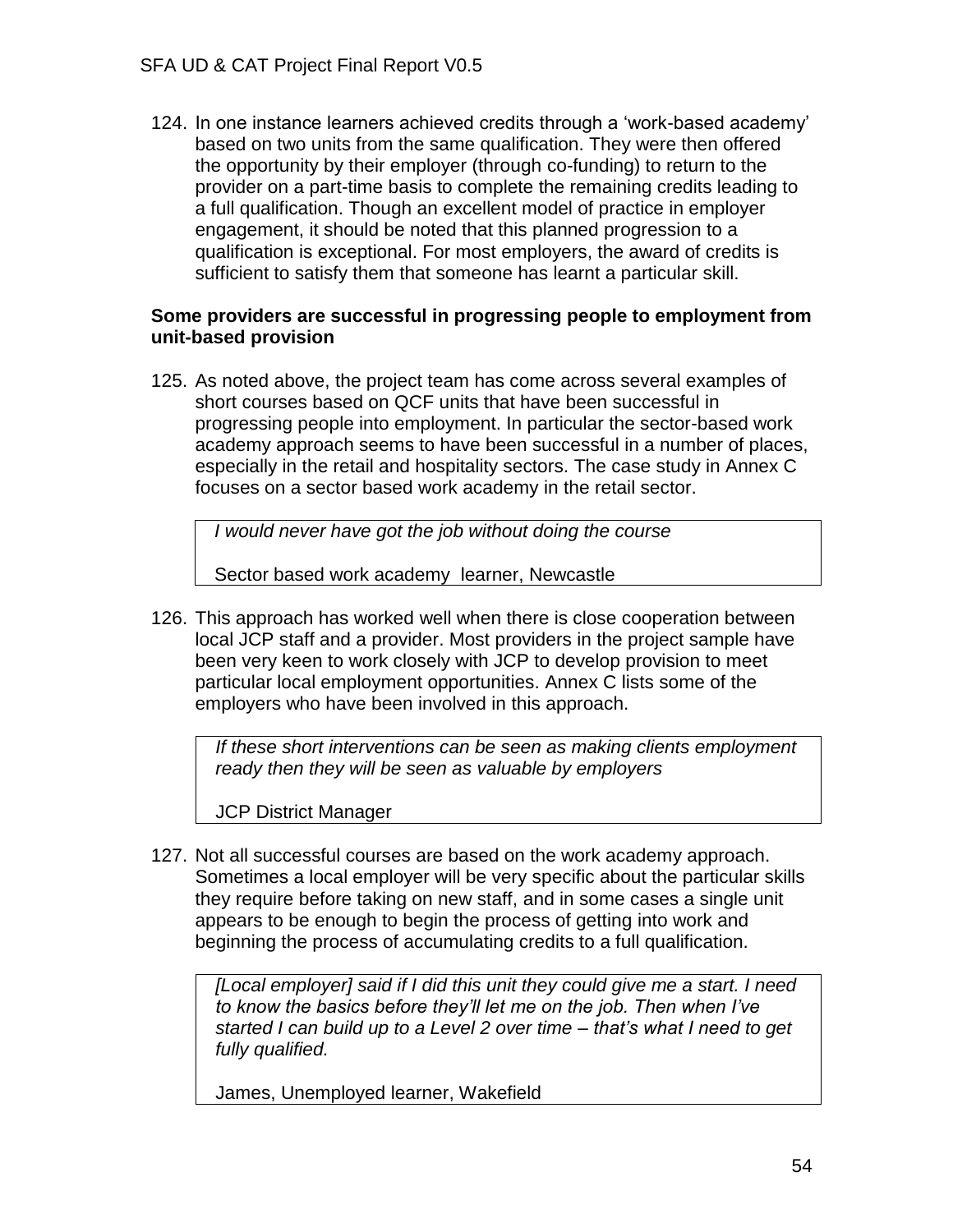## **Other providers have found it difficult to develop a unit-based offer for employers**

128. Several of the providers interviewed through the project have found it difficult to set up and promote a unit-based offer to local employers. In these cases the work on the Unit Delivery trials was being led by a unit or team within the provider (usually an FE college) responsible for work with employers. In one or two cases it was clear that the provider simply had not had enough time to prepare a strategy for approaching local employers with a unit-based offer. In other cases it appears that the local employment context (e.g. the presence of large numbers of small employers) makes a unit-based offer less attractive than for larger organisations.

*We need to re-think our approach for next year. Although we targeted local employers nearly all our take-up has come from unemployed people. Employers simply haven't been interested.*

Senior manager, Adult Education Service

- 129. One provider had attempted to promote short courses to employers based on units with a value of three credits. This was seen as too much of a time commitment for an employer to make. What was needed were units with a value of one credit, but these were not available at the appropriate level in that sector. An employer was more likely to pay full cost for a one day customised course that didn't lead to the award of credit than a longer course that did.
- 130. The costs of AO registration and certification were also referred to in this context as a disincentive to a unit-based offer for employers. If these were passed on to the employer then they could (for some AOs) constitute a considerable additional cost which most employers were simply not interested in paying.
- 131. In those instances where providers had struggled to develop an offer for employers, this had not necessarily had an impact on their offer for the unemployed. Indeed some providers were keen to draw distinctions between the two areas of provision, stressing that although they were having difficulties in developing a unit-based offer for employers their work with unemployed adults was growing rapidly, both through the Unit Delivery Trials and the Offer for the Unemployed.

*We think a unit offer is great for learners, but our experience is that it's not what employers want.*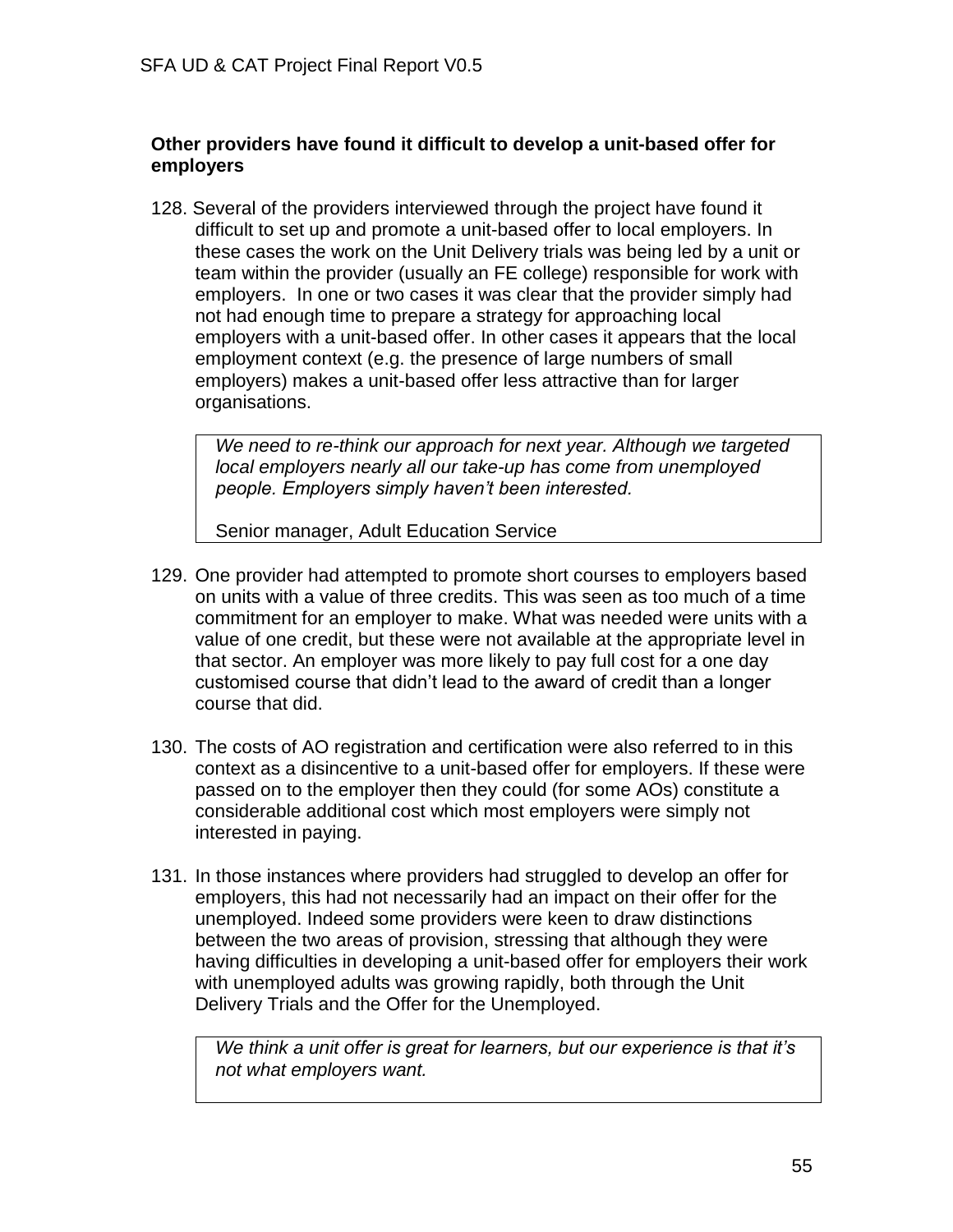Director, FE college

### **The Sector Skills Councils in the survey were enthusiastic about the positive impact of unit-based provision for employers**

- 132. As part of the evaluation activity the NIACE project team interviewed representatives of two Sector Skills Councils (SSCs) about the impact of unit delivery and CAT on qualifications in their sector. Both SSCs were enthusiastic about the potential benefits of unit-based provision in their sector, and saw this as important for employers in developing flexible training programmes to meet particular employment needs.
- 133. The main perceived benefit for individual employers was the ability to organise and deliver training around individual units, 'topping up' qualifications when some units became outdated, or adding specialist units in new areas as an organisation grew and developed into new areas. The ability to offer individual units could also help to raise overall skill levels in a sector.

*For some people smaller episodes of learning are best. There are lots of people in [the sector] that don't have a Level 2 qualification…and could be tempted into training by starting with a unit and then signing up for more.*

SSC Qualifications Manager

- 134. The ability to transfer credits between qualifications was also seen as an important feature of flexibility within both sectors, and an important guarantee to an employee that training with one employer would be recognised in a move to another employer. In sectors with high labour turnover and without well-established training leading to a qualification, the ability to transfer credits gained through two or more employers towards a qualification recognise across the sector was an important in supporting career development for employees.
- 135. This same concern about the ability of individual employees to gain qualifications and thus to improve the general skill levels of the whole workforce led one SSC to argue strongly for public funding to support individual units, even where these addressed a very particular employer need. Without public funding, it was suggested, the opportunity to achieve credits would be lost.

*In some specialist areas in [the sector] neither the employer nor the employee is interested in a whole qualification. However, if a training course was publicly funded (in whole or in part) then the employee could get credits for that unit as part of a longer term career path.*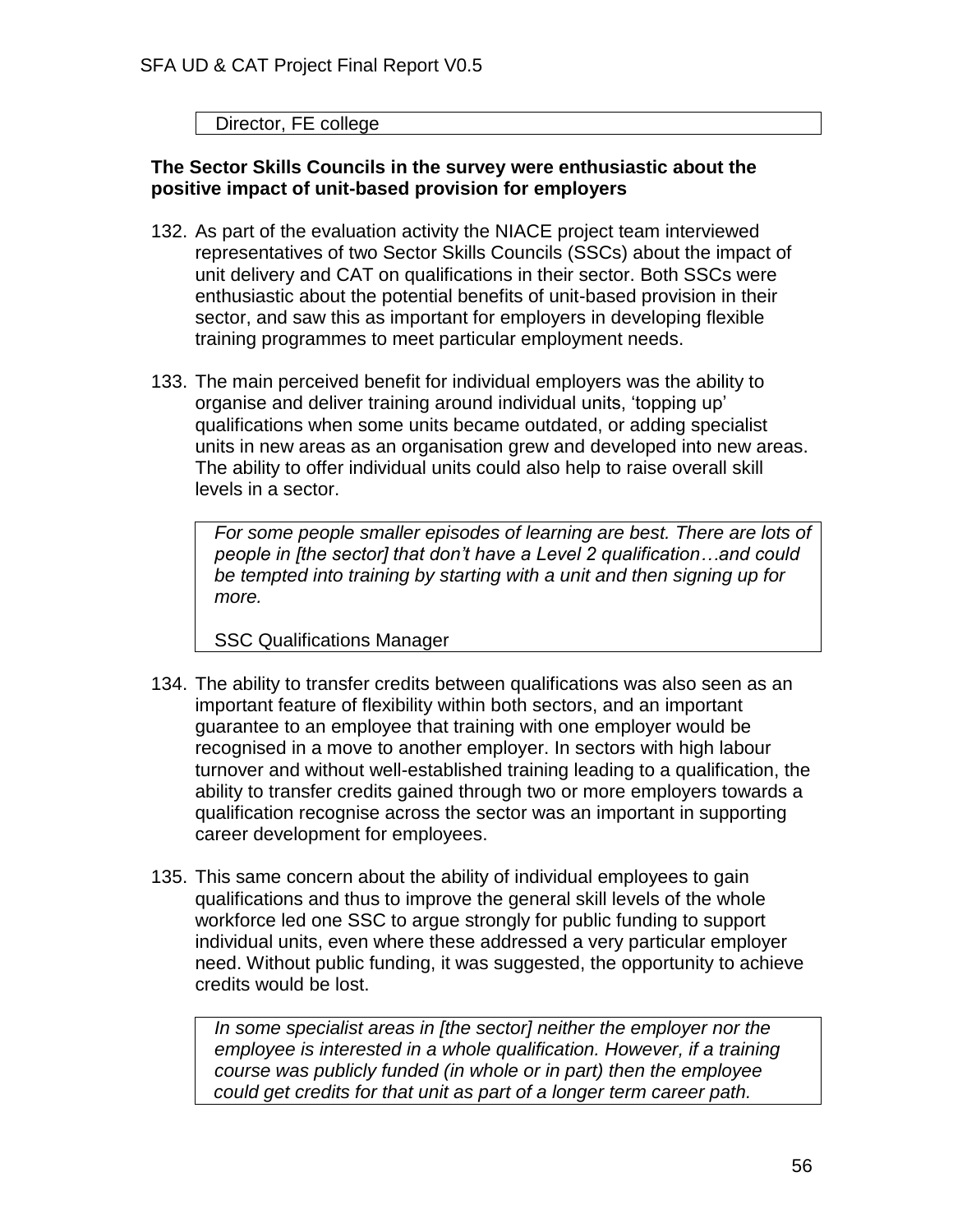*Without public funding the employer would still offer the training, but there'd be no assessment leading to credit and no benefit to the employee if they changed jobs in the future.*

Qualifications manager, SSC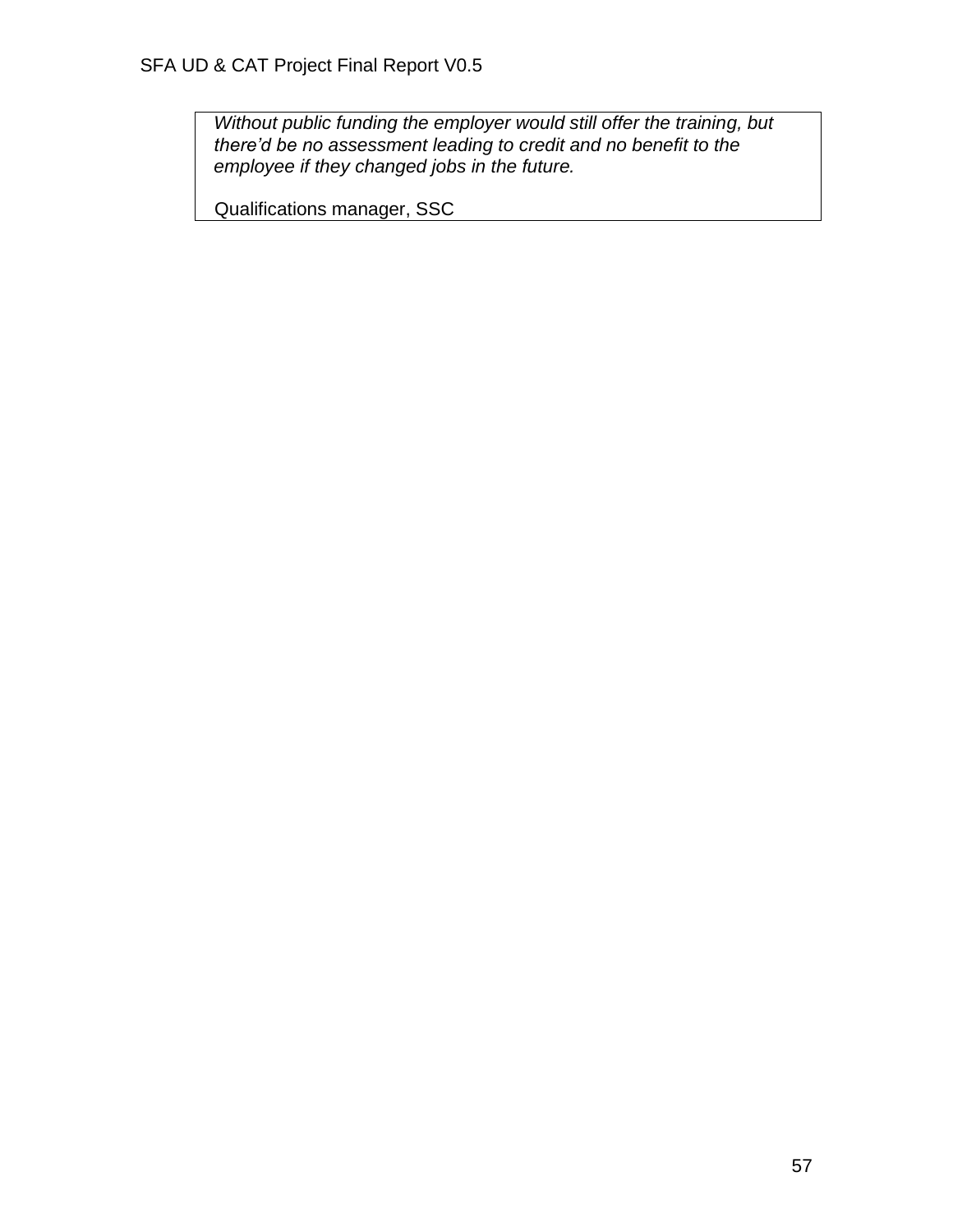# Assessment and certification

### **There is continuing frustration among some providers about the lack of responsiveness of some AOs to a unit-based offer**

- 136. Notwithstanding this impression of a gradual shift in AO perceptions and operational systems in relation to the QCF, there is ongoing frustration on the part of a number of providers interviewed that some AOs are not able to support their unit-based offer as effectively as they would like. Alongside this there is a perception by other providers that some AO systems are beginning to change in response to this growing demand.
- 137. Some providers were critical of AO registration costs for learners enrolling on provision based on one or two units. In the most extreme case, the costs of registration on a single unit were the same as registration on a whole qualification. At the other end of this spectrum were the two AOs that linked their charges explicitly to the credit value of the learner's individual programme. There is some evidence that AOs are reviewing their charges in this respect – often driven by the more flexible charging arrangements of their competitors.

*[The AO] is charging us x per unit and then if people go on to the whole Award they charge us y for that as well. So [the AO] charges are about 30% of the funding we get for the course. We just can't pay that.*

Senior manager, FE college

138. A further complaint from providers was that some AOs simply could not support assessment and verification on short courses based on one or two units. In some cases moderator and verifier contracts did not permit frequent enough visits to short-course provision. In another case the sampling requirements of an AO were seen as unnecessarily burdensome in relation to roll-on, roll-off provision, with unreasonably high charges resulting.

*In some areas this works OK, it depends on the AO. We've had real problems with [AO] who want us to provide a 100% sample of work to their EV for every cohort on a roll-on, roll-off programme.* 

Vice principal, FE college

139. One provider was concerned that on-line assessment arrangements were not available through one AO, though other AOs did offer them. Several providers were concerned that AO certification processes were either too slow to certificate learners on unit-based provision, or were based on the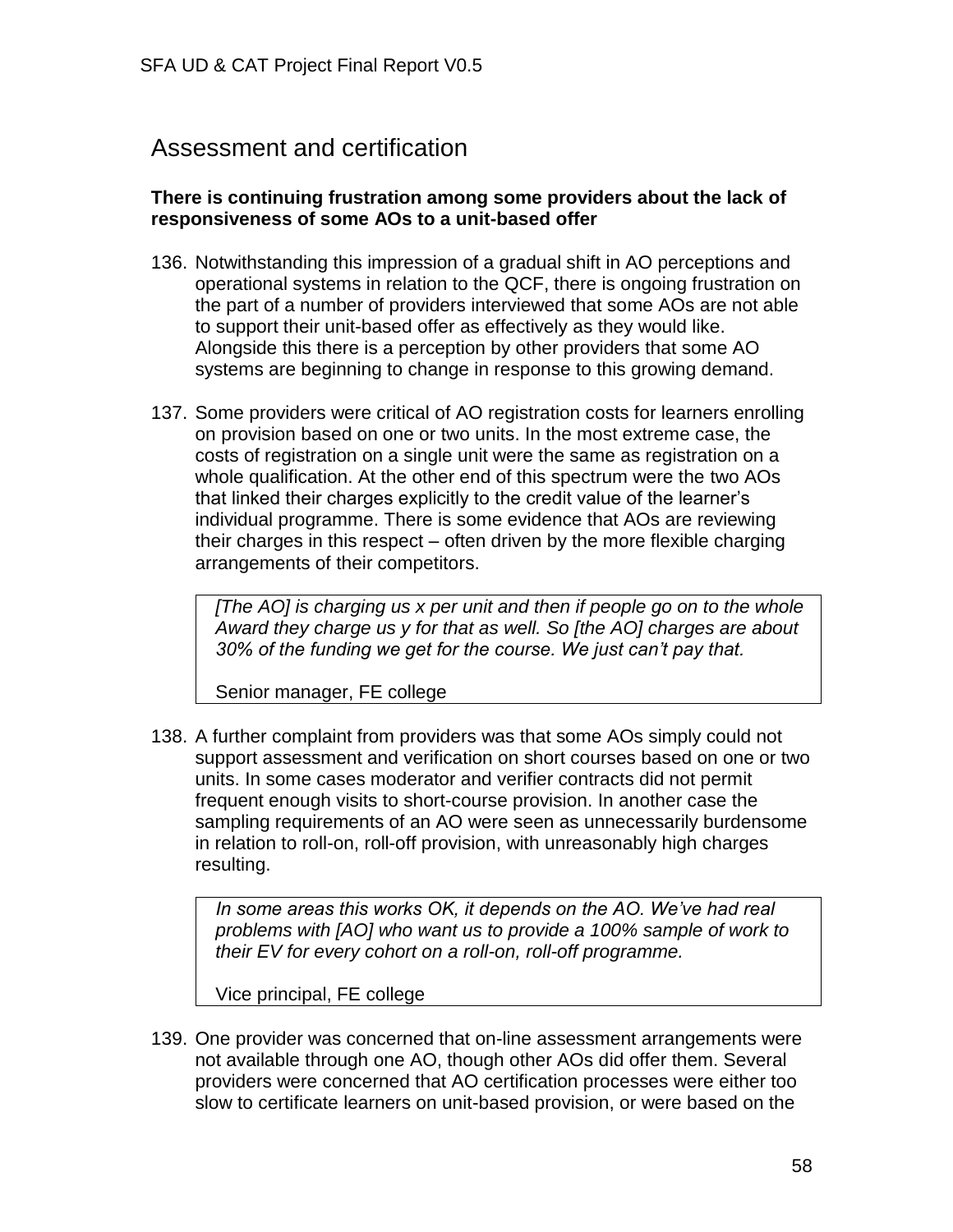assumption that credits were awarded together with (rather than separately from) a qualification. Claiming credits by themselves (i.e. without also claiming a qualification) is still a challenge to some AO systems.

*We don't actually get credit certificates from [AO] when our learners complete. We get a letter confirming that credits 'will be awarded' and the claim for credits goes in alongside the 'normal' claims for qualifications*

Senior manager, FE college

140. There is some evidence that providers are 'shopping around' for the best deal in relation to AO support for their unit offer. The cost of registration and/or certification is one factor in provider decisions about choosing a particular AO, but it is by no means the predominant reason. Most providers referred to the service they receive from an AO, including telephone and e-mail support to answer queries; handbooks and assessment guidance linked to units and credits; and knowledgeable and accessible verifiers or quality assurance staff as important in determining their choice of AO.

*Actually [AO] isn't the cheapest of the ones we use but we get good support from them. They seem well geared up [to the Offer for the Unemployed] and there's always someone there I can talk to if we have a query*

Curriculum manager, FE college

141. It should also be noted that providers were by-and-large reluctant to change AOs without real cause for concern. They were also understandably very reluctant to increase the number of AOs they worked with across the board simply to support their unit offer (though one provider had felt it necessary to do just this). However within larger providers, subject and sector areas do shift between AOs over time. Where a provider plans a significant unit-based offer, the support of an AO for this offer is an important factor in deciding which AO to use in that subject or sector area.

*We're going to drop [AO X] next year. They're obviously not set up for this kind of provision. Of course we'll still use them for some qualifications, but [AO Y] has been much better for our unit offer* 

Director, FE college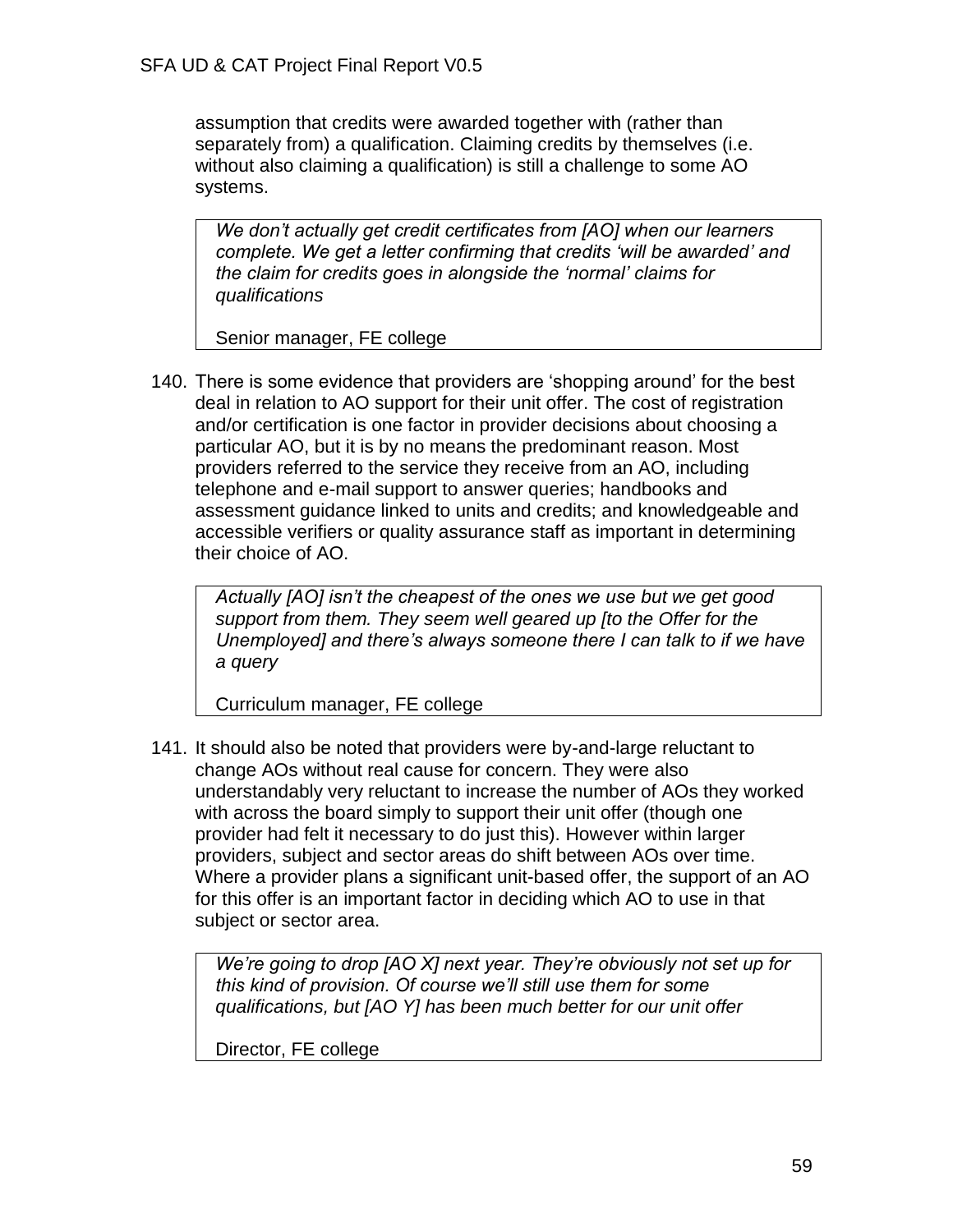142. The Position Paper included as Annex E to this report draws on this experience in identifying examples of good AO practice for providers. No recommendations are made on this particular issue, but the report and the Position Paper include some important messages for AOs, especially if Agency funding supports a considerable expansion of unit-based provision in the future.

### **There are clear signs of change in both strategies and operational systems from some AOs in response to unit delivery**

- 143. Having outlined above some of the concerns of providers in relation to AO systems and procedures to support unit delivery, it should also be noted that many AOs are clearly amending and updating these systems and procedures to support unit delivery and (in some cases) CAT.
- 144. These changes in AO systems are being driven in part by explicit demands from providers and in part by a recognition by AOs that unit delivery arrangements (particularly through the Offer for the Unemployed) are becoming a more significant part of the overall offer of some providers. In some instances however there is little evidence of significant change in AO practice in response to changing demand.

*There's no demand from providers for credit certification on individual units*

Manager, AO

*We're thinking of shifting our provision away from [AO X] because they can't respond quickly enough to our request for credits to be awarded*

Director, FE college

145. Most disjunctions between AO and provider perceptions are less dramatic than this, and indeed some AOs are much less complacent about their current market position. One AO was particularly self-critical of its lack of responsiveness to date to unit delivery and CAT and had a deliberate strategy in place to win back market share as the QCF matured.

*We simply didn't respond quickly enough to the changes brought about by the QCF and we've lost a significant amount of business because of it. We have to be more flexible in future if we're going to remain competitive.*

Senior manager, AO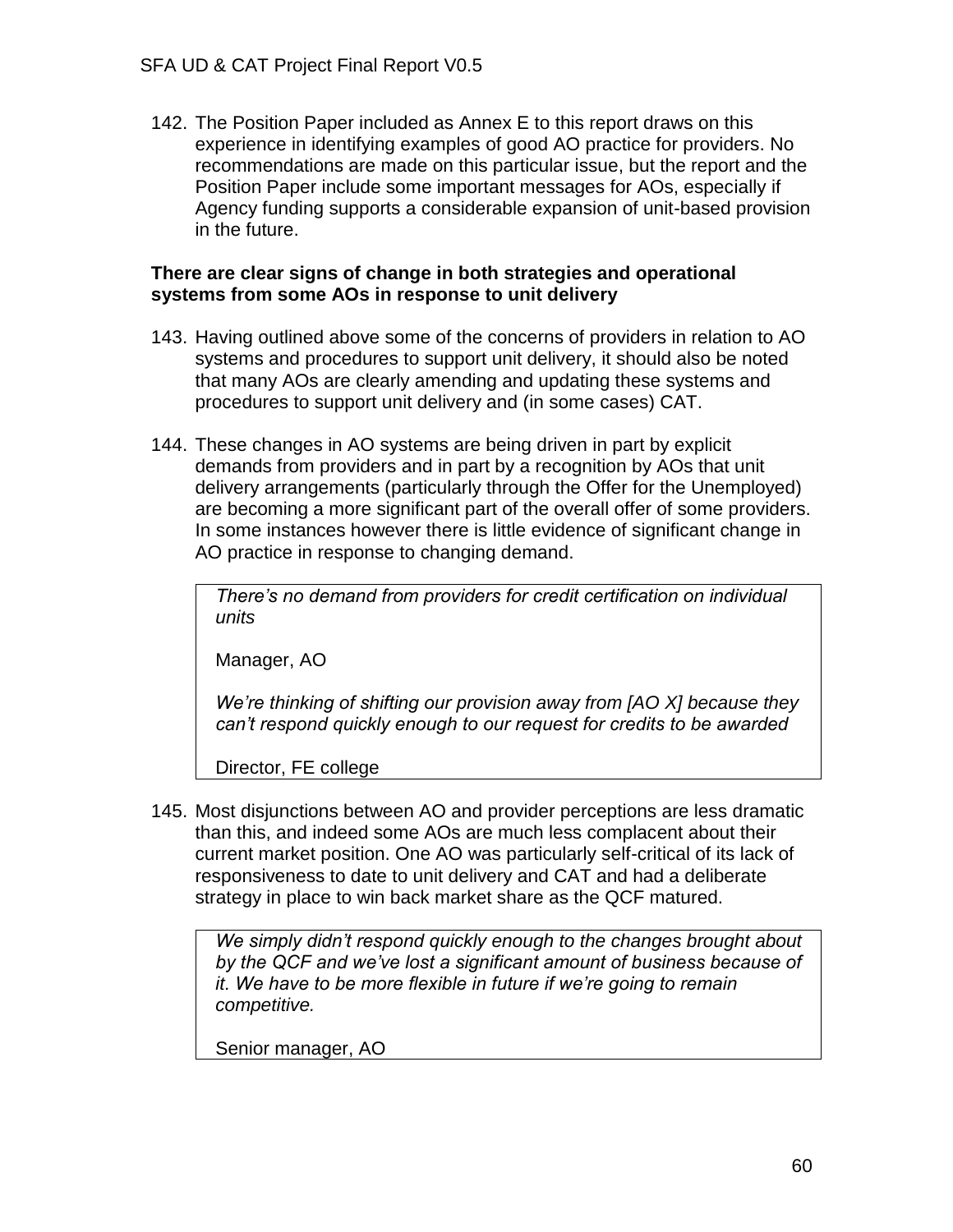- 146. Several AOs reported that they were able to maintain or increase their market share because they had traditionally been able to support more flexible, unit-based provision. The Offer for the Unemployed in particular created a significant new market that some AOs felt they were well-placed to support. Indeed one AO has explicitly targeted providers involved in this Offer as potentially new customers that it can support.
- 147. This last AO was well-prepared for both the Offer for the Unemployed and the Unit Delivery trials, preparing promotional material in advance to support unit delivery arrangements and identifying available units on its web site within hours of publication of the Agency's unit lists. In contrast another AO said it had been taken 'completely by surprise' by the Offer for the Unemployed and it had taken 'ages' to get both internal support systems in place and information to providers about available units.
- 148. Another AO had just completed a review of its charging policies to facilitate registration on individual units. Another had upgraded its results reporting system to support faster certification of credits. While one AO claimed that it would cost them 'hundreds of thousands' of pounds to shift their current IT systems to automate certification arrangements for individual units, another claimed to be doing precisely that 'without any significant additional IT costs'.

*I think we're finally catching up with some of the implications of the QCF. It's taken a while to amend our IT systems but I think we're now in a much better position to support this [unit registration and certification] than we were a year ago.*

Manager, AO

- 149. Clearly some AO systems are able to change more rapidly than others. There is also a continuing level of uncertainty among some AOs about the long term strategy of the Agency in relation to unit funding and CAT. Several AOs (including large AOs) were reluctant to commit large sums to invest in upgrading systems to support unit delivery and CAT without a clear indication that these would be permanent features of the funding landscape in the future. In this context the concept of Unit Delivery 'Trials' does little to reassure these AOs.
- 150. It is interesting to note in this context that the development of unit delivery within the Offer for the Unemployed appears to have had an important impact on some AO systems and procedures. In some cases this appears to have created awareness of a demand from providers that was at least as important as the introduction of the QCF itself in changing AO perceptions of the needs of their centres. It should also be noted that, as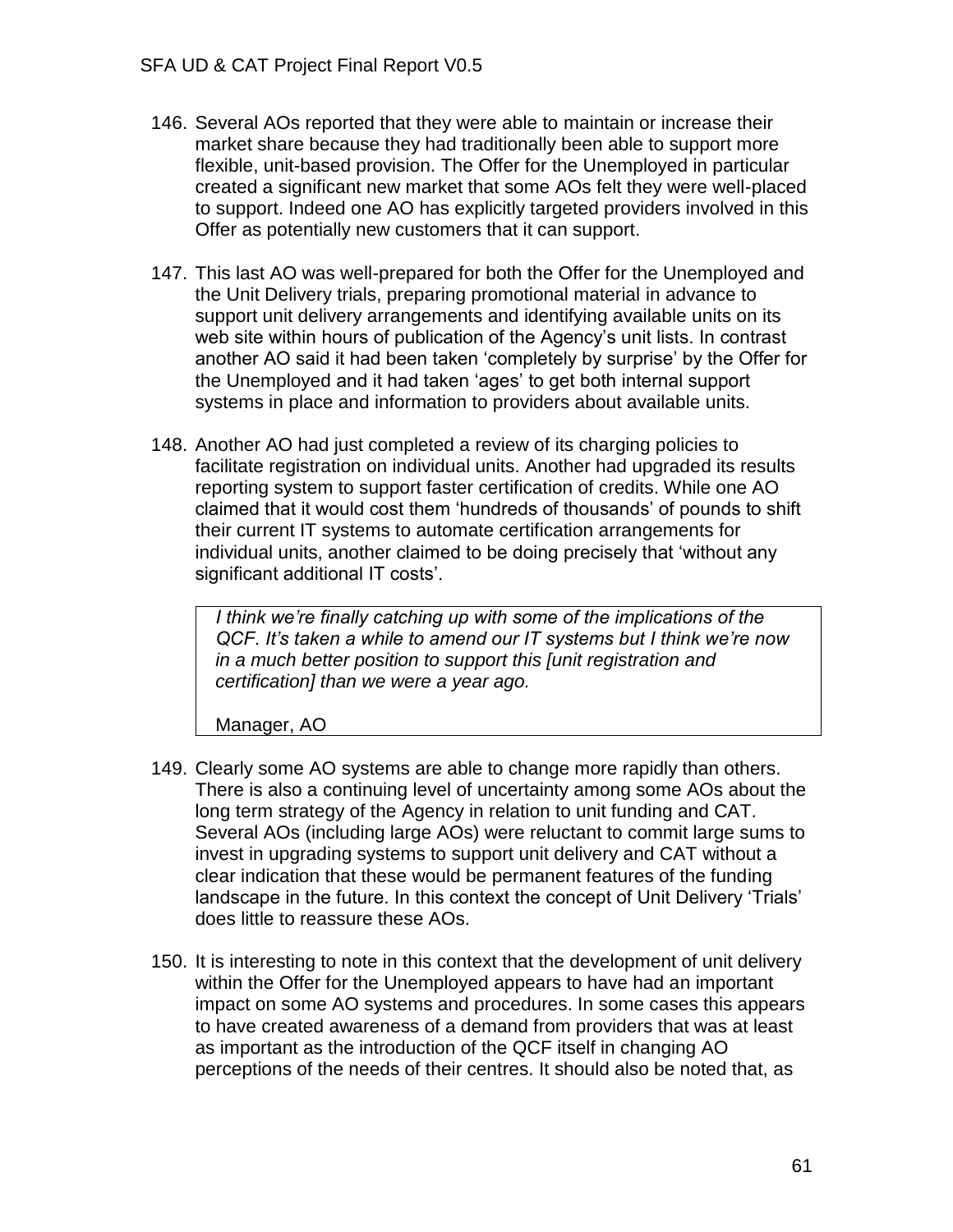the QCF matures, providers become aware of the different practices of AOs in supporting the flexible use of the QCF.

151. These two trends, coupled with the recommendations above about supporting unit delivery within the streamlined funding system from 2013- 14, should create a context within which AO systems and procedures can develop in the future to provide better and more comprehensive support to providers offering a unit-based curriculum.

### **Assessment and verification/moderation systems place some constraints on the ability of AOs to support unit delivery.**

- 152. Some AOs were concerned about the problem of managing and conducting assessment and verification flexibly enough to support a unitbased system. The development of short programmes based on small numbers of units drawn from a range of subject or sector areas would, in the views of some AOs, be difficult and expensive to manage. One mechanism to mitigate these potential costs to an AO is referred to above: permission to use a unit is only given in cases where the provider also offers a whole qualification from which the unit is drawn. Thus assessment and (in particular) verification can be managed cost-effectively through this concept of units as 'additional' to a mainstream qualifications offer.
- 153. Other AOs do not impose this 'additionality' criterion and are more easily able to support assessment and verification on unit-based provision. Some AOs link moderator contracts to programmes rather than qualifications, or to particular clusters of units in a curriculum area, irrespective of the qualification in which they are located. These AOs (which also have wellestablished processes for unit registration and charging) are able to respond to requests to support assessment and verification on individual units, even where a whole qualification is not offered. One AO is offering to recognise new centres to offer individual units as a marketing strategy, assuming that in time the centre will also wish to offer its full qualifications.

*If we're serious about supporting a unit-based qualification system then we have to make sure our own systems are unit-based. That extends to moderator contracts*

Manager, AO

154. Another AO addresses this problem through its quality assurance processes and its guidance to centres on sampling. If a provider has good quality assessment systems in place (based on evidence from AO monitoring over an initial period of recognition) then the AO can support unit delivery in exactly the same way as qualification delivery. No additional verifier visits are required, as each visit is concerned only to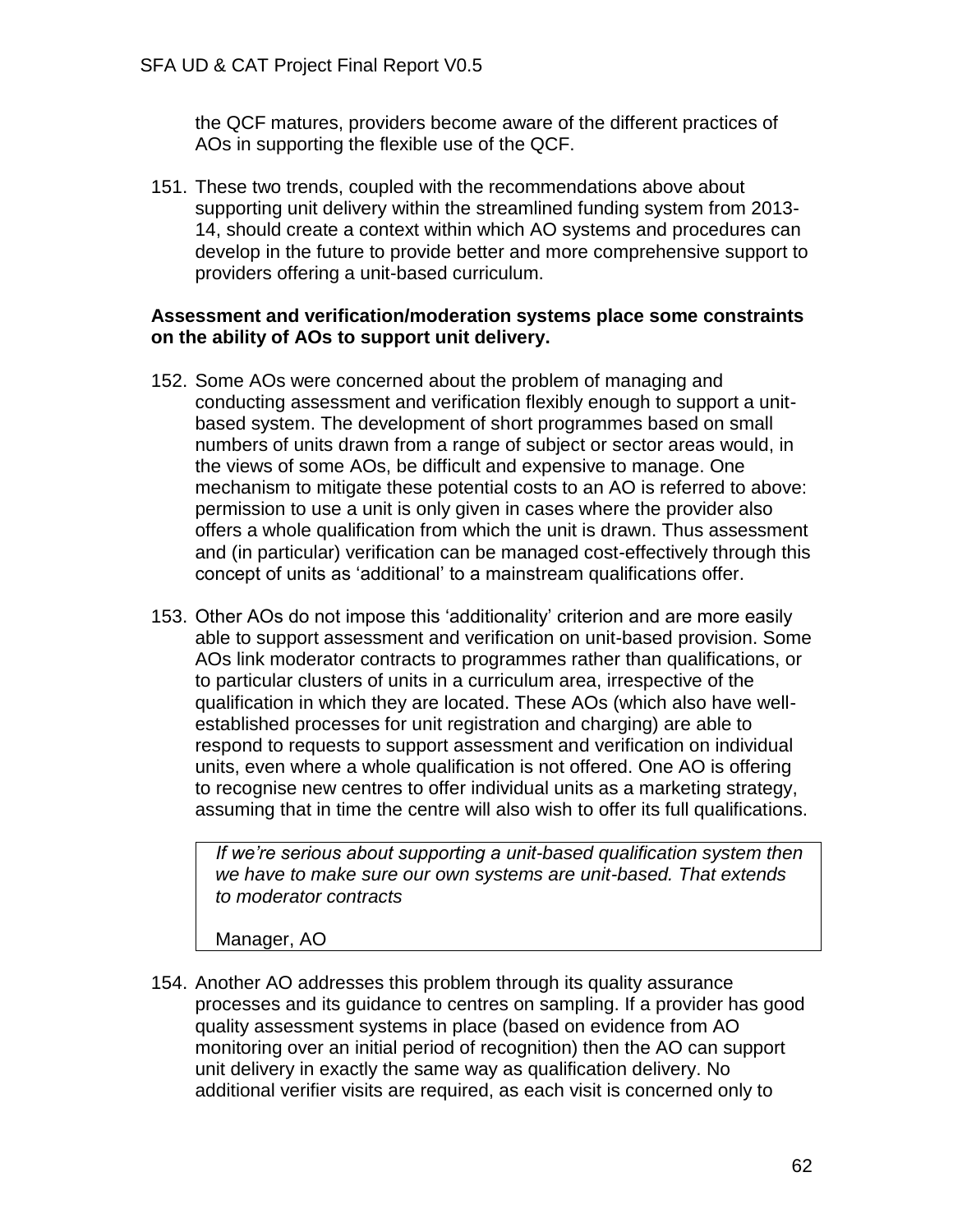assure that good quality systems in place. If some units are offered outside a qualification then this will simply show up in an increased number of samples of evidence from those units over time. The centre will still need to be approved to offer the whole qualification from which units are selected, but no additional systems need to be put in place to support unit delivery.

155. There is also evidence from providers that units are being selected for delivery that are straightforward and cost-effective to assess by the provider, and which can easily be sampled by verifiers and moderators. So, for example, some providers have deliberately selected 'knowledgebased' units (rather than 'competence-based' units) as the basis of their Offer for the Unemployed so that they can be assessed in a classroom or workshop on the provider's premises and do not require work-based assessment or external examination. The outcomes of such assessment can often be sampled electronically by moderators/verifiers and the process of certification can be undertaken relatively quickly.

*We chose these [Level 1] units because we can assess them here in the college and they form part of a large number of qualifications. It's also the kind of thing that an employer will notice, because they're essential for lots of jobs in the sector.*

Course leader, FE college

156. Other providers have tried to use units wherever possible that can be assessed electronically. One provider in particular identifies this as the single most important feature of the units selected for the Offer for the Unemployed. Indeed it is not simply the availability of on-line assessment, but also the facility to return results promptly and to support the rapid award of credits that also drives unit choice for this provider, which focuses on ICT, numeracy, literacy and ESOL provision.

*It's the most important thing we look for in a unit – can it be assessed on line. We tend to use [AO] because we're familiar with their [on-line assessment] system and people get confirmation of their results at the end of the test.*

Manager, Training provider

157. In general, providers report few problems in conducting assessment and in arranging verification on unit-based provision. Some providers have selected units offered by AOs that they know can respond to the flexibilities and rapid turn-around of their unit-based offer. One or two have switched provision to a different AO so that appropriate support can be offered. Others may do so in the future, depending on the response of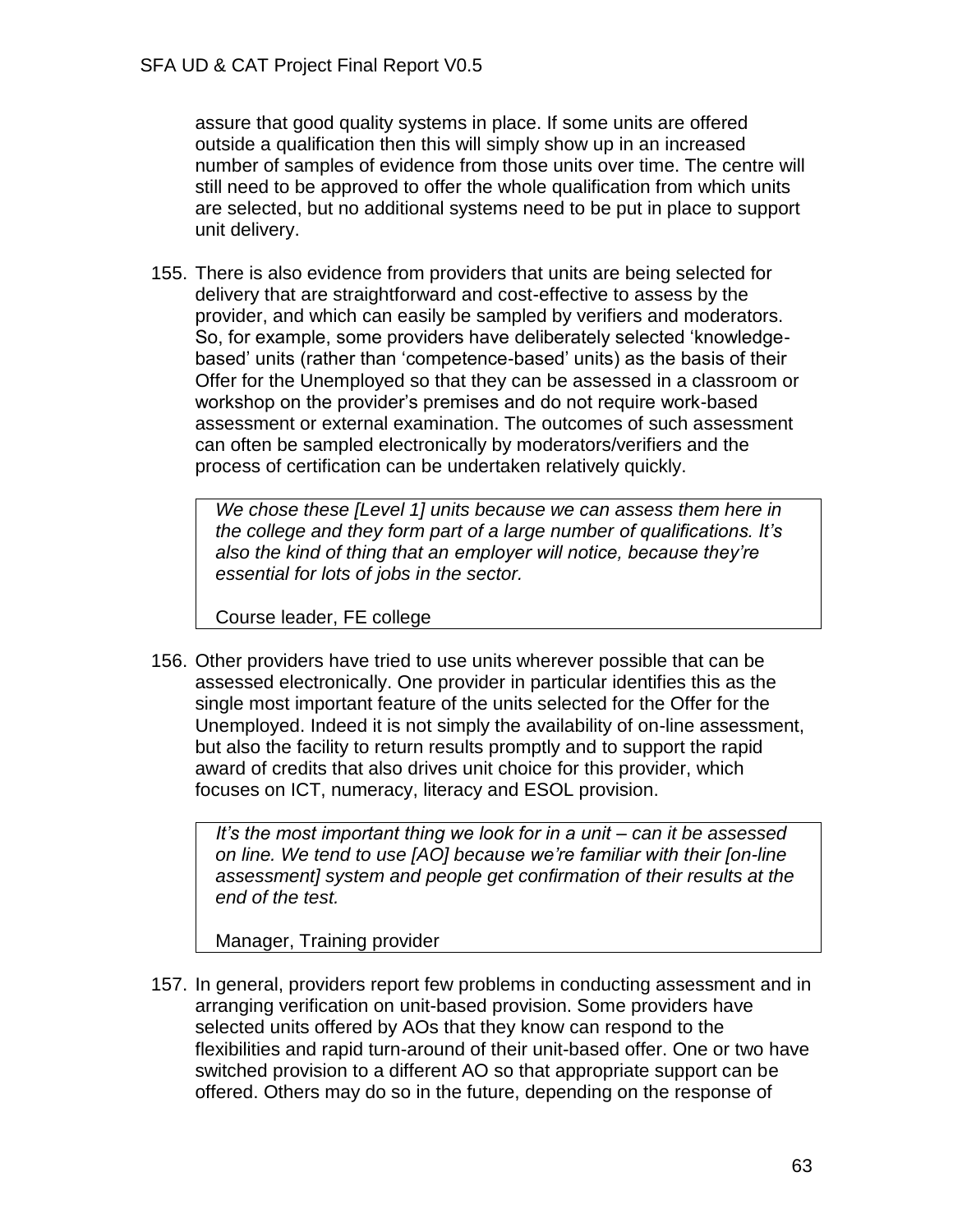chosen AO(s) to their current offer. It would seem though that the scale of the Offer for the Unemployed is an important factor for AOs in changing or adapting some of their more traditional practices to respond to these particular provider needs.

### **There are continuing additional costs to AOs in supporting a unit-based offer, but for most AOs development costs are no longer significant**

158. The views of providers on AO costs are recorded above. AOs themselves reported a range of views on the additional costs to them in supporting centres to make a unit-based offer. Two claimed these costs were significant, three said they were non-existent and the remainder viewed these costs as 'marginal' or 'acceptable'. In this context it should again be noted that most AOs constrained the unit offer by supporting assessment and verification only in cases where the provider was also recognised to offer the full qualification in which a unit was located.

*We've just invested in a new IT system that we know supports a credit system because it's being used by several other AOs. To be honest it's much cheaper to run than our previous [in-house] system and it can do more. People who tell me they're spending lots of money on new IT systems because of the QCF are either exaggerating wildly or are wasting money*

Director, AO

159. Although some AOs did refer to the additional costs of registration, tracking and certification in relation to a unit-based offer most identified the monitoring and verification of provider-based assessment as the most potentially significant additional cost. In some cases organising additional or more frequent verifier visits for unit-based provision was the single significant additional cost. In some cases more frequent demands for certification also brought additional costs; in others demands for credit certification were handled without difficulty through existing systems.

*We've just introduced a new charging structure this year that's based on the number of units in a qualification. Now we have an IT system that can support it we can register learners on individual units at a reasonable price.*

Senior manager, AO

160. Some AOs referred in general terms to the high additional costs of implementing the QCF. In contrast others were of the view that the costs of transition to the QCF were negligible. When asked to identify the source of these additional costs, this first group of AOs referred most often to the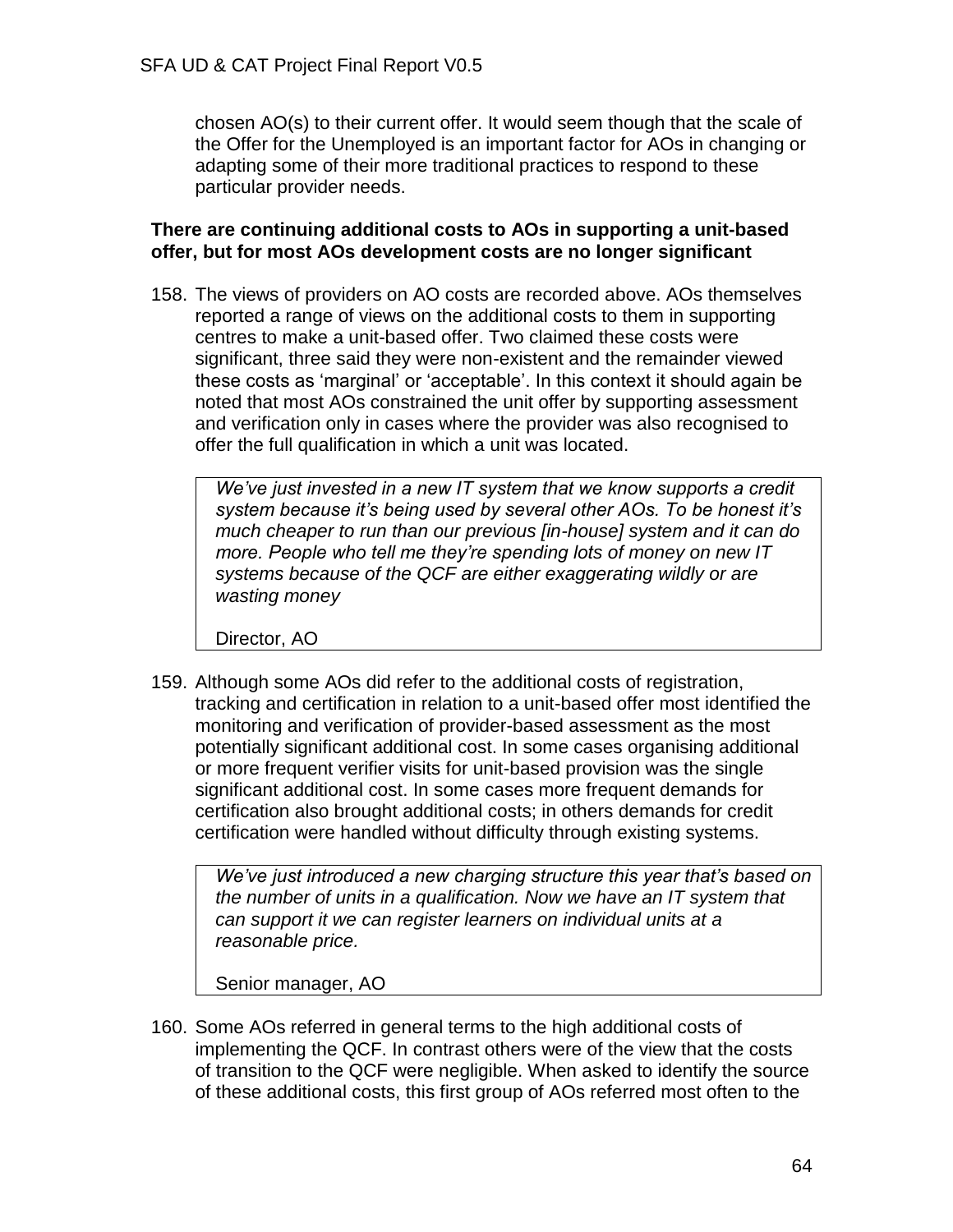imposed timetable of transition to the QCF by government. In other words the 'normal' process of reviewing and updating qualifications over a five year cycle had been compressed into two or three years and this had imposed significant additional costs during this period.

161. With one exception, all AOs interviewed were now of the view that this period of high additional development costs was over and that the 'normal' cycle of review and updating could now resume and would result in qualifications based on higher quality units and more flexible rules of combination. The overall impression is of AOs shifting from an initial phase of implementation of the QCF to a longer-term phase of gradual change and improvement that will lead to better and more positive support for a unit-based offer. Some AOs are clear that they are already in this position.

*It's taken us a while, and its involved quite a few changes in our business processes, but I think we're now able to support centres to make better use of the QCF*

Senior manager, AO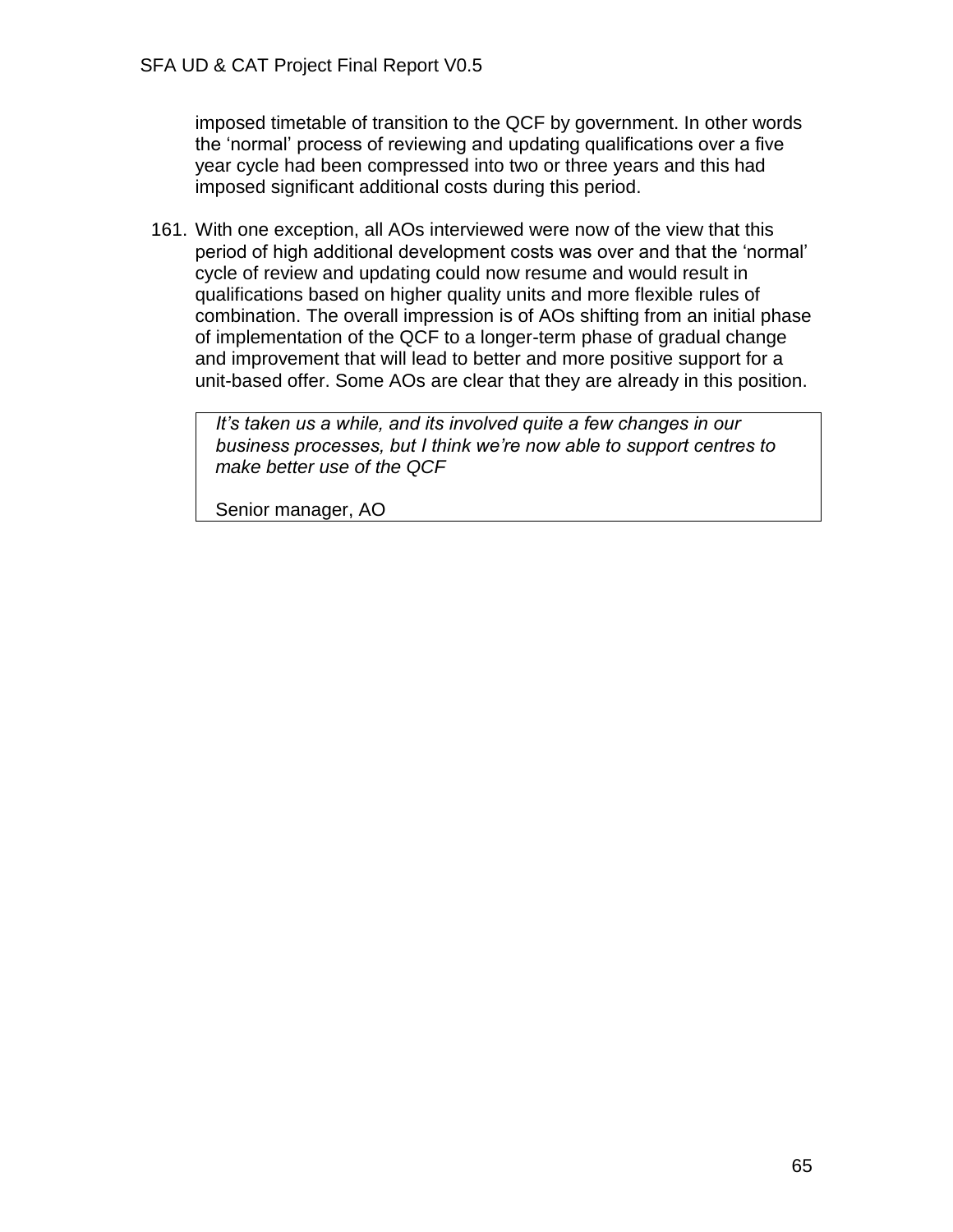# Flexibility within the QCF

## **The continuing availability of shared units is critical to the further development of unit delivery and CAT within the QCF**

162. In selecting units to offer, providers were keen where possible to choose units that were shared between qualifications and AOs. Irrespective of whether the goal for an individual learner was the award of credits or progression to a qualification, providers were keen to keep as many options as possible open to learners. Shared units were seen by providers as critical to maintaining this choice of progression opportunities from unitbased programmes.

*We've selected these units because we know they're shared between a number of different AOs. So if someone gets credits through [AO x] they can use them towards a qualification from [AO y] if they want*

Curriculum manager, FE college

163. The ability to transfer credits between qualifications based on shared units is the simplest and most straightforward form of credit transfer available to learners in the QCF. However the QCF also permits credits to be transferred between qualifications even though the units through which these credits are achieved are different from each other. Despite this facility to accept credit transfer from such equivalent units, it appears that in practice most AOs are reluctant to accept credits for transfer unless they are based on shared units.

*We've always accepted shared units – it was a feature of NVQs. But we don't recognise equivalent units. If they're not the same credits can't be transferred.*

Manager, AO

- 164. It was pointed out to the project team that, in its first version, the Regulatory IT System did not support this concept of equivalence between different units. Recent changes in RITS now made it possible to identify 'equivalent units'. In this context we might anticipate a gradual expansion of credit transfer facilities in the QCF beyond the current transfer of credits based on shared units.
- 165. Having noted this, it would appear that for the foreseeable future the further development of credit transfer within the QCF is dependent to a great extent on the continuing availability of shared units. Although there was still some opposition to the principle of sharing units, the majority of AOs interviewed through the project were happy with the concept of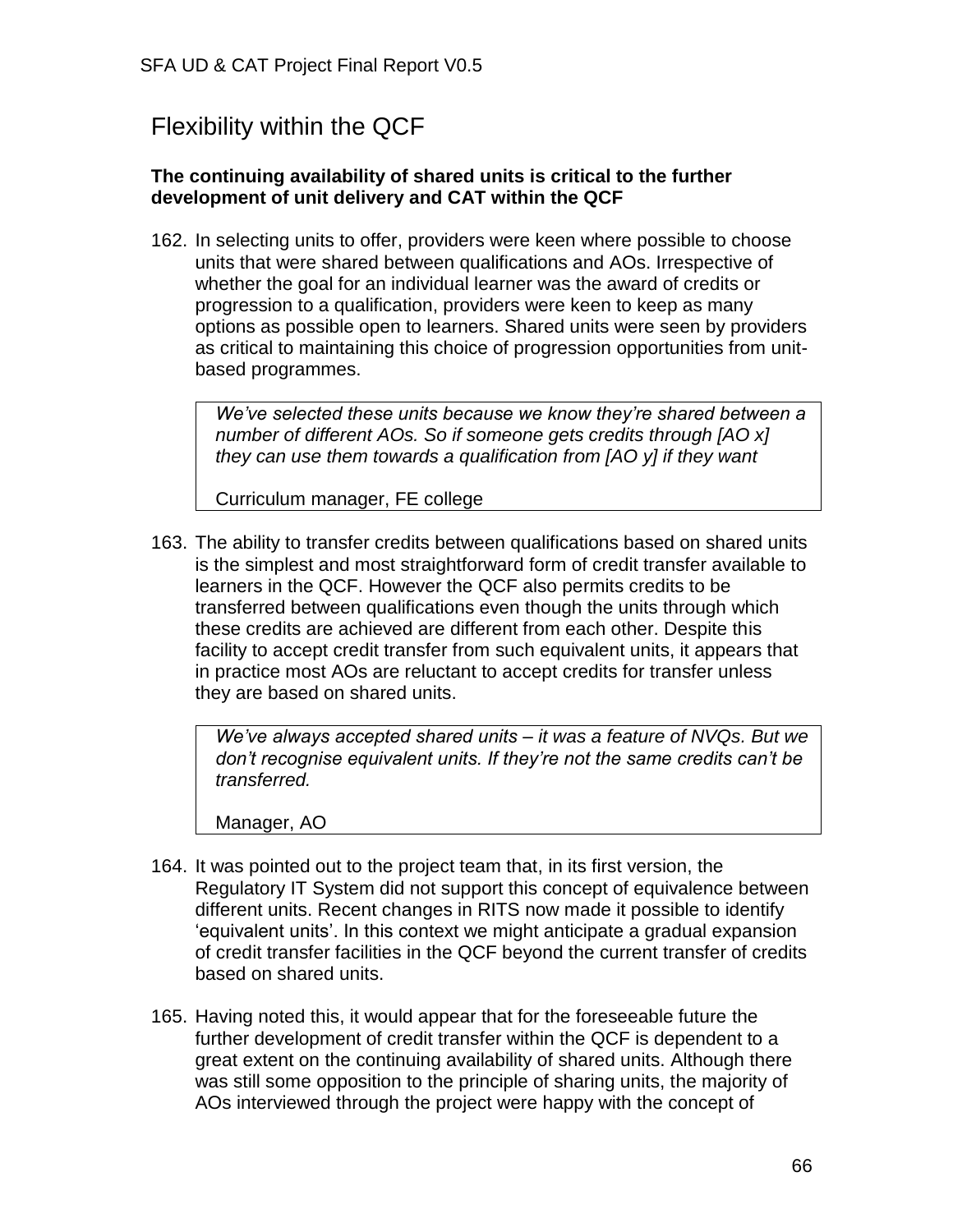shared units, and operated on the principle that all the units that they developed should be made available to other AOs in the QCF. The majority of units in the QCF are shared and Ofqual sets conditions on the use of restricted units within recognised qualifications. However, there are still some practical difficulties that needed to be addressed in sharing units between qualifications.

- 166. One such difficulty relates to unit ownership and unit expiry dates. In theory the owner of a unit could block its use by another AO by refusing to review and update it before its expiry date, thus blocking its potential use in a competitor's qualification. Of course one way around this problem would be for the second AO to develop a similar unit which it owned. Indeed it seems that this is already starting to happen in some sectors, especially those in which SSCs are withdrawing from the unit development process.
- 167. In this context, despite the designation of units as 'shared' within the QCF, the reality may well be that individual AOs continue to develop 'parallel' units to others and that a gradual proliferation of very similar units begins to take place. If such a proliferation is coupled with a reluctance to recognise 'equivalent' units within rules of combination, this could stifle the operation of credit transfer and have a negative impact on the flexibility of qualifications within the QCF. This is an issue that needs to be considered by the regulators.
- 168. It was recognised that much of the impetus behind the sharing of units in the QCF has come from both SSC approval criteria and Agency funding arrangements. Both AOs and providers recognised the declining influence of SSCs in the unit development process. In this context several interviewees referred to the importance of the Agency in continuing to encourage the sharing of units across qualifications and awarding organisations, recognising that in some circumstances restricted units may be eligible for funding.
- 169. In considering how to address this issue a distinction needs to be made between 'shared' units and 'shareable' units. So, for example, an examination of four AOs offering units that covered similar content revealed that, although all the units in all the qualifications were designated as 'shared', three of the four AOs used only units that they had developed and did not identify any equivalent units from other AOs in their rules of combination. The units were 'shared' only between qualifications offered by that AO. The units developed by the fourth AO were actually used in 30 different qualifications offered by five AOs. Clearly this last case illustrates well the distinction between 'shareable' and 'shared' units.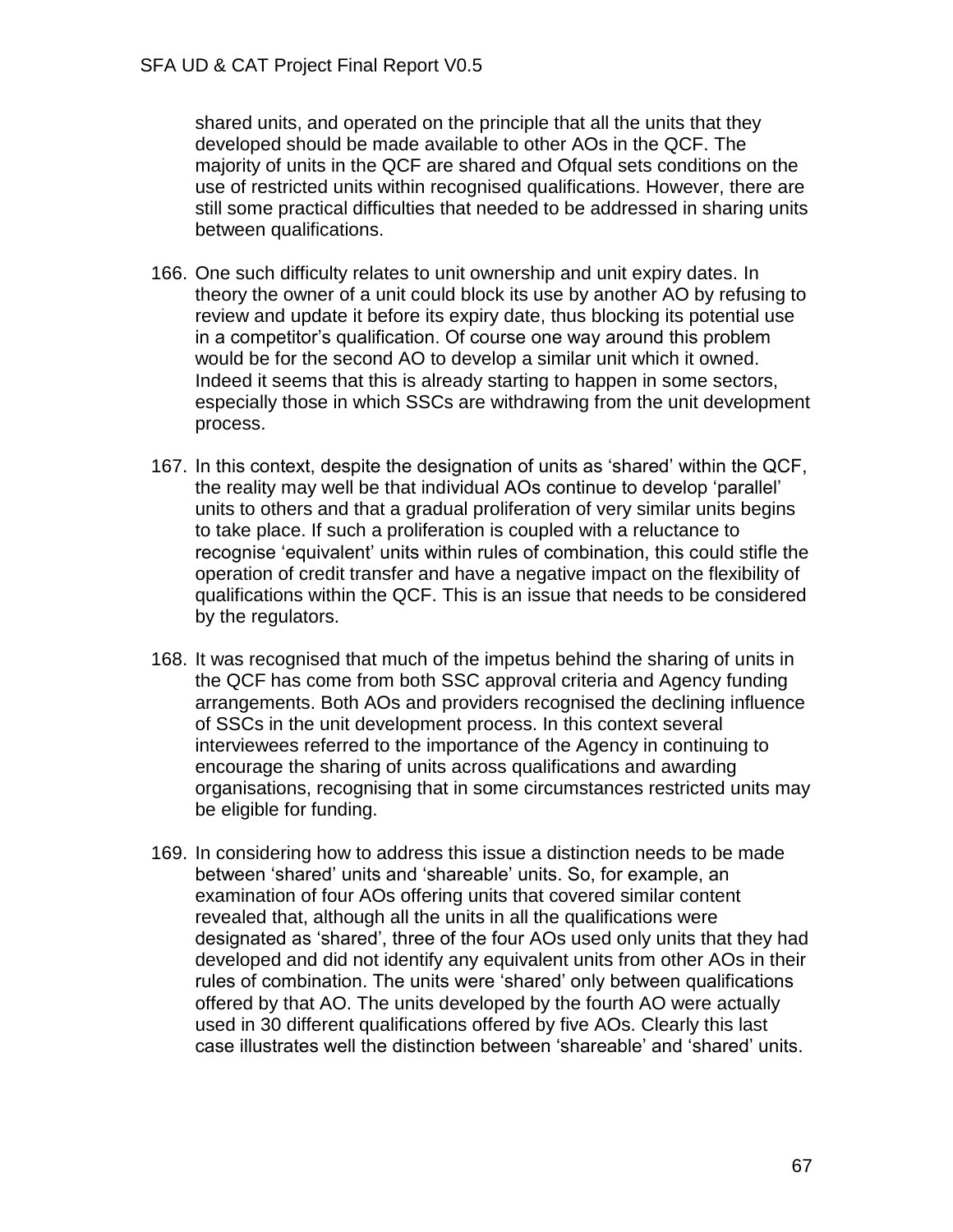170. If unit delivery and credit transfer are to operate effectively within the QCF in the future then systems and structures need to be put in place both to support the real sharing of units between qualifications and to stimulate the development of 'equivalent' units within rules of combination. It is suggested that both Ofqual and the Agency have a role to play in supporting the future development of credit transfer in the QCF through both shared and equivalent units in the future, not least to prevent the proliferation of more and more similar units.

## **171. Recommendation Eight**

 *Ofqual should consider undertaking a review of the use of both shared units and equivalent units within QCF qualifications and should ensure that the future application of the regulatory arrangements for the QCF within the General Conditions for AOs prevents the unnecessary proliferation of similar units and supports the operation of credit transfer between qualifications*

**172. Recommendation Nine**

 *Within the streamlined funding system for Adult Skills the Agency should continue to be active in promoting provision based solely on shared units at all levels of the QCF*

**Credit accumulation is well understood as a concept and systems are in place in most cases to support the process of accumulation**

173. Some AOs continue to present units as simply subdivisions of a qualification, and make little or no reference to credits in their information and promotional literature. Others actively promote the award of credits and refer to the concepts of credit accumulation and (occasionally) credit transfer in their information and publicity materials. The concept of learners 'building up' credits towards a qualification is quite widely used in this context.

*Credit accumulation is actually particularly useful to learners in our sector. There's a wide variety of providers and models of delivery so building up credits over time suits people well.*

Senior manager, AO

174. Most of the providers interviewed were familiar with the concept of credit accumulation and were clear about how the process worked within the QCF. There was widespread support for the principle of credit accumulation and a clear view that the ability to achieve credits and count them towards a qualification was a key benefit to learners on unit-based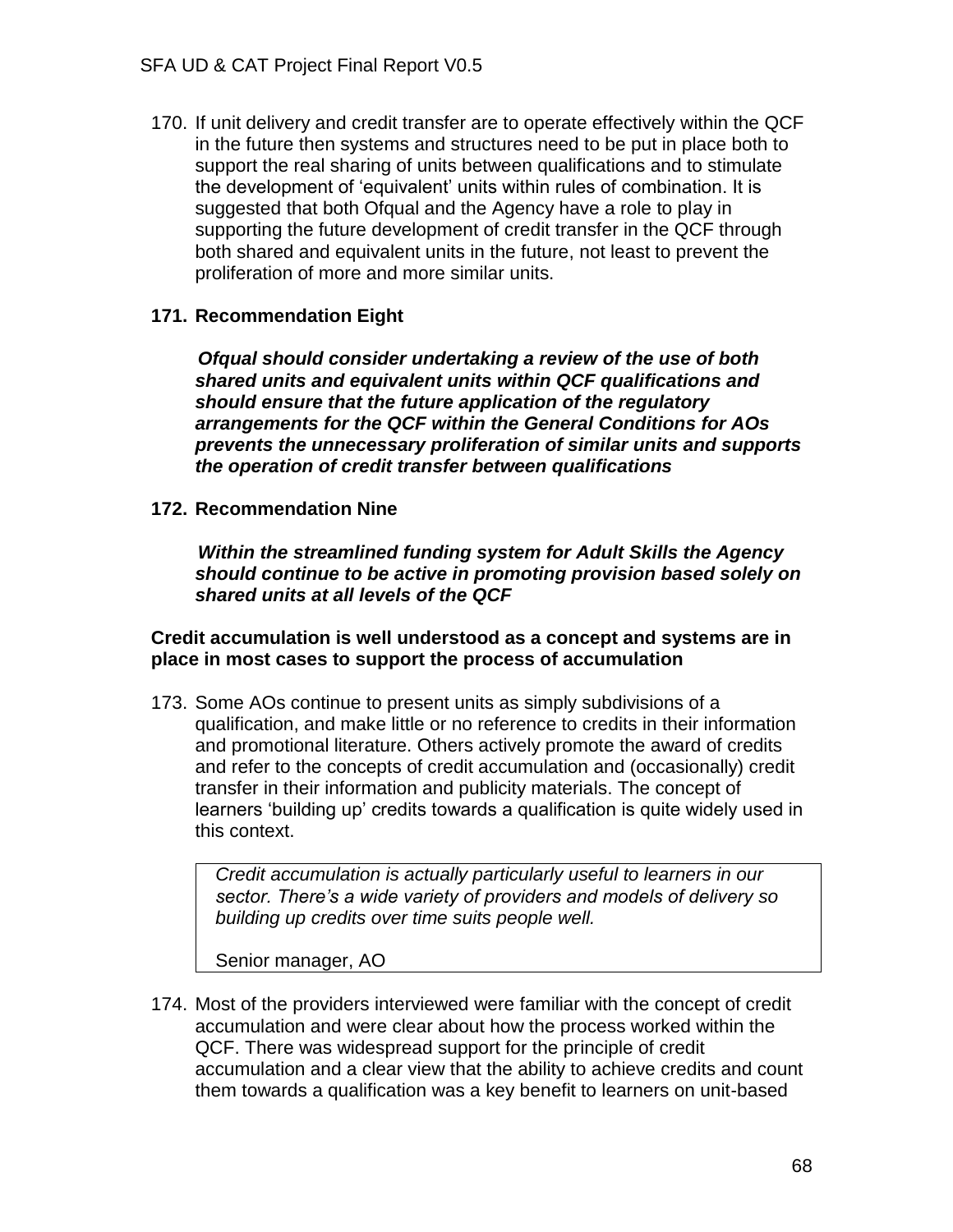programmes. The opportunity to accumulate credits was promoted actively to all learners. Whether a learner's immediate goal was the achievement of credits or a qualification was irrelevant to this potential benefit.

*I've got my credits for [the first unit] and now I've almost got my second lot. I'm not sure if I'll do the whole qualification, but I know if I do I've got some credits already.*

Julie, Unemployed learner

- 175. It is interesting to examine the different rationales behind the Offer for the Unemployed and the Unit Delivery trials in this context. As noted above, many providers made little or no distinctions between these separate arrangements in developing unit-based provision. They also made little or no distinction between the intentions of learners with regard to credits and qualifications. It is the facility to count credits towards a qualification that is important*.* Whether or not the learner chooses to accumulate credits towards a qualification is of little importance in relation to the organisation and delivery of the curriculum. From the provider's perspective there are no meaningful distinctions to be made in the organisation and delivery of a unit-based offer that are related to the learner's long-term achievement goals.
- 176. In this context it appears that data related to credit accumulation will actually be difficult, or impossible, to collect. Where a learner progresses from a unit-based programme to a qualification-based programme, carrying forward credits from one to the other, such a process would not 'show' as exceptional in provider data collection processes. Where credits were accumulated across financial accounting periods this might be able to be identified more easily. For most providers in most instances, credit accumulation was simply the normal process through which learner achievements were recorded.
- 177. AOs gave similar responses. If a learner moved from a unit-based programme to a qualification-based programme, taking credits with them, there is no reason why an AO would be made aware of this process. Credits would be awarded through standard processes, and a qualification (if achieved) would also be awarded through completion of the rules of combination. The AO would not know (and would not need to be concerned) about a learner who had progressed to the qualification through two (or more) distinct types of programme.
- 178. In summary, credit accumulation is seen by providers as a standard process within the QCF, albeit one that becomes more explicit to learners who are offered unit-based programmes. Providers see no problem in promoting the principle of credit accumulation to learners, and see the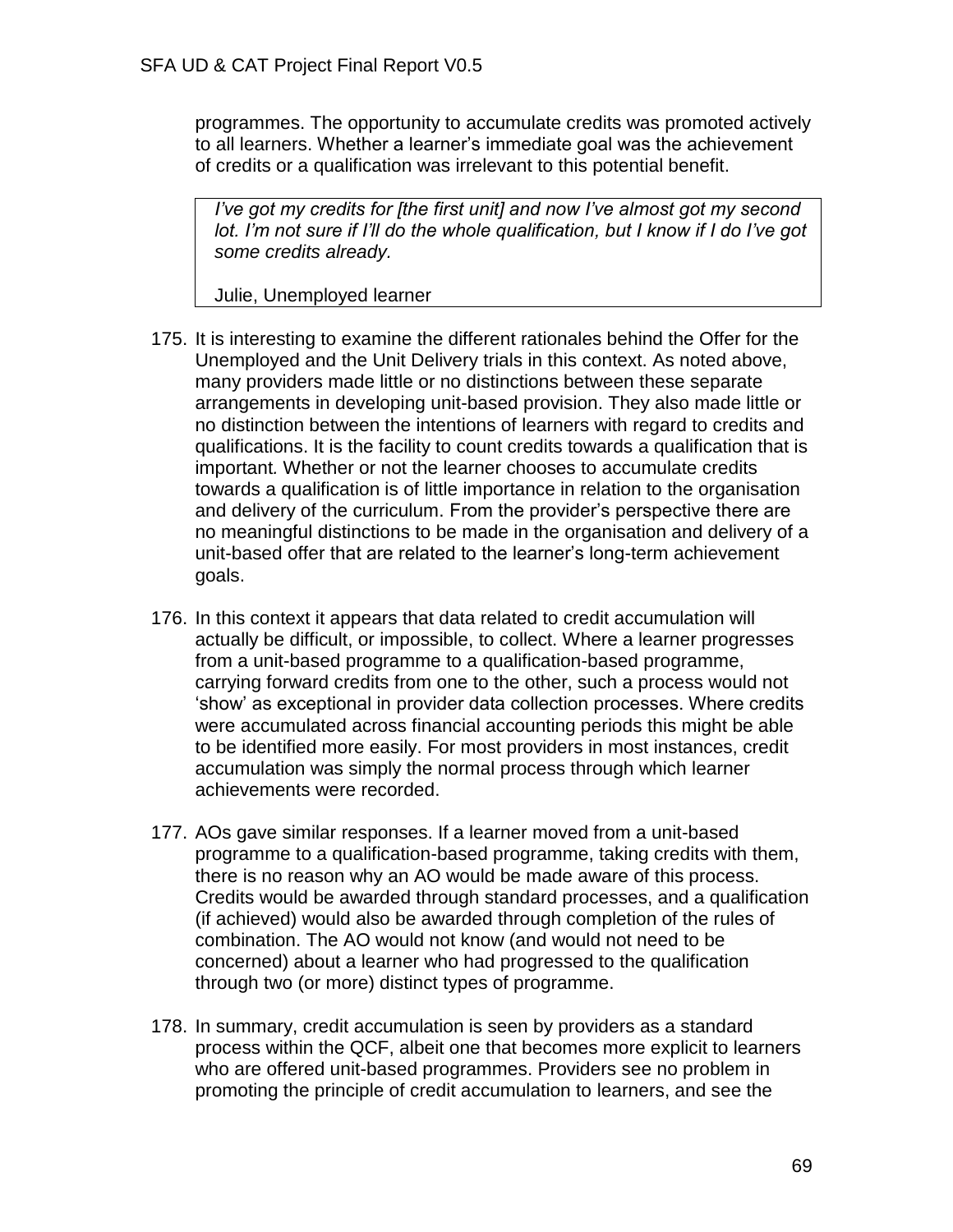opportunity to be able to accumulate credits towards a qualification as important in all cases, irrespective of whether or not a learner chooses to use their credits in this way. Learners themselves often begin the process of building up credits without a clear qualification aim. Most AO systems are able to support this process of credit accumulation, though some AOs promote and facilitate it more actively than others. In most cases, credit accumulation is 'business as usual'.

### **Credit transfer is less well understood and the impediments to development of credit transfer arrangements remain significant**

- 179. Although the term 'CAT' is widely used in relation to the QCF (and indeed is central to the aims of this evaluation project) a distinction needs to be drawn between the two processes of 'credit accumulation' and 'credit transfer'. As noted above, the former concept is developing steadily and without undue difficulty as the QCF matures. However, at the current stage of development of the QCF the concept of 'credit transfer' is more problematic, less well understood and certainly less utilised.
- 180. Where a learner achieves credits within a single qualification offered by a single AO the process of credit accumulation is clear and unproblematic. Where a learner achieves credits through one qualification and wishes to count them towards another qualification offered by the same AO, this is slightly more complex for a provider (funding rules need to be considered providers were generally aware that funding could not be claimed for credits already achieved towards a qualification) but can be accommodated without undue difficulty through AO systems. Whether this second case is classified as 'accumulation' or 'transfer' varies between AOs.
- 181. It is the third case that is most problematic, where a learner seeks to transfer credits from a qualification awarded by one AO towards a qualification offered by another AO. This is the case most often referred to as 'credit transfer' by AOs and providers, and it is difficult to find examples of it working effectively in the QCF at present. Having said this, it is noted above that some providers are deliberately selecting units within their unit delivery arrangements that are shared between different AOs. The reason for doing this is to provide the widest range of opportunities for progression to different qualifications offered by these AOs. It therefore seems that the Agency's current initiative itself will generate examples of credit transfer.
- 182. It is interesting to compare the perceived importance of the principle of credit transfer as expressed by a number of providers with the apparent complacency shown by some AOs in making credit transfer actually work within their qualifications offer. The ability to work with a single AO to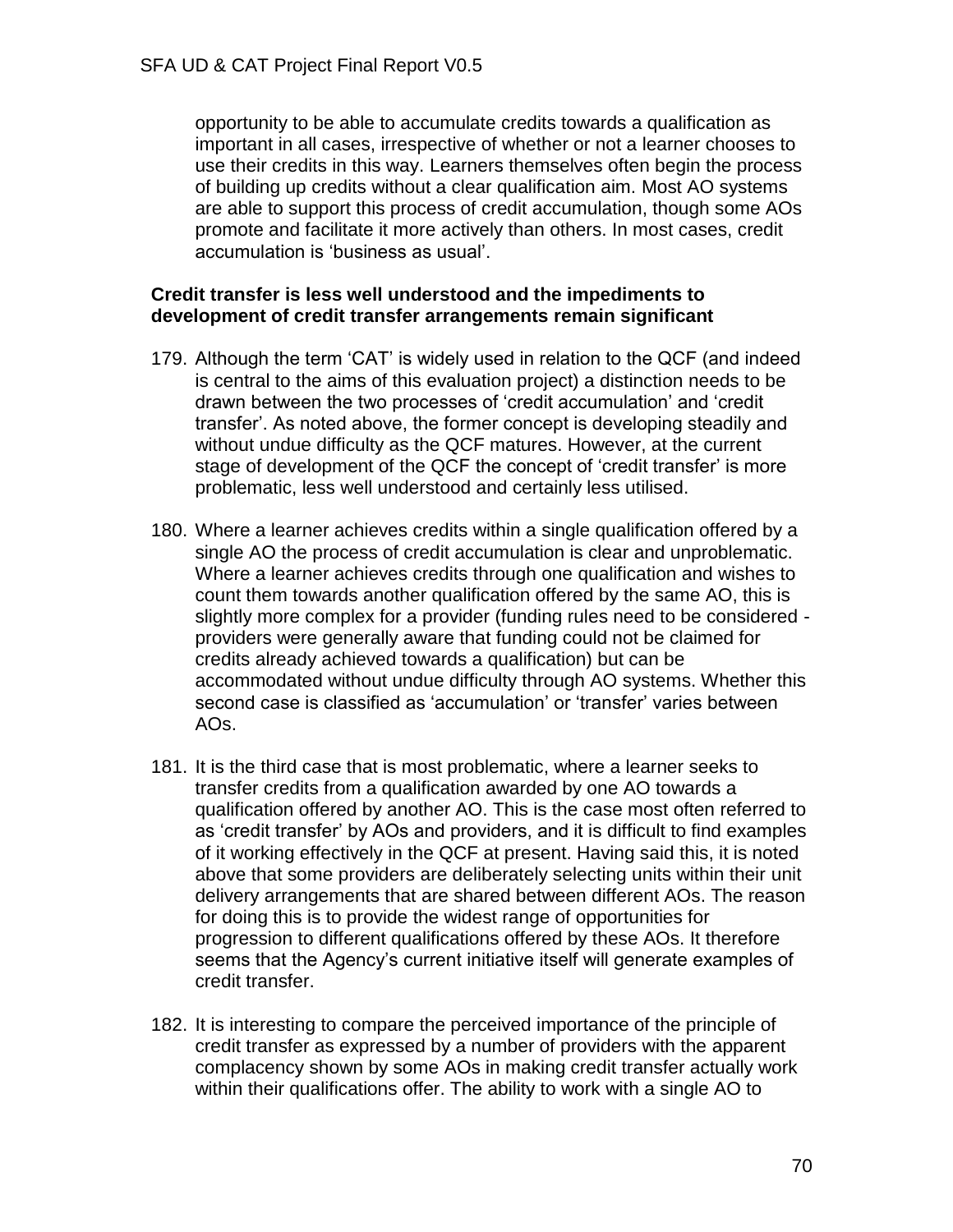support a flexible, individualised, roll-on roll-off programme based on a range of individual units, and to enable learners to progress from this programme to a range of qualifications offered by a number of AOs, is seen as important by providers making a significant unit-based offer, and who wish to expand this offer in the future. This view is not necessarily shared by all AOs.

*There's no demand for credit transfer so it's not worth investing in systems to support it*

Systems manager, AO

183. It should be noted that, despite the requirement within the QCF for all AOs to accept credits from all other regulated AOs, there are some practical impediments to the operation of this requirement that are operated by some AOs. We note above for example the policy of an AO not to identify any 'equivalent units' within its rules of combination. Another AO has a 'Credit Accumulation and Transfer Policy' which appears to show a positive commitment to the credit transfer principle. However the policy relates only to qualifications awarded by the AO itself. The concept of credit transfer from a qualification offered by another O is entirely absent from the policy. Other AOs appear to exclude credit transfer possibilities through less explicit means.

*We need to be sure about the assessment methods used by another AO before we could accept credits for transfer. Not all AOs have quality systems in place like [ours] to ensure good quality assessment*

Manager, AO

- 184. Having noted these problems, it should also be said that several AOs that were interviewed were extremely positive about the principle of credit transfer. Although the initial versions of qualifications developed for the QCF had not identified many opportunities for credit transfer, as these qualifications were reviewed and re-submitted for recognition, more such opportunities were being built in (though in some cases SSCs were reluctant to support this). The primary motive for developing such credit transfer opportunities by these AOs was to support providers in developing programmes responsive to individual learners and to maximise the value of credits awarded in the widest possible range of provision.
- 185. Another factor inhibiting the development of credit transfer arrangements in the QCF is the lack of a record of credit achievement common to all learners that is shared across all AOs and is easily accessed by all providers. The section below on the Personal Learning Record examines this issue in more detail.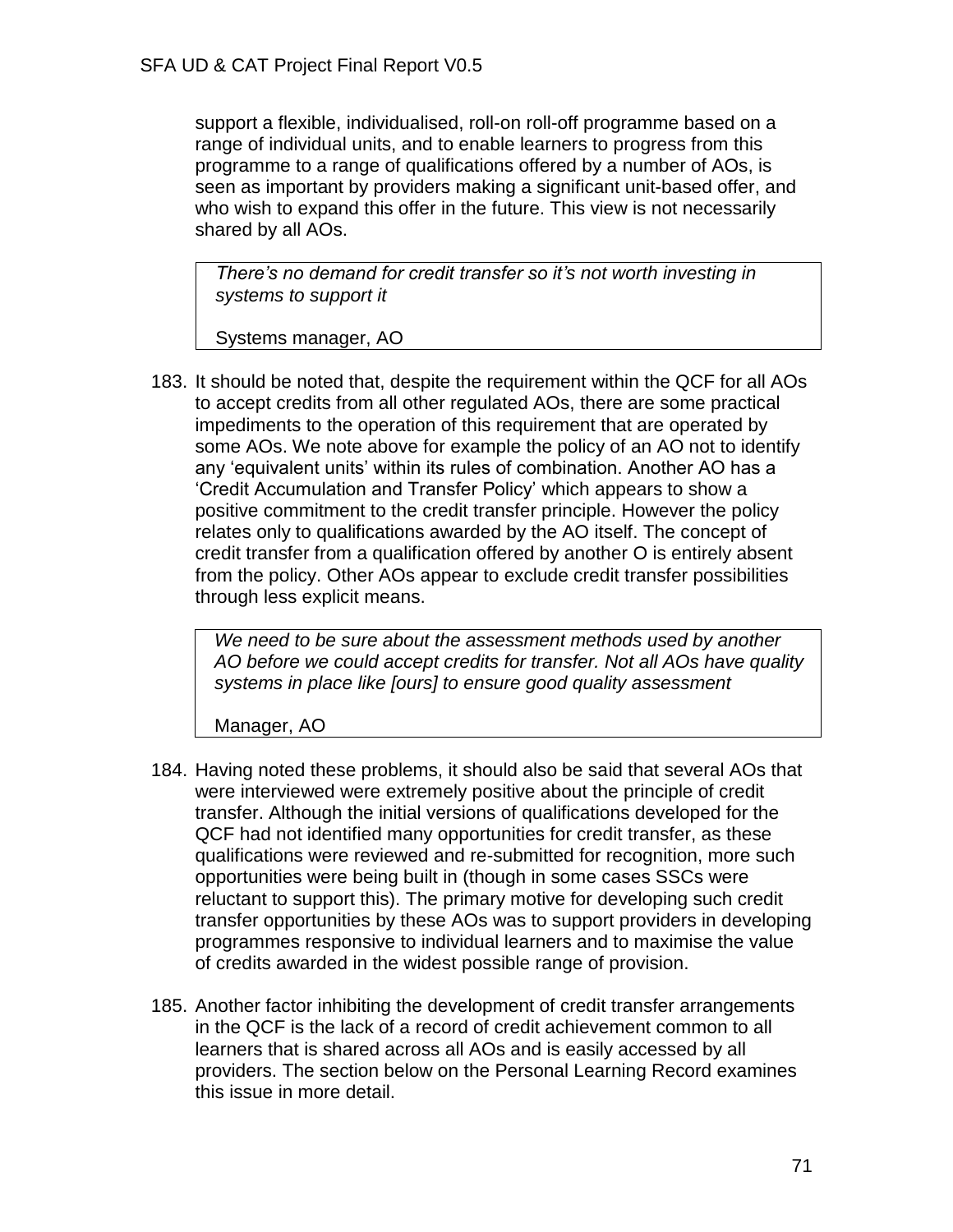186. Several providers noted that, in the context of Agency funding, there were no financial incentives for providers in transferring credits towards a qualification, especially if these credits had been achieved elsewhere (though such cases were few and far between). There was an acceptance that it was appropriate for the Agency to withhold funding for that proportion of a qualification that had already been achieved through credits, as well as an acceptance that it was the provider's duty to record and report on these previous achievements openly and accurately. Nevertheless it has to be accepted that supporting credit transfer through funding arrangements is problematic.

*We'd be mad to promote credit transfer aggressively if we lost money in every case*

Vice principal, FE college

- 187. Having noted this some providers recognised that there were distinct advantages in promoting opportunities for credit transfer in the context of co-funding, or in full-cost employer-based provision or (in the future) if an individual paid for learning through a loan. The ability to say to a learner 'you don't have to repeat that' (and therefore you don't have to pay for it) was extremely advantageous in this context. We might anticipate that credit transfer opportunities will develop more rapidly in areas where cofunding and/or student loans become widespread in the future.
- 188. It seems that there are a range of potential barriers that need to be overcome in order for credit transfer to function effectively across the QCF. It is also clear that it is a function that will need to be developed gradually over time, and that will always be an option for a minority of learners. Nevertheless, there is a demand for credit transfer in some instances, and as unit-based provision grows this demand is bound to expand.

### **189. Recommendation Ten**

 *The Agency should ensure that its funding arrangements and performance measures continue to support, or at the very least do not unnecessarily inhibit, the gradual development of credit transfer opportunities across the QCF.*

### **Some SSCs have supported the development of credit transfer opportunities in approved qualifications, but others have not.**

190. In certain instances these impediments to credit transfer have been imposed (perhaps unintentionally) by an SSC requirement, for example a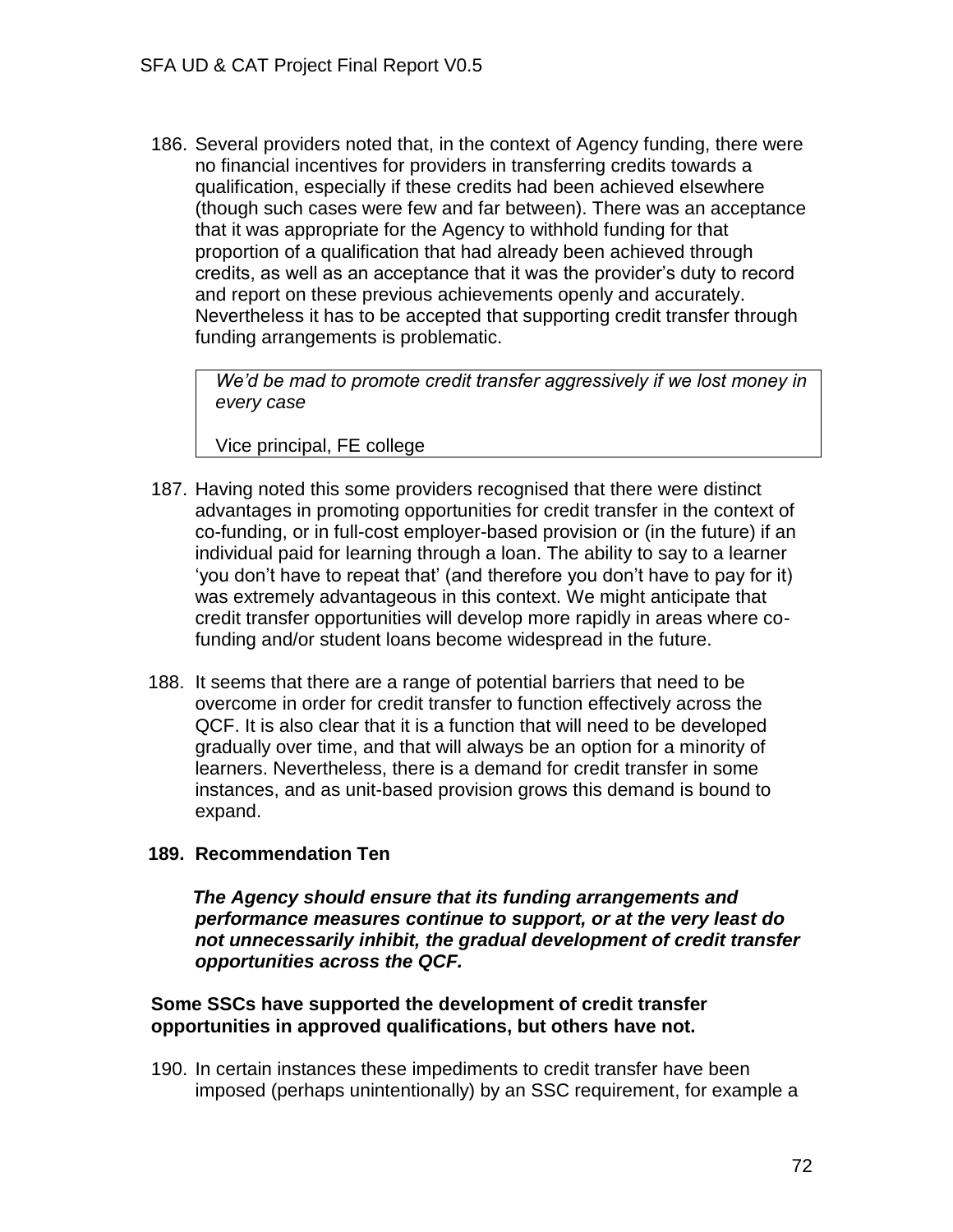'qualification assessment strategy'. A similar impediment exists within some of the overly prescriptive 'assessment requirements' for individual units that have been developed, often by (or with the support of) an SSC. Although a unit may technically be available for use in any qualification, in practice it cannot be shared because the prescriptive nature of the assessment requirements effectively 'locks' the unit into a single qualification.

- 191. Several AOs noted that they would like to be able to offer qualifications in a particular sector but had previously been prevented from doing so by the policy of particular SSCs to block access to their sector. There was anticipation in some AOs that it would be less easy for SSCs to do this in the future, but it seems that credit transfer opportunities have been limited in some sectors by limiting the number of AOs able to offer these opportunities for transfer.
- 192. As our examples of supportive comments from the SSCs interviewed through the project illustrate, these technical impediments to the development of credit transfer opportunities are not present in all sectors. However the cumulative effect of restricting access to a sector by some AOs, developing assessment strategies for whole qualifications and setting detailed assessment requirements for individual units have all placed obstacles in the path of easy movement of credits between qualifications in some sectors.
- 193. In this context the increased freedom of AOs to develop rules of combination for QCF qualifications without the need for detailed SSC approval needs to be used more creatively in the future if some of the previous impediments to credit transfer opportunities that have been imposed (perhaps unwittingly) by SSCs are to be removed.

### **194. Recommendation 11**

 *AOs should continue to develop credit transfer arrangements within QCF qualifications as they are reviewed and updated over time*

### **The concepts of RPL and exemption are not clearly understood and remain underused in most provision**

195. Alongside questions about the development of credit transfer arrangements, AOs and providers were also asked about how RPL and exemption were being used within qualifications and within centres. Although these processes are only marginally related to unit delivery it is clear that they are both underdeveloped and misunderstood by many of the people interviewed through the project.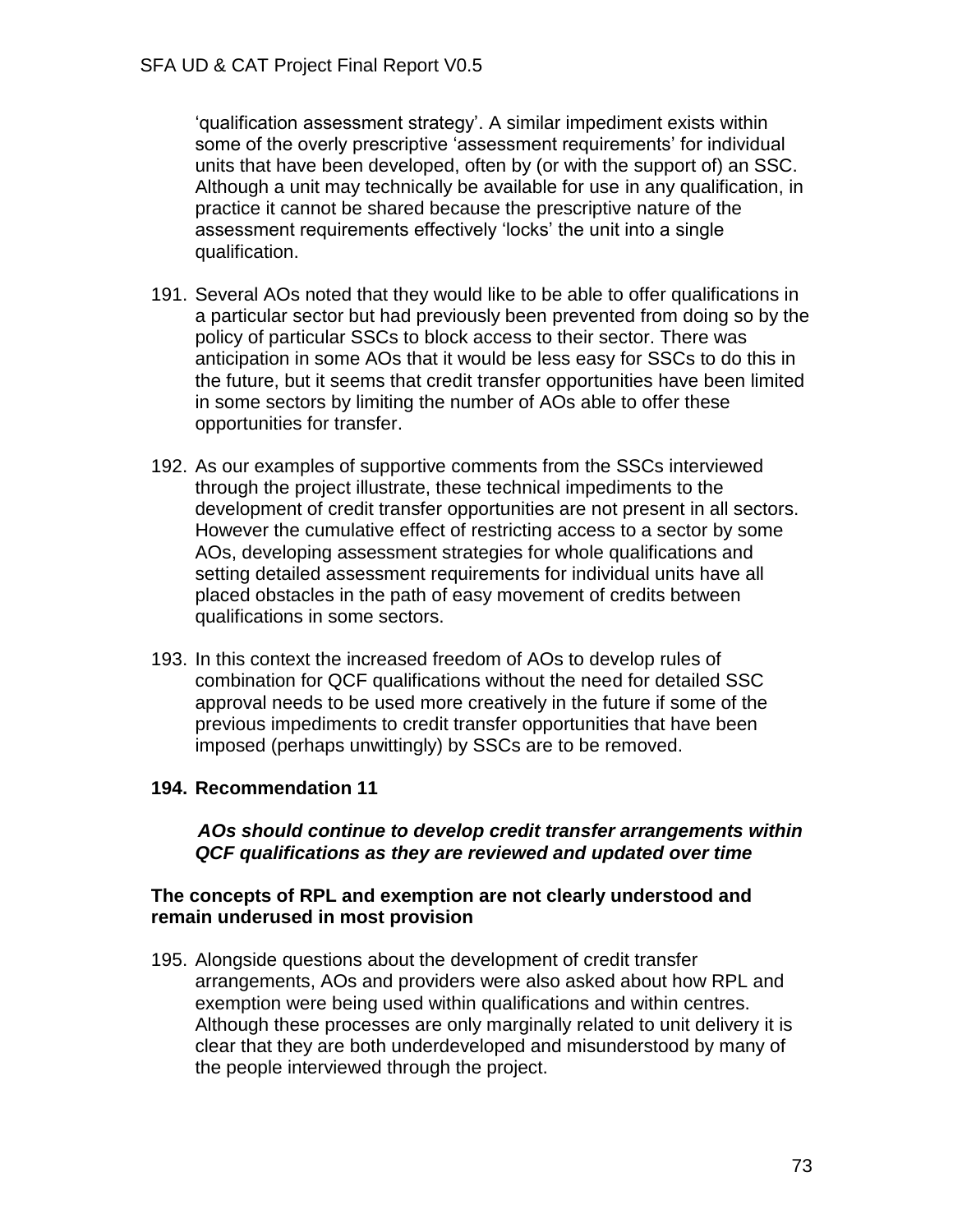196. The definition of RPL in the QCF is

 *A method of assessment that considers whether a learner can demonstrate that they meet the assessment requirements for a unit through knowledge, understanding or skills they already possess and do not need to develop through a course of learning*

- 197. Despite the clear definition of RPL as a form of assessment offer, many of those interviewed used the term 'RPL' to describe the CAT process. It seems more than possible that in fact both credit accumulation and credit transfer are operating more widely than thought within the QCF, but that people refer to these processes under the heading of 'RPL'. Meanwhile 'real RPL' remains underutilised, despite the availability of Agency funding to support it (which several providers were not aware of).
- 198. Similarly both providers and AOs confused 'exemption' with both 'compensation' and with 'condonement'. Very few AOs consciously built exemption arrangements into their rules of combination and the project team found little evidence of exemption actually operating in practice. Like credit transfer, it would seem that RPL and exemption are processes that will be developed gradually over time, and will always be utilised by a minority of learners. Having said this, both facilities become more important, and are more easily managed and promoted, within unit-based rather than qualification-based provision, and will become increasingly important as co-funding and loans develop through Agency funding.

#### **The lack of a fully-populated Personal Learning Record (PLR) is an impediment to developing a fully operational CAT system.**

199. There was frustration among a number of providers about the lack of useful information within the PLR. Several providers made an explicit connection between the functioning of an effective CAT system and the availability of a fully-populated PLR. Some thought that CAT would never be able to function effectively without the PLR. One provider (and more than one AO) thought that all AOs should be more actively encouraged to use the PLR.

*They [the Agency] should make use of the PLR a condition of funding. If credits and qualifications had to be recorded in a PLR in order for providers to claim funding, AOs would change their position overnight*

Manager, Training provider

200. At the outset of the project, although over 600 providers were registered to use the PLR, only five small AOs were committed to using it. In recent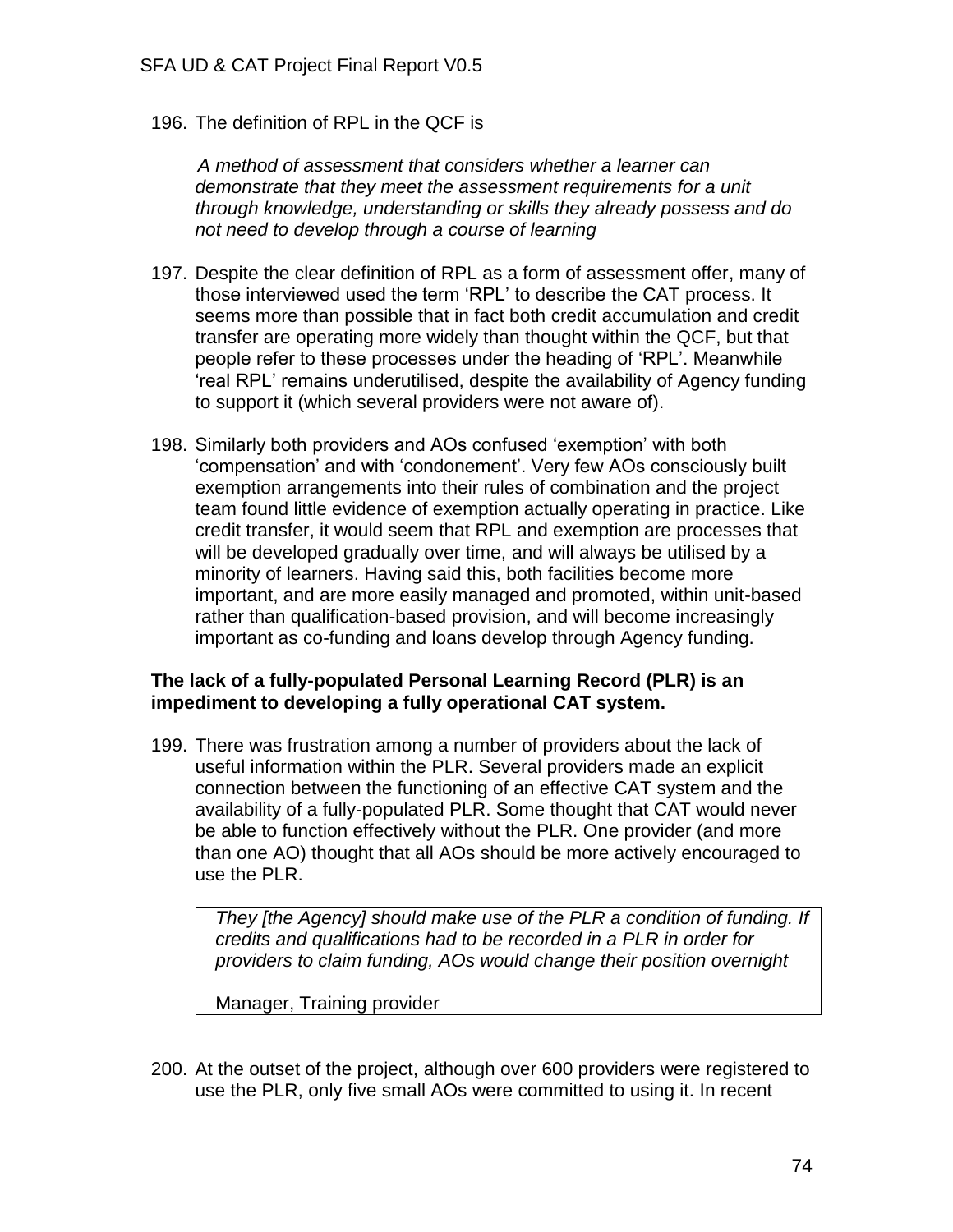months the picture has changed significantly following an agreement between the Agency, LRS and AOs to trial an updated version of the PLR. Here are now over 50 AOs committed to either trialling or using the PLR and although the envisaged comprehensive use of the LR by AOs is still some way from being realised, clear progress has been made. In addition LRS continues to hold discussions with AOs (particularly the larger AOs) to resolve their concerns about using the PLR.

201. Despite these continuing uncertainties, some AOs are positive about the PLR. However, each of them expresses a similar concern, which is that they are reluctant to invest time and resources in adapting systems to relate to the PLR unless there is a commitment from all other AOs (and in particular the larger AOs) to do the same. In short, most AOs are waiting for every other AO to commit to the PLR before they will risk doing so. In this context, 50 AOs is still considerably short of the number needed to support a comprehensive CAT system through the PLR.

*We have no objection to using the PLR in principle, but it's going to require some investment in our IT systems to make it work and quite frankly we're not prepared to make that investment while the major AOs refuse to use the PLR*

Senior manager, AO (in December 2011, prior to current progress)

202. The lack of comprehensive data on credit achievement in the PLR is seen by providers as an impediment to the development of CAT (and in particular credit transfer) across the QCF. Several providers noted that having to track down and enter data about previous achievement from paper-based sources or from individual AO systems, could involve them in considerable costs and would prevent credits from being transferred easily between qualifications and AOs. This frustration was felt particularly keenly by those providers familiar with the functionality of the PLR, and who recognised its potential value as a guidance and programme-planning tool.

*It could be a really important tool for us if it worked properly. Being able to use it at enrolment and induction could help us a lot.*

Manager, Training provider

203. This last point is significant in relation to the Agency's role in supporting providers to realise the benefits of the QCF. Although the barriers to usage of the QCF result from the concerns of AOs about the use of data about learner achievement, the wider use of the PLR as a tool to support learners in making informed and appropriate choices about progression routes to the achievement of credits and qualifications is of major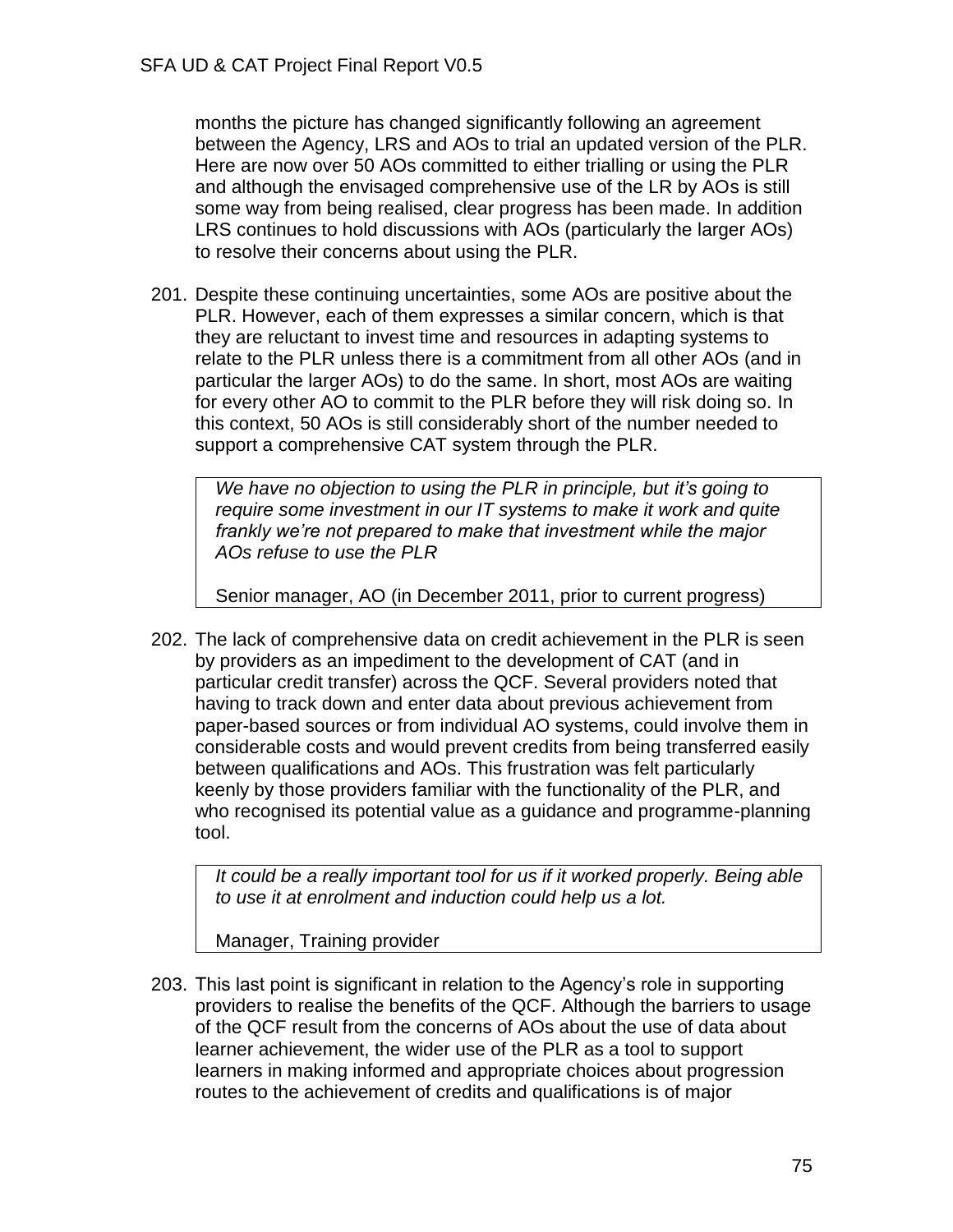importance to providers. The problems of one group of users (i.e. some AOs) have previously blocked the realisation of potential benefits for a much wider group of users (i.e. providers and learners themselves). It is to be hoped that the current more positive progress signals the possibility of future use of the PLR by all AOs in the QCF.

### **204. Recommendation 12**

#### *The Learner Records Service and AOs should make continuing efforts to ensure that the PLR is used in future by all AOs in the QCF.*

#### **Regulatory systems to support a unit-based offer need further improvement and development**

- 205. Most of the AOs interviewed identified concerns around aspects of the role of Ofqual in supporting unit delivery and CAT within the QCF. Some AOs perceived no indication that Ofqual was using its regulatory powers to support the policy intentions of the QCF and saw no encouragement from Ofqual to develop flexibility within the design of QCF qualifications. Some AOs questioned Ofqual's understanding of the QCF, though others recognised that the remit of the regulator made positive intervention to support the QCF problematic.
- 206. Ofqual itself recognised that there were both statutory and practical restraints on its ability to support the policy objectives of the QCF. There was no longer a dedicated team within Ofqual with responsibility for the QCF and the General Conditions under which all AOs now operated were deliberately conceived as a 'higher level' set of requirements than the more detailed regulations of the QCF itself. While government supported the QCF, Ofqual itself would continue to ensure that the Regulatory Arrangements governing the Framework would be applied. However Ofqual itself had no remit to enforce the initial policy objectives of the QCF (i.e. that it should be more accessible, more inclusive, more responsive and less bureaucratic than the NQF)
- 207. There was concern from some AOs that some of the requirements of the new single regulatory framework for qualifications, as manifested through Ofqual's General Conditions for recognition, could be contradictory to the regulatory arrangements of the QCF. Two AOs pointed to the certification requirements in the General Conditions as undermining the principle of credit as the currency of achievement in the QCF.

*Every certificate we issue has to be related to a single qualification. It's exactly the opposite of the QCF requirement and directly undermines credit transfer.*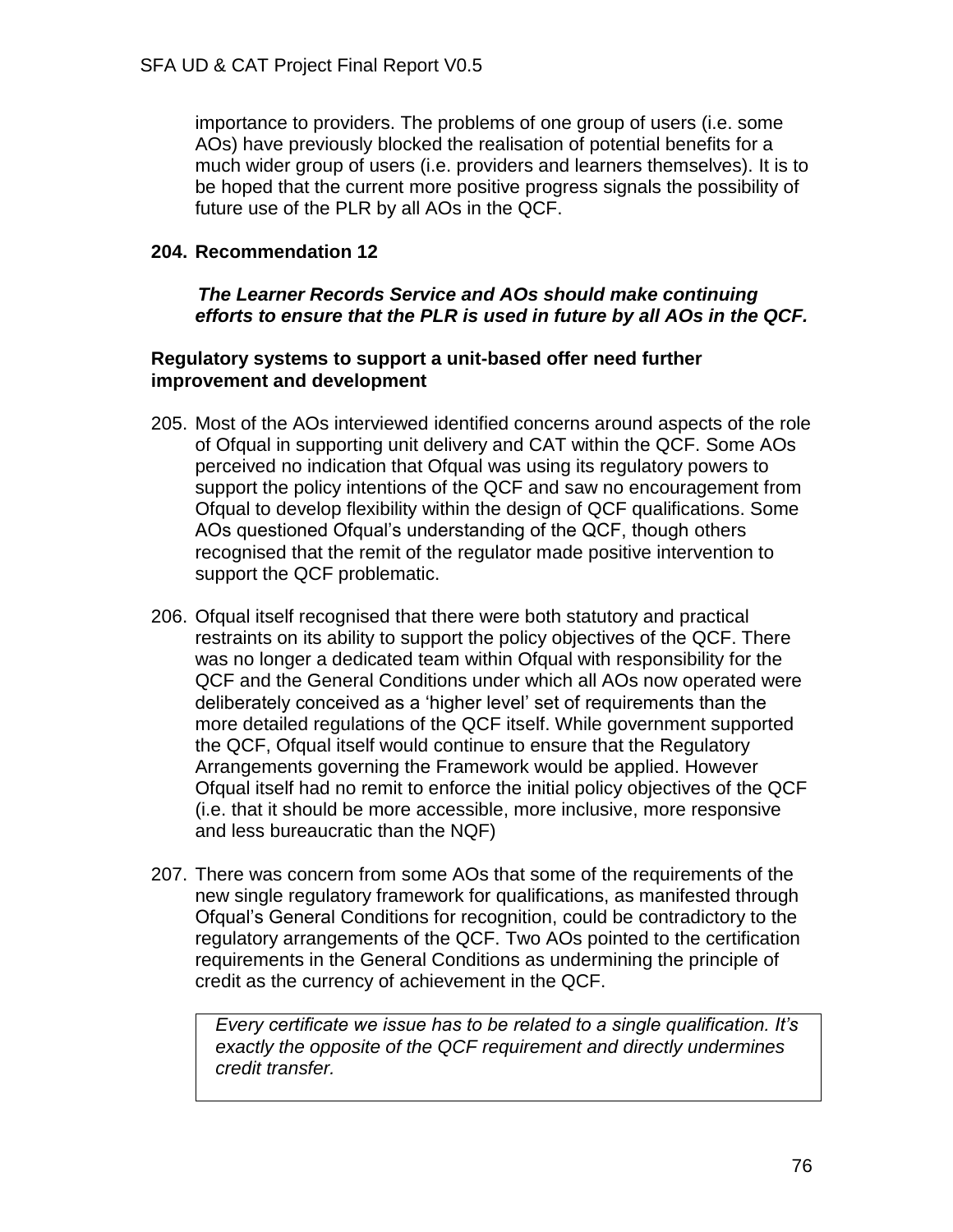Director, AO

208. Some AOs noted that the Conditions related explicitly to whole qualifications rather than to units and appeared to undermine the concept of unit-based qualifications central to the QCF. In some instances, individual sections of the General Conditions were highlighted. In other cases it was the concept behind the General Conditions that was seen as problematic.

*This whole section [E3.2] is at odds with the QCF. It goes backwards to the NQF and re-defines a unit as part of a qualification. So much for a unit-based qualifications framework – the General Conditions spell an end to that.*

Senior manager, AO

- 209. Ofqual confirmed that, in any conflict between the General Conditions and the QCF regulations, the General Conditions would 'win out'. However there was no intention to undermine the QCF in applying the Conditions. The Conditions would be kept under review and if an AO could demonstrate that the application of the Conditions was undermining the QCF regulations in any way then Ofqual had processes in place to deal with such cases. In due course the QCF regulations themselves would be reviewed to ensure they were consistent with the General Conditions (which of course may simply confirm the fears of some AOs).
- 210. Although the General Conditions exercised a number of AOs, concerns were also expressed about the Regulatory IT System (RITS) by almost all the AOs interviewed. Some AOs were critical of the whole system, believing that it wasn't fit for purpose for the QCF. Others highlighted particular design features as unhelpful or restrictive.

*The problem is that RITS treats rules of combination as being the same as qualification structure. If that was true there'd be no point in having a credit system*

Manager, AO

211. Several AOs pointed out that, despite the intentions of the QCF, it was still necessary to update the qualification structure field of RITS every time a unit was added or amended within a qualification. It was simply not possible to add a unit without also amending the qualification structure, even though the rules of combination were unaffected. This added time and cost to what should have been a simple process.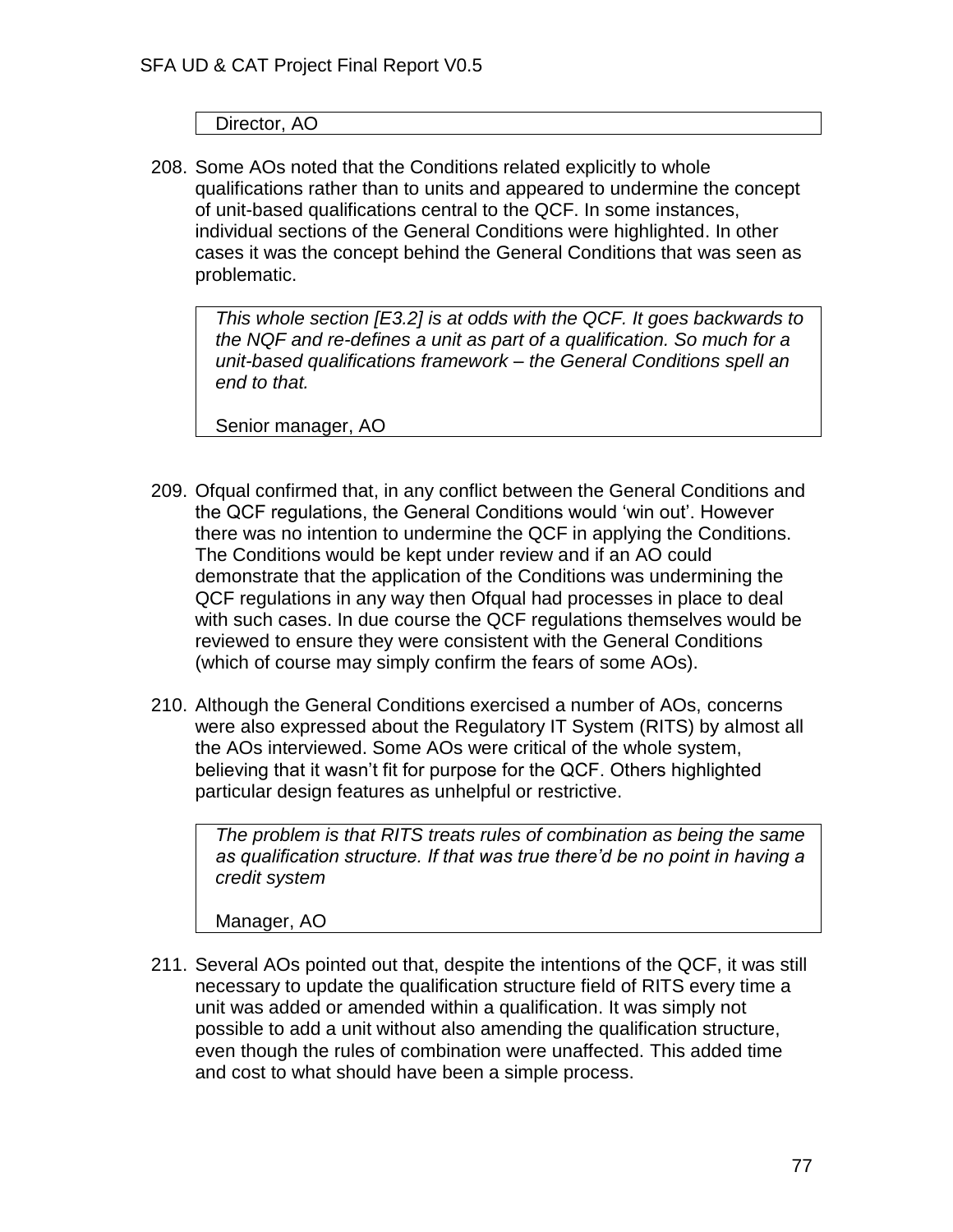*If the rule of combination is '12 credits at level 3 from optional group A', I should be able to add as many units as I want to optional group A without having any impact on the rule. RITS won't let me.*

Systems manager, AO

- 212. Ofqual was aware of some of these criticisms and recognised itself that there were problems with some of the 'quirks' within RITS. In particular the problem of updating units quickly and of extending unit review dates were both recognised as problems within RITS, especially as problems in quickly updating units might lead to proliferation – which Ofqual clearly did see as a problem that lay within their remit to address. However there were no plans to develop an updated version of the System. Some of the inconsistencies in qualifications entered into the original version of RITS could be resolved as these qualifications were reviewed, but Ofqual saw this as an ongoing quality improvement issue, rather than a problem with the system itself.
- 213. A number of AOs also identified the continuing presence of units of poor quality, including units with very high credit values, in the QCF. There was little confidence among AOs that units of poor quality would be removed by the regulator, or that 'absurd' credit values would be challenged. Improvements in unit quality would be brought about by the actions of AOs themselves, not by regulatory intervention, was a shared view.

*'Mutual confidence' is what we're supposed to have [between AOs] but we'll never be able to establish mutual confidence if Ofqual doesn't care about comparability of credit values.*

Senior manager, AO

214. Again Ofqual itself was aware that there was a continuing problem of unit quality in the QCF

*We are still unable to assert with confidence that unit quality is improving*

Ofqual officer

 Although acknowledging this problem, there were no plans within Ofqual to conduct any further reviews of units within the QCF. The view of some AOs, that improvement in unit quality would result from AOs' own actions, rather than through regulatory intervention, appears to be confirmed by Ofqual itself.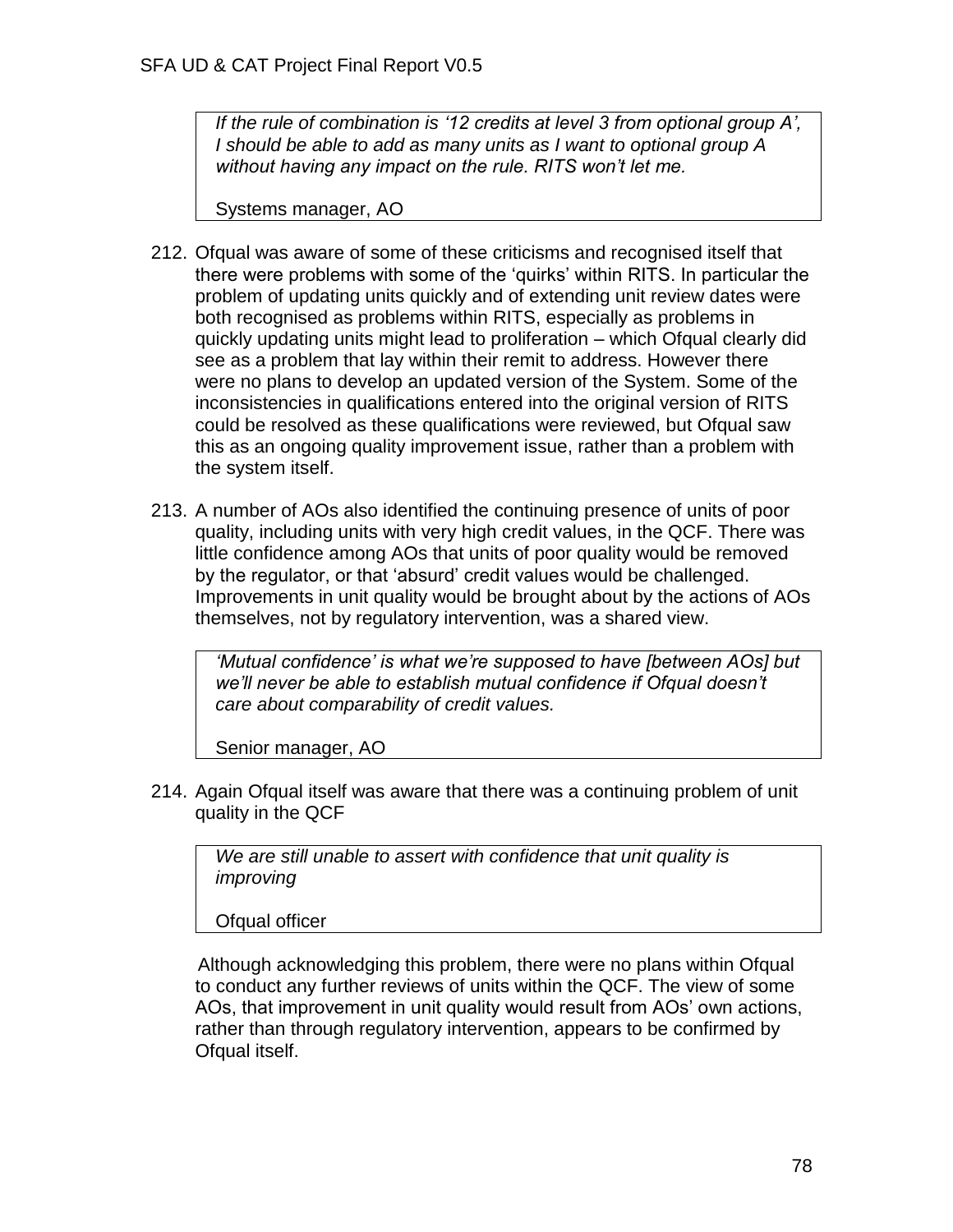- 215. This negative view of the functioning of the regulatory arrangements for the QCF by nearly all those AOs interviewed is clearly of concern if unit delivery and CAT are going to develop further in the future. However, AOs saw the actions of Ofqual as essential if the 'level playing field' of the QCF was going to operate effectively and fairly across all AOs. The primary focus of concern in relation to unit delivery and CAT was that Ofqual should intervene more, not less, to ensure that the benefits of the QCF were realised. In this context the 'higher level' language in the General Conditions may not prove sufficiently precise to support the kind of regulatory actions by Ofqual that some AOs appear to expect.
- 216. If the Agency is to move forward with a more flexible approach to the funding of individual units within the Streamlined funding system for Adult Skills, as this report recommends, then it is critical for the success of such an approach that the Agency can have confidence in the consistency and comparability of unit credit values across different sectors and levels of the QCF. It is suggested that in this context Ofqual has an important and continuing role to play in underwriting unit quality as part of its statutory responsibility to maintain and develop public confidence in the qualifications system.

### **217. Recommendation 13**

 *Ofqual should keep under review the developing relationship between the General Conditions for AOs and the Regulatory Arrangements of the QCF to ensure that there are no unintended constraints on flexibility within the operation of the QCF resulting from the application of the General Conditions.*

**218. Recommendation 14**

 *Ofqual should continue to monitor and sample units from the QCF to ensure a continuing improvement in unit quality over time*

**219. Recommendation 15**

 *Ofqual should review the functioning of RITS to ensure that it is capable of supporting rules of combination for QCF qualifications without undue bureaucracy or costs to AOs*

#### **Both credits and qualifications are seen as equally valuable measures of achievement by most providers (but not by some AOs)**

220. As noted above, providers make very few distinctions in organising and delivering provision between learners who wish to achieve credits for individual units and other learners who aim to progress to a whole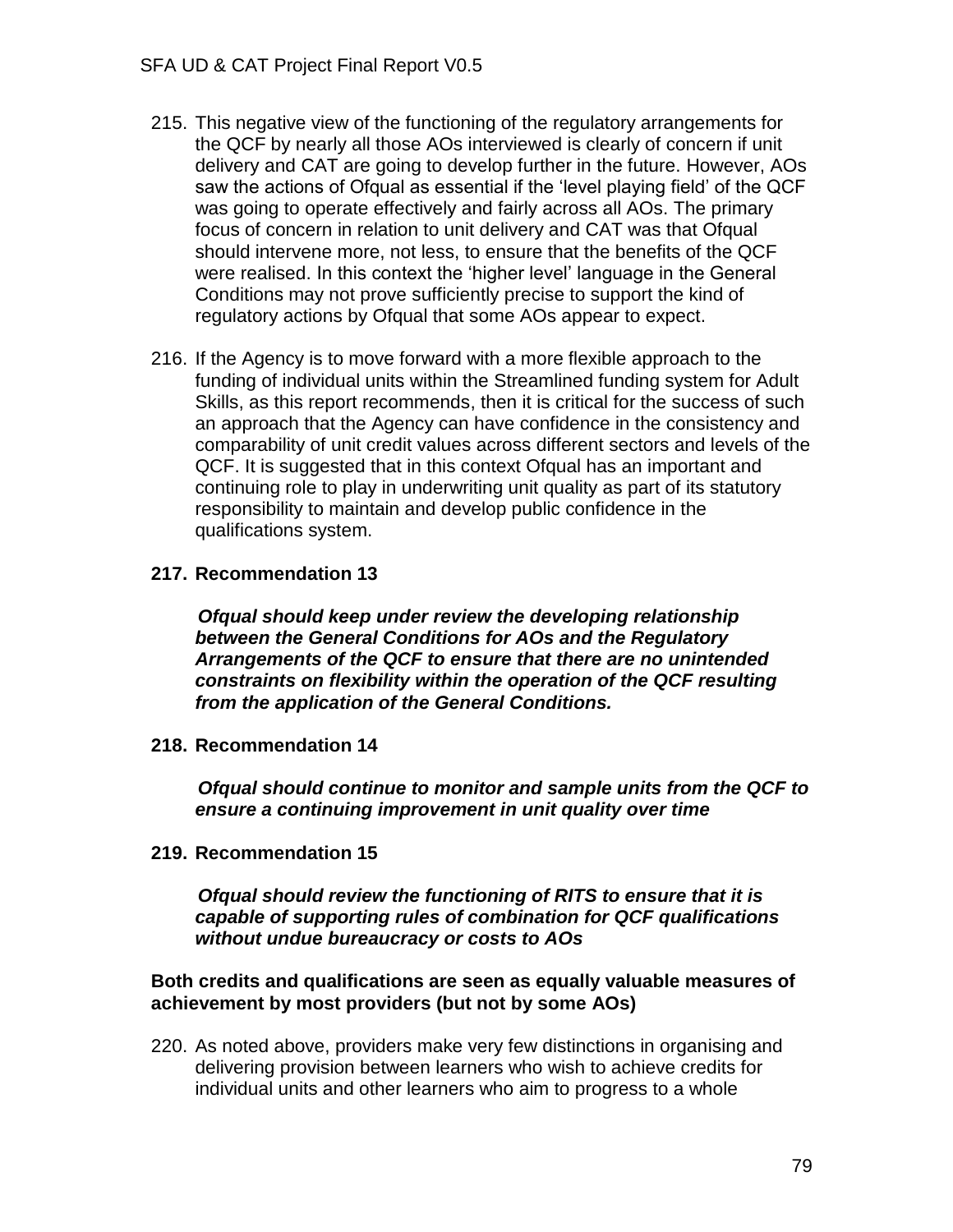qualification. Once a genuine unit-based curriculum offer is developed, these distinctions are simply not meaningful. (It is recognised that in other curriculum areas outside the scope of unit delivery arrangements the curriculum offer remains qualification-based rather than unit-based).

*What people like about the course is that at the end of it they get a [AO] certificate. They really don't care if it says it's a credit certificate or a qualification. It's the [AO] logo that counts.*

Curriculum manager, FE college

- 221. Some providers noted that it was easier to talk to all learners in a group about credits than it was to go into detail about the possible qualifications that some learners might go on to. Others made very little reference to either credits or qualifications until learners were well into their programme of learning and the first opportunity for assessment arose.
- 222. For the majority of AOs interviewed there was clearly a 'qualificationbased' world view that informed their approaches and operations. Units were seen as subsets of 'host' qualifications. Credits were 'attached' to units or were seen as a measure of the size of a qualification. Few AOs represent credits as the currency of achievement within the QCF. The language in which their offer is presented (to learners as well as to providers) is still almost exclusively about qualifications, rather than units and credits.

*We don't award credits. We award qualifications and occasionally we award unit certificates. We always have done.*

Manager, AO

- 223. Having said this there are exceptions to this view within the project participants. It is these AOs that appear to be aligning their systems for registration, assessment and certification most closely to the emerging view from learners, employers and providers that in a unit-based curriculum the award of credits is as equally useful as a measure of learner achievement as a qualification. These different views are reflected in the Position Paper in Annex E.
- 224. If recommendation one above is taken up, it will be necessary for all AOs to ensure that they are able to award credits for the completion of individual units if they are to support providers in developing a unit-based offer.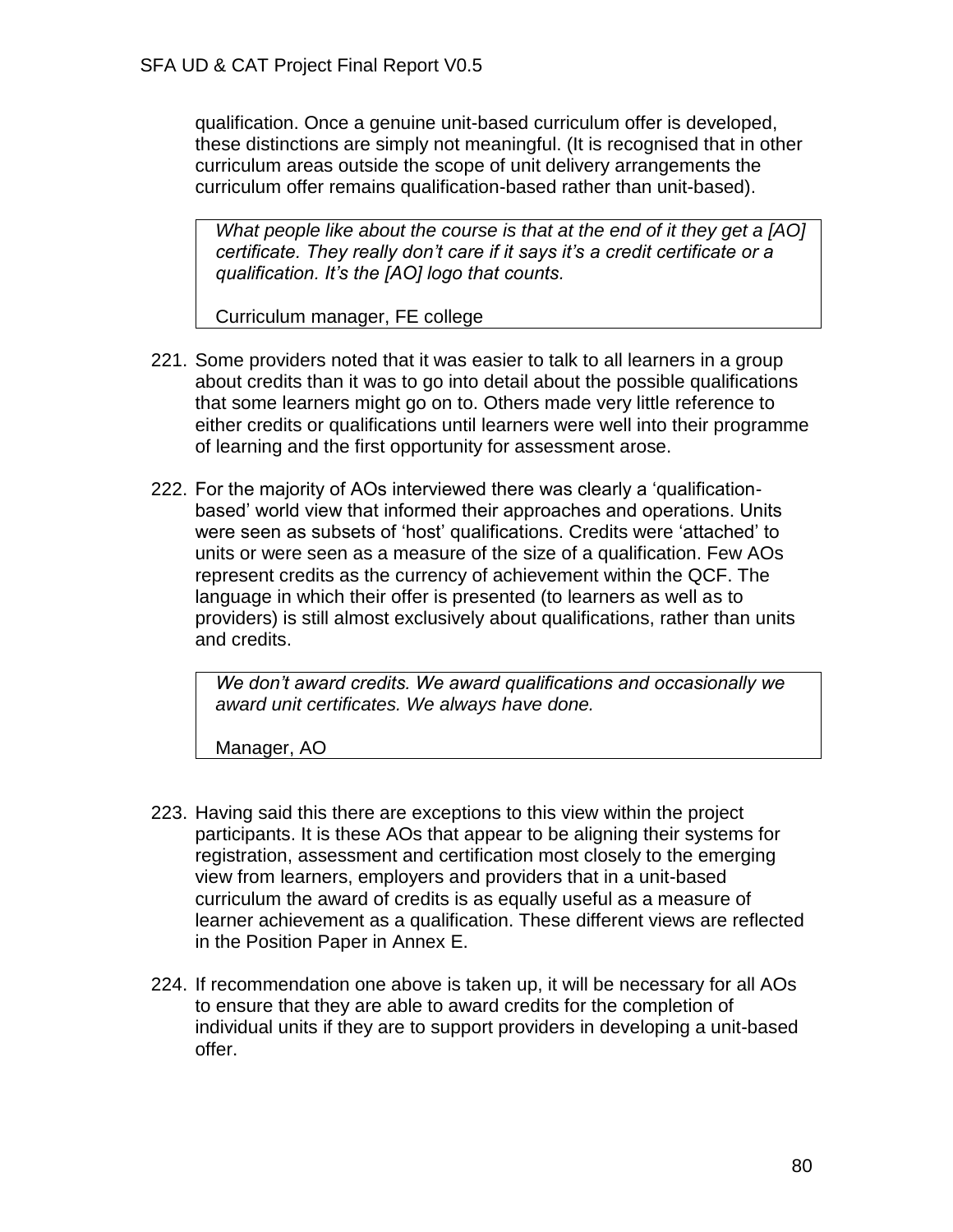# Performance measures and funding

#### **The lack of success measures linked to unit delivery is an impediment to wider-scale development of unit-based provision**

- 225. The fact that current unit-based provision was excluded from the calculation of qualification success rates was seen as an important and welcome concession in enabling providers to extend unit delivery without risk to future funding. Several providers noted that, had both the Offer for the Unemployed and the Unit Delivery Trials been announced and launched earlier, they would have promoted the availability of unit-based provision to learners more actively, knowing it would not have a negative impact on performance measures.
- 226. While acknowledging the importance of this concession, several providers noted that such a concession would work well only in a context where a small minority of learner achievements were based on units rather than qualifications. The offer of unit-based programmes 'in parallel' to qualification-based provision, rather than integrated with it, is also based on this 'concessionary' model. It seems that several providers (mainly large FE Colleges) had introduced unit-based provision in one or two curriculum areas initially, and were now keen to extend this offer to other areas. As the proportion of learners on unit-based provision grew, the potential impact on qualification success rates would increase, and this, said some interviewees, could place a ceiling on the scale of future unit delivery.

*Excluding it [unit delivery] from calculations about success rates was a smart move as it means we can try out different ways of using units without any financial penalties. But that won't work in the long term.*

Vice principal, FE college

227. Very few of the providers interviewed were aware of the Agency's work on modelling a unit success rate and discussions with EFA, DfE and BIS about this and about a Qualification Success Rate (QCR) measure which could take account of qualifications and units. Similarly very few were aware of (or were unaware of people using) the ILR fields already in place to support credit success rates. When informed about this work, providers were positive about it (though some were wary about the potential costs in staff time in entering and tracking credit achievement data.) Those providers working with large groups of unemployed learners and with experience of unit delivery prior to 2011-12 saw the introduction of a measure able to accommodate credit and qualifications as an important part of any significant expansion of their unit-based provision in the future.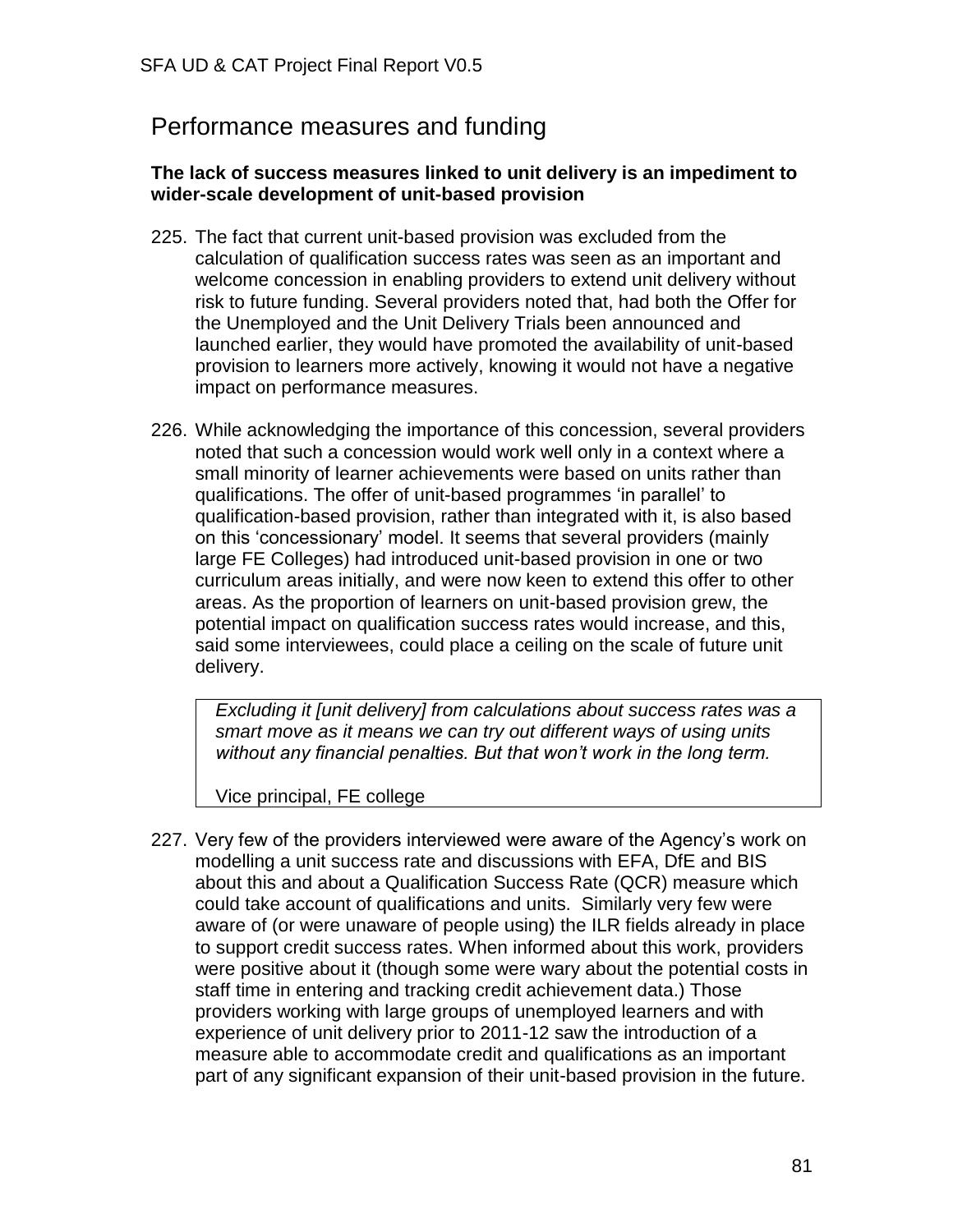*It would be really valuable for us. We're going to get increasing numbers of unemployed people through the door for a long time to come and if we can't measure success in what they do we'll never be able to expand provision enough to meet demand.*

Director, FE college

228. It should also be noted here that some AOs also saw the importance of a future credit success rate. Those that had established flexible arrangements for credits to be claimed on demand, or that had established a charging policy linked to credit achievement rather than whole qualifications, saw the importance of a CSR in 'normalising' the award of credit as a measure of achievement in the QCF. Clearly in developing such a CSR measure the Agency will also need to consider the implications on the current QSR and the relationship between these two measures in the future.

*I can see the benefits of that to us. Our system is set up to award credits whenever a provider asks for them. If the credits contribute to a college performance measure our centres should be happy with our system.*

Systems manager, AO

#### **229. Recommendation 16**

 *The Agency should continue to work on the development and modelling of a unit/credit success measure with a view to introducing this from 2013/14. The Agency should also work with key partners in reviewing how the current QSR can take better account of qualifications and their attributes in the QCF within an updated Performance Measures system.*

#### **Agency proposals for streamlining the funding of Adult Skills may have positive and negative impacts on unit delivery and CAT**

- 230. As part of the interview schedule of the project, organisations were asked their views on the Agency's funding simplification proposals and their potential impact on unit delivery and CAT. Discussions were based on the Agency's October 2011 document *A new streamlined funding system for adult skills*. Nearly all the interviews for the project were conducted based on this October 2011 document.
- 231. A small number of interviews, plus some follow-up exchanges with providers, were based on the Agency's revised proposals of the same title published in February 2012. In fact, despite its identical title, the February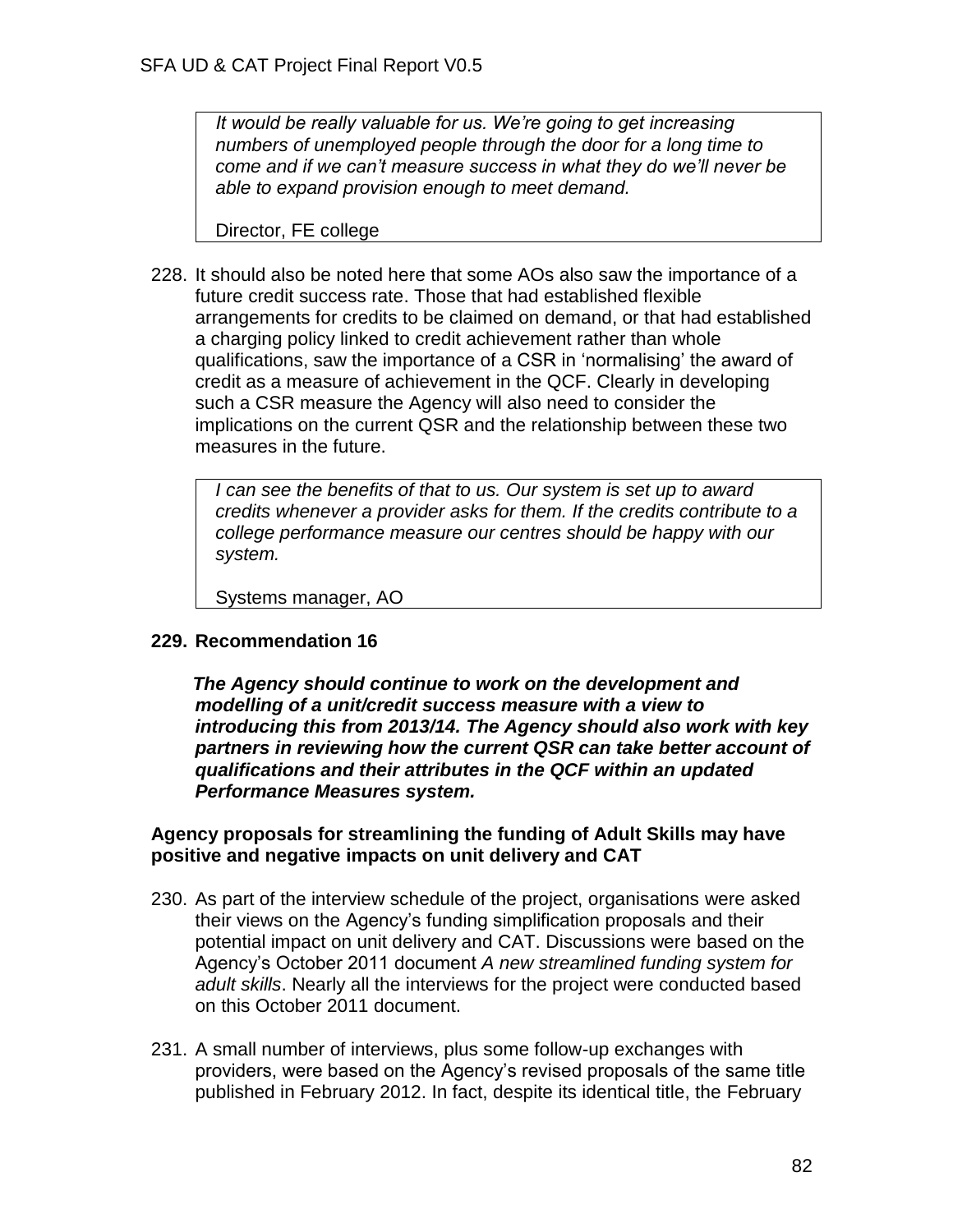2012 document includes some significant changes from October 2011. The following paragraphs of the report need to take account of the fact that some of the views expressed may have changed since the updates to the February 2012 document.

232. On a positive note, providers welcomed the shift to a funding system based on credit values rather than guided learning hours. Not only would this remove an administrative burden on providers in collecting glh data, it would also support more innovative approaches to curriculum delivery. Indeed, some providers are already thinking about new approaches to the delivery and assessment of some units

*We would have liked to use voluntary work experience more in this unit but we needed to keep people in the classroom to meet the glh requirements. I'm sure they'll learn more through doing things for real than through simulation in the college.*

Course leader, FE college

233. One AO highlighted a concern about basing funding on credit values rather than glh, fearing that it might lead to a system of 'prescribed' credit values that would reduce the flexibility of AOs to determine unit credit values

*That might work if they did it like the Scottish system, where all units have a credit value of 4 or 8, but there are some units in the QCF with huge credit values – are they going to get lots more money than other units?*

Manager, AO

- 234. Others saw benefits in a 'convergence' of credit values within the QCF and thought that this shift in funding to credit values would force Ofqual to focus much more on comparability in credit values if the new system was going to work.
- 235. The biggest concerns voiced by both providers and AOs about the streamlined funding system were the proposed funding rate bands for different sizes of QCF qualification. In the October 2011 document 4 funding bands were proposed, based on units, Awards, Certificates and Diplomas. In the new document 8 qualification bands are proposed, together with the funding of individual units based on credit values.
- 236. This change alleviates the acute concern voiced by nearly all those interviewed about the October 2011 document, that it effectively created three massive 'cliff edges' between funding bands and that AOs would be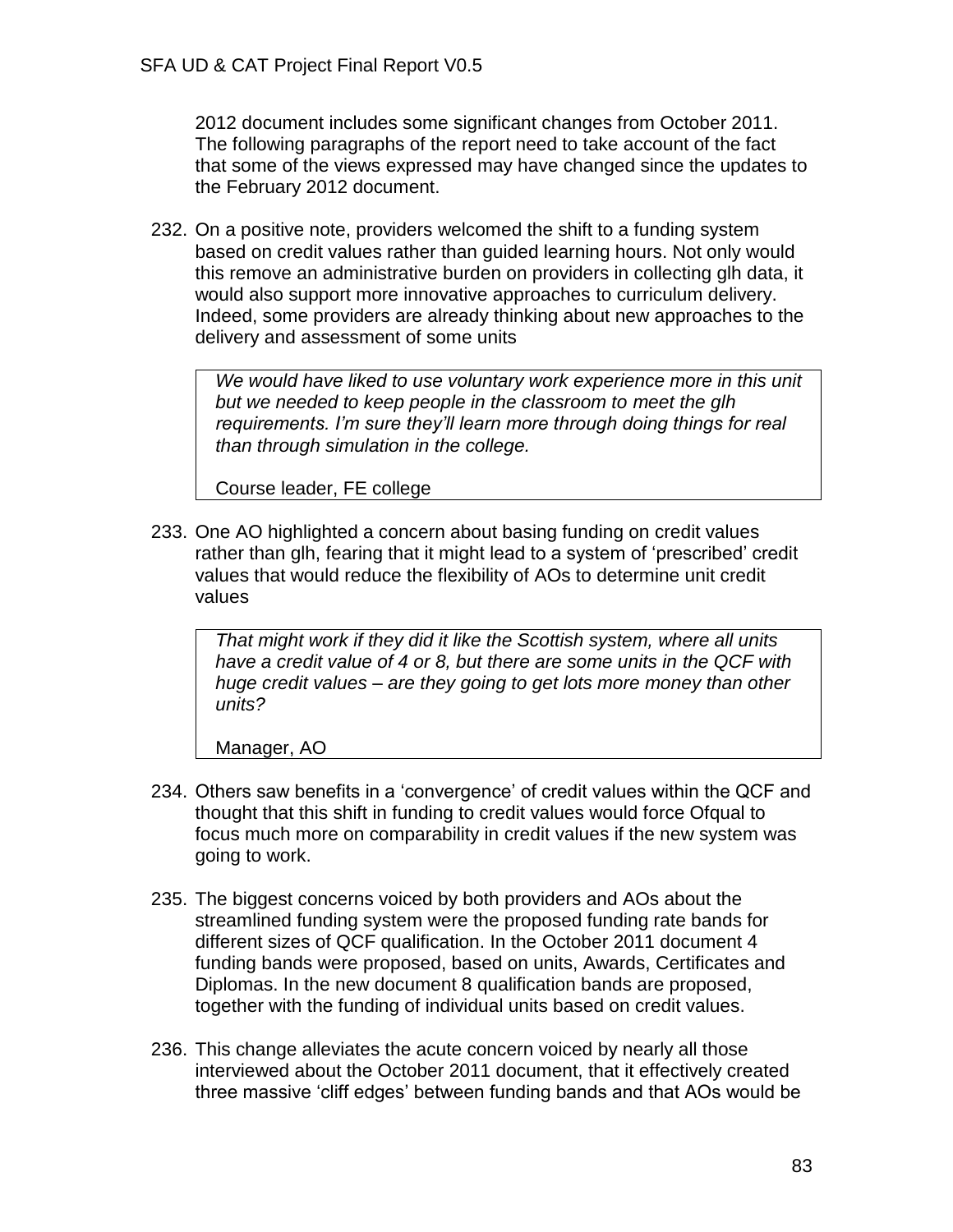forced to design qualifications based on the credit values at the bottom of each funding band. Many people reminded the project team that that was exactly what happened with the six funding bands in the original FEFC funding methodology.

237. The revised February 2012 proposals create seven cliff edges rather than three. In that sense they are an improvement on the October 2011 proposals, but mirror almost exactly the FEFC funding bands. The problem may have been alleviated, but the problem of 'cliff edges' between funding bands remains.

*If they announce this in 2012 then by the beginning of 2014 all qualifications in the QCF will have one of seven credit values. And as half the qualifications in the QCF will fall into the bottom two funding bands there's going to be an almighty rush to the bottom over the next two years.*

Chief Executive, AO

238. If such a 'rush to the bottom' does occur, then it is possible that unit funding will become irrelevant in a short space of time. In order to meet market demand AOs will be forced to develop single unit Awards in all sectors and subject areas and the assessment burden on providers and learners could increase significantly.

> *If this [funding bands] comes in we'll have to make sure all our units have a credit value of one, otherwise our competitors will be able to offer a more easily deliverable and assessable unit that attracts the same amount of funding. And we'll need a single unit Award as the starting point for every qualifications suite.*

Development manager, AO

239. It would seem that, in attempting to introduce a streamlined funding system, the Agency is in danger of creating unintended consequences in the behaviour of providers and AOs that may well damage flexibility within the QCF while adding considerably to provider costs and to the bureaucracy of assessment. One provider voiced the concerns of many:

*I can't believe they've forgotten what happened with FEFC funding bands. Why they didn't just base funding on the credit value of the qualification, rather than invent all these complex bands, I don't know. They've ignored the really streamlined solution, even though it's staring them in the face.*

Vice principal, FE college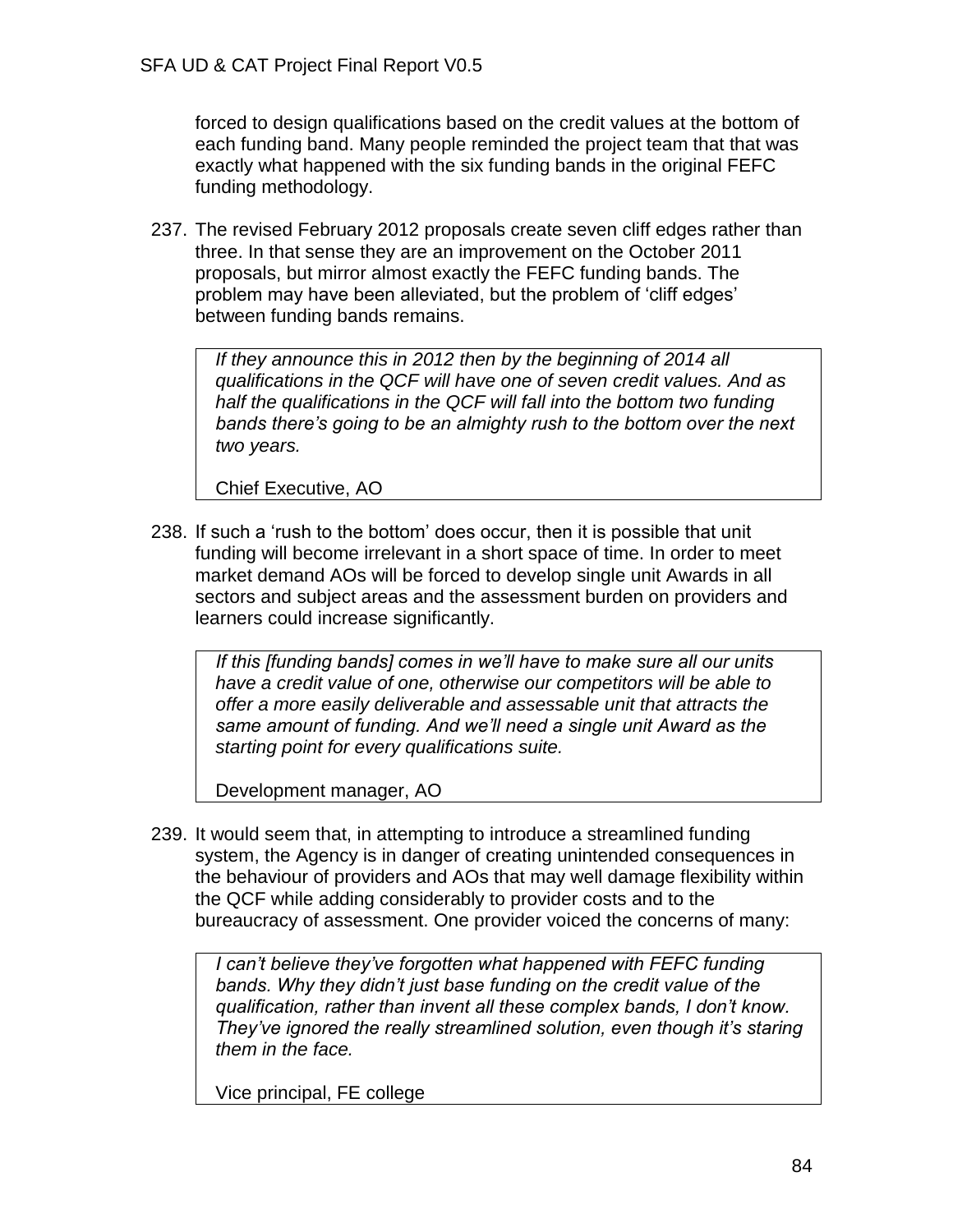#### **240. Recommendation 17**

 *In its modelling of the potential impact of the streamlined funding system during 2012-13 the Agency should aim to model the potential impact of the proposed system on provider arrangements for unit delivery. In addition the Agency should also aim to assess how AO behaviour in relation to qualification design and assessment has an impact on unit delivery.*

#### **241. Recommendation 18**

 *As part of its preparations for implementation of the streamlined funding system during 2012-13 the Agency should invite the proposed 'pathfinder' providers to monitor and report on the potential impact of the proposed funding arrangements on unit delivery and CAT from 2013-14*

#### **Providers need certainty and consistency in future funding arrangements to embed unit delivery and CAT into provision**

- 242. As noted in several instances above, providers have not felt able to commit themselves to the full implementation of a unit-based curriculum without clear signals from the Agency that such arrangements were going to be a permanent feature of future funding arrangements. Despite the criticisms of the funding bands approach in the new streamlined funding system, the proposals themselves could provide an important impetus to providers in planning for the future development of unit delivery and CAT.
- 243. In themselves, however, the streamlined funding proposals do not go quite far enough. What is needed alongside them is a clear commitment from the Agency that the 'QCF learning aims' referred to as the focus of funding arrangements may be *either* a QCF qualification *or* an individual QCF unit or units. Any unit identified within a set of QCF learning aims would need to be active within a qualification. We suggest that allowing providers to select either qualifications or units as appropriate QCF learning aims for different groups of learners would be entirely consistent with wider Agency policy in simplifying funding arrangements and giving greater control over provision to providers.
- 244. If a clear announcement was made in the spring or early summer of 2012 that providers would be free within their single Adult Skills budget to select either units or qualifications (or of course a combination of both) within the QCF as learning aims for eligible learners, the Agency would create the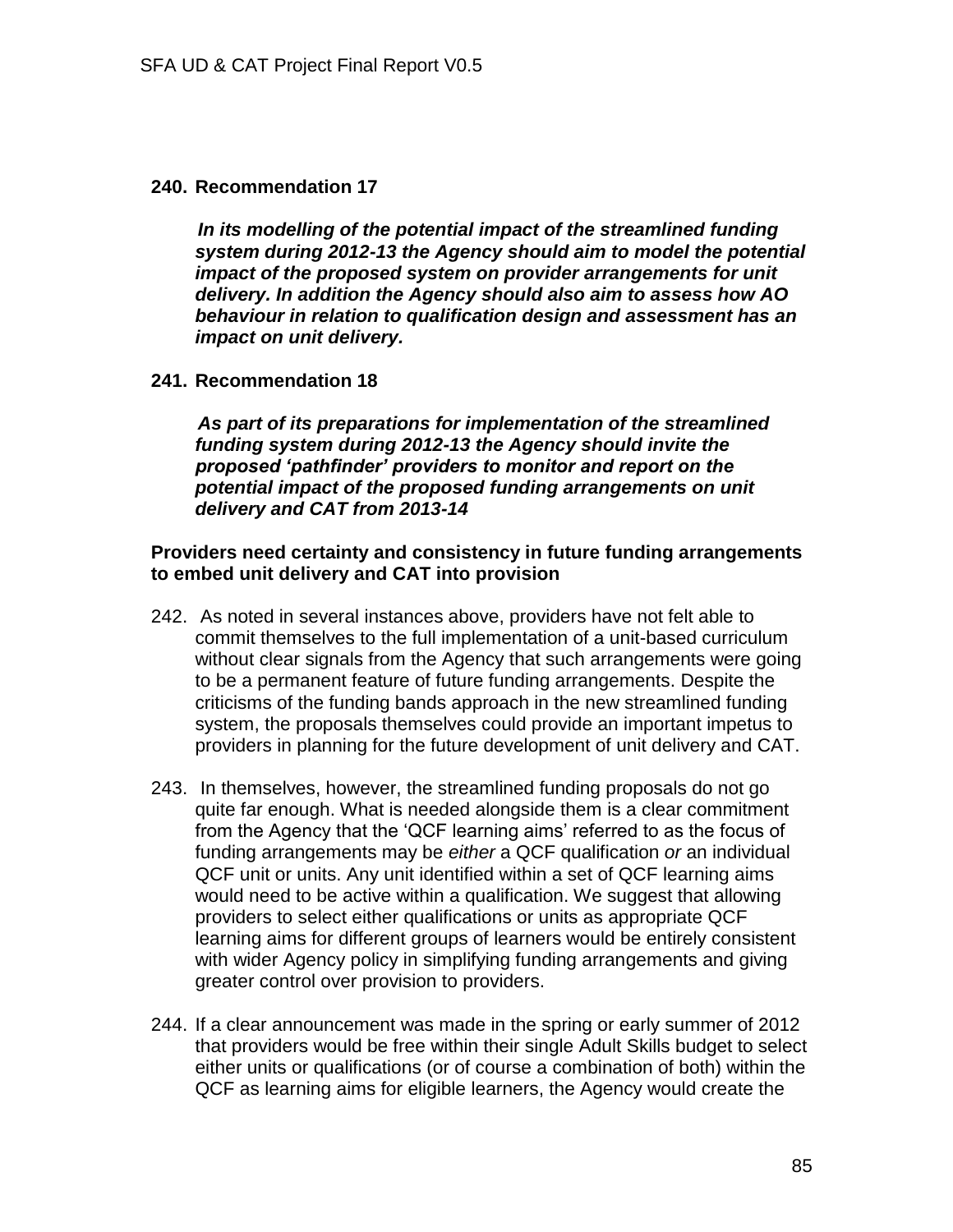best possible conditions for supporting providers and AOs to take full advantage of the benefits of such changes when they were implemented in 2013-14. As this is clearly an important policy steer it is suggested that such an announcement should come from BIS itself, rather than the Agency.

- 245. If such an announcement was made in spring or summer 2012 then 2012- 13 could be used as a preparatory, capacity-building year for the implementation of these changes. We have recommended above the abandonment of the approved list of units for 2012-13, the ending of the concept of 'unit delivery trials' and the establishing of 'pathfinder' providers during 2012-13 based on active unit delivery trial sites. In addition to these preparatory arrangements we also propose the eligibility criteria for the Offer for the Unemployed should be widened to include both those actively-seeking benefits and the 'self-declared' unemployed.
- 246. Collectively these measures would have the effect of considerably widening both the range of units available to learners and the numbers of learners able to access a unit-based offer. They would encourage experienced providers to extend a unit-based curriculum into new areas of provision, and new providers to begin planning such provision for the future. Meanwhile the pathfinder sites would retain the ability to develop unit-based provision for employers where this had worked successfully.
- 247. It is suggested that this combination of early signalling of intent, coupled with support for a transitional period in which providers are encouraged both to expand existing provision and prepare for a future streamlined funding system, will offer the certainty and consistency required to develop further unit delivery and CAT within the QCF.

### **248. Recommendation 19**

 *BIS should announce in the spring of 2012 its intention to classify both qualifications and units as 'QCF learning aims' within its streamlined funding system for Adult Skills, and to confirm that, from 2013-14, providers will be free to select any QCF learning aim that is appropriate to any particular group of eligible learners.*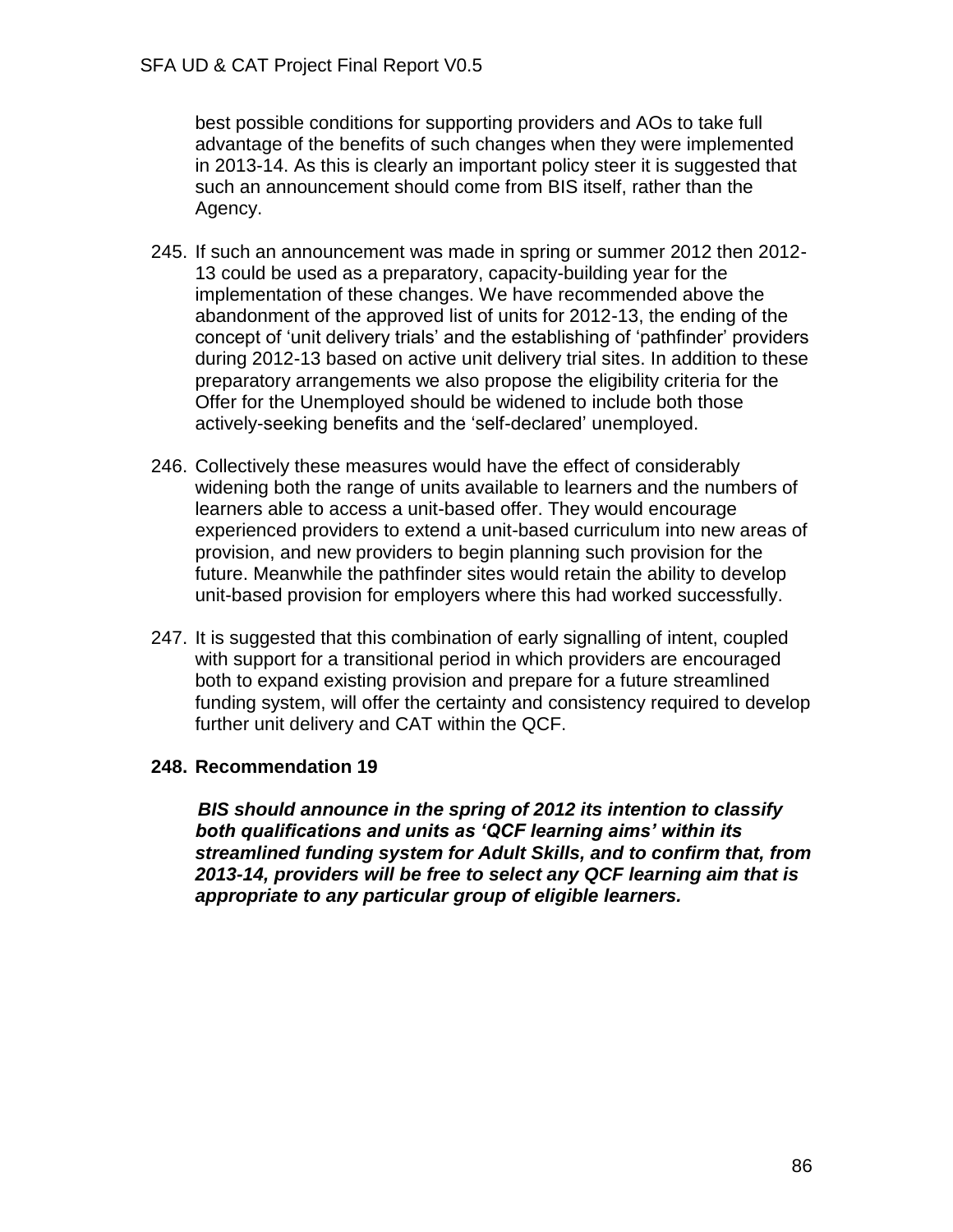# Annex A

# **2011-12 Evaluation of Unit Delivery and Credit Accumulation and Transfer (CAT) within the QCF**

# **An invitation to contribute.**

**The Skills Funding Agency has asked NIACE to take forward the Agency's continuing work on evaluating the impact of the Qualifications and Credit Framework (QCF) on the provision that it supports. Previous evaluations have been linked to Unit Delivery trials within the QCF, and this current evaluation continues to include feedback from these trials, which have been considerably widened in scope in 2011-12. This invitation is made to some providers currently involved as Unit Delivery trial sites.**

**The evaluation also includes a range of providers making an Offer to the Unemployed within their single Adult Skills Budget in 2011-12. Some of these providers will also be Unit Delivery trial sites, but the Offer for the Unemployed initiative also includes a number of providers not previously involved in these trials. The Agency has asked NIACE to report on a range of issues from both these strands from now to March 2012.**

### **Involving providers**

This invitation is made to a range of providers in England making a unit-based offer to learners through SFA funding arrangements in 2011-12. We will also be seeking feedback on these issues from representatives of Awarding Organisations (AOs) and other organisations such as Job Centre Plus (JCP), Ofqual, the Association of Colleges (AoC) and the Association of Employment and Learning Providers (AELP).

Our aim is to involve around 16 providers in this evaluation activity in the current year. Within the scope of the two funding strands identified above, we will aim to involve a range of different types of provider, including FE Colleges (both large and small), local authority providers, independent training organisations, voluntary and community organisations and others. We also plan a geographical spread of providers, with at least one organisation representing each English region in our evaluation activity.

#### **What we want to know**

The Agency is interested in how it can continue to support the development of more flexible and responsive offers to learners and employers within the QCF, while minimising costs and bureaucracy for providers. To this end it seeks to understand how providers are making use of current arrangements for delivering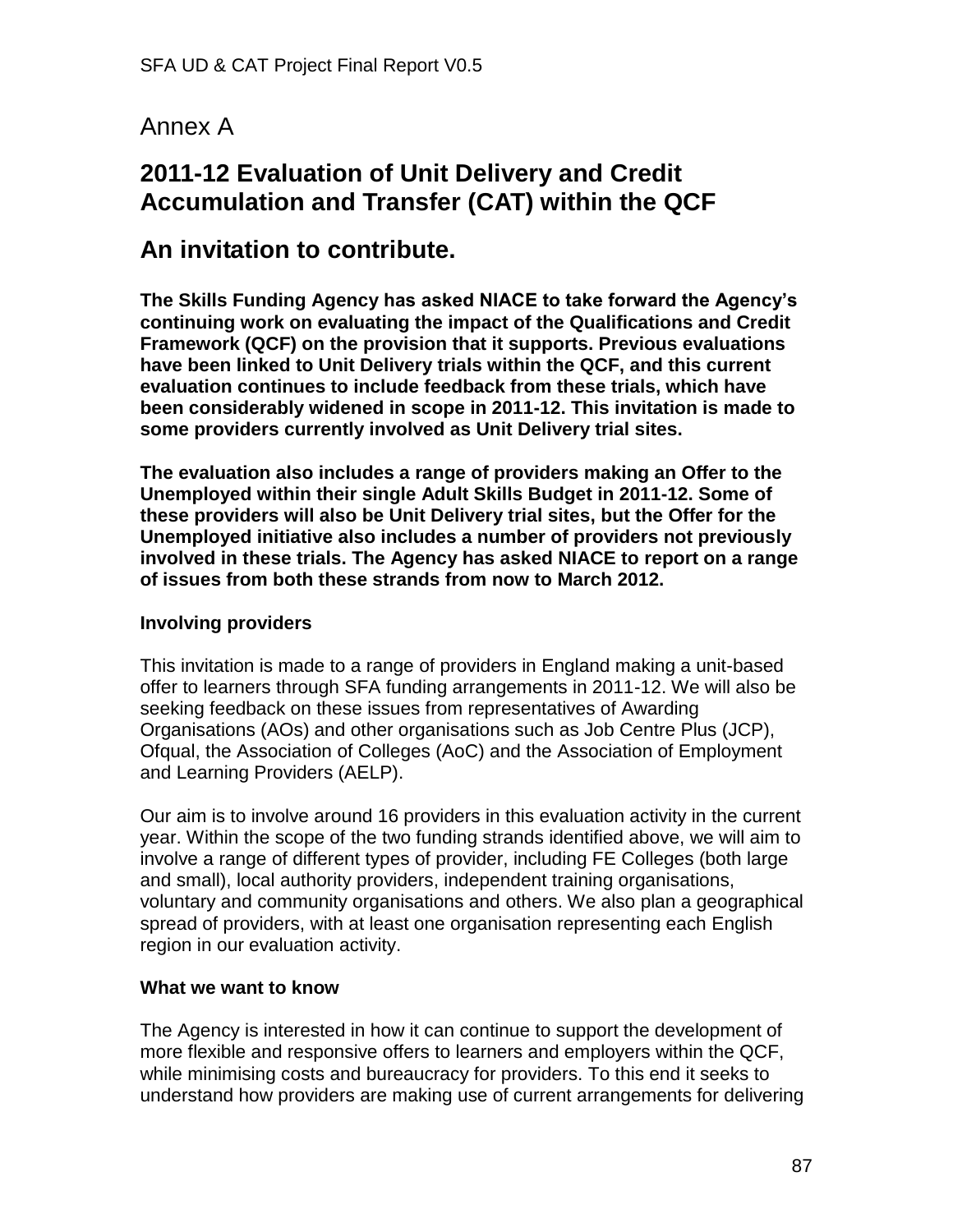individual units within the QCF, as well as how credit accumulation and credit transfer are operating within provision supported by the Agency.

The Agency recognises that, although funding arrangements for 2011-12 mark a significant extension of the previous scope of flexibilities within the QCF, there is still some way to go before the full potential of the Framework to deliver its intended benefits to users can be realised. The Agency wants to know how current arrangements support or inhibit the utilisation of these flexibilities, and how they can be developed in future to support the intended benefits of the QCF. Although some of these arrangements (e.g. funding and performance measures) fall directly within the Agency's responsibilities others (e.g. regulatory requirements or AO systems) may have an equally positive or negative impact on provider actions. These will also be included within the scope of the evaluation.

## **How you can help us**

In accepting this invitation to be part of the evaluation programme, NIACE asks providers to confirm that they are happy to undertake the following activities:

- To identify an appropriate member of staff to be the key contact with the NIACE evaluation team during the coming months.
- To host one face-to-face meeting between appropriate staff and a member of the NIACE team to respond to initial evaluation questions (a copy of the questions will be circulated in advance of the meeting)
- To respond to follow-up questions (if any) from NIACE team members via e-mail or telephone
- To share information with the NIACE team relevant to the aims of the evaluation from now until March 2012.

All information disclosed by providers will be treated in strict confidence and all data and quotations used in any reports to the Agency by the NIACE team will be anonymised before publication. A copy of the Evaluation Report to the Agency will be shared with all those providers involved in this work.

## **The NIACE team**

The Project Director for this work at NIACE is Joyce Black. The work of the NIACE team in the field will be led by Peter Wilson, supported by Beverly Sand, Ruth Perry and Robert Gray. A member of the NIACE team will be in touch shortly to arrange a date for the initial meeting in this evaluation programme.

NIACE extends its thanks to all those that have indicated a willingness to be involved with us, and looks forward to a successful outcome to this work in 2012.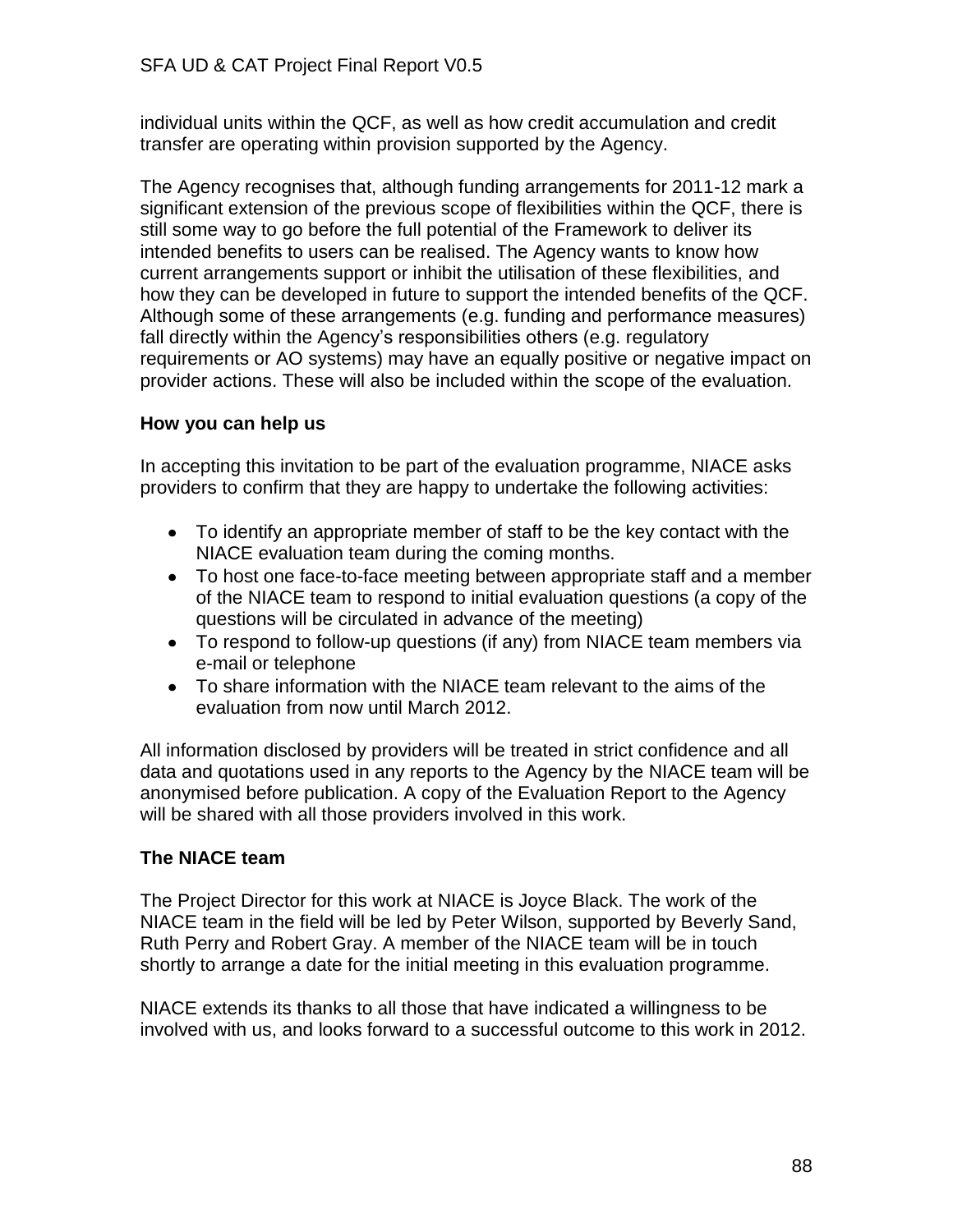# Annex B

# **2011-12 Evaluation of Unit Delivery and Credit Accumulation and Transfer (CAT) within the QCF**

# **Questions for providers**

*These questions are intended to cover the full range of SFA concerns in this current phase of evaluation. Not all questions will be relevant to all providers. Indeed some sections may be ignored in some cases. A full response to each individual question is not expected.*

# **1. Has the introduction of the QCF had an impact on your provision?**

- In what ways is your provision more responsive to individual learners than it  $\bullet$ was previously? Give examples.
- I what ways are you able to respond more effectively to employer needs? Give examples (if relevant).
- I what ways has the ability to offer individual units had an impact on curriculum design and delivery? What have been the positive effects? Have there been any negative effects?
- $\bullet$ How do you organise your provision to make use of the ability to deliver units? Do you separate unit-based and qualification-based provision? Have you had to adapt teaching and learning methods? If so how?
- How does the award of credits to learners improve your provision?

## **2. What are the main features of your provision based on QCF units?**

*Before answering questions in this section we would like to know if you are making use of the Offer for the Unemployed* or *are involved in the Unit Delivery Trials 2011-12* or *are making provision through both initiatives.*

- $\bullet$ How many learners do you think will enrol on unit-based provision during 2011-12?
- What proportion is this of your total enrolments (or budget)?  $\bullet$
- What kinds of learners are making use of unit-based provision? Why do you target these particular groups of learners? Are there barriers to some learners in accessing this provision?
- How many different units do you think you'll offer during 2011-12?
- In what subjects/curriculum areas? At what levels? What has influenced the choice of units that you offer?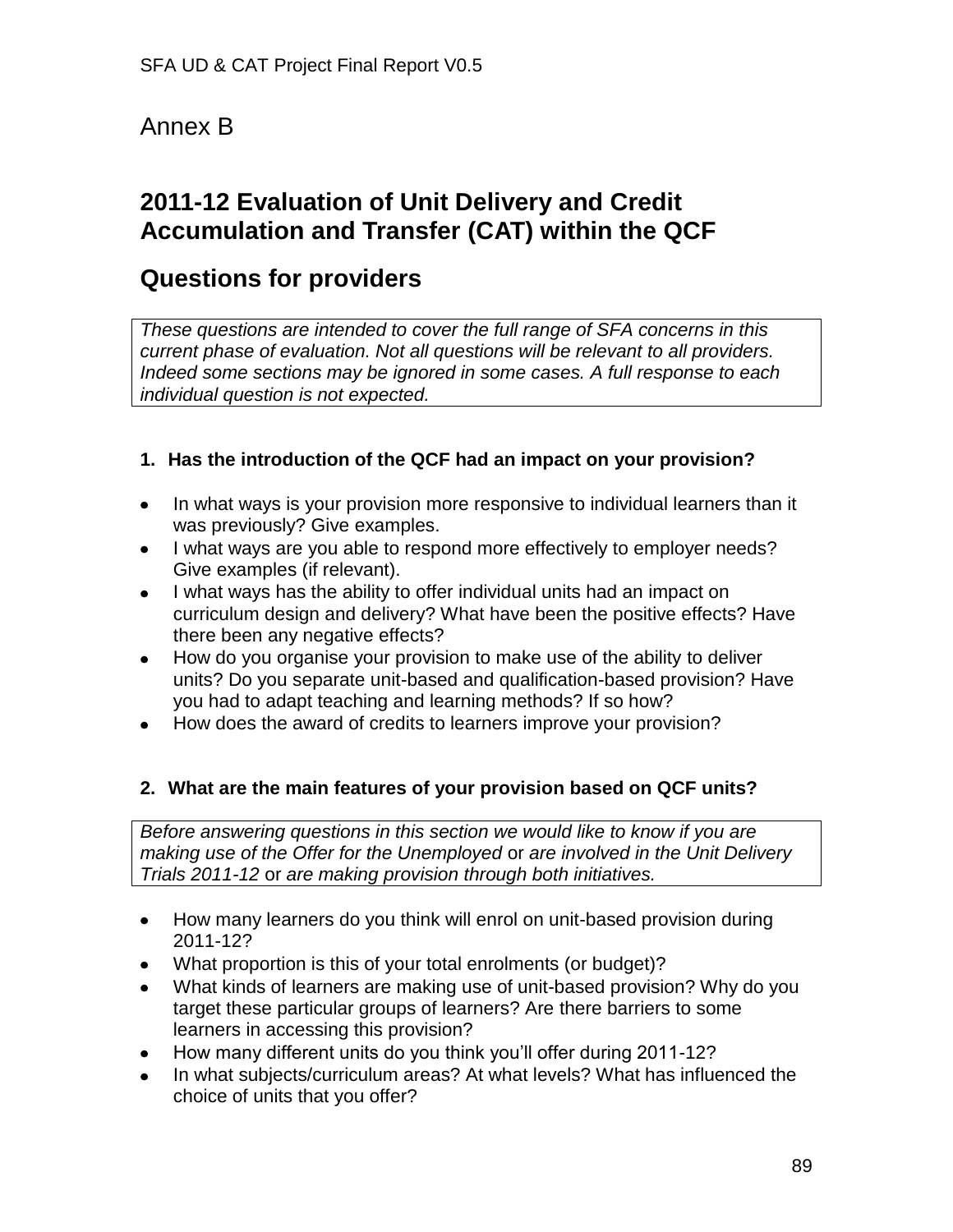- Do learners who achieve credits on individual units go on to full  $\bullet$ qualifications? If not, what do they do next?
- Has unit-based provision grown since 2010-11? By how much? In new  $\bullet$ subjects/curriculum areas?
- What are the key factors that will enable it to continue to grow in the future?

## **3. How are staff supported to take advantage of QCF flexibilities?**

- How are staff made aware of the changes brought about by the QCF?
- Have you run staff development sessions on the QCF? For whom?  $\bullet$
- What internal guidance/information/briefing notes for staff have you produced on using QCF flexibilities? (Can these be shared?)
- What kind of external events/courses related to the QCF have staff attended  $\bullet$ (if any)?
- $\bullet$ How do staff support the process of credit accumulation? What about credit transfer? Are they making full use of these processes?
- In what ways have staff roles changed significantly in relation to the introduction of the QCF? (In advice and guidance? Induction? Assessment? Tracking and recording achievement?)

## **4. Have AO systems changed in response to QCF flexibilities?**

*We appreciate that these answers may vary across different AOs. Where a provider relates to a number of AOs we invite relevant examples of practice that either support or hinder the ability to make full use of QCF flexibilities.* 

- How many AOs do you deal with in relation to the QCF?  $\bullet$
- In what ways have AOs been supportive of unit delivery?  $\bullet$
- How do AOs provide information for learners on how the QCF works? Give  $\bullet$ examples.
- How have AO arrangements for learner registration changed in response to a  $\bullet$ unit-based offer?
- How have AO certification arrangements changed in response to the QCF  $\bullet$ credit system?
- How have AOs supported credit accumulation? Or credit transfer?  $\bullet$
- How have AO costs been influenced by unit-based provision? Or by the  $\bullet$ accumulation and transfer of credits?
- $\bullet$ Do you perceive any changes in AO approaches to any of the above in 2011- 12? Give examples.
- What changes to AO systems would you like to see in the future?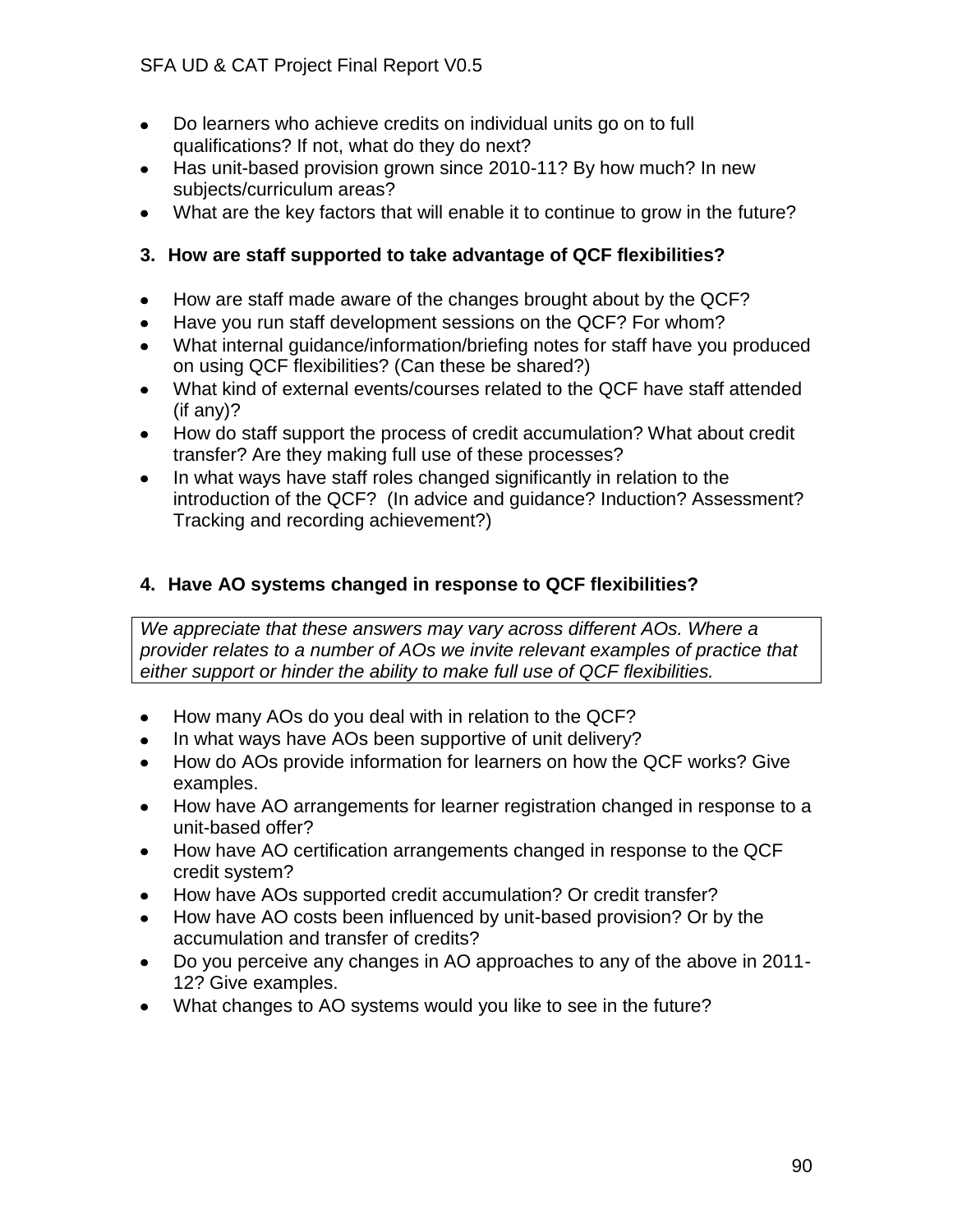### **5. Has the introduction of the QCF led to changes in your systems of record keeping and administration?**

- Have you made significant changes to record-keeping and administrative  $\bullet$ systems in response to the QCF? If so, what kind of changes?
- Are you able to make use of the Personal Learning Record (PLR)?  $\bullet$
- $\bullet$ If not, what obstacles exist to using the PLR?
- How do you make use of the arrangements for Recognition of Prior Learning (RPL) in the QCF?
- What systems do you have in place to record the previous credit achievements of learners within the QCF?
- Or to record exemptions?  $\bullet$
- How well are you able to link your own information systems with AO systems  $\bullet$ (eg in relation to recording credit achievement)?
- $\bullet$ How do you use data about units offered and credits achieved in your self assessment reports? In target setting for courses or departments? Or in inspection arrangements?

# **6. How are learners benefiting from the QCF?**

- How do you provide learners with information about how the QCF works?  $\bullet$ What form does this information take? Give examples. Is the information, advice and guidance (IAG) being offered by your own staff or an external agency?
- If learners are accessing IAG from an external agency, what kind of  $\bullet$ information, advice and guidance are they offering learners about the QCF and how would you rate the quality of that IAG in relation to the QCF?
- $\bullet$ How do you record learner feedback on the benefits/drawbacks of a unit and credit-based approach? What are learners telling you?
- How has the ability to offer individual units for credit had (or will it have) an  $\bullet$ impact on learner success rates? Give examples.
- How do learners make use of the process of credit accumulation?  $\bullet$
- In what ways has the process of credit accumulation had (or will it have) an  $\bullet$ impact on retention and progression rates?
- How do learners make use of credit transfer, RPL or exemption? Give  $\bullet$ examples.
- How is the QCF enabling you to reach new/different/harder to reach groups  $\bullet$ of learners?

## **7. How are you using the QCF in your work with employers?**

*This is one section that may not be relevant to all providers in relation to unitbased delivery or CAT.*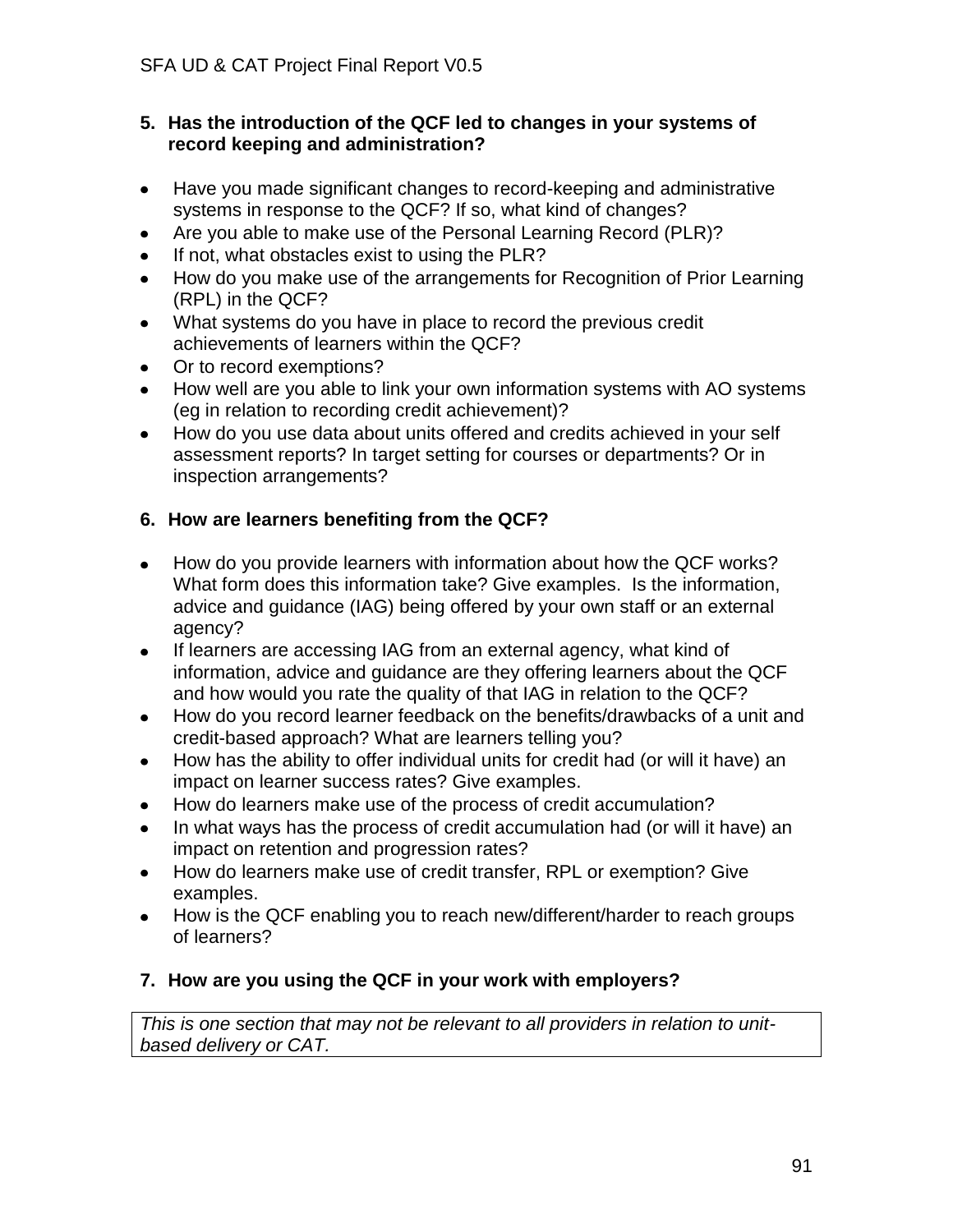- Do you offer unit-based provision with or through local employers? Give  $\bullet$ examples.
- What subjects/curriculum areas are most popular? At what levels?
- By how much has this provision grown (or will it grow) in 2011-12?  $\bullet$
- What feedback do you get from employers about unit-based provision? Or about credit accumulation and transfer?
- Will the ability to offer individual units help to increase employer contributions to the costs of provision? For what reasons?

### **8. Have SFA funding arrangements and performance measures helped you to take advantage of QCF flexibilities?**

- Are you able to respond fully to the needs of unemployed learners through  $\bullet$ the offer of individual QCF units? Give reasons.
- Is the scope of SFA's current arrangements for funding units sufficiently  $\bullet$ broad to meet learner/employer needs? Are their learners who might benefit but who currently don't have access to this provision? Could this approach be extended into other areas of provision? Give examples.
- Do you make use of SFA arrangements for supporting RPL? If not, why not?  $\bullet$
- Do current SFA funding arrangements support or inhibit credit accumulation? Or credit transfer? Give reasons.
- Do current performance measures (e.g. Qualification Success Rates) help or  $\bullet$ hinder flexibility in your QCF offer? Give reasons.
- Will SFA proposals on simplifying funding support or hinder a more flexible  $\bullet$ unit-based offer within the QCF? Give reasons.
- How might SFA administrative/record-keeping systems be improved to support greater flexibility within the QCF?

### **9. Do other agencies and organisations have an impact on your QCF provision? If so, how?**

*Again this may not be relevant, or may vary considerably across different types of provider. Examples of other agencies/organisations might be JCP centres, YPLA, SSCs, industry regulators or sub-contracting budget-holders.*

### **10.What other changes would most help you to take full advantage of the flexibilities of the QCF?**

*This question is intended to offer those we talk to the opportunity to identify any additional issues other than those covered above that would enable them to make a more appropriate offer to the learners they provide for.*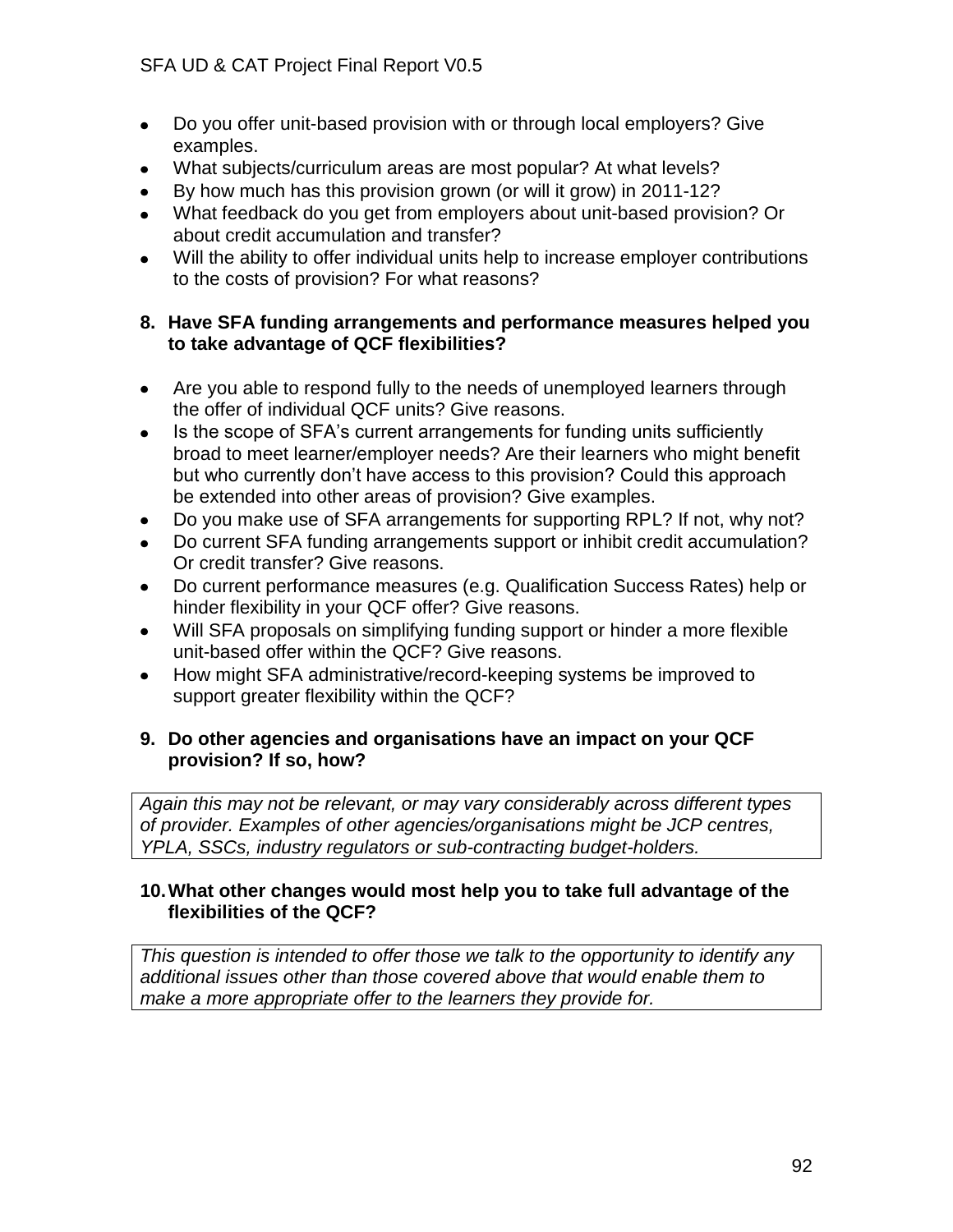# Annex C: Sector-Based Work Academies

# **Case study: Newcastle City Learning and Waitrose**

### **Introduction**

- 1. As noted in the body of the report, a number of the providers interviewed have developed unit-based provision through the Offer for the Unemployed to support Sector-Based Work Academies (sbwas). These Academies are short interventions targeted at unemployed people and aimed at meeting an immediate local employment need.
- 2. Sector based Work Academies are set up as partnership arrangements between a local employer, JCP and a local provider. Typically the Academy will address a very specific employment opportunity (e.g. the opening of a new office, store or hotel) and will be targeted at unemployed people living close to the new employer. In some instances sbwas are established as part of local or regional employment initiatives built in to development contracts.
- 3. Most sbwas run for a few weeks (2 or 3 is most common) for 3 or 4 days a week. The curriculum is negotiated between the employer and the provider and although each Academy is unique, it is possible to identify shared features across a number of sbwas in different sectors and different parts of England. Typically, an Academy will focus on; work readiness skills, customer service skills, communication skills, interview techniques and on developing a basic understanding of the particular employment sector.
- 4. In some sbwas recruitment to the course is undertaken jointly by the employer and the provider. In others the provider recruits (based on JCP referrals), sometimes with specific guidance from the employer. Some employers contribute elements to course content. In most cases the employer commits to interview all those who successfully complete the course, and a proportion of 'Academy graduates' progress to employment.

#### **Academies and unit-based provision**

5. It should be emphasised the sbwas have been developed separately from unit-based provision through the Offer for the Unemployed. Some sbwas continue to be based on small Awards and others on certification outside the QCF. However, a number of providers have seen the opportunity to base sbwas on clusters of QCF units, and this approach has enabled them to devise programmes tailored to meet individual employer needs.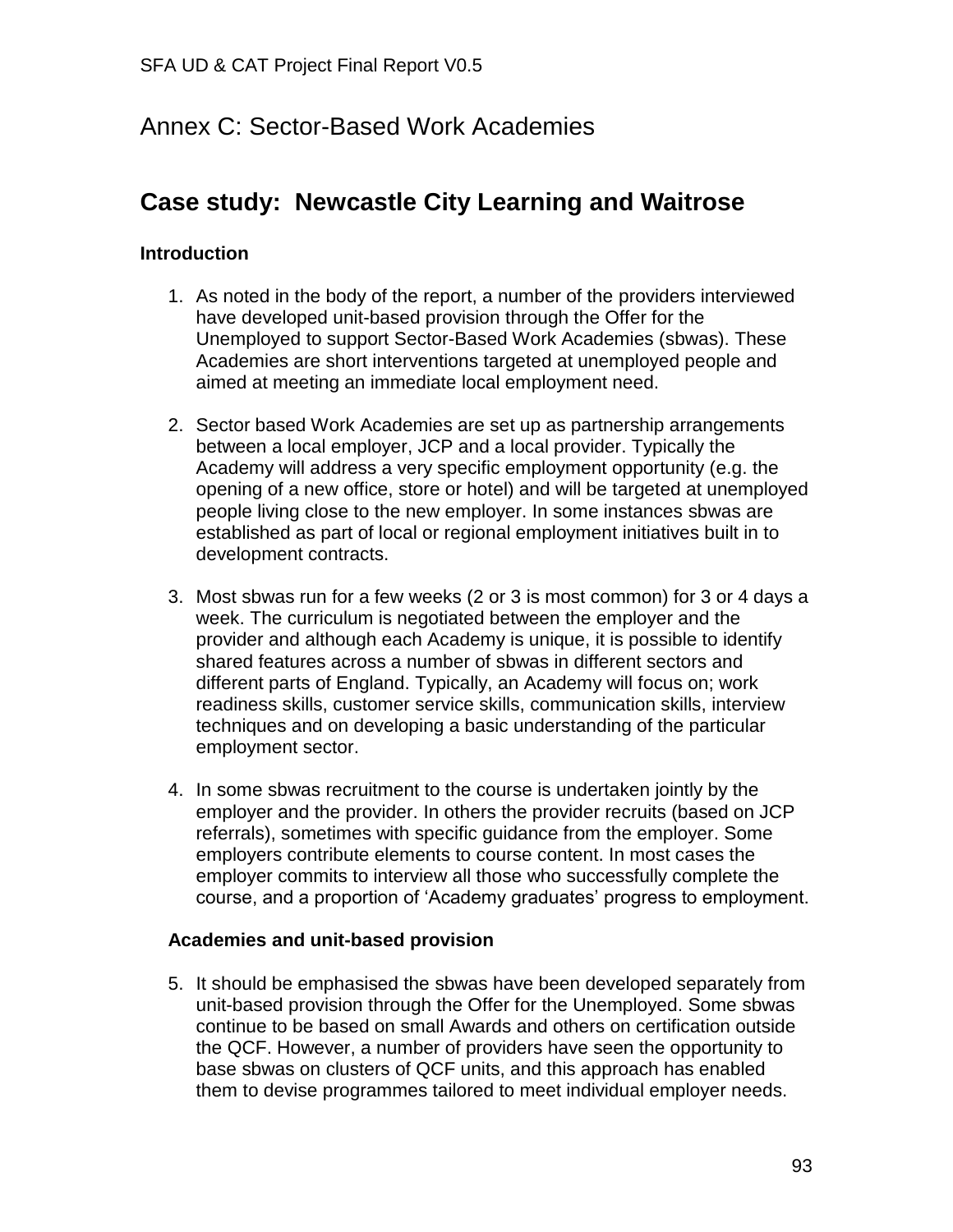The ability to combine some sector-based skills with more generic employability and work-readiness skills seems to be particularly appropriate to these Academies.

- 6. The sbwa approach appears to be popular in service-based employment opportunities. The retail, catering and hospitality sectors are mentioned most frequently by providers though, as the list below illustrates, other sectors are represented. Of course Academies are organised in direct response to employment opportunities, so perhaps this pattern of provision is not surprising.
- 7. Providers have referred to the following employers in relation to their sbwa provision based on units from the QCF:
	- ASDA
	- Birmingham City Council (Domiciliary Care)
	- Dunhill Mill
	- Lincolnshire County Council (Childminders)
	- Network Rail
	- Omnia Support
	- Poundland
	- Premier Inns
	- Primark
	- Royal Insurance
	- Toyota
	- Waitrose
- 8. Several different types of provider are involved in sbwas. Although the majority of those on the above list were organised and delivered through FE colleges, Independent Training Providers and Adult Education Services are also involved in Academies. This case study focuses on the work of Newcastle City Learning, a Local Authority Adult and Community Education Service operating across Newcastle-upon-Tyne.

### **A Sector-Based Work Academy for Waitrose**

- 9. Newcastle City Learning (NCL) were asked to support the opening of a new Waitrose store in Jesmond, Newcastle by organising a Work Academy for potential employees. The store planned to offer employment to around 65 local people, including 45 full-time jobs. The programme for the Academy was negotiated jointly by Waitrose, JCP and NCL and people were recruited to the programme from JCP referrals.
- 10.The main aim of Waitrose in supporting the sbwa was to prepare people to meet Waitrose's employment expectations, to impart some knowledge of work in the retail sector and to develop and improve 'interview readiness'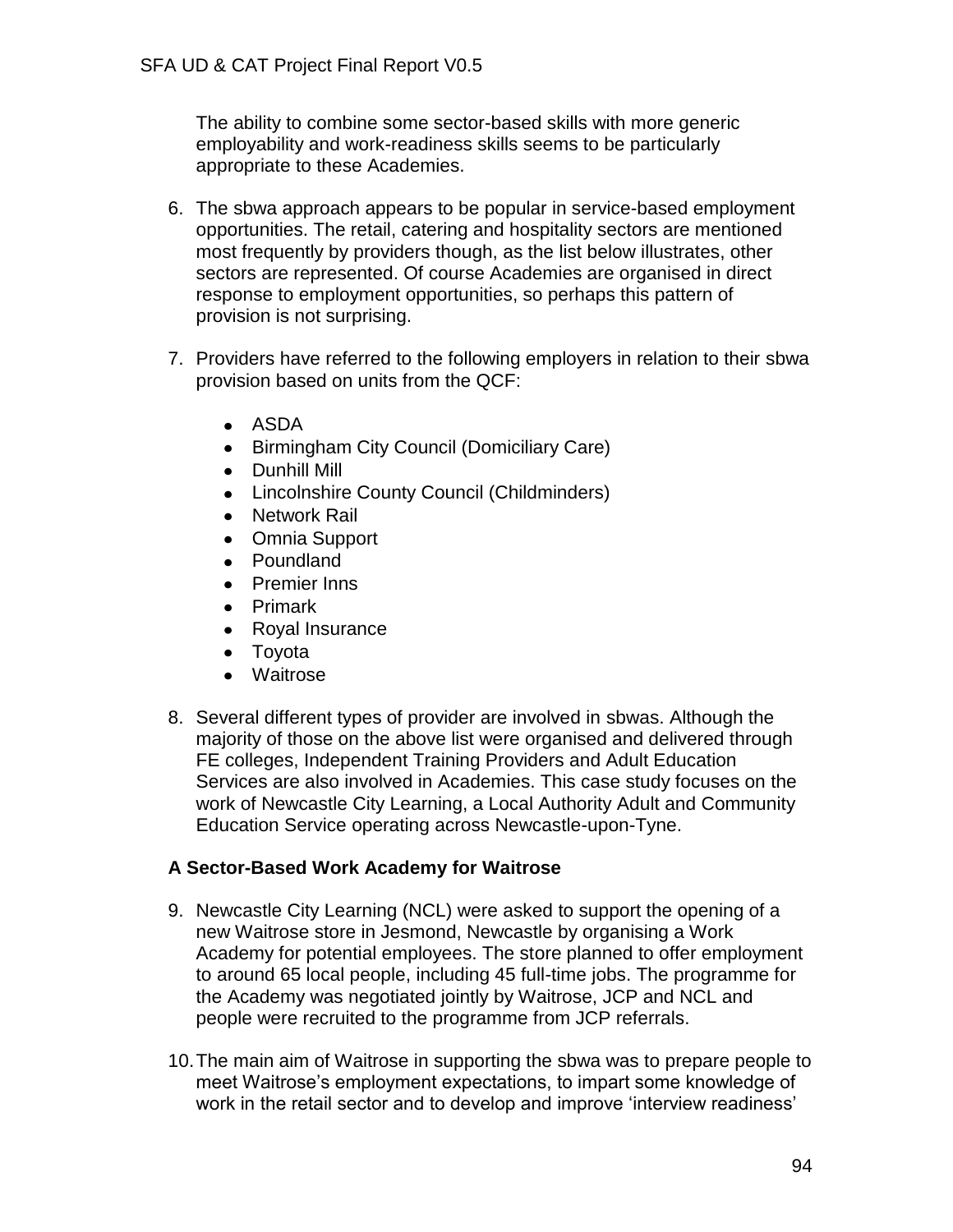by participants. From an initial list of 42 referrals, 22 people were selected for pre-employment training based on initial interviews and screening by NCL.

- 11.These initial assessment sessions were devised by NCL both to identify potential to succeed on the planned training programme and to ensure that future employment requirements of Waitrose were considered. So, for example, in addition to an assessment of basic communication skills, company policy on flexible and weekend working was also explained, as well as requirements for personal presentation (e.g. no visible tattoos or body piercings).
- 12.Following an initial assessment period of 2 days, participants then spent an additional 4 days in intensive training, followed directly by interviews with Waitrose staff. The training was structured around two units at Level 1 in Team Working and Recognising Employment Opportunities and credits for successful completion of the programme were awarded by NOCN. As NCL was familiar with the units to be offered the programme could be organised and delivered at short notice to meet Waitrose's recruitment schedule.
- 13.In addition to learning structured around these two units, Waitrose staff also contributed to the training programme.

### **The outcomes of the training programme**

- 14.All the 22 people recruited to the training programme completed it and everyone achieved credits at Level 1. All those who completed the programme were interviewed by Waitrose and 11 people were offered employment in the new store. Some of those were offered part-time work (a minimum of 16 hours a week) but most were offered full-time contracts.
- 15.For those people unsuccessful at interview, Waitrose provided feedback in order to help them with future employment opportunities in the sector. This feedback was also shared with NCL so that improvements could be made in future sbwas offered through the service. Unfortunately current restrictions on the availability of training through the Offer for the Unemployed means that it has not been possible for NCL to organise specific follow-up training for those unsuccessful at interview.
- 16.An evaluation of the programme by NCL reveals positive feedback from learners. The units offered enabled people to build confidence in their abilities and to interact with others in the group. People felt 'ready for work' and the experience of the programme, in particular the input from the employer, made people feel valued and positive about working for Waitrose.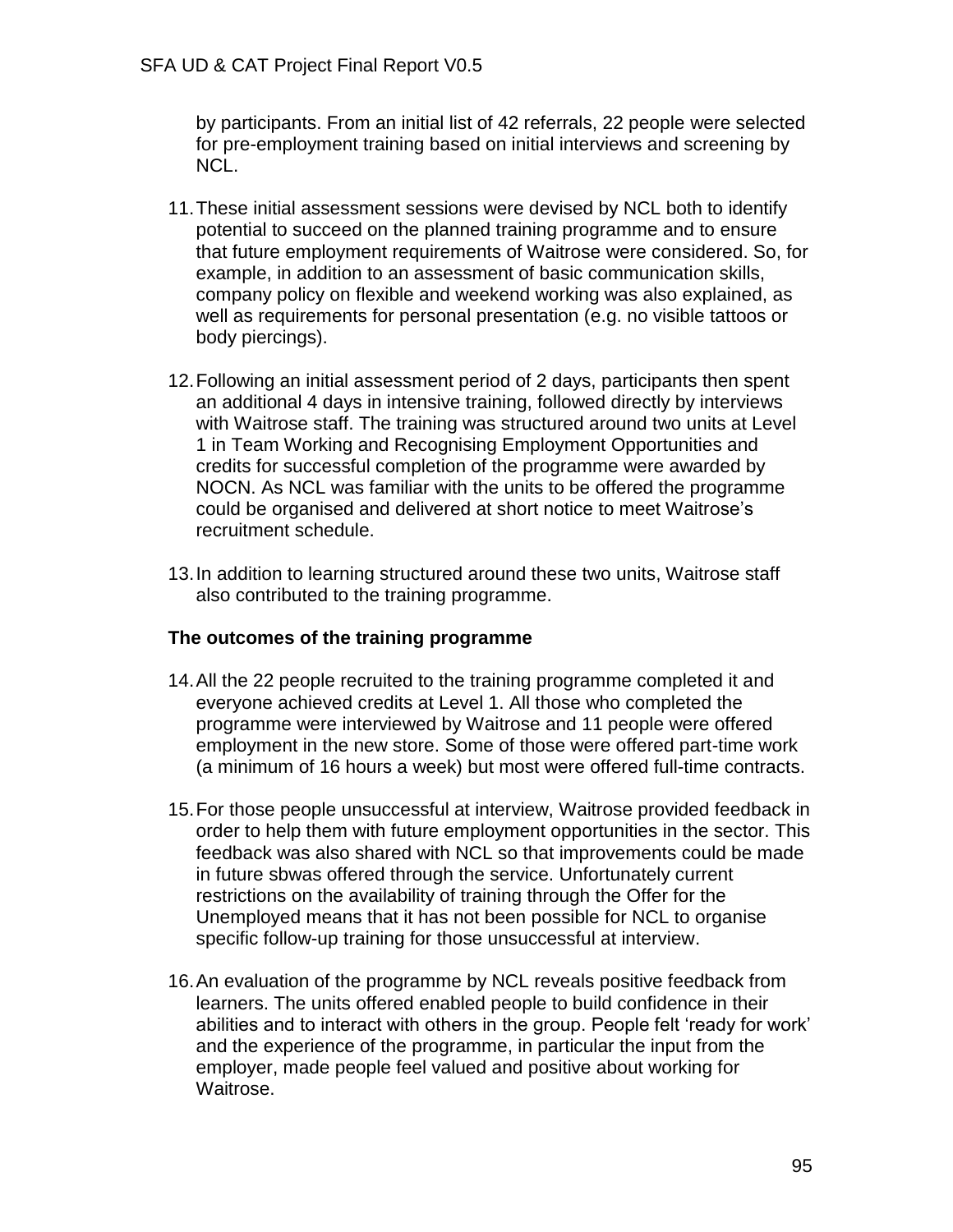17.In the future, NCL would want more time to work with potential recruits prior to beginning training in order to make a more considered assessment of individual needs. NCL would also aim to offer a wider range of units (within the constraints placed by an employer) and to structure the training programme over a slightly longer period to ensure individual needs were met. As NCL is already in negotiation with another local employer in the catering business it should have the opportunity to develop an improved programme for its next Work Academy.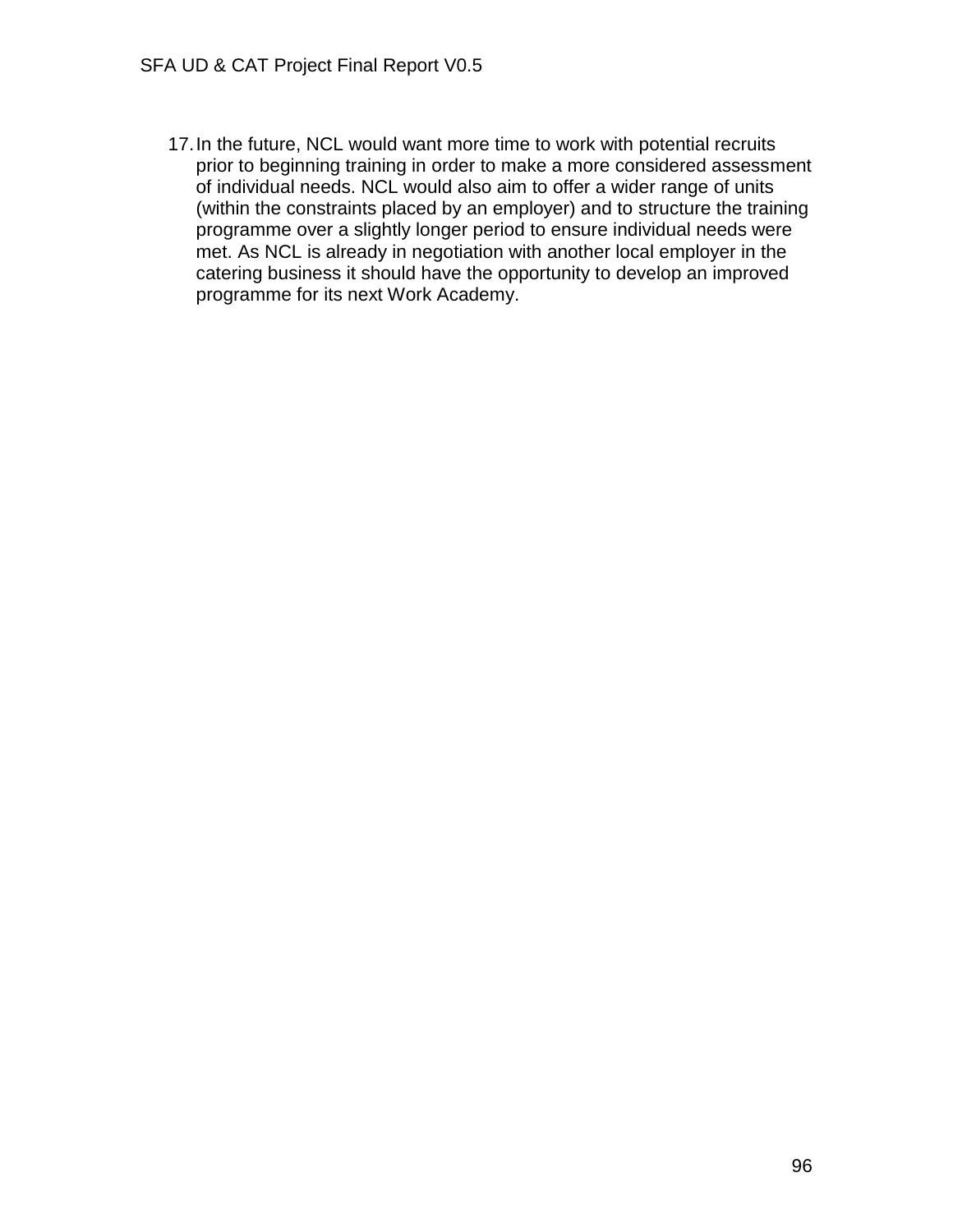# **Annex D**

**The evaluation of unit delivery both as part of the offer for individuals seeking employment and as part of the unit delivery trials in the single adult budget**

# **Improving the flexibility of provision in the QCF through unit delivery and credit accumulation and transfer**

# **A Position Paper for the Skills Funding Agency**

## **Purpose**

1. The purpose of this paper is to describe current arrangements that support the flexibility of provision leading to achievement in the QCF and to anticipate the actions that SFA might take to facilitate the further development of this flexibility in 2011-12, within the context of the unit delivery trials and the offer to the unemployed.

## **Background**

- 2. Since its inception, SFA has supported the development of unit delivery within the QCF. This support has either been targeted at particular types of learner (e.g. offenders) or has been offered through a series of trials. The most recent of these Unit Delivery Trials was completed in July 2011 and a Final Evaluation Report on these trials was produced for SFA by Ekosgen in September 2011.
- 3. The Agency is taking forward unit based delivery as part of its aim to support providers to realise the flexibilities of the QCF. Based on the work undertaken through the most recent and previous trials, and a series of evaluation reports on unit delivery, SFA is now in a position to further extend its support for providers in this area in 2011-12.
- 4. In 2011-12 SFA will take forward the further development of flexibility for providers within the QCF through an extension to the 2010-11 unit delivery trials through a wider range of provider trial sites, and a consolidation of previously separate trial strands. However, the most significant support will be made through SFA's Offer for the Unemployed which will make available over 11,000 QCF units to learners actively seeking work.
- 5. In extending the previous scope of unit delivery arrangements, SFA wishes to understand how flexible delivery can support learners to work towards a target qualification in smaller steps, as well as engaging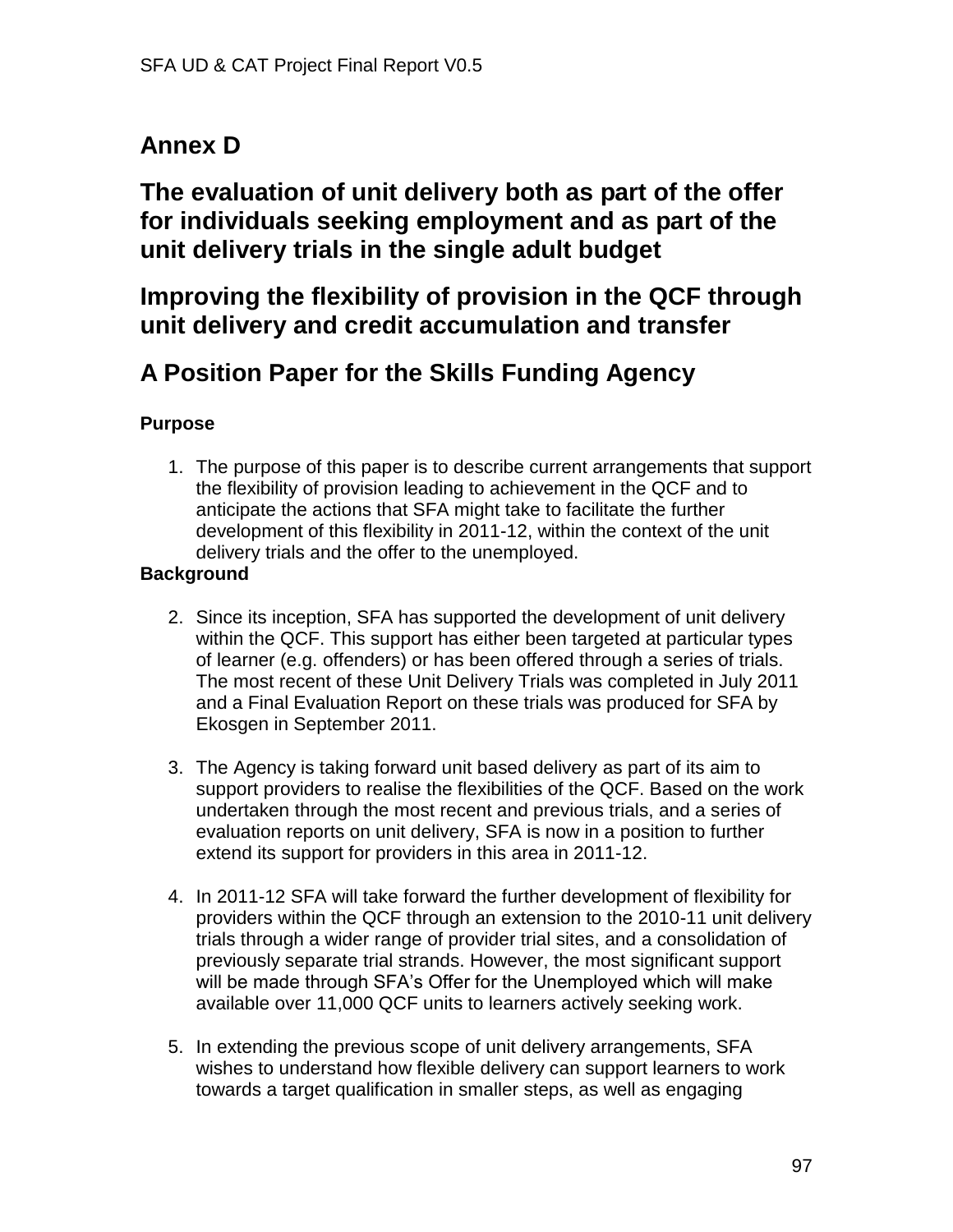learners who would not otherwise have the opportunity to achieve a target qualification, or are unable to commit to a qualification as an achievement target. (The offer for the unemployed already recognises that a qualification may not be an appropriate learning goal in all cases).

**6.** SFA also wishes to test the proposition that provision designed around small steps of learning can be both more responsive to the needs of local communities and more agile in its ability to meet employer needs. In a context of economic uncertainty and increasing freedom for providers, SFA seeks confirmation that unit delivery is a fit-for-purpose approach to delivering its strategic objectives.

### **Lessons from previous trials.**

- 7. Based on evaluation of the 2010-11 Unit Delivery Trials, SFA is able to identify the potential benefits for learners and providers in making available individual QCF units in certain types of provision.
- 8. Among the benefits for learners the following are beginning to emerge:
	- The flexibility to build up units into a qualification over time by 'banking' credits and adding to them at a later date
	- The opportunity to recognise new skills or update previous skills through the award of credits for individual units, rather than re-taking whole qualifications
	- The ability to commit to a more-easily achievable initial achievement target (i.e. the award of credits) rather than to a whole qualification, particularly for learners returning to learning after a period of disengagement
- 9. Providers have identified a similar range of benefits, enabling them to match provision more closely to local, individual and employer needs and to plan a curriculum offer that originates from an identification of these needs rather than the prescribed structure of a qualification.
- 10.Another interesting feature of the Evaluation Reports from 2010-11 is that only around 10% of the units available to Unit Delivery Trial sites were actually accessed by providers. It would appear that the potential scope for extension of the unit offer is very significant, and SFA will monitor takeup during 2011-12 to ascertain whether unit delivery continues to be restricted to a small proportion of those units actually available. If so, then any potential barriers to wider take-up will need to be identified and analysed through SFA's evaluation activities.
- 11.SFA also recognises that a significant scaling up of the scope of the offer of individual units to learners via these two initiatives may in itself bring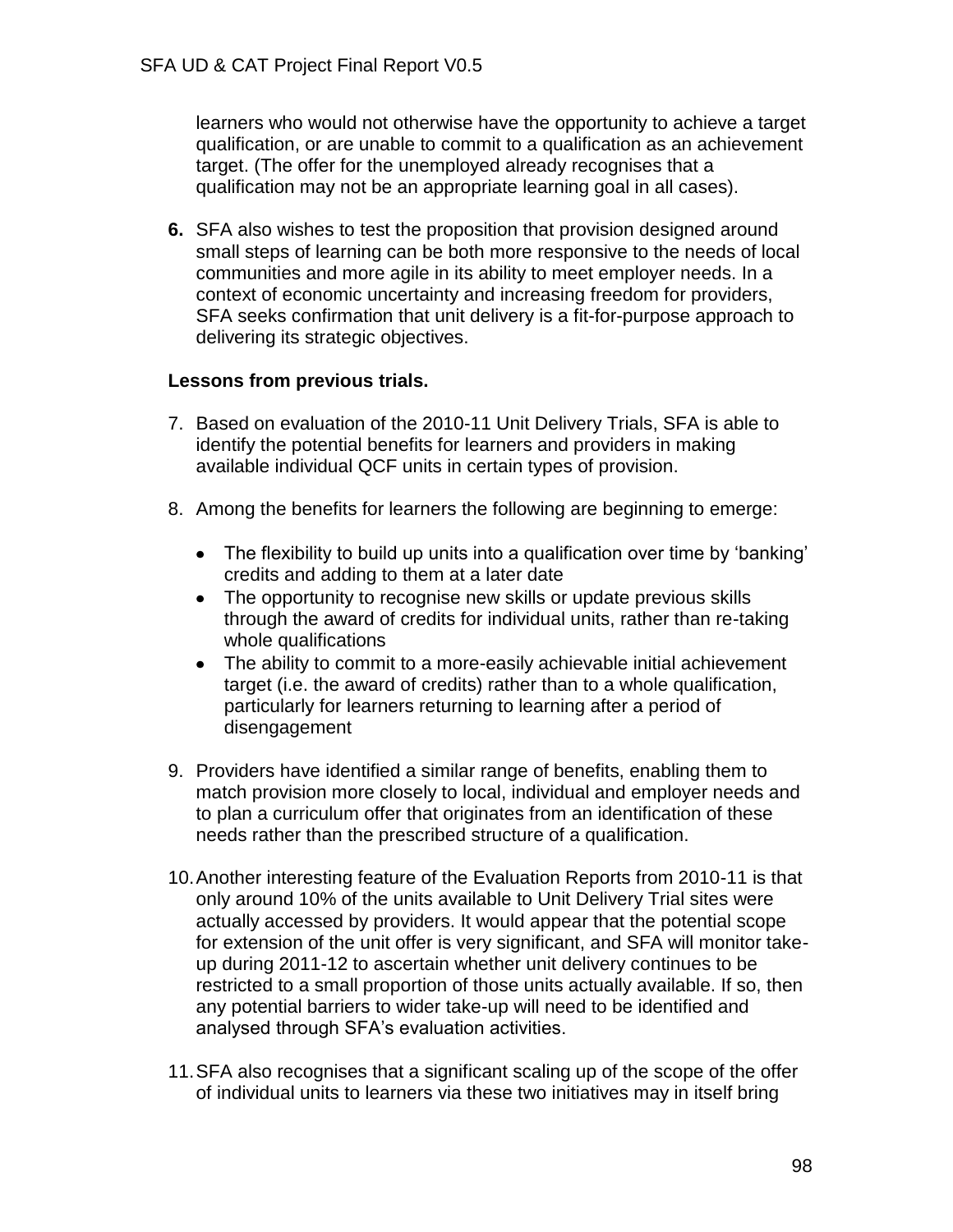fresh challenges to providers. Tracking learner achievements, registration arrangements with AOs, and ensuring rapid certification of unit achievement for learners have all been identified as potential 'pressure points' by providers during 2010-11. SFA will monitor these processes during 2011-12 to identify any continuing difficulties that may be experienced by providers as the scale of the unit offer is expanded.

**12.**The outcomes from the 2010-11 Evaluation Reports are unequivocal. Where providers are able to access and offer individual units to learners, both learners and employers are easily able to identify the benefits of this approach. However the Evaluation Reports also confirm that there are some significant barriers in place in systems, costs and bureaucracy that continue to inhibit the extension of unit delivery in some areas.

### **Meeting employer needs**

- 13.The Evaluation Reports include a number of case studies involving local employers and indicate very clear support from employers for a unit-based approach to delivery. Not only can the needs of individual employees be more easily addressed, but there are significant savings to employers in being able to access (and in some cases pay for) only those units deemed necessary to support employees in their job role or career development.
- 14.The enthusiasm with which unit delivery has been taken up by some employers and some employees raises interesting issues in relation to cofunding and the future extension of student loans. If employees have the opportunity to take individual units to meet immediate employment needs, then it would seem that the case for co-funding of these units by employers is strengthened. Indeed, where individual units address an explicit need that improves business performance the case for employers funding them in full would seem to be compelling.
- 15.A similar conclusion might be reached by looking at the issue from the perspective of a learner. If an individual pays (either in whole or in part) for his/her programme of learning through a student loan, then the case for compelling that learner to undertake anything other than the individual units he/she chooses is far weaker than in a case where public funding supports 100% of learning. There would seem to be a very explicit connection between paying for learning via a loan and the freedom to choose precisely what learning to pay for.
- 16.Having noted these implications, SFA recognises that there may be tensions between addressing immediate business needs and the wider development of flexibility and skills improvement across the English workforce. In taking forward the development of both the unit offer for the unemployed, and the unit delivery trials in 2011-12, SFA will seek to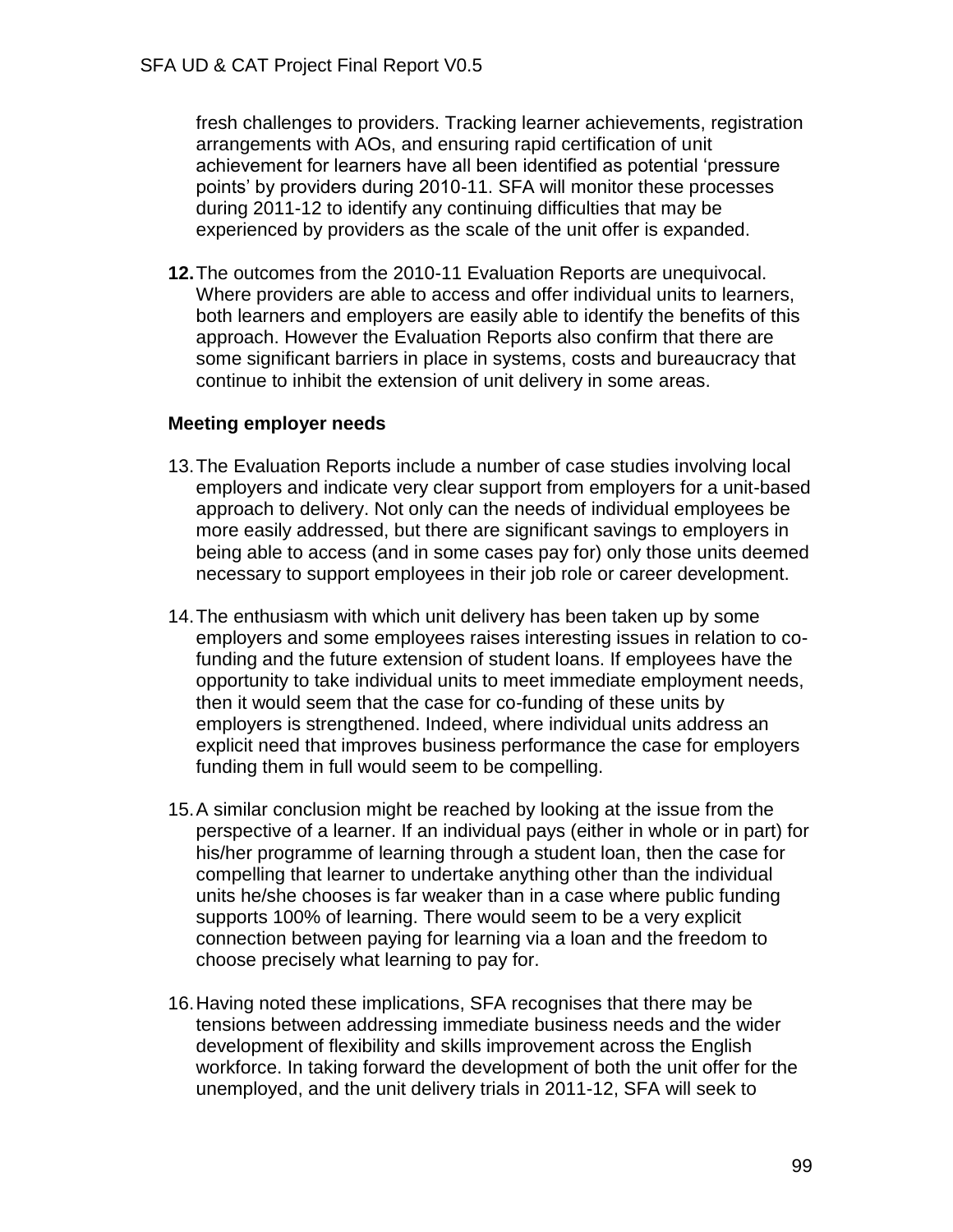ensure that an appropriate balance is struck between addressing the immediate needs of employers and employees (via individual units) and the longer term interests of workforce development in a particular sector (via qualifications with employer support).

### **Unit delivery and flexibility.**

- 17.In this context it seems clear that the potential flexibilities of the QCF can be extended to a much wider group of learners, providers and employers during 2011-12. The widening of the scope of SFA support for unit delivery is one necessary precondition for this extension. However it will also be necessary to address some of the issues and barriers identified in the 2010-11 Reports if these benefits are to be extended as widely as possible. SFA will continue to monitor these potential barriers to flexibility as part of its ongoing evaluation activity in 2011-12.
- 18.SFA also recognises that unit delivery in itself is only one of several factors that will achieve this objective. During 2011-12 SFA will seek to understand further how it can support the longer-term development of credit accumulation and transfer (CAT) within the QCF. In doing so SFA will seek to build on some of the issues raised in the NIACE paper on *Developing a market for CAT within the QCF (March 2010).*
- 19.SFA recognises that the development of a fully-functioning market for CAT within the QCF is both a complex and a long-term goal. Other actors, including Ofqual and awarding organisations (AOs) have an important role to play in developing such a market, and SFA itself can only influence, rather than dictate the pace and form of this development.
- 20.Nevertheless, SFA recognises the importance of an effective system of CAT in realising the flexibilities of the QCF and will aim during 2011-12 to exercise some continuing influence over the development of this CAT system through both the continuation of the Unit Delivery trials and through the Unit Offer for the Unemployed.

#### **Supporting providers in developing flexibility**

- 21.One of the encouraging aspects of the most recent Evaluation Reports on the Unit Delivery Trials is the evident growth in awareness among both providers and employers of the potential benefits of the credit system that operates across the QCF.
- 22.In several instances this awareness has developed in spite of the practical difficulties experienced by some providers in realising the benefits of this credit system. So, for example, some providers note that the costs of registering learners on individual units, or of awarding credits for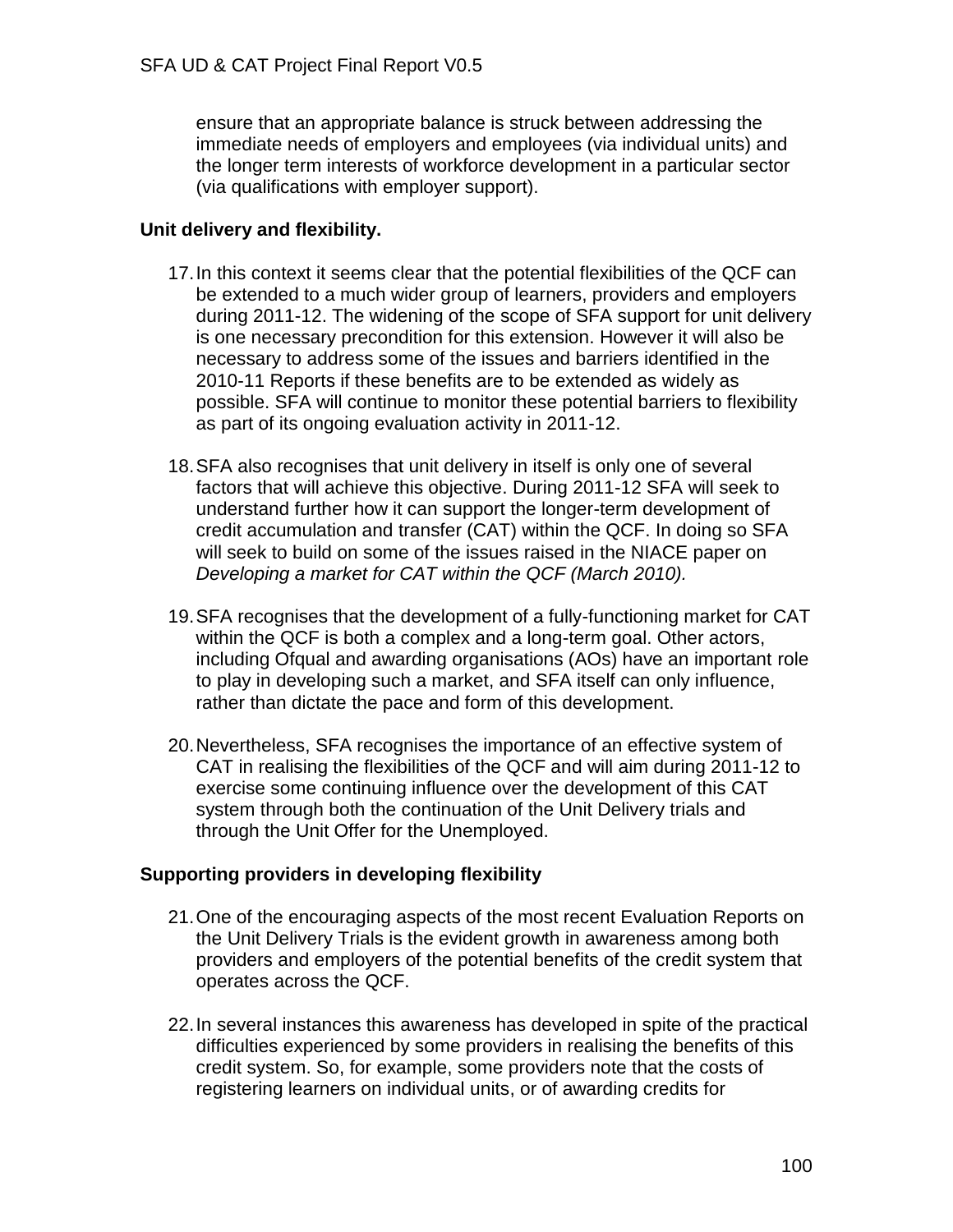achievement of these units, is proportionally considerably higher (for some AOs) than for registration and certification for qualifications.

- 23.Similar frustrations are recorded in relation to the accessibility of AO systems for the recognition of prior learning (RPL) and for using the RPL process within the QCF to maximise learner achievements. Providers need to be supported to make more use of this facility in order to realise this particular flexibility within the QCF.
- 24.As learner registrations grow within the QCF it is also reasonable to expect a growing proportion of learners with previous credit achievement to enrol on provision. The difficulty in recording credit achievement with one AO through the systems of another AO is another potential barrier to flexibility that needs to be addressed. The relatively recent introduction of a fully-functioning Personal Learning Record (PLR), and the partial use of the PLR across the AO community present impediments to providers developing fully flexible rotes to achievement within the QCF. SFA will monitor the use of these arrangements in 2011-12.
- 25.Notwithstanding these potential barriers of both cost and administrative resources, the final Evaluation Report on the 2011-12 Unit Delivery Trials records a number of instances where providers declare an intention to pursue these more flexible approaches to delivery and recording achievement in 2011-12, despite the potential short-term costs to them of doing so. SFA intends to monitor these more flexible approaches in the coming months, and to support providers in taking them forward wherever practically possible.

#### **Providers, awarding organisations and the role of the Agency**

- 26.SFA recognises that if the future development of a fully-functioning system of CAT within the QCF is primarily dependent on the actions of those bodies that award, recognise and transfer credits – i.e. QCF AOs. It also recognises that the Agency itself has no direct role to play in structuring the behaviour of AOs, or in regulating their assessment and awarding functions within the QCF – the clear responsibility of Ofqual.
- 27.Nevertheless, as several of the 2011-12 Evaluation Reports on Unit Delivery indicate, AOs do respond to the demands of their customers and a number of provider trial sites are clearly starting to make demands on some AOs in relation to their arrangements for registration and awarding, as well as in relation to their charges. Indeed, a small number of instances are recorded where a provider changes to a different AO that can provide a more flexible and responsive service within the QCF.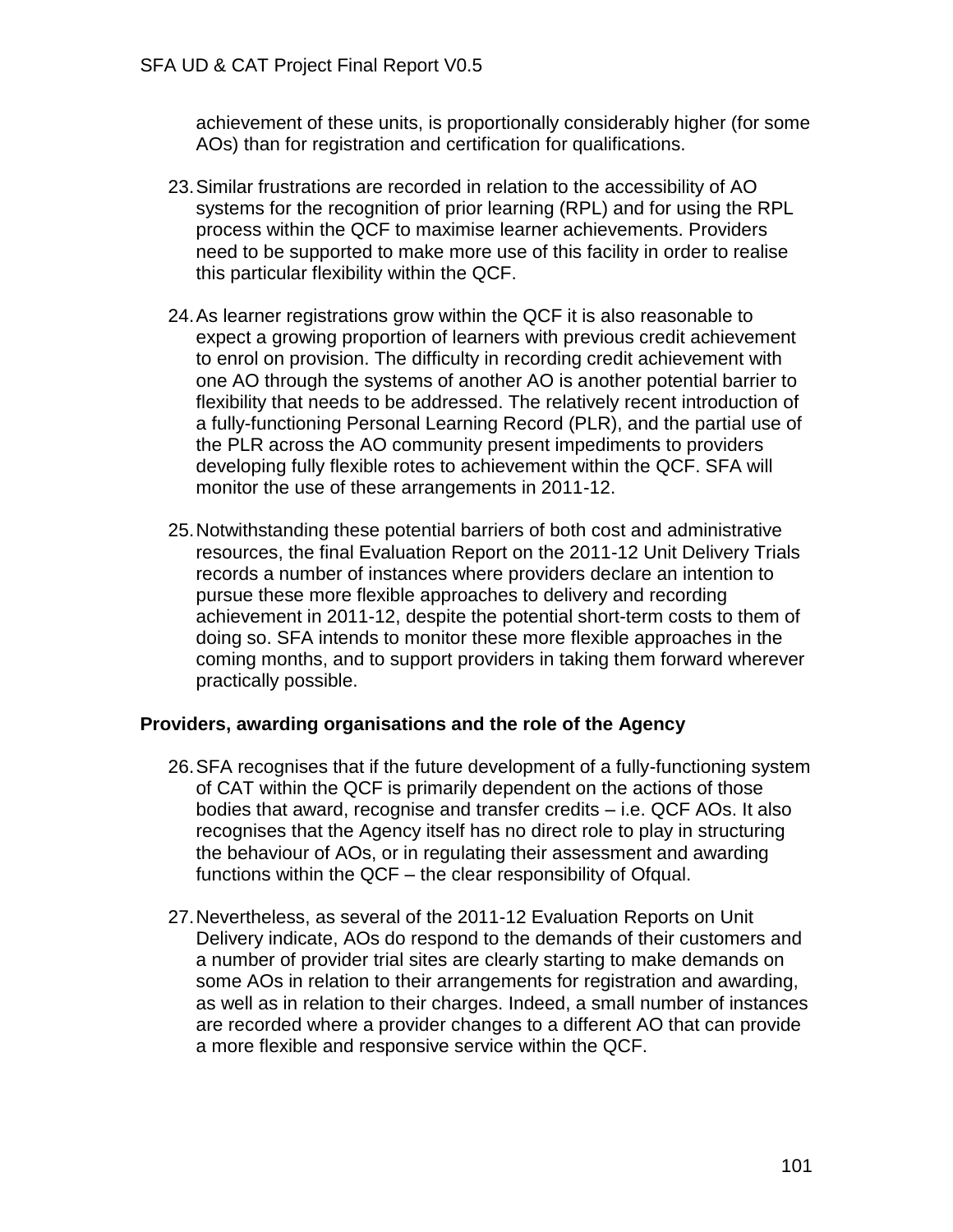- 28.SFA recognises in these examples the emerging pressures being exerted by providers on the behaviour of QCF AOs, and the potentially positive impact of these changes in market forces in realising the potential flexibilities of the QCF. By understanding further the particular demands of providers and by supporting the flexible use of QCF through both Unit Delivery Trials and the Unit Offer for the Unemployed, SFA can support, during 2011-12 the further development of the CAT system that providers clearly wish to see operate within the QCF.
- 29.It should be noted here that the scope of activity in the Unit Delivery trials and the Unit Offer for the Unemployed in 2011-12 marks a significant expansion from 2010-11. Far more units are available to learners and many more providers (potentially any provider making an offer to the unemployed) will be involved in offering these units. Not only will the range of opportunities to structure learner offers around units grow significantly, but the market pressures on AOs to respond to provider demands for more flexible approaches to registration, certification and charges will undoubtedly increase.
- 30.As both these strands of unit delivery are taken forward, SFA will monitor and evaluate the range of uses made by providers of these opportunities for unit-based delivery, including the way in which provision for local employers takes advantage of these flexibilities. SFA will also wish to support that relevant AO systems within the QCF are providing appropriate support for providers as demands for easier access to the flexibilities of the QCF credit system grow during 2011-12.

#### **The influence of other actors and organisations**

- 31.One of the most significant consequences of offering individual units rather than qualifications to learners is the importance of ensuring that learners themselves are adequately informed and advised about appropriate combinations of units that meet their particular needs. It is also clear from the 2010-11 Evaluation Reports on Unit Delivery that providers are well aware of the importance of information, advice and guidance (IAG) in the context of unit delivery. This is another area that SFA will seek to monitor and evaluate during 2011-12
- 32.Closely linked to this effective use of IAG are the provider systems in place to recognise and record the prior achievements of learners, both inside and outside the QCF. This is another area where unit delivery and the operation of the QCF CAT system are intimately linked, and where provider and AO systems interact. SFA recognises the importance of the PLR in this particular area and will wish to understand further how the PLR is being used to support provider systems in this area. Once again the relationship between providers and AOs will be monitored and evaluated.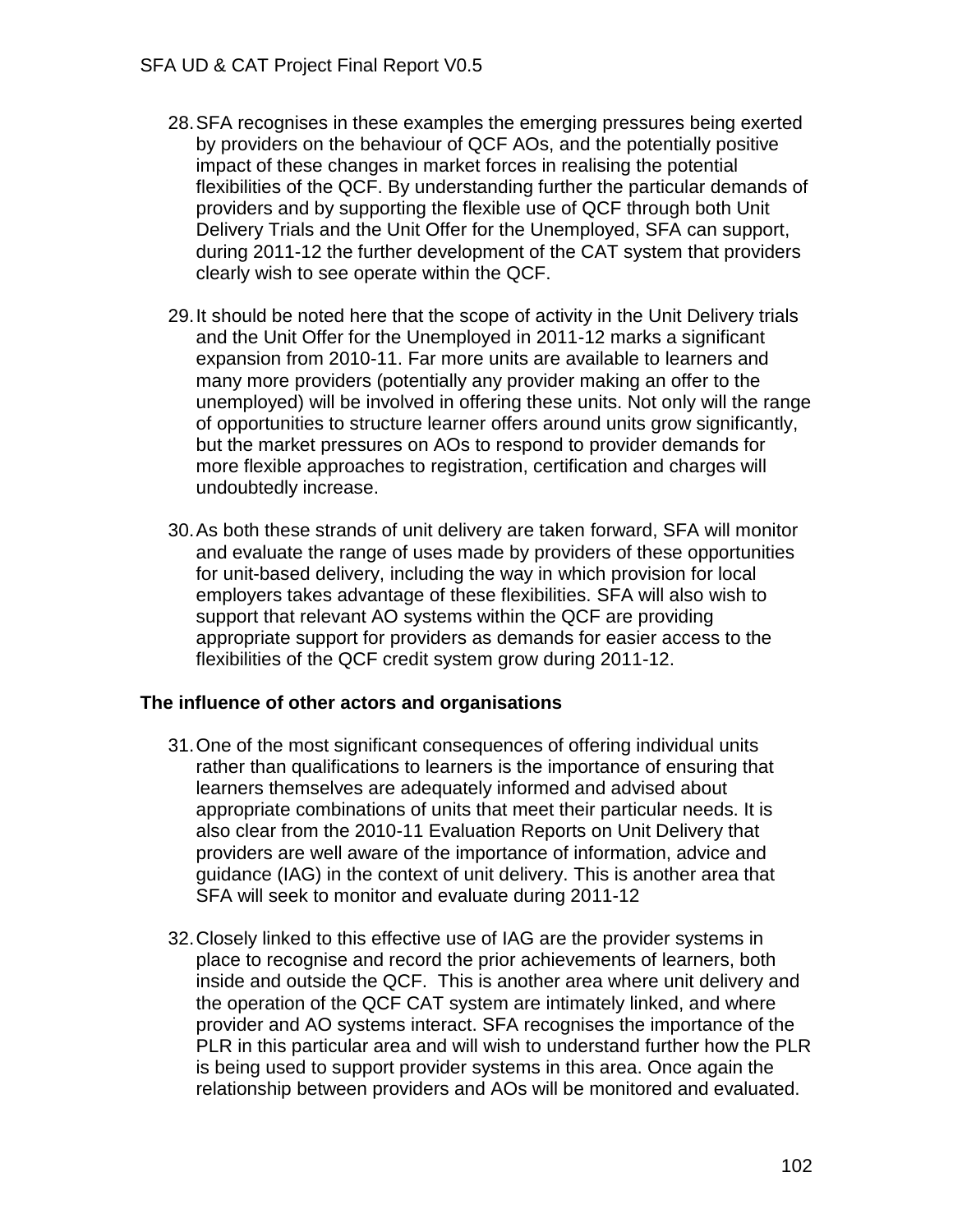- 33.Evidence from the 2010-11 Unit Delivery Trials suggests that a significant majority of provision based on individual QCF units was targeted at unemployed learners. Indeed, the Unit Offer for the Unemployed has been established in large part on this evidence base. In this context SFA expects all providers making provision through this Offer to establish close working relationships with their local Jobcentre Plus (JCP) service. SFA will seek to monitor this relationship during 2011-12 to ensure that unemployed adults are able to access appropriate provision in the QCF quickly and easily, once referred to a provider through JCP.
- 34.SFA recognises the importance of the qualifications regulators in ensuring the effective operation of the QCF. Ofqual (the regulator for England) is in the process of moving towards a single regulatory framework for qualifications. The potential impact of this move on the delivery of units and the operation of CAT in the QCF will also be monitored and evaluated during 2011-12 in order to understand and anticipate the potential impact on providers and AOs of these regulatory changes.

### **Credit accumulation and credit transfer**

- 35.Although the term CAT is used both in this document and in other references to the QCF credit system, a clear distinction is drawn within the QCF between the functions of credit accumulation and credit transfer. Indeed, responses from providers recorded in the 2010-11 Evaluation Reports reflect an awareness of this distinction. Although the process of credit accumulation is seen as a straightforward proposition, well understood and liked by both learners and employers, credit transfer is seen as a more complex process and one that will take longer to embed within the working of the QCF.
- 36.In one sense this is a straightforward distinction. Credit accumulation is a process that takes place *within* a single qualification; credit transfer takes place *between* qualifications. All qualifications are achieved through a process of credit accumulation. Even in a fully-developed QCF we may assume that credit transfer will be a feature of a small number of the qualifications awarded.
- 37.Despite the relatively straightforward process of accumulation within the QCF credit system the 2010-11 Evaluation Report identifies a number of cases in which providers have difficulty in accessing AO systems for awarding and accumulating credits for learners. This seems to be one area where some AOs are making better progress than others in responding to provider demands. SFA will monitor and evaluate this progress during 2011-12 to ensure that providers are able to recognise the achievements of learners through credit as easily as possible.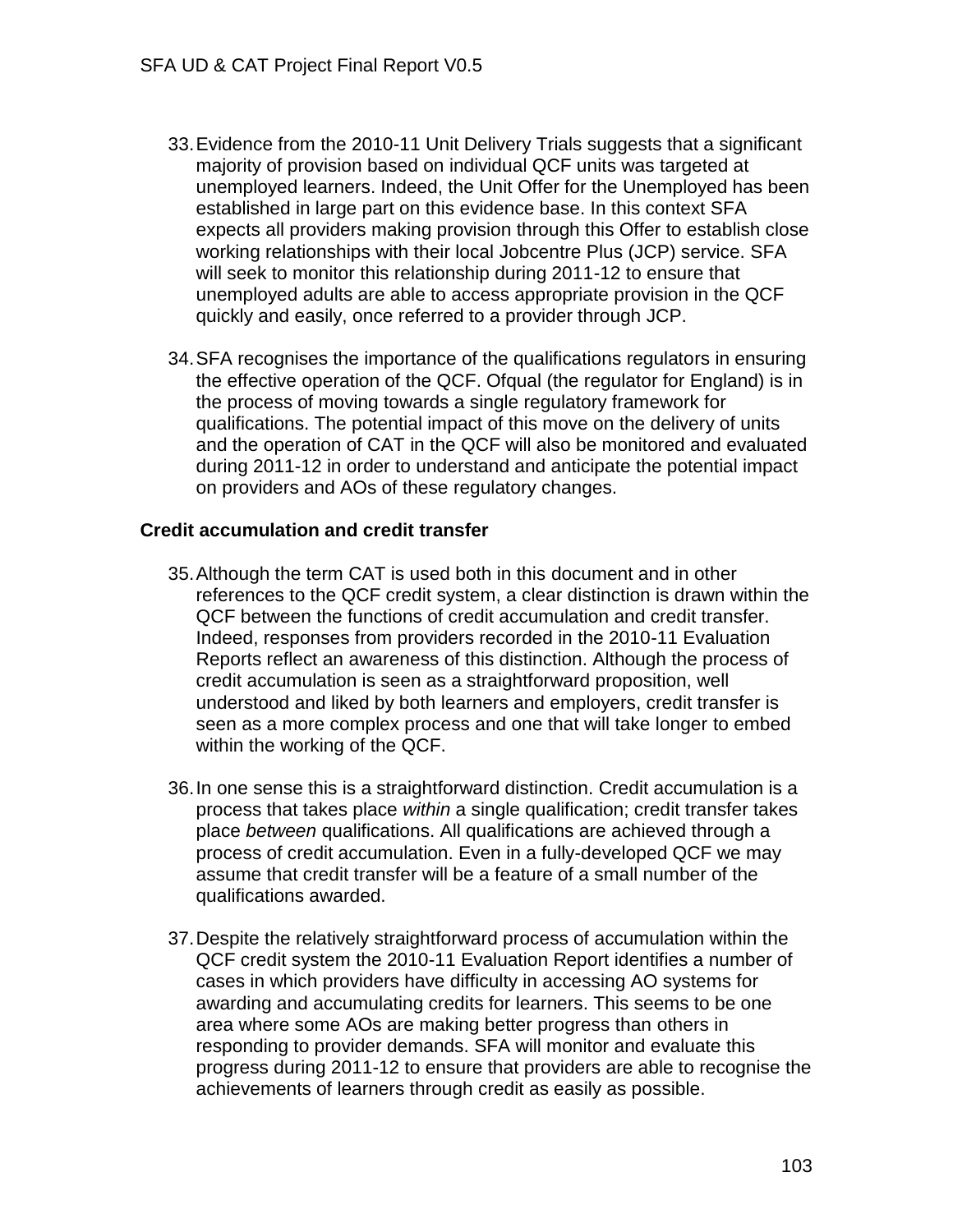38.At this stage of the development of the QCF a distinction needs to be made between credit transfer as an opportunity offered within a qualification and credit transfer as an opportunity taken up by a learner. SFA will monitor provider and AO processes as part of the 2011-12 unit delivery evaluation to ensure that, where credit transfer is available to learners, it is taken up without undue cost or bureaucracy. Once again the use of the PLR will be important to monitor in this area.

#### **The wider context of reform**

- 39.The broad parameters of SFA's approach to the funding of provision within the QCF – including the funding of unit delivery – are set out in SFA's Guidance Note 7 of April 2011. The arrangements for extending Unit Delivery Trials and the Unit Offer for the Unemployed in 2011-12 are both set out in this Note. In taking forward these initiatives, SFA will take due account of external factors influencing the policy environment.
- 40.One of these external factors the establishing of a single regulatory framework for qualifications by Ofqual – has been referred to above. Another external consideration that will need to be taken into account is the continuing development of qualifications for 14-19 year-olds arising from the Wolf Review and the subsequent response of government to the Wolf recommendations. However it seems clear that the impact of the Wolf reforms will remain focused on provision for 14-19 year-olds, and that there is a general acceptance that the rationales for qualifications design and development pre and post-19 should remain separable to a degree. .
- 41.SFA's own continuing work on the simplification of funding will continue during 2011-12 and it will be important to anticipate where possible the potential impact of funding simplification arrangements on the flexibilities offered through the QCF. Although it is the clear intention of funding simplification to give more freedom to providers in the use of SFA funds, it will also be important to ensure that there are no unintended consequences of these emerging arrangements that have a negative impact on unit delivery and CAT within the QCF.
- 42.Similarly, during 2011-12 SFA will begin to model a new Qualifications and Credit Success Rate (QCSR) measure that is intended, in time, to modify the existing QSR measure in provider performance assessment. The development of this additional credit-based success measure has been welcomed by providers, but once again it will be important to ensure that there are no unintended consequences involved in introducing the QCSR that may have a negative impact on QCF flexibilities. SFA will model the potential impact of the QCSR on provision during 2011-12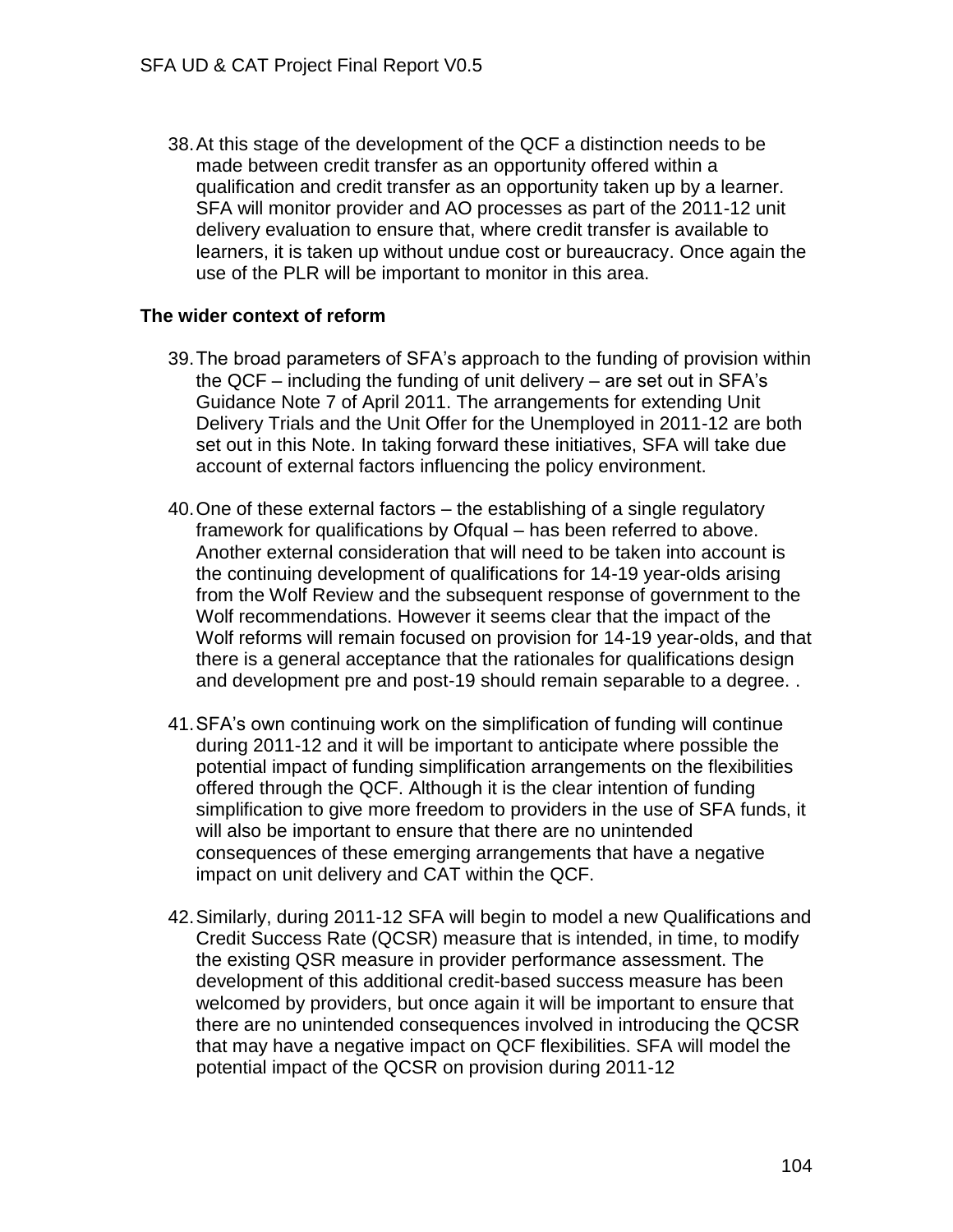43.The Department for Business Innovation and Skills (BIS) is currently consulting on *New Challenges, New Chances* which sets out the governments proposed next steps in the FE Reform Programme. Among the reform objectives signalled in the Consultation Paper are 'simpler and speedier ways for new qualifications to come on stream' and the possible 'involvement of employers in the design of vocational qualifications'. Both these strands of reform may have a potential impact on flexibilities within the QCF, and once again SFA will wish to ensure that its Unit Delivery Trails and the Unit Offer for the Unemployed take account of any changes arising from *New Challenges, New Chances* during 2011-12.

## **Conclusion**

- 44.The outcomes of the 2010-11 Evaluation Reports clearly identify the potential benefits of flexible approaches to delivery within the QCF, and the support of learners, providers and employers for these more flexible approaches. However, the report also confirms the relatively modest scope of previous Unit Delivery Trials, and confirms that there remain in place some serious inhibitors to the wider extension of these flexibilities within the QCF.
- 45.In 2011-12 SFA has put in place arrangements for Unit Delivery Trials and for the Unit Offer for the Unemployed that provide a basis for a significant extension of these flexibilities. However, SFA also recognises that the barriers identified during the 2010-11 Unit Funding Trials remain in place, and these will need to be addressed (and if necessary challenged) during 2011-12 if the wider intentions of SFA strategy in relation to Adult Skills are to be realised.
- 46.SFA will therefore continue to monitor and report on both the Unit Delivery Trials and the Unit Offer for the Unemployed during 2011-12 to ensure that the flexibilities of the QCF are made accessible to the widest possible range of learners supported by the Agency.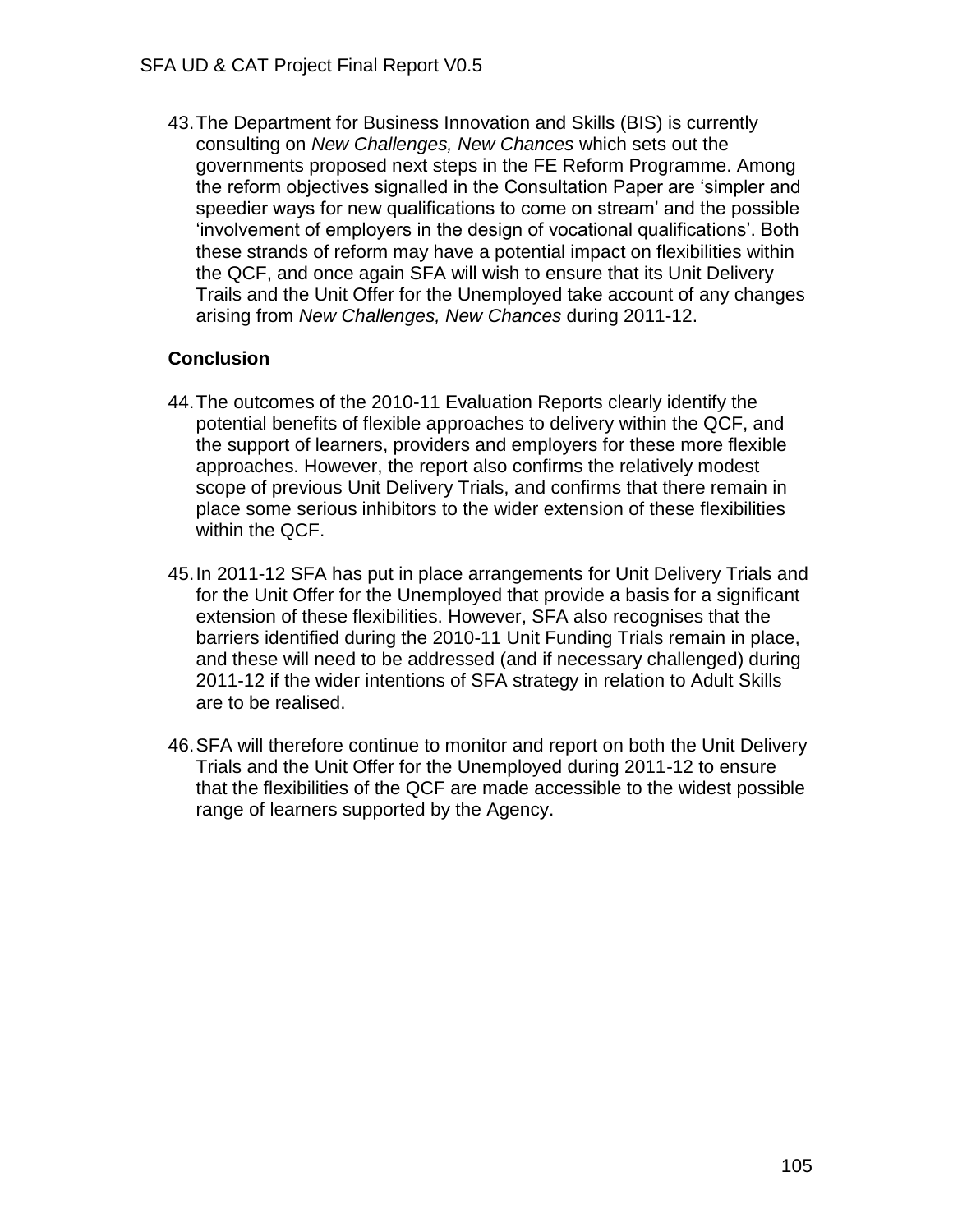# Annex E

# **Position Paper 2: Awarding Organisation support for unit delivery and credit accumulation and transfer.**

### **Purpose**

1. The purpose of this paper is to describe some of the arrangements in place or developing between providers and awarding organisations (AOs) to support unit delivery and credit accumulation and transfer (CAT) within the QCF. It is hoped that the paper will contribute towards the further development of innovative and creative practice in these arrangements.

### **Background**

- 2. NIACE is currently undertaking an evaluation of unit delivery and CAT in the QCF on behalf of the Skills Funding Agency. As part of the evaluation activity the NIACE project team has been interviewing both providers and awarding organisations (AOs). Nine AOs and 17 providers have been interviewed to date.
- 3. It is clear from these meetings that a variety of different practices and procedures exist in both provider and AO systems to support unit delivery and CAT. In some instances providers have expressed concern with particular aspects of AO systems. It is also clear that some of the regulatory approaches and technical constraints on unit delivery and CAT are equally frustrating for some AOs.
- 4. Notwithstanding these concerns and frustrations there are many examples of positive and innovative practice in both provider and AO systems in supporting unit delivery and CAT that have emerged through the project. This paper aims to capture some of these examples and suggest that they might be further extended as the QCF develops in the future.
- 5. It should be emphasised here that some of the examples of practice described by providers relate to AOs that are not one of the nine interviewed by the NIACE project team. Where relevant in the text distinctions are made between the actual practice of an AO, confirmed through documents or interview, and the perception of that practice by a provider.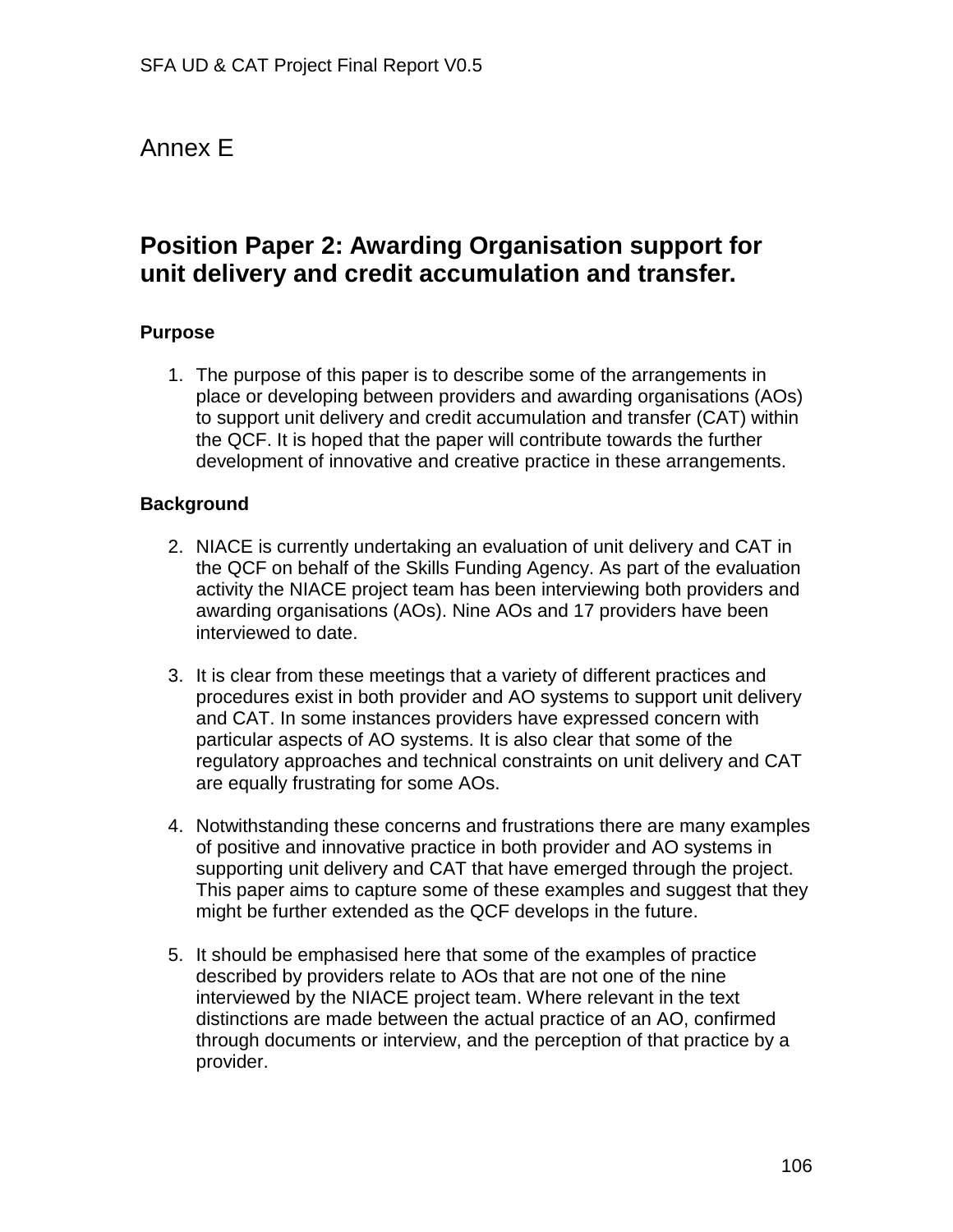### **Context**

- 6. It should be emphasised that NIACE's work on the project is focusing on the way providers are making use of, or seek to make use of, unit delivery and CAT within the QCF. NIACE has no remit to evaluate and report directly upon the practices of AOs in relation to unit delivery and CAT. Nevertheless, it is clear that the relationship between providers and AOs, in particular the role of providers as recognised AO centres, has an important bearing on the ability of providers to make use of unit delivery and CAT as they would wish.
- 7. The ability to offer individual units, rather than whole qualifications, as part of a coherent programme of learning is seen by many providers as a critical benefit of the QCF. Within the boundaries of its funding arrangements, the Agency has been able to support such an offer to learners in recent years, primarily through the Unit Delivery trials. These trials are continuing in 2011-12 and several of the providers involved in the NIACE project are Unit Delivery Trial sites.
- 8. In 2011-12 the ability of providers to deliver individual units through their Single Adult Skills budget has been considerably enhanced through the Offer for the Unemployed. This Offer, which is targeted at those actively seeking work, is open to any provider to utilise for those learners that meet eligibility criteria. Nearly all the providers involved in the NIACE project are making a unit-based Offer for the Unemployed.
- 9. Although previous Unit Delivery trials have been evaluated, in 2011-12 the Agency has also asked NIACE to evaluate and report upon the development of CAT within the QCF, and the perceptions of providers about the benefits (or potential benefits) of CAT within the QCF. In order to report accurately on this issue, the processes of credit accumulation and credit transfer are treated separately in the project and in this document.
- 10.It seems clear that the concept of credit accumulation is becoming familiar as the QCF is embedded, and that providers and AOs are comfortable with the concept of credit accumulation and utilise it in their descriptions of their QCF offer. However the concept and processes of credit transfer are far from embedded in practice and there is clearly much work to be done to facilitate and stimulate credit transfer opportunities for learners as the QCF develops.
- 11.In this context the Offer for the Unemployed is interesting. For the first time (albeit in a limited context with small numbers of learners) the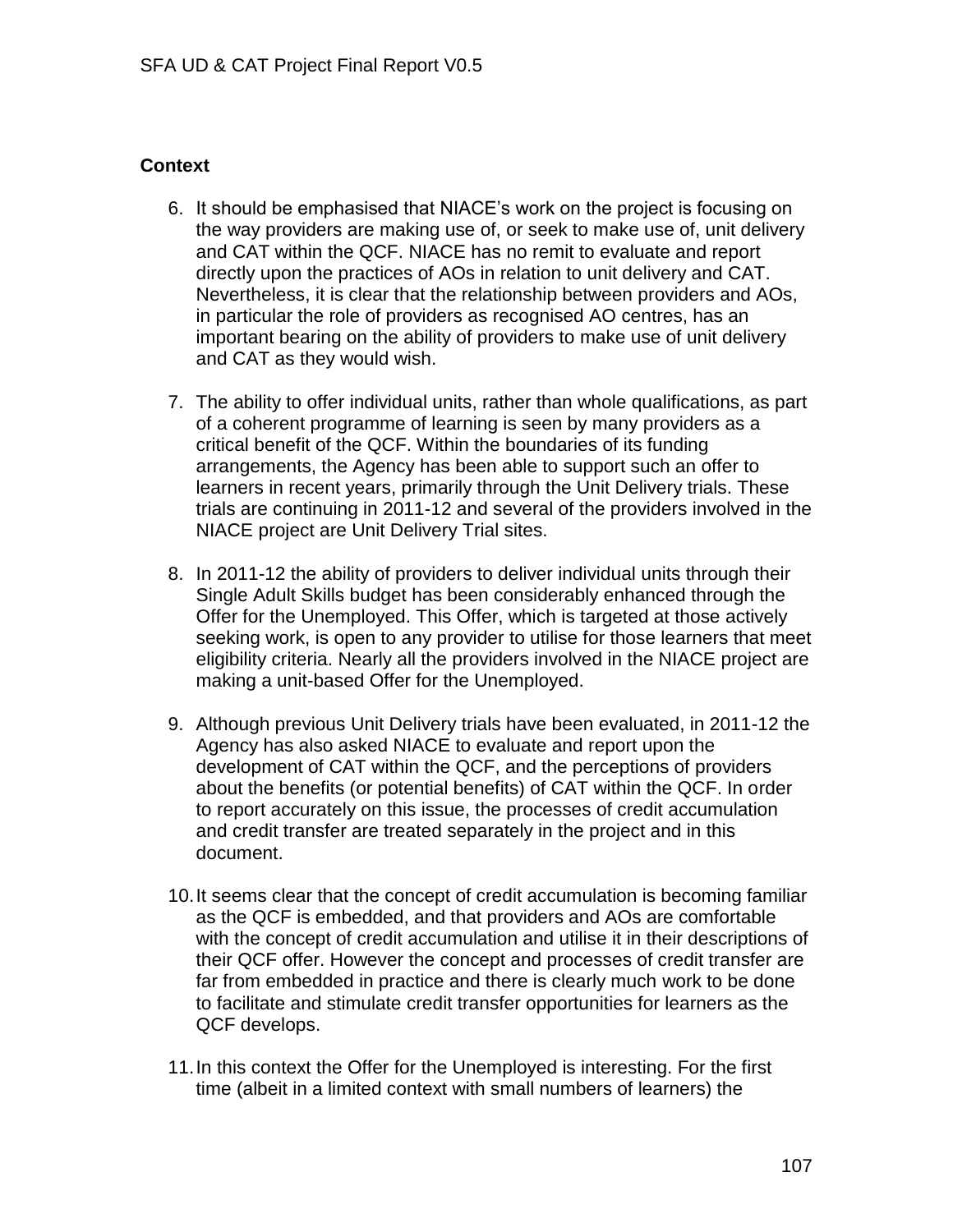demand for credit transfer (from both learners and providers) is being stimulated by the nature of an Agency-funded offer. The ability to achieve credits through one AO on a short course designed to prepare people to enter or return to work, and to transfer these credits towards a qualification offered by another AO in order to become qualified in an employment role, is becoming a real feature of some of the provision that informs this position paper.

- 12.It is clear from what follows that AOs have developed a variety of processes and structures in response to the demand for unit delivery from providers. Some processes are more flexible than others, and some AOs appear to be responding more quickly to provider demands in this area than others. In relation to CAT it is also clear that some AOs are better prepared than others to support credit transfer, and that the concept of credit transfer as an entitlement for all learners in the QCF presents a serious challenge to some AO practices.
- 13.Some providers continue to express frustration about some AO systems and processes. Nevertheless it is clear that AOs have made changes in their practices in response to these demands. It is also clear that the significant expansion of unit-based provision in 2011-12 is having a continuing impact on AO practice beyond that stimulated by the introduction of the QCF itself. Indeed, some might say that that is an entirely fit and proper way to proceed. The following sections of this paper look at some of these AO practices and procedures in more detail

### **Learner registration**

- 14. The QCF regulations say very little about learner registration. AOs are free to set up a variety of different registration arrangements within these regulations, and they have apparently done so. There is also clear evidence from the evaluation of recent or current changes in these arrangements, in response to provider demands for greater flexibility in both registration arrangements and related registration charges.
- 15.Some providers complained that AO registration arrangements had not changed in response to the development of unit delivery within the QCF. It seems that some AOs still require registration on a whole qualification, rather than an individual unit or units, and charge providers accordingly. Other AOs do have unit registration arrangements, but charges for unit registration are the same as for a whole qualification.
- 16.Several AOs have changed their registration arrangements in response to the QCF and support unit registration at a proportionate cost to qualification registration charges. Other AOs note that they have always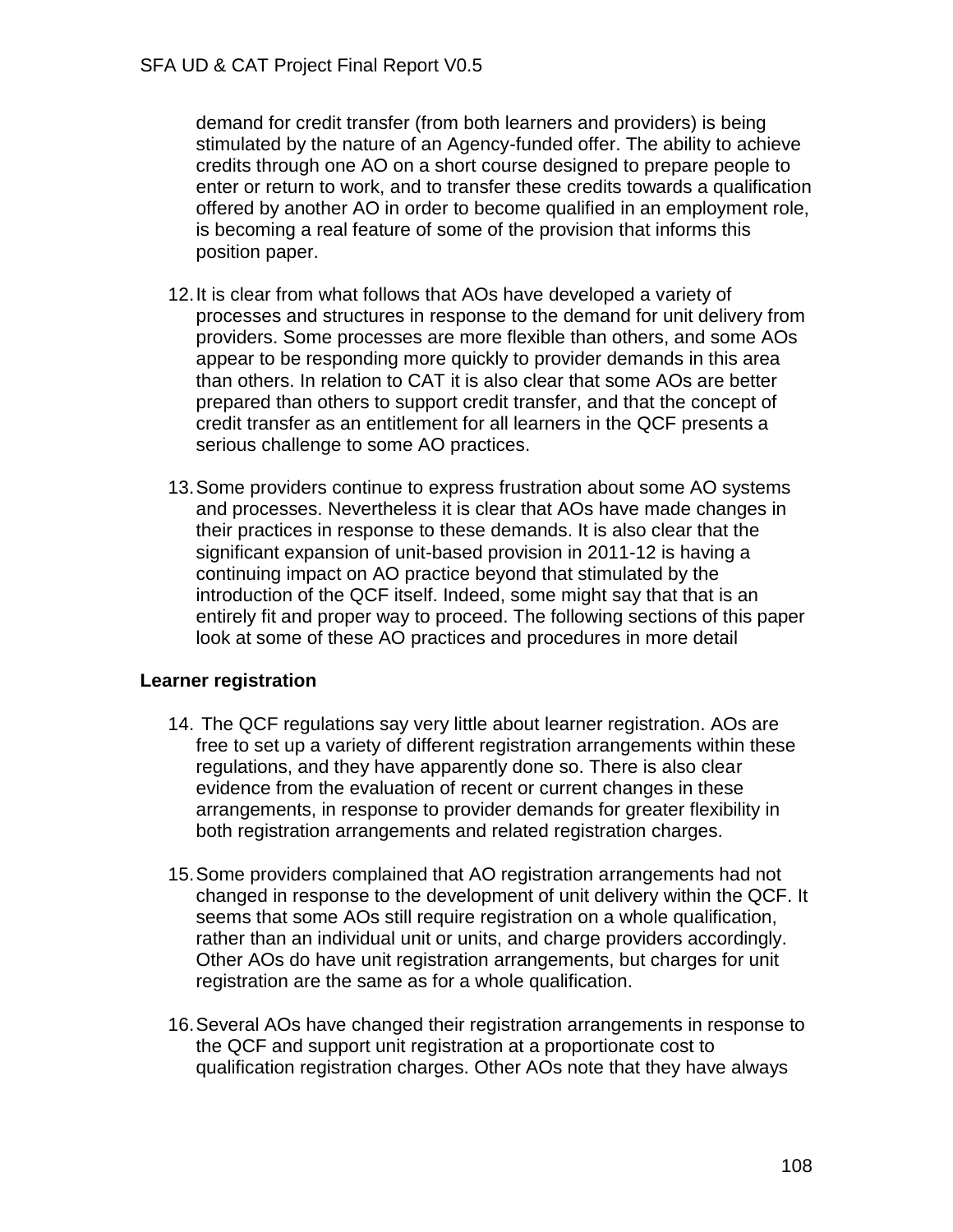supported unit registration and charged accordingly, long before the QCF was introduced.

- 17.Two of the AOs interviewed have developed flexible registration arrangements linked to the QCF credit system. One registers learners on a programme of learning, which may lead to a qualification or to credits. Registration charges are linked to the credit value of an individual learner's programme and at the end of an accounting period a process of 'reconciliation' adds or subtracts fees from the original charge, based on a learner's actual credit achievement in that period.
- 18.The second AO links charges even more closely to the QCF credit system. Each learner pays a small registration charge that effectively activates their registration with the AO, without linking the registration to a particular unit or qualification. At the end of the accounting period a charge is levied, based on the number of credits achieved by the learner in that period. The charging policy functions effectively without reference to either qualifications or units.
- 19.These approaches allow learners the opportunity to delay making final decisions about their achievement targets, or to change their mind about particular routes to achieving credits or qualifications. They also allow providers to plan unit-based provision, where some learners proceed to a qualification and others do not, without prohibitive charges from an AO.
- 20.There is clear evidence from the evaluation that AOs are reviewing and updating their registration arrangements based on both demand from providers and an awareness of the registration arrangements of competitors. It seems that if a provider involved in unit delivery is dissatisfied with the registration arrangements of one AO, there are others that may be more amenable to their needs.

#### **Future registration arrangements**

- 21.Having noted these changes, some providers and AOs suggested that in the longer term registering learners on each individual unit, though perhaps appropriate for the relatively small numbers currently involved in a unit-based offer, could lead to an unnecessarily cumbersome and costly set of arrangements if extended more widely across Agency funding arrangements.
- 22.A more flexible approach might be to register a learner on a qualification, thereby offering them access to all the individual units within the rules of combination for that qualification. This would be a less bureaucratic approach, but it would require a change to future Agency performance measures. Currently if a learner registers for a qualification there is an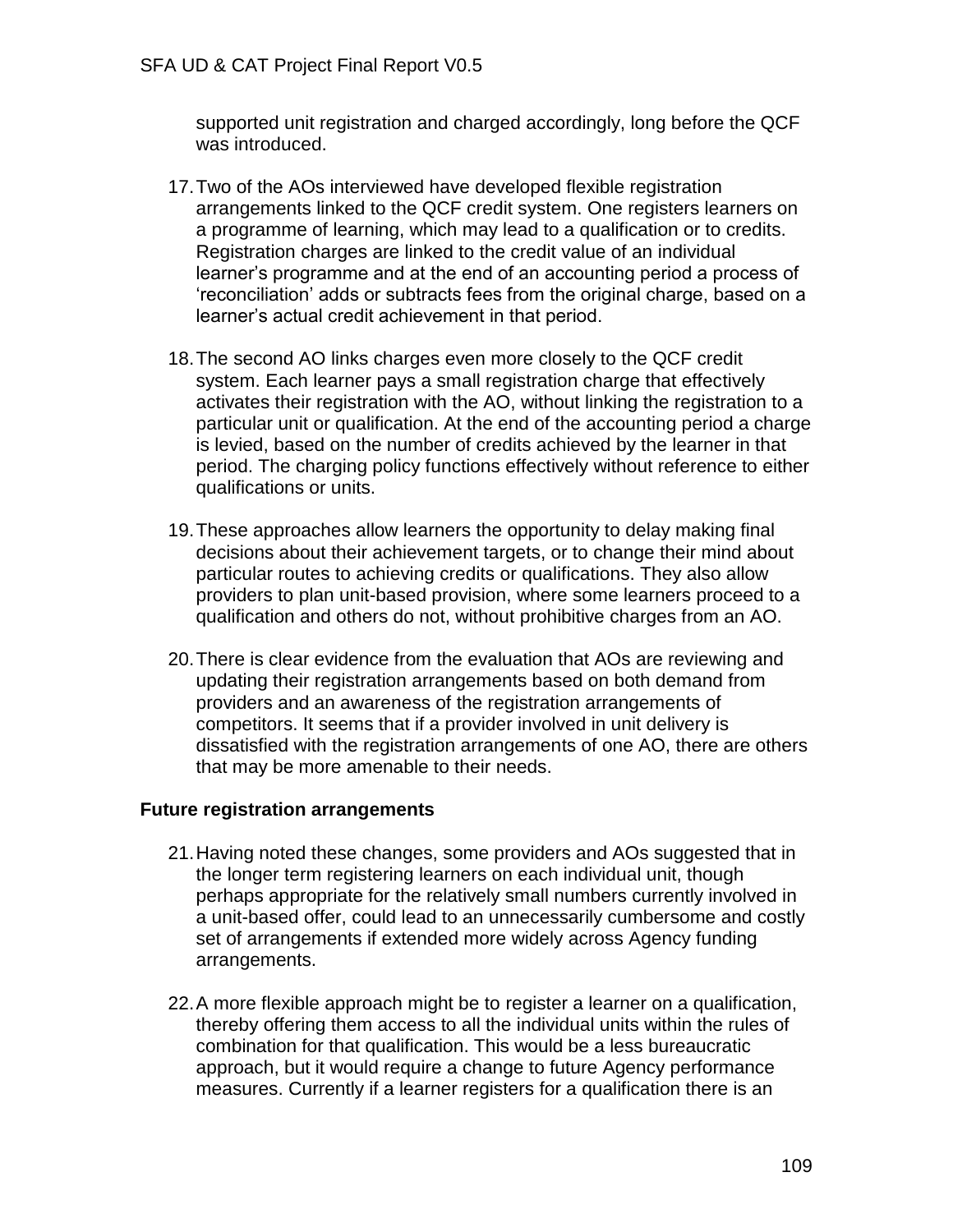assumption that he/she aims to complete the whole qualification. If this assumption was abandoned, learners could select individual units within a qualification and gain credits for these units without having an adverse impact on provider performance based on qualification success rates.

- 23.It is recognised that the current funding arrangements for unit delivery are targeted at particular initiatives (the Unit Delivery Trials and the Offer for the Unemployed) and have different funding criteria from the Agency's standard funding model. It is also recognised that Agency funding arrangements will change from 2013-14 and will be better able to support unit-based provision.
- 24.The Agency is also taking forward work on how credit success rates might be measured in future performance assessment arrangements (though no decision on changing the current QSR has yet been made). Both providers and AOs looked forward to a future in which learners would be able to access provision based either on units or on qualifications (or a combination of both) and where AOs would be free to develop registration arrangements appropriate to the needs of individual learners, without concern for their impact on performance measures or future funding allocations.

### **Assessment and verification**

- 25.AOs report that their quality systems are able to support providers in their unit-based programmes. However, those providers that have established such programmes through the Offer for the Unemployed are often running short courses on a continuous basis and are keen to ensure that learners are able to register, be assessed and achieve credits in the space of a few weeks. Some AOs are more easily able to respond to this than others.
- 26.Several AOs place a constraint on the units that a provider may offer. So a provider may only deliver an individual unit or units when it also offers the full qualification from which the units are taken. (It is recognised that this might be interpreted as a requirement of the Unit Delivery trials, but it does not apply to the (much more extensive) Offer to the Unemployed). The rationale for doing this is that the AO needs to organise verification /moderation for individual units (as the regulator requires) quickly and cost-effectively and that where the whole qualification is already offered, a verifier/moderator will already be in place.
- 27.In some cases providers accept this as a reasonable constraint and select units accordingly. Approval to offer the qualification from which the units are drawn is already in place, and verifier/moderator visits are organised for unit-based provision to run alongside qualification-based programmes that include the same units. Where evidence is sampled, evidence from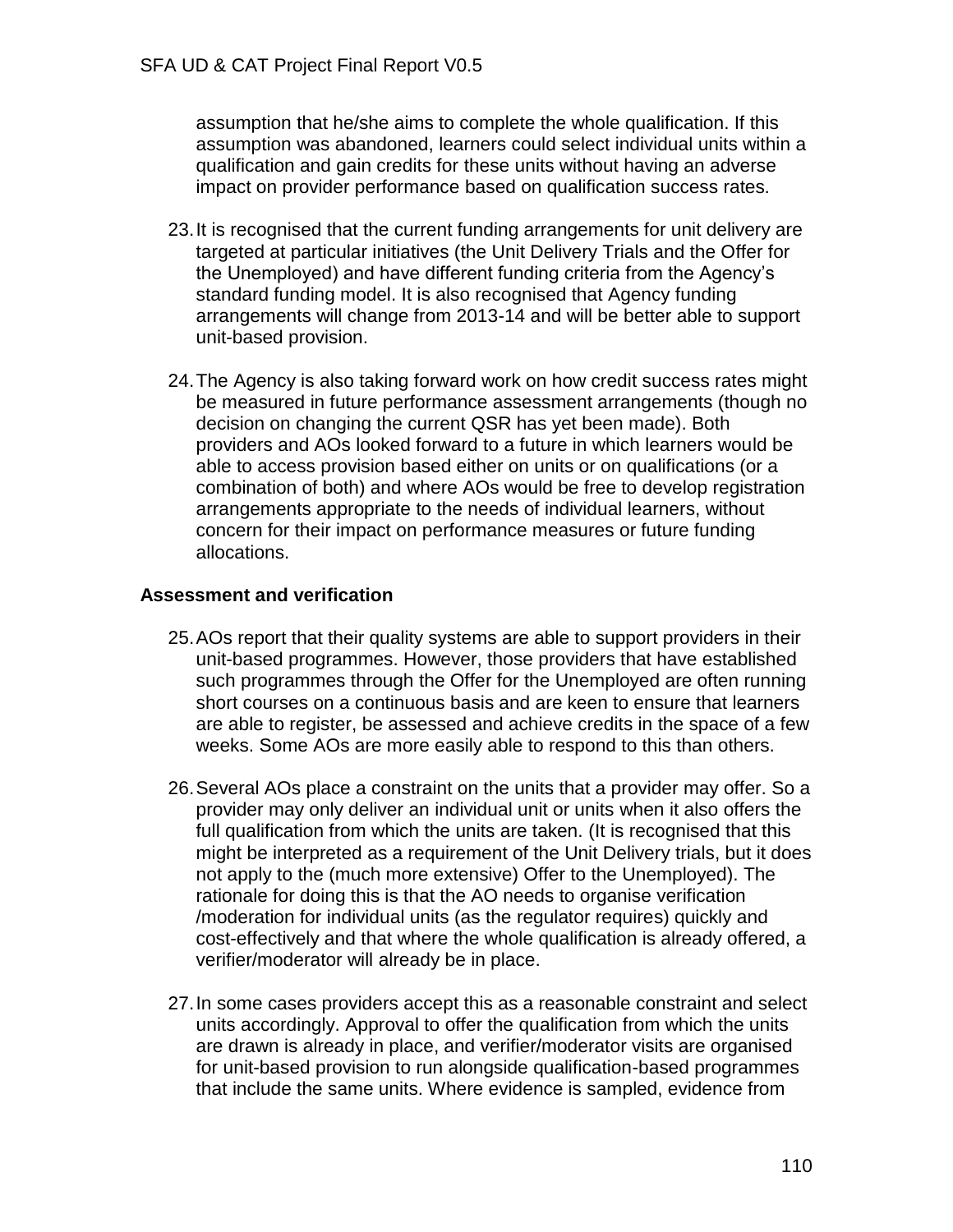unit-based provision is bundled with qualification-based evidence seen by the same verifier.

- 28.Some providers find such constraints unduly restricting. This is especially the case when units have been selected from a range of different qualifications to give learners a wide choice of vocational progression opportunities. Although any one individual learner is offered a coherent programme of learning based on a single vocational area, a number of different areas are available to a particular group of learners, with other units (e.g. in work-readiness or employment preparation) shared across the whole group.
- 29. Some AOs are simply not able to support such broad-based provision through their existing verification or moderation arrangements at a centre, either because it is practically too complex to organise in a short space of time, or it goes beyond existing qualification approval arrangements or because it would be too costly in terms of verifier/moderator time.
- 30.It should be noted that most providers involved in the evaluation project are happy to work within these constraints. However, those that find them restricting are those that are making a significant unit-based offer (often building on the experience of 2010-11). It would seem that, where unitbased provision is run at the margins of what is conceived as 'mainstream' (i.e. qualification-based) provision, most AOs are able to support it adequately. However, when such provision begins to be offered at scale by a provider, some AO systems fail to respond to this increase in scale and scope.

#### **Alternative AO approaches**

- 31. It should be emphasised here that not all AOs ask providers to operate under such constraints. Three of the AOs interviewed by NIACE do not place restrictions on the units that a provider may offer. If one of these AOs awards credit for a unit then a provider may offer this unit, irrespective of whether or not a full qualification including this unit is also offered by the centre. At present there are marginal advantages to a centre in using one of these AOs. If unit delivery and CAT arrangements expand in the future, these advantages may become significant.
- 32.Two of these three AOs operate verification/moderation arrangements that are effectively unit-based rather than qualification-based. Verifier contracts are drawn up to support a range of units in a particular subject or vocational area. Verifiers are then allocated to support assessment of these units across a number of providers. Whether a unit forms part of a qualification or not is irrelevant to the terms of the verifier's contract. As AO charging policies are linked to the credits achieved by learners (rather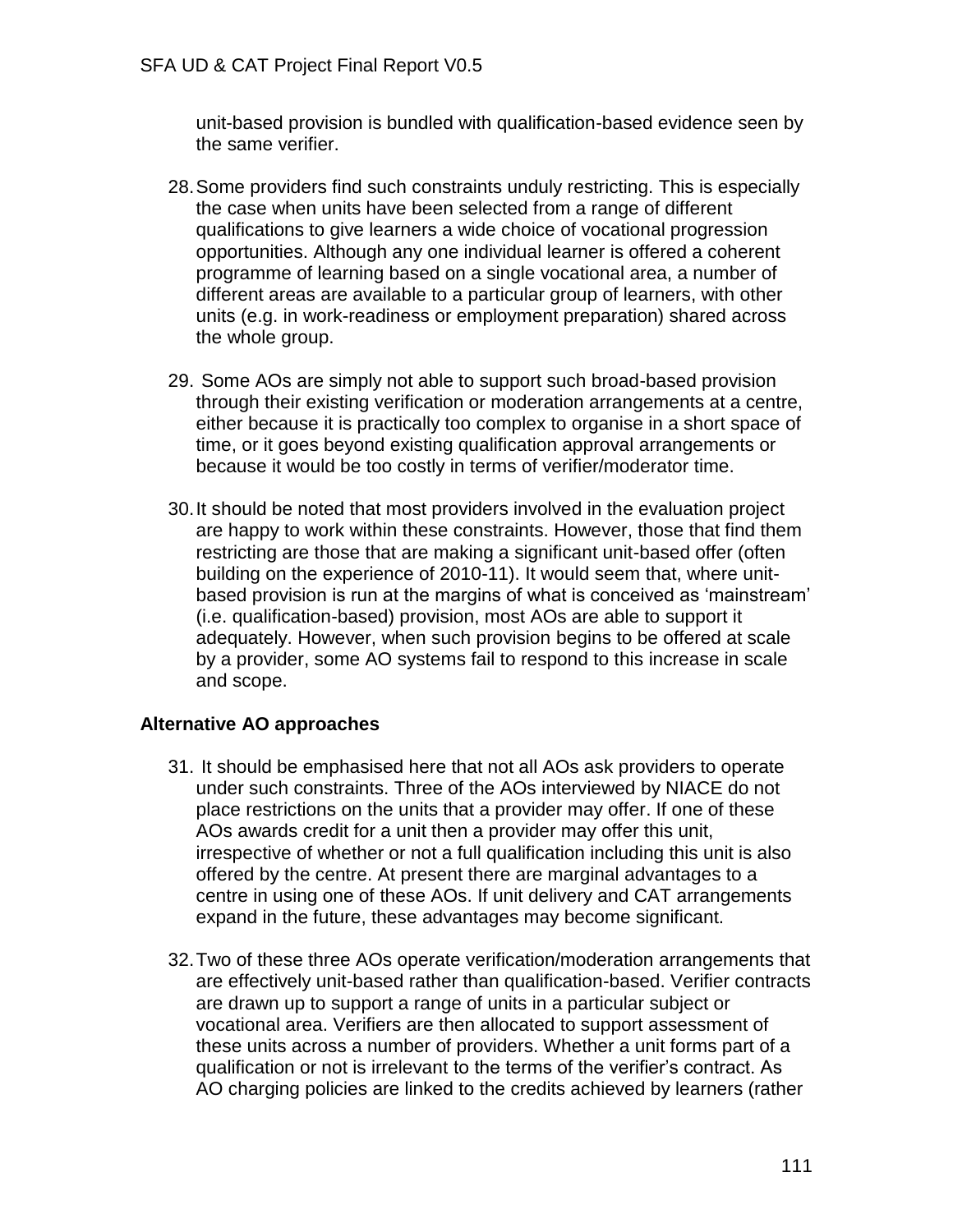than to whole qualifications) income to the AO is proportionate to the unit sampling undertaken by the verifier.

- 33.The third of these three AOs is also willing to support individual unit assessment outside the scope of a qualification. Indeed, aware of the constraints imposed by some of its competitors, it is using the Offer for the Unemployed to promote this facility to new providers that have previously not offered its qualifications. A fast-track centre recognition process is also in place. Thus the flexibility to respond to provider needs in relation to unitbased delivery is seen as an important marketing tool by at least one AO.
- 34.As noted above, AO processes for learner registration and related charges are already responding to provider demands for more flexibility in supporting unit-based delivery. It seems as though some AOs are also more able than others to support assessment and verification on shortcourse provision based on units. As such provision expands in the future we may anticipate that more providers will seek to work with those AOs capable of supporting unit delivery irrespective of the qualification within which the unit is located.
- 35.Of course many learners will continue to wish to progress to a whole qualification, even where initial registration is on a single unit. However, AO systems need to reflect the fact that some learners will aim only to achieve credits, rather than qualifications. Feedback from the NIACE work suggests that, where an AO adopts a unit-based approach to its assessment and verification procedures, it will easily be able to accommodate learners aiming to achieve a whole qualification. The converse, however, may not be true.

#### **The award of credits**

- 36.As we note above, the assessment and verification arrangements of some AOs constrain their ability to award credits to learners on completion of a short programme based on one or a small number of units. (Though the QCF regulations require credits to be awarded 'quickly'). It also seems to be the case that, even where assessment and verification of unit-based provision can be effectively managed, the prompt award of credits to learners creates challenges for some AOs.
- 37.Several providers noted that AO award of credits is linked to a fixed cycle (often a termly cycle) and that therefore learners completing a unit-based programme in four weeks often had to wait for a number of weeks before formal certification of their achievements was issued. As many AOs issue these certificates via a recognised centre, credits may remain unclaimed indefinitely in some cases where learners have moved on.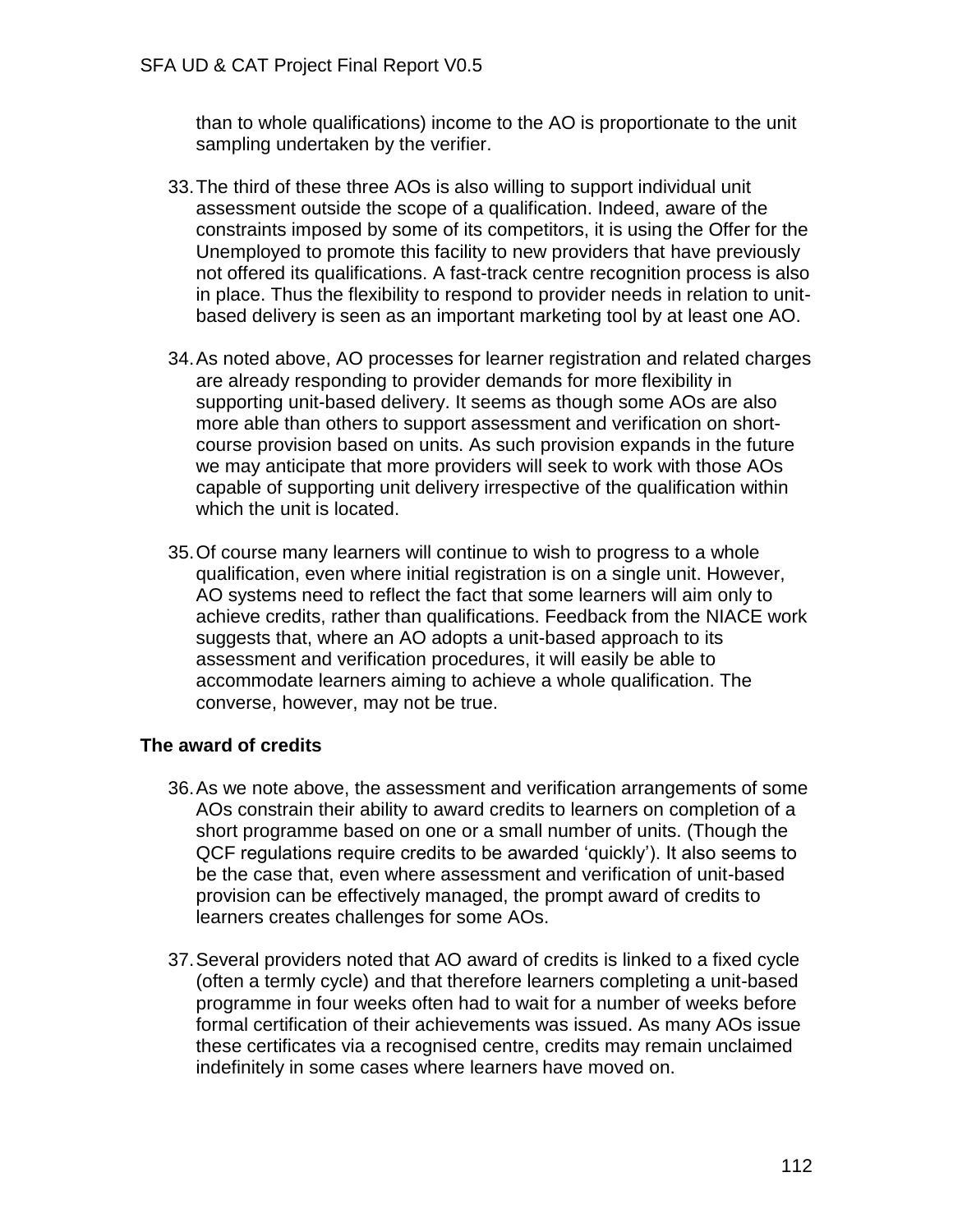- 38.In another case the charges for individual credit certificates were prohibitive. The provider in question had chosen to offer a whole Award because it was more cost-effective to do so than to claim credits for each of the (four) units that made up the Award. (Of course this fell outside the scope of the Unit Offer for the Unemployed.) It appears that some AOs are better-placed than others to support the kind of flexibilities sought by providers in designing their Offer for the Unemployed.
- 39.One AO referred to by a provider appears to have no automated facility to issue credit certificates separately from a qualification. The credits accumulated towards a qualification are issued by this AO (reports the provider) as a transcript to support the achievement of the qualification. When the provider asked for credits to be awarded separately from a qualification they were informed that this was an exceptional case and would have to be charged for as such. Again the regulatory basis for such an approach might be questioned.
- 40.It is hoped that this last case is exceptional. The NIACE project team has heard of a number of instances where the award of credits to learners on unit-based provision has been delayed far beyond completion of their programme. However, the team has also heard of many cases where credits have been awarded promptly and accurately through an AO's standard procedures. It is to be hoped that, as unit-based programmes expand in the future, more AO systems will be able to respond to provider demands for rapid recognition of learner achievement through the award of credit.

## **A note on the Personal Learning Record (PLR)**

41.It is in this context that a number of providers noted the potential benefits of the PLR in supporting a single source of information on learner achievement in which credits could be easily and quickly awarded. The NIACE team is aware that work with AOs is continuing on trialling a PLR, and commentary on this trial falls outside the scope of this paper. Nevertheless, there is strong provider support for AOs to utilise the PLR to record credit achievement through unit-based programmes.

## **Credit accumulation and transfer**

42.The process of credit accumulation appears to be well understood and the language of credit accumulation informs the approaches and the promotional materials of several AOs. References to 'building up credits towards a qualification' are relatively common, though some AO publicity and marketing materials continue to refer only to 'qualifications' and occasionally to 'units of a qualification'.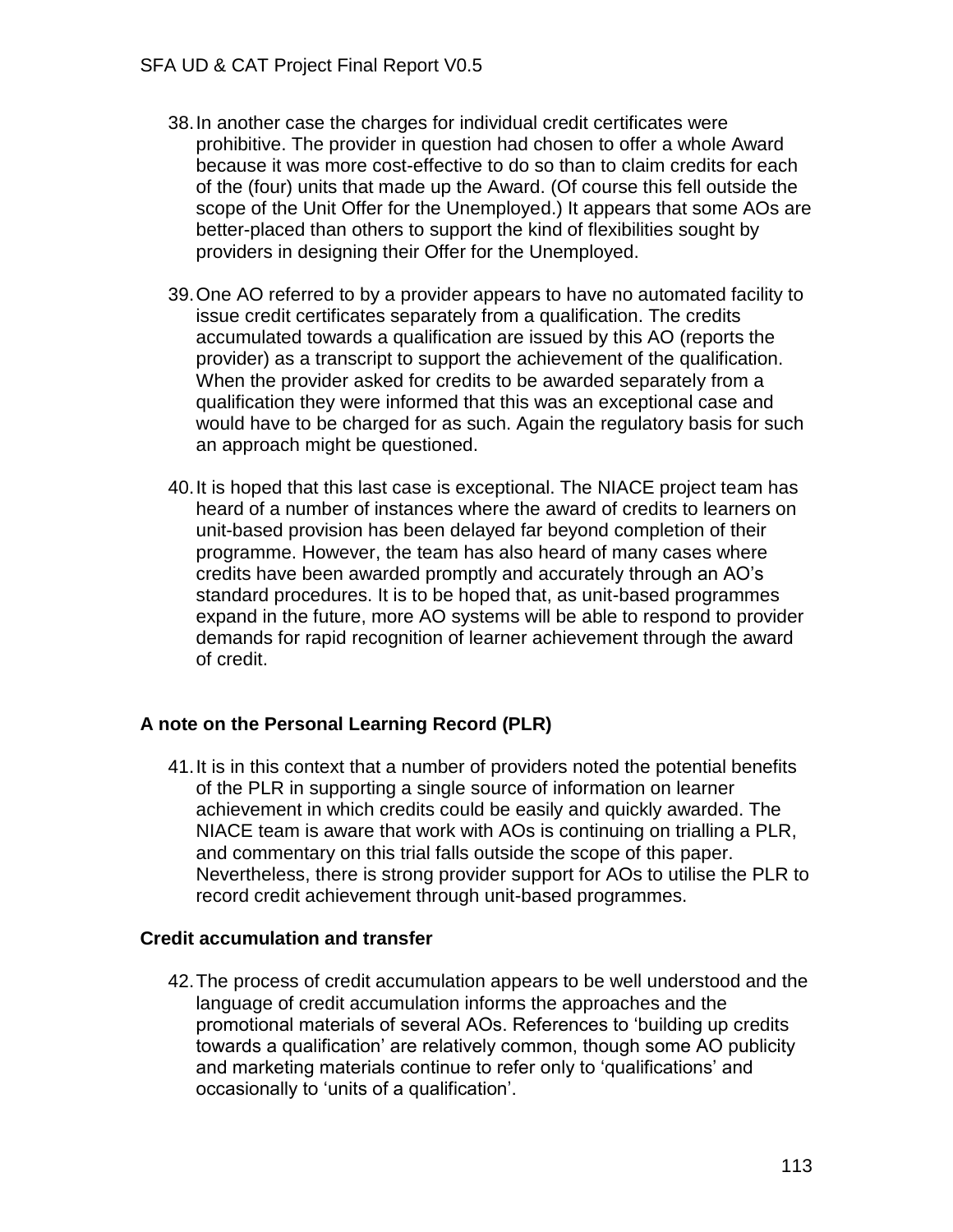- 43.There is however very little evidence of the practical transfer of credits from a qualification offered by one AO to a qualification offered by another AO. Some AOs anticipate a gradual increase in such demands for credit transfer as the QCF develops. Others are convinced there will never be any significant demand to transfer credits between AOs. In this context providers may begin to establish a real demand for credit transfer as learners achieving credits through one AO seek to build on these credits with other AOs in the future.
- 44.It is possible that the continuing development of short courses based on a small number of units, and designed to prepare people for progression to employment or to more substantial programmes, may itself have a positive impact on the development of credit transfer between AOs. Some of the more experienced and more substantial providers offering unit-based provision in 2011/12 are apparently already driving such demand.
- 45.So, for example, one provider offers a unit-based programme through the Offer for the Unemployed that combines one or two 'work readiness' or 'self assessment' units with the ability to take one or two units in a vocational area from a wide range (though by no means all) of the vocational programmes offered by that provider. In order to ensure that registration, assessment and certification arrangements are cost-effective, the provider uses three AOs to support this provision, and ensures that each individual learner is offered a programme supported by a single AO. However, the credits achieved through this programme may lead to many different qualifications offered by over a dozen AOs.
- 46.In this context it is important for a learner completing such a programme and opting to progress to a qualification-based programme that he or she is able to take all relevant credits into that qualification. In a significant proportion of cases the qualification will be offered by another AO. For these learners, credit transfer becomes an important facility. If such programmes expand in the future, it will become increasingly important for providers to be able to guarantee credit transfer from such provision into an increasing number of qualifications.
- 47.This facility becomes particularly important in a context where people with no previous qualifications, or with qualifications in a now-disappeared employment field, are aiming to get back into work. Learners in these cases recognise that if they are to progress to real work opportunities they will need to achieve qualifications relevant to their work roles. Indeed, the need to be in employment in order to be able to achieve a work-related qualification is understood by many unemployed people. In this context 'progression to employment' and 'progression to a qualification' are perceived as interconnected rather than different progression options.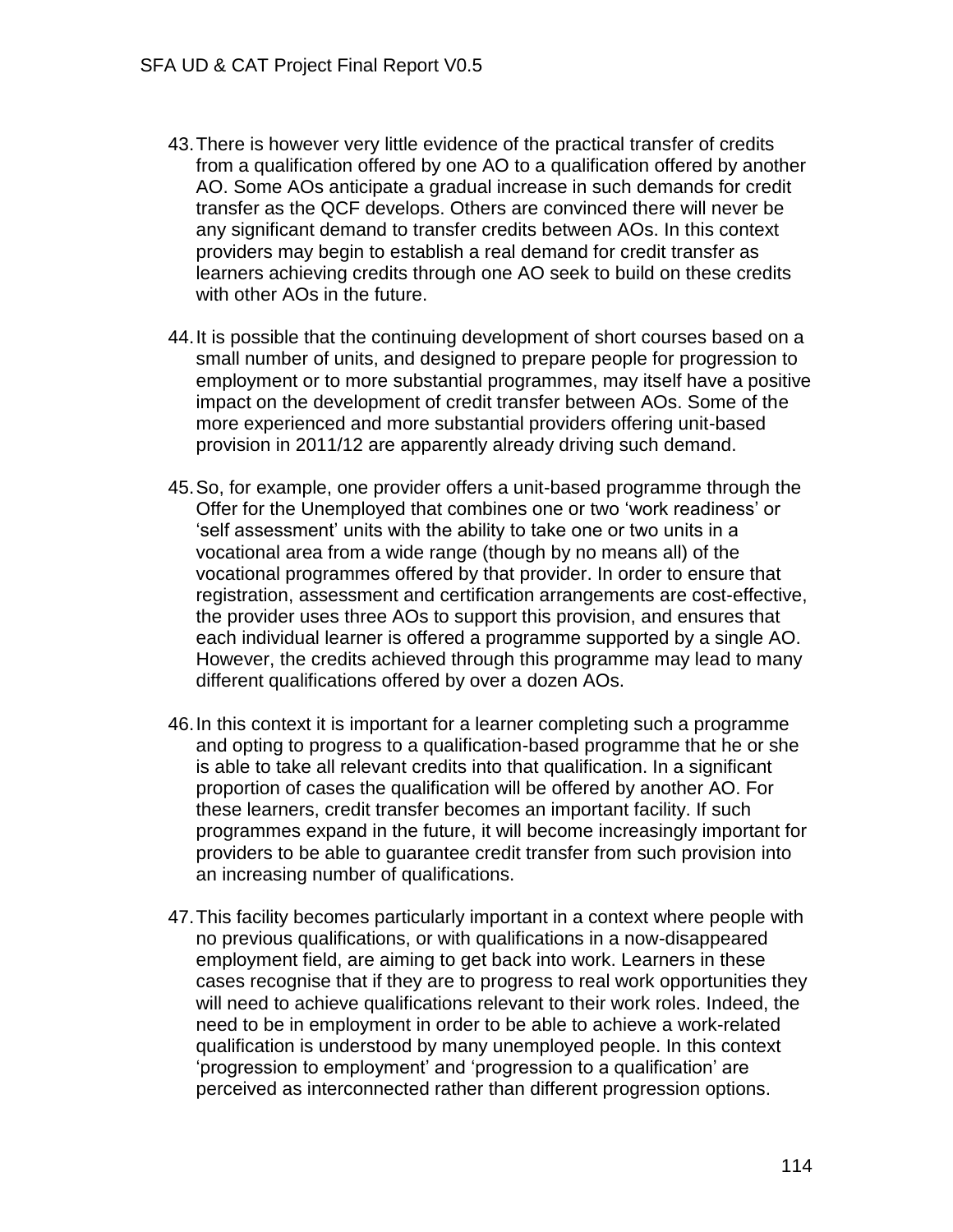48.Some AOs are more prepared for this eventuality than others. The small number of cases where credits are transferred currently is seen by some AOs as evidence that demand will always be marginal and that therefore requests for credit transfer can be dealt with by exception, rather than within standard AO processes. Other AO systems are already capable of supporting credit transfer in exactly the same way as credit accumulation. Once again it is assumed providers will wish to work with AOs in the future that are best able to support credit transfer from unit-based provision.

## **Conclusion**

49.The NIACE evaluation work has uncovered a range of different systems through which AOs are able to support providers in unit delivery and CAT. Many AOs are responding flexibly to the particular demands from centres to support such provision in 2011/12. It is assumed that, as unit delivery and CAT expand in the future, those AOs best able to support these flexible systems will be those most often and most widely used by providers.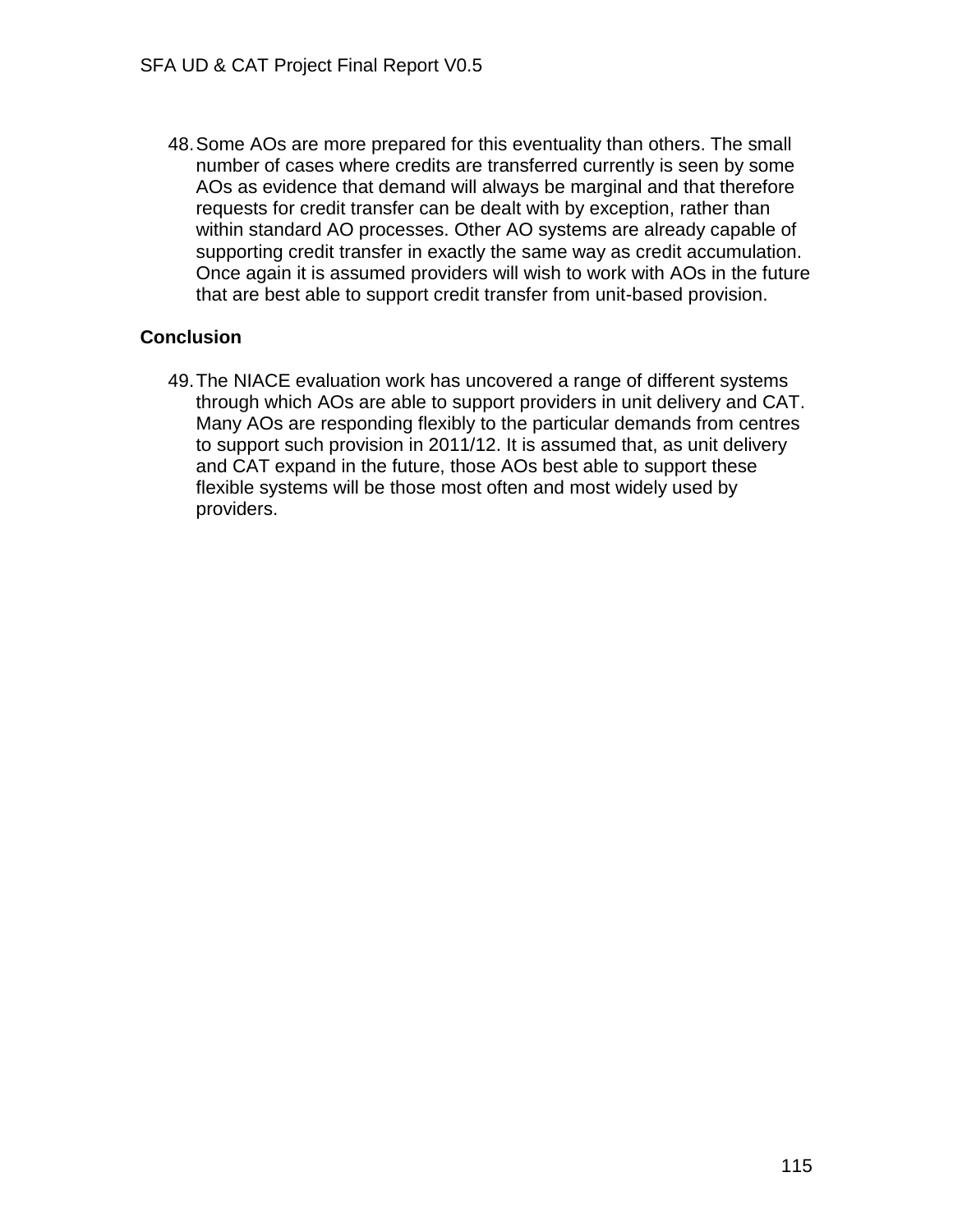# Annex F

## **Acknowledgements**

We would like to express our thanks to the following people and organisations for their support to the project.

| <b>Individual</b>       | Organisation                                                       |  |  |
|-------------------------|--------------------------------------------------------------------|--|--|
| Safdar Ali              | <b>Bradford College</b>                                            |  |  |
| <b>Chris Astles</b>     | City & Guilds                                                      |  |  |
| <b>Chris Atkinson</b>   | <b>Ascentis</b>                                                    |  |  |
| <b>Lesley Barr</b>      | <b>LANTRA Awards</b>                                               |  |  |
| <b>Una Bennett</b>      | <b>Learner Records Service</b>                                     |  |  |
| <b>Alison Boulton</b>   | Natspec                                                            |  |  |
| <b>Helen Butler</b>     | Ascentis                                                           |  |  |
| <b>Suzanne Cant</b>     | <b>NCFE</b>                                                        |  |  |
| <b>Paul Carter</b>      | <b>OCR</b>                                                         |  |  |
| <b>Marcus Cook</b>      | <b>Central Bedfordshire Adult Skills and Community</b><br>Learning |  |  |
| Louise Curd             | Derby College                                                      |  |  |
| George Curry            | <b>Westward Pathfinder</b>                                         |  |  |
| <b>Teresa Frith</b>     | <b>Association of Colleges</b>                                     |  |  |
| <b>Carol Graham</b>     | <b>ABC Awards</b>                                                  |  |  |
| <b>Jane Granville</b>   | <b>Wakefield Adult and Community Education Service</b>             |  |  |
| Liz Green               | <b>OCR</b>                                                         |  |  |
| Dee Griffiths           | St Helens College                                                  |  |  |
| <b>Rosanne Hill</b>     | <b>OCR</b>                                                         |  |  |
| <b>Julie Hinchliffe</b> | <b>Bradford College</b>                                            |  |  |
| Geoff Holden            | City & Guilds                                                      |  |  |
| <b>Graham Houghton</b>  | Jobcentre Plus                                                     |  |  |
| Jac Ingram              | <b>NCFE</b>                                                        |  |  |
| Sarah James             | Edexcel                                                            |  |  |
| Darryl Jones            | <b>HMP Hewell</b>                                                  |  |  |
| Nick Juba               | University of the Arts Awarding Body                               |  |  |
| <b>Teresa Kelly</b>     | Abingdon and Witney College                                        |  |  |
| <b>Paul Kissi</b>       | <b>Jobcentre Plus</b>                                              |  |  |
| David Lee               | Ealing, Hammersmith and West London College                        |  |  |
| <b>Alison Lewis</b>     | <b>City of Plymouth College</b>                                    |  |  |
| <b>Trudy Murphy</b>     | S & D Training, County Durham                                      |  |  |
| Jacquie Mutter          | <b>OCN London</b>                                                  |  |  |
| Cathy O'Shaughnessy     | City & Guilds                                                      |  |  |
| Sian Owen               | Edexcel                                                            |  |  |
| <b>Adele Oxberry</b>    | <b>HIT Training</b>                                                |  |  |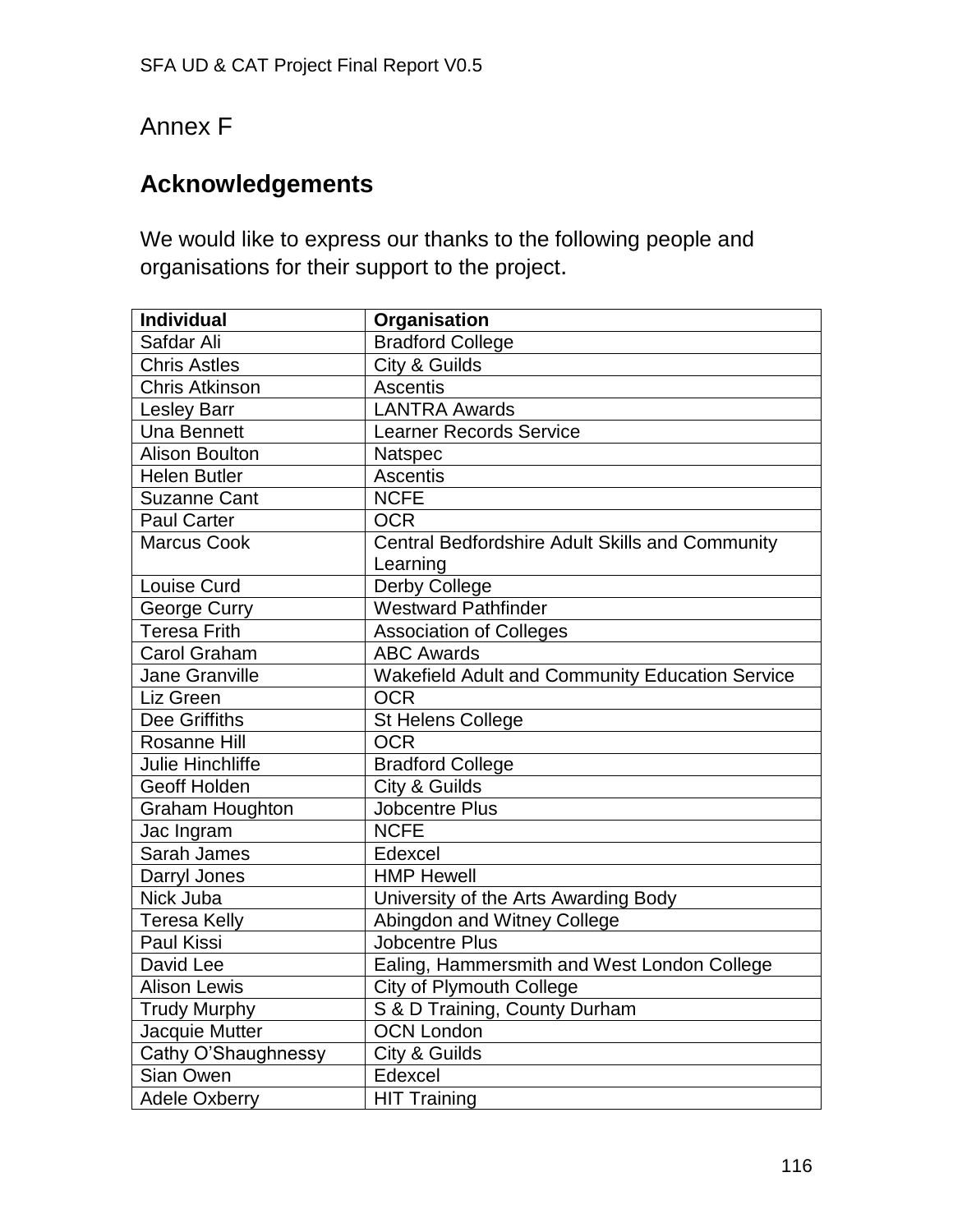| <b>Simon Perks</b>          | Ofqual                                                 |
|-----------------------------|--------------------------------------------------------|
| Jane Poole                  | <b>Hartpury College</b>                                |
| <b>Tim Pritchard</b>        | <b>Wakefield Adult and Community Education Service</b> |
| Linda Rabey                 | <b>Chelmer Training</b>                                |
| <b>Andrea Satterthwaite</b> | <b>Newcastle City Learning</b>                         |
| <b>Andy Shilton</b>         | City & Guilds                                          |
| <b>Kate Shoesmith</b>       | City & Guilds                                          |
| <b>Keith Smith</b>          | <b>Skills Funding Agency</b>                           |
| Sailesh Solanki             | 5E                                                     |
| <b>Ann-Marie Spencer</b>    | <b>Wakefield Adult and Community Education Service</b> |
| <b>James Stockdale</b>      | <b>Skillsmart</b>                                      |
| <b>Maddy Thompson</b>       | The Children's Workforce Development Council /         |
|                             | <b>Skills for Care</b>                                 |
| <b>Stella Turner</b>        | Association of Employment and Learning Providers       |
| Sue Van Zyl                 | <b>Lincoln College</b>                                 |
| <b>Phyllis Warde</b>        | South Birmingham College                               |
| Dave Wheatley               | <b>St Helens College</b>                               |
| Anton Whittingham           | Redbridge Institute of Adult Education                 |
| <b>Cath Williams</b>        | <b>St Helens College</b>                               |